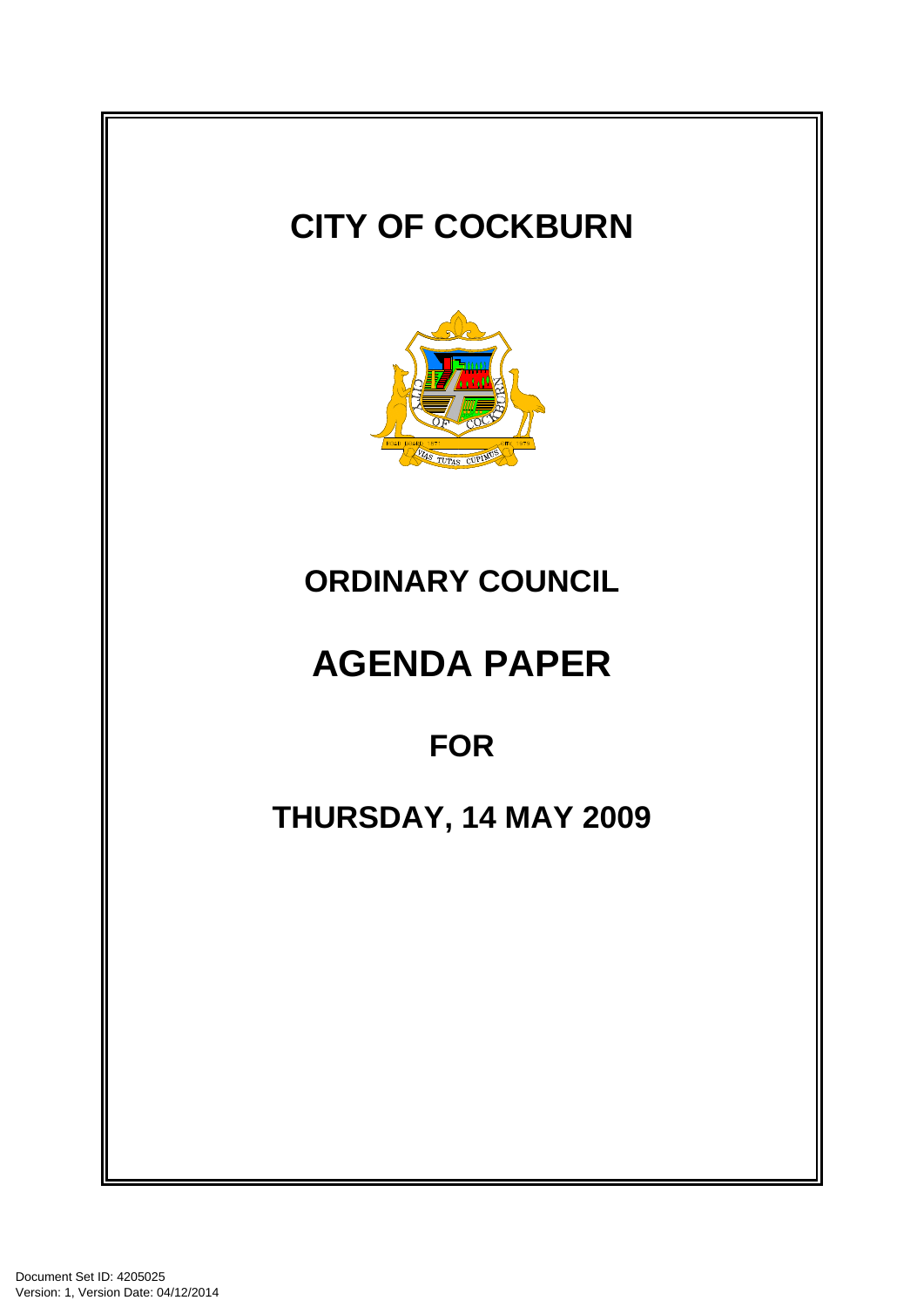# **CITY OF COCKBURN**

## **SUMMARY OF AGENDA TO BE PRESENTED TO THE ORDINARY COUNCIL MEETING TO BE HELD ON THURSDAY, 14 MAY 2009 AT 7:00 PM**

# **Page**

 $\sim$   $\sim$ 

| 1.             |                                                                                                                     |                                                                                                                                                                   |  |
|----------------|---------------------------------------------------------------------------------------------------------------------|-------------------------------------------------------------------------------------------------------------------------------------------------------------------|--|
| 2.             | APPOINTMENT OF PRESIDING MEMBER (IF REQUIRED)1                                                                      |                                                                                                                                                                   |  |
| 3.             | DISCLAIMER (TO BE READ ALOUD BY PRESIDING MEMBER)1                                                                  |                                                                                                                                                                   |  |
| $\mathbf{4}$ . | ACKNOWLEDGEMENT OF RECEIPT OF WRITTEN DECLARATIONS OF<br>FINANCIAL INTERESTS AND CONFLICT OF INTEREST (BY PRESIDING |                                                                                                                                                                   |  |
| 5.             |                                                                                                                     |                                                                                                                                                                   |  |
| 6.             | ACTION TAKEN ON PREVIOUS PUBLIC QUESTIONS TAKEN ON                                                                  |                                                                                                                                                                   |  |
| 7.             |                                                                                                                     |                                                                                                                                                                   |  |
| 8.             |                                                                                                                     |                                                                                                                                                                   |  |
|                | 8.1                                                                                                                 | (OCM 14/5/2009) - ORDINARY COUNCIL MEETING - 09/04/2009 2                                                                                                         |  |
| 9.             |                                                                                                                     |                                                                                                                                                                   |  |
| 10.            |                                                                                                                     |                                                                                                                                                                   |  |
| 11.            | BUSINESS LEFT OVER FROM THE PREVIOUS MEETING (IF                                                                    |                                                                                                                                                                   |  |
| 12.            | DECLARATION OF COUNCILLORS WHO HAVE NOT GIVEN DUE<br>CONSIDERATION TO MATTERS IN THE BUSINESS PAPER2                |                                                                                                                                                                   |  |
| 13.            |                                                                                                                     |                                                                                                                                                                   |  |
|                | 13.1                                                                                                                | (OCM 14/5/2009) - DELEGATED AUTHORITIES, POLICIES AND<br>POSITION STATEMENTS (DAPPS) COMMITTEE AND PROPOSAL<br>FOR THE ESTABLISHMENT OF A BUDGET COMMITTEE (1054) |  |
|                | 13.2                                                                                                                | (OCM 14/5/2009) - LOCAL GOVERNMENT ELECTIONS 2009                                                                                                                 |  |
|                | 13.3                                                                                                                | (OCM 14/5/2009) - MINUTES OF THE GRANTS AND DONATIONS<br>COMMITTEE MEETING HELD ON 20 APRIL 2009 (5930) (R                                                        |  |
|                | 13.4                                                                                                                | (OCM 14/5/2009) - LOCAL GOVERNMENT REFORM PROCESS                                                                                                                 |  |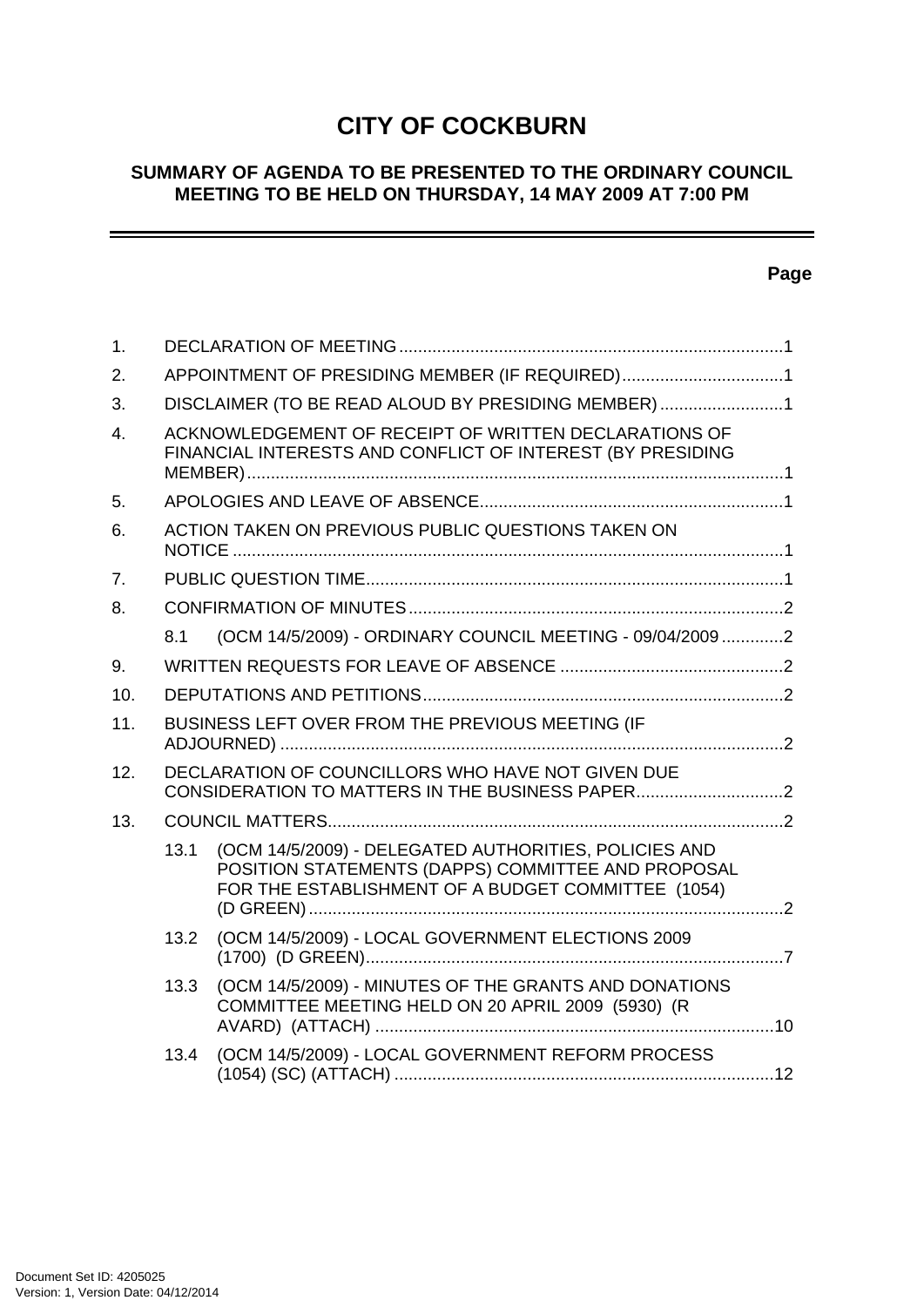| 14. |      |                                                                                                                                                                                                                                                                          |  |
|-----|------|--------------------------------------------------------------------------------------------------------------------------------------------------------------------------------------------------------------------------------------------------------------------------|--|
|     | 14.1 | (OCM 14/5/2009) - CHANGE OF USE - RETROSPECTIVE<br>(GROUPED DWELLING TO LODGING HOUSE) LOCATION: 314<br>(STRATA LOT 1) ROCKINGHAM ROAD SPEARWOOD - OWNER:<br>BAGARINO SALMON MERLY - APPLICANT: BAGARINO SALMON                                                          |  |
|     | 14.2 | (OCM 14/5/2009) - SINGLE DWELLING - THIRD STOREY<br>EXTENSION - LOCATION: 1 (LOT 111) CHARLOTTE VIEW<br>COOGEE - OWNER: W GARRARD & S KEEGAN - APPLICANT: W                                                                                                              |  |
|     | 14.3 | (OCM 14/5/2009) - SATELLITE DISH (RETROSPECTIVE)<br>LOCATION: 11 (LOT 318) ASTER CLOSE BEELIAR - OWNER: A &<br>J DE ABREU - APPLICANT: J DE ABREU (4413773) (A LEFORT)                                                                                                   |  |
|     | 14.4 | (OCM 14/5/2009) - OUTBUILDING & HOME BUSINESS<br>(RETROSPECTIVE) - LOCATION: 86 (LOT 20) BORONIA ROAD<br>BANJUP - OWNER: N CUNLIFFE-WILLIAMS - APPLICANT:<br>NORMAN BROOKS ARCHITECTURAL DRAUGHTING & DESIGN                                                             |  |
|     | 14.5 | (OCM 14/5/2009) - SINGLE HOUSE (OUTBUILDING) AND<br>BUILDING ENVELOPE MODIFICATION - LOCATION: LOT 303 (NO.<br>3) CESSNA DRIVE, JANDAKOT - OWNERS/APPLICANTS: B<br>EIZADI, M EIZADI-SABERI & M FAITHI (5515397) (R COLALILLO)                                            |  |
|     | 14.6 | (OCM 14/5/2009) - DETAILED AREA PLAN FOR LOT 331 PORT<br>COOGEE, NORTH COOGEE - PREPARED BY: TAYLOR BURRELL<br>BARNETT - PROPONENT: AUSTRALAND (9022) (T WATSON)                                                                                                         |  |
|     | 14.7 | (OCM 14/5/2009) - PORT COOGEE STRUCTURE PLAN -<br>RECONSIDERATION OF CONDITION - APPLICANT: TAYLOR<br>BURRELL BARNETT (TOWN PLANNERS) ON BEHALF OF PORT<br>CATHERINE DEVELOPMENTS (AUSTRALAND - OWNER) -<br>LOCATION: PORT COOGEE, STAGE 3B (9662) (T WATSON)            |  |
|     | 14.8 | (OCM 14/5/2009) - ANCILLARY ACCOMMODATION - LOCATION:<br>LOT 5 (NO. 7) COONADOO COURT, JANDAKOT - OWNER: A W &<br>M A COOK - APPLICANT: A W COOK (551533) (R COLALILLO)                                                                                                  |  |
|     | 14.9 | (OCM 14/5/2009) - FINAL ADOPTION OF PROPOSED SCHEME<br>AMENDMENT NO. 67 TO TOWN PLANNING SCHEME NO. 3 -<br>DEVELOPMENT CONTRIBUTION AREA NO. 11 MURIEL COURT -<br>LOCATION: MURIEL COURT AREA COCKBURN CENTRAL -<br>OWNER: VARIOUS - APPLICANT: CITY OF COCKBURN (93067) |  |
|     |      |                                                                                                                                                                                                                                                                          |  |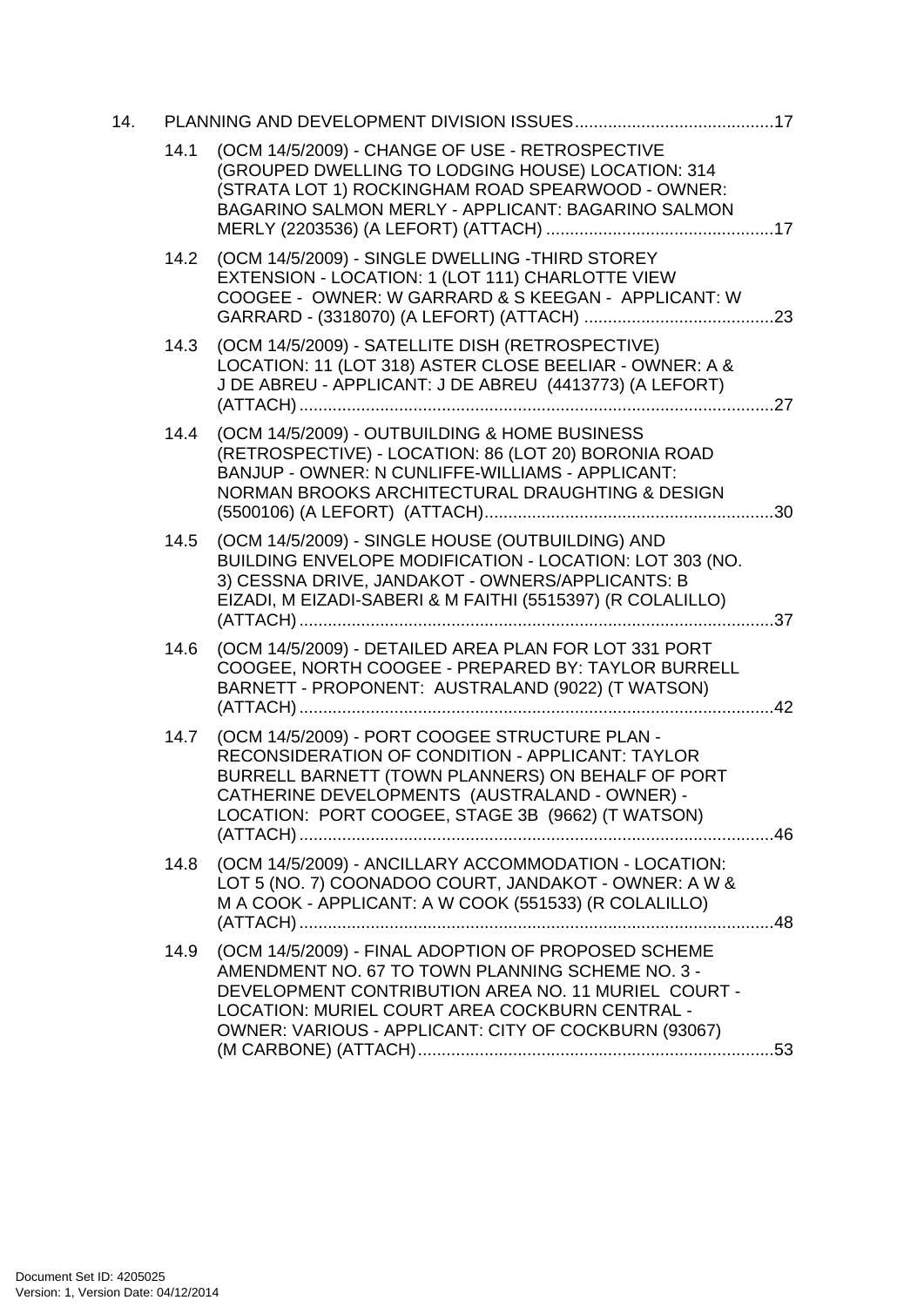|     |      | 14.10 (OCM 14/5/2009) - PROPOSED STRUCTURE PLAN<br>AMENDMENTS - AUSTRALIAN MARINE COMPLEX TECHNOLOGY<br>PRECINCT - LOCATION: VARIOUS LOTS BOUND BY FROBISHER<br>AVE, ROCKINGHAM AND RUSSELL ROADS - OWNER:<br>LANDCORP AND VARIOUS LANDOWNERS - APPLICANT: THE<br>PLANNING GROUP ON BEHALF OF LANDCORP (9525) (R DONG)<br>(ATTACH) |  |
|-----|------|------------------------------------------------------------------------------------------------------------------------------------------------------------------------------------------------------------------------------------------------------------------------------------------------------------------------------------|--|
|     |      | 14.11 (OCM 14/5/2009) - CONSIDERATION TO ADOPT PHOENIX<br>CENTRAL REVITALISATION STRATEGY (9687) (D DI RENZO)<br>(ATTACH)                                                                                                                                                                                                          |  |
|     |      | 14.12 (OCM 14/5/2009) - CLOSURE OF PORTION OF LYON ROAD,<br>ATWELL - LOCATION: LOT 9038 LYON ROAD, ATWELL - OWNER:<br>LANDCORP - APPLICANT: WHELANS (450016) (K SIM) (ATTACH)81                                                                                                                                                    |  |
|     |      | 14.13 (OCM 14/5/2009) - PROPOSED NAMING OF PUBLIC OPEN SPACE<br>RESERVE 49771 AS 'SOLTA PARK' - LOT 129 YERILLA GATE,<br>MUNSTER - OWNER: CITY OF COCKBURN (1050) (A TROSIC)<br>(ATTACH)                                                                                                                                           |  |
|     |      | 14.14 (OCM 14/5/2009) - MIXED USE DEVELOPMENT (15 MULTIPLE<br>DWELLINGS & OFFICES) LOCATION: LOTS 1 - 5 (NO.'S 176 - 184)<br>GAEBLER ROAD, AUBIN GROVE - OWNER: D J PIERCY -<br>APPLICANT: A ZUBOWICZ (6006211) (R COLALILLO) (ATTACH) 87                                                                                          |  |
|     |      | 14.15 (OCM 14/5/2009) - LEAD SHIPMENTS BY RAIL THROUGH THE<br>CITY - LOCATION: RAIL LINE FROM EAST TO FREMANTLE PORT                                                                                                                                                                                                               |  |
| 15. |      | FINANCE AND CORPORATE SERVICES DIVISION ISSUES102                                                                                                                                                                                                                                                                                  |  |
|     | 15.1 | (OCM 14/5/2009) - LIST OF CREDITORS PAID - MARCH 2009                                                                                                                                                                                                                                                                              |  |
|     |      | 15.2 (OCM 14/5/2009) - STATEMENT OF FINANCIAL ACTIVITY -                                                                                                                                                                                                                                                                           |  |
| 16. |      |                                                                                                                                                                                                                                                                                                                                    |  |
|     |      | 16.1 (OCM 14/5/2009) - DRAFT BIBRA LAKE LANDSCAPE,<br>RECREATIONAL AND ENVIRONMENTAL MANAGEMENT PLAN -<br>LOCATION: BIBRA LAKE - OWNER: CITY OF COCKBURN AND<br>VARIOUS - APPLICANT: CITY OF COCKBURN (6143) (J SMITH)                                                                                                             |  |
| 17. |      |                                                                                                                                                                                                                                                                                                                                    |  |
|     | 17.1 | (OCM 14/5/2009) - TENDER NO.RFT03/2009 - BUILDING<br>CONSTRUCTION SERVICES - AUBIN GROVE SPORTING AND<br>COMMUNITY FACILITY, AUBIN GROVE (RFT03/2009) (S HARRIS)                                                                                                                                                                   |  |
| 18. |      |                                                                                                                                                                                                                                                                                                                                    |  |
| 19. |      | MOTIONS OF WHICH PREVIOUS NOTICE HAS BEEN GIVEN 117                                                                                                                                                                                                                                                                                |  |
| 20. |      | NOTICES OF MOTION GIVEN AT THE MEETING FOR CONSIDERATION                                                                                                                                                                                                                                                                           |  |
| 21. |      | NEW BUSINESS OF AN URGENT NATURE INTRODUCED BY                                                                                                                                                                                                                                                                                     |  |
| 22. |      | MATTERS TO BE NOTED FOR INVESTIGATION, WITHOUT DEBATE117                                                                                                                                                                                                                                                                           |  |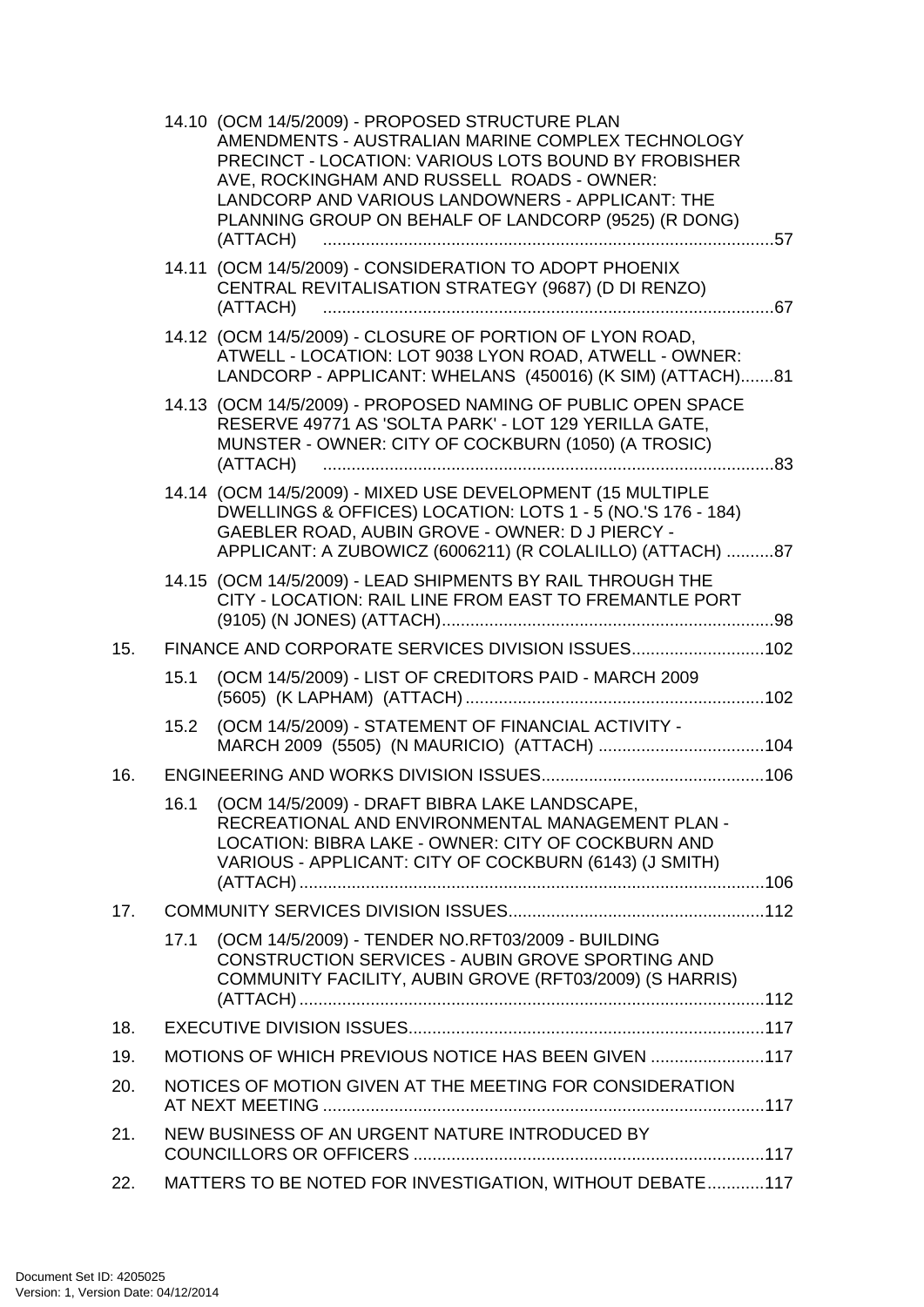| 24 OCM 14/5/2009 - RESOLUTION OF COMPLIANCE (SECTION 3.18(3), |  |
|---------------------------------------------------------------|--|
|                                                               |  |
|                                                               |  |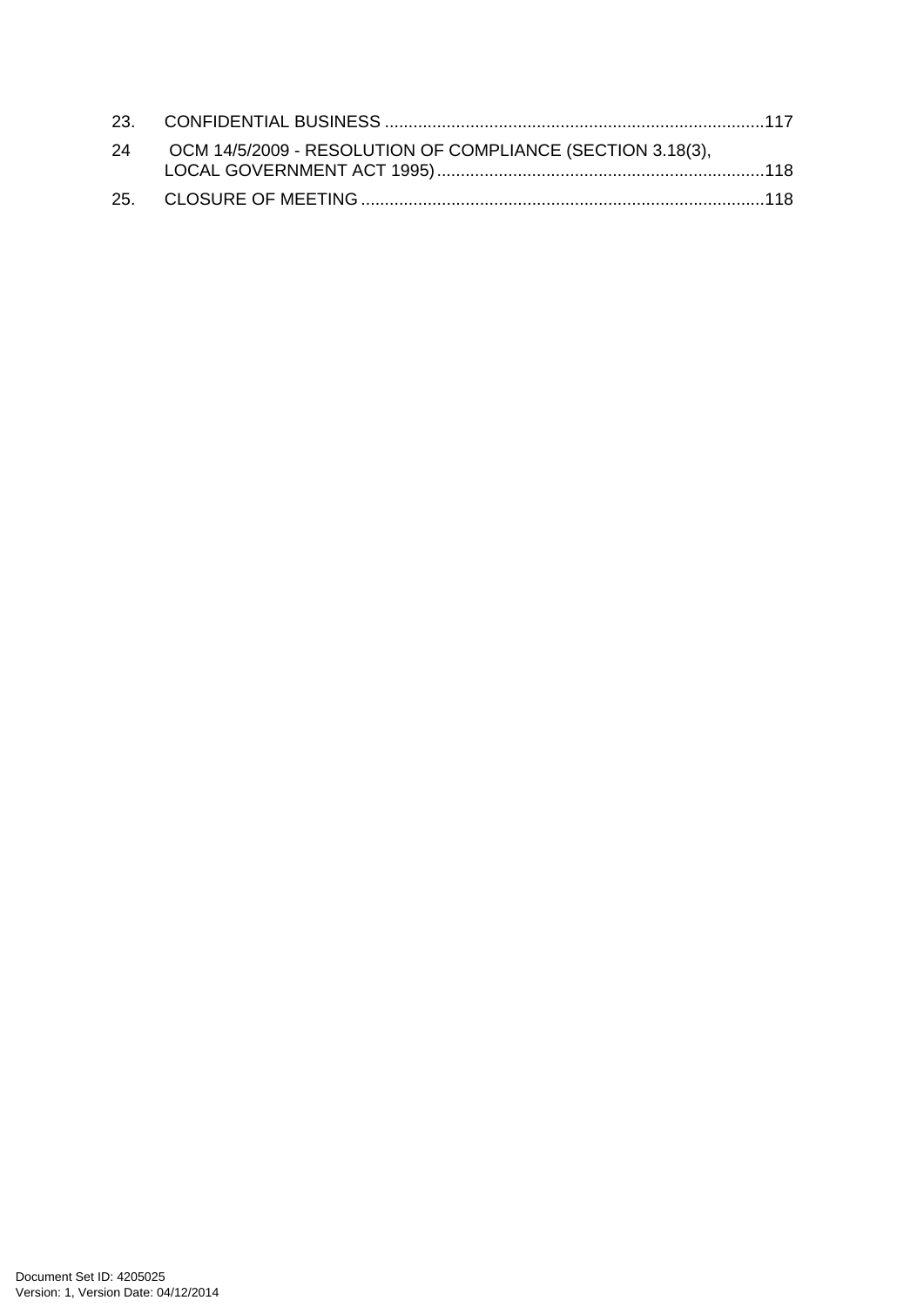Document Set ID: 4205025<br>Version: 1, Version Date: 04/12/2014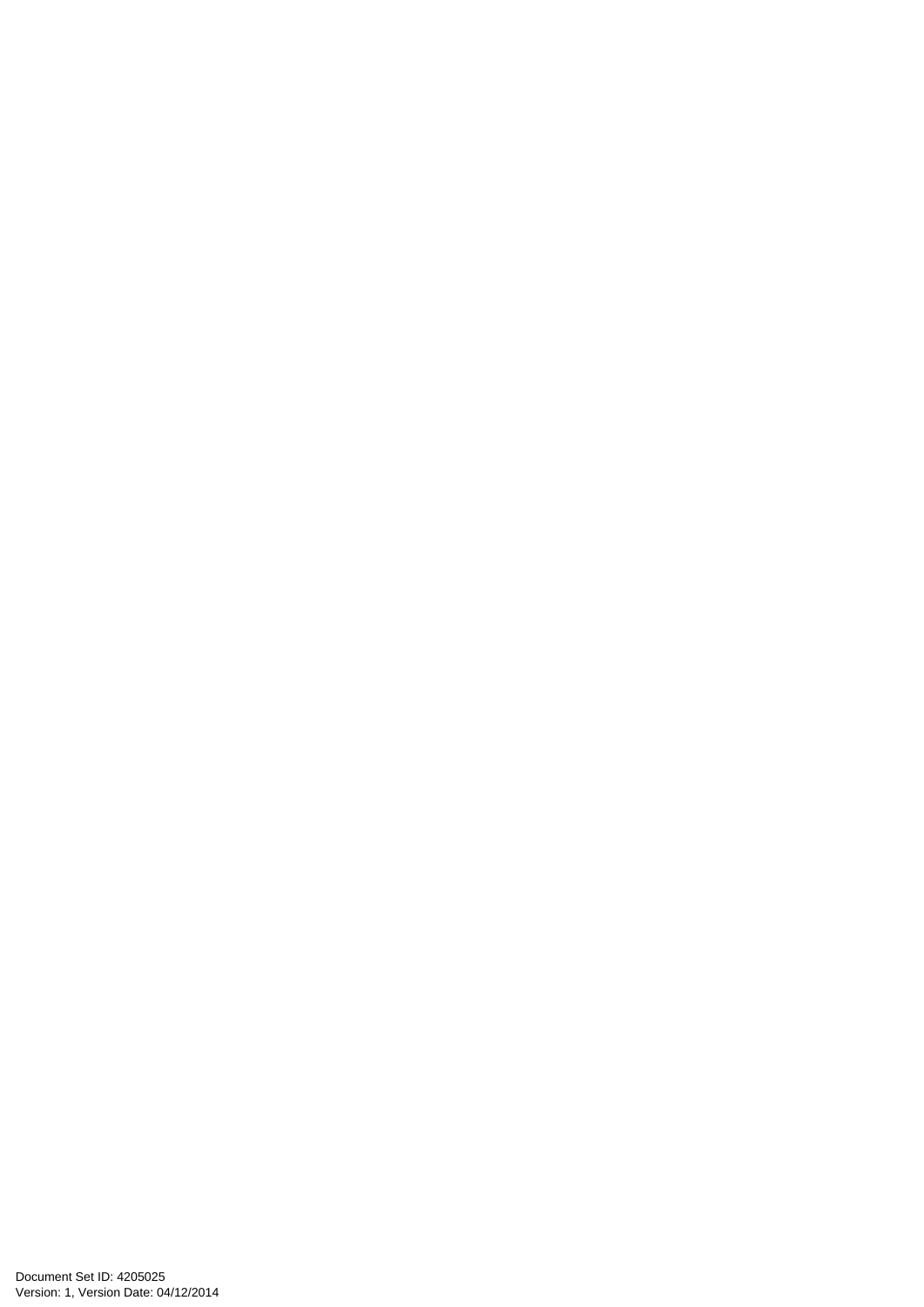# **CITY OF COCKBURN**

# <span id="page-6-0"></span>**AGENDA TO BE PRESENTED TO THE ORDINARY COUNCIL MEETING TO BE HELD ON THURSDAY, 14 MAY 2009 AT 7:00 PM**

## **1. DECLARATION OF MEETING**

## **2. APPOINTMENT OF PRESIDING MEMBER (If required)**

## **3. DISCLAIMER (To be read aloud by Presiding Member)**

Members of the public, who attend Council Meetings, should not act immediately on anything they hear at the Meetings, without first seeking clarification of Council's position. Persons are advised to wait for written advice from the Council prior to taking action on any matter that they may have before Council.

## **4. ACKNOWLEDGEMENT OF RECEIPT OF WRITTEN DECLARATIONS OF FINANCIAL INTERESTS AND CONFLICT OF INTEREST (by Presiding Member)**

Nil

## **5. APOLOGIES AND LEAVE OF ABSENCE**

Nil

## **6. ACTION TAKEN ON PREVIOUS PUBLIC QUESTIONS TAKEN ON NOTICE**

Nil

## **7. PUBLIC QUESTION TIME**

Nil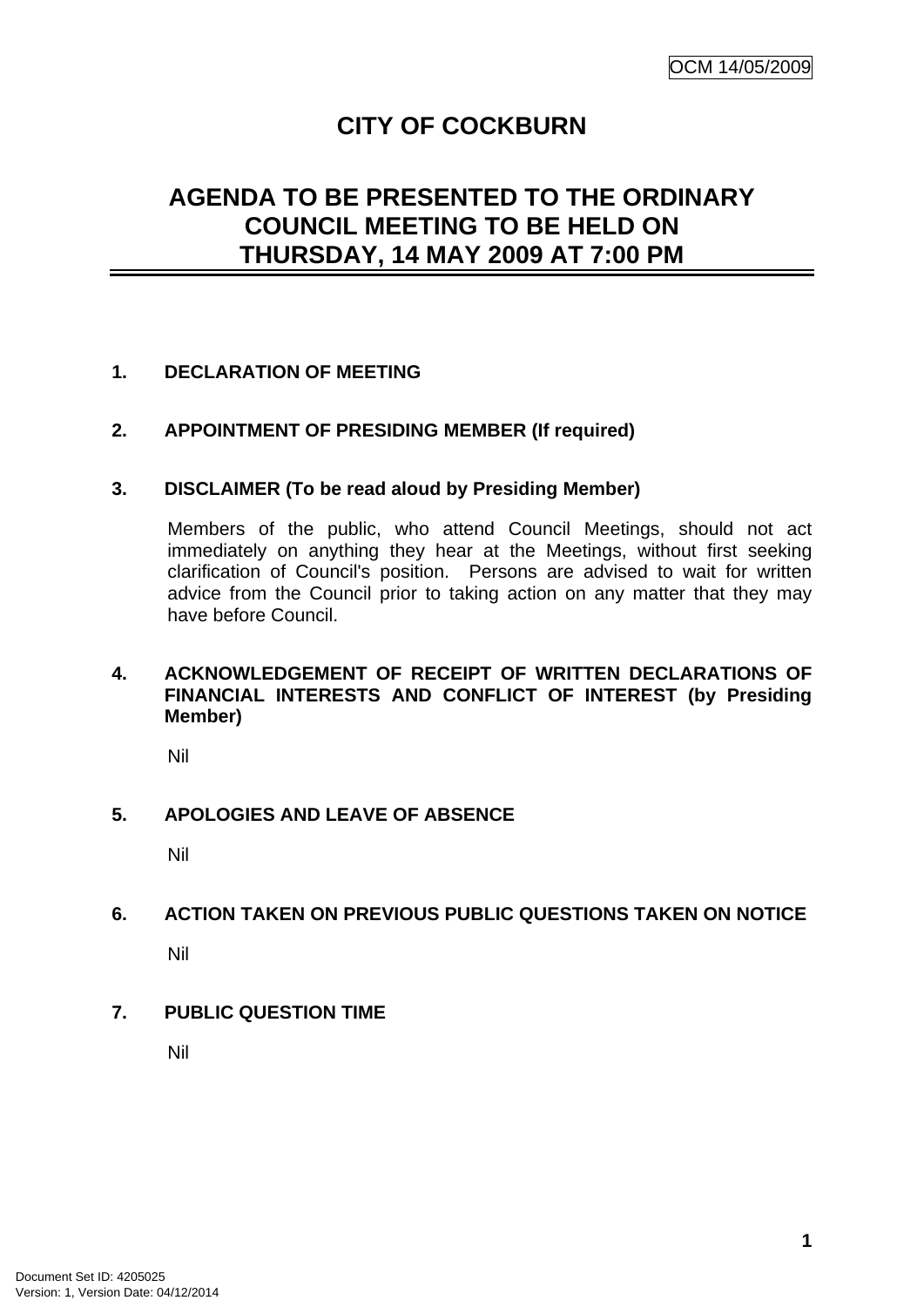## <span id="page-7-0"></span>**8. CONFIRMATION OF MINUTES**

## **8.1 (OCM 14/5/2009) - ORDINARY COUNCIL MEETING - 09/04/2009**

#### **RECOMMENDATION**

That the Minutes of the Ordinary council Meeting held on Thursday, 9 April 2009 be adopted as a true and accurate record.

**COUNCIL DECISION** 

## **9. WRITTEN REQUESTS FOR LEAVE OF ABSENCE**

Nil

## **10. DEPUTATIONS AND PETITIONS**

Nil

# **11. BUSINESS LEFT OVER FROM THE PREVIOUS MEETING (If adjourned)**

Nil

# **12. DECLARATION OF COUNCILLORS WHO HAVE NOT GIVEN DUE CONSIDERATION TO MATTERS IN THE BUSINESS PAPER**

Nil

## **13. COUNCIL MATTERS**

**13.1 (OCM 14/5/2009) - DELEGATED AUTHORITIES, POLICIES AND POSITION STATEMENTS (DAPPS) COMMITTEE AND PROPOSAL FOR THE ESTABLISHMENT OF A BUDGET COMMITTEE (1054) (D GREEN)** 

**RECOMMENDATION** That Council:

(1) disbands the Delegated Authorities, Policies and Position Statements Committee;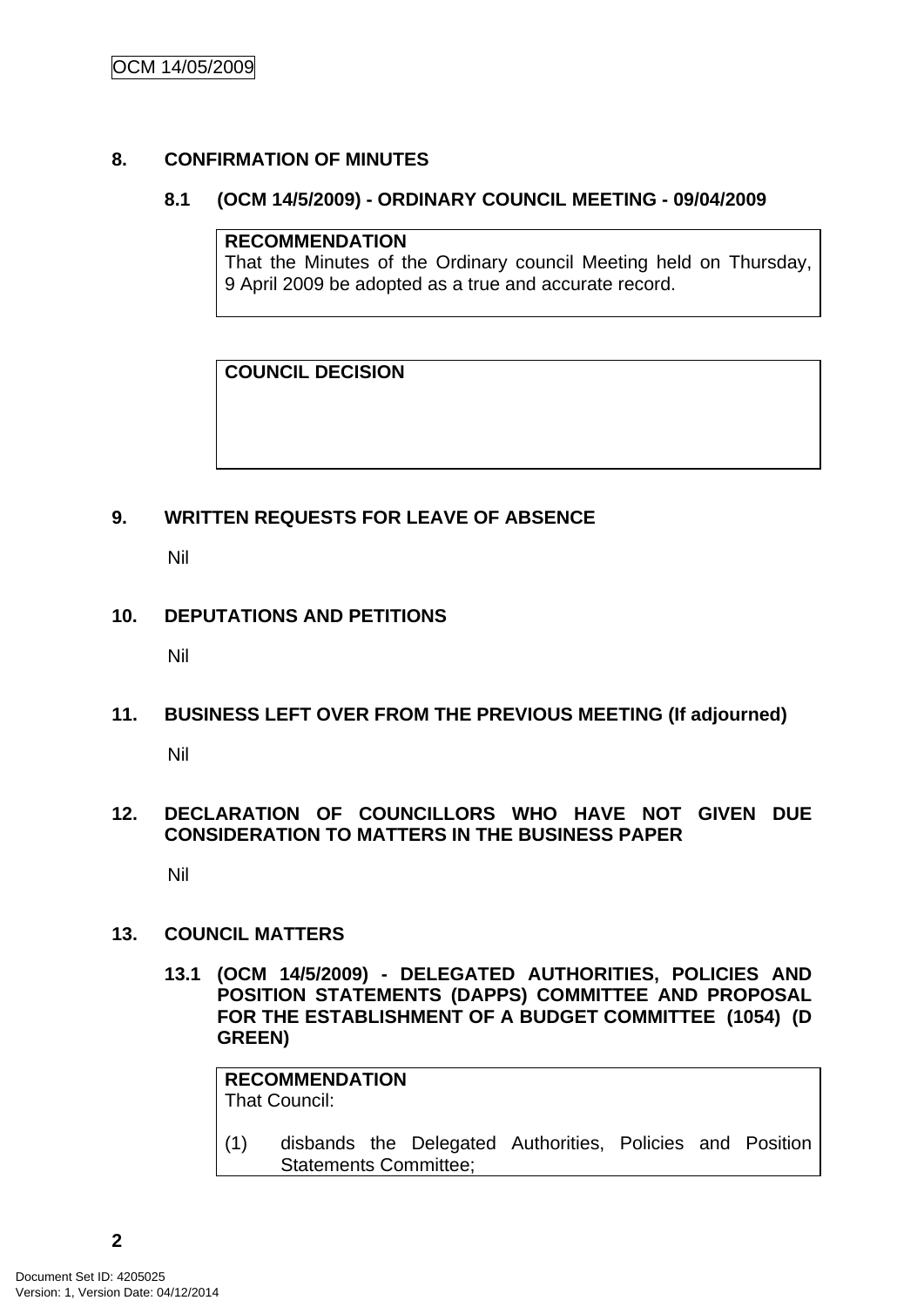- (2) requires all items previously considered by the Committee to be presented directly to Council for consideration;
- (3) not establish a Budget Committee and continue to prepare its Annual Budget in accordance with the timetable contained in Policy SC34 "Budget Management"; and
- (4) reviews these matters following the October, 2009 Council elections.

# **COUNCIL DECISION**

## **Background**

At the Council Meeting held on 9 April 2009, the following matters were listed for investigation:

- *(1) Mayor Logan Howlett has requested a report be prepared on the formation of a Council Budget Committee on the basis that committee being open to the public, including provision for public question time.*
- *(2) Mayor Logan Howlett has requested a report be prepared on the Council's Delegated Authorities, Policies and Position Statements Committee (DAPPS), including potential delegations and it being open to the public, including a provision for public question time.*

## **Submission**

N/A

# **Report**

1. DAPPS Committee

At the November 2007 Council Meeting, a report was presented which recommended that Council disbands a number of Committees that had been established prior to that time and seek to have the business formerly conducted by these Committees to be attended to under the auspices of specific reference groups.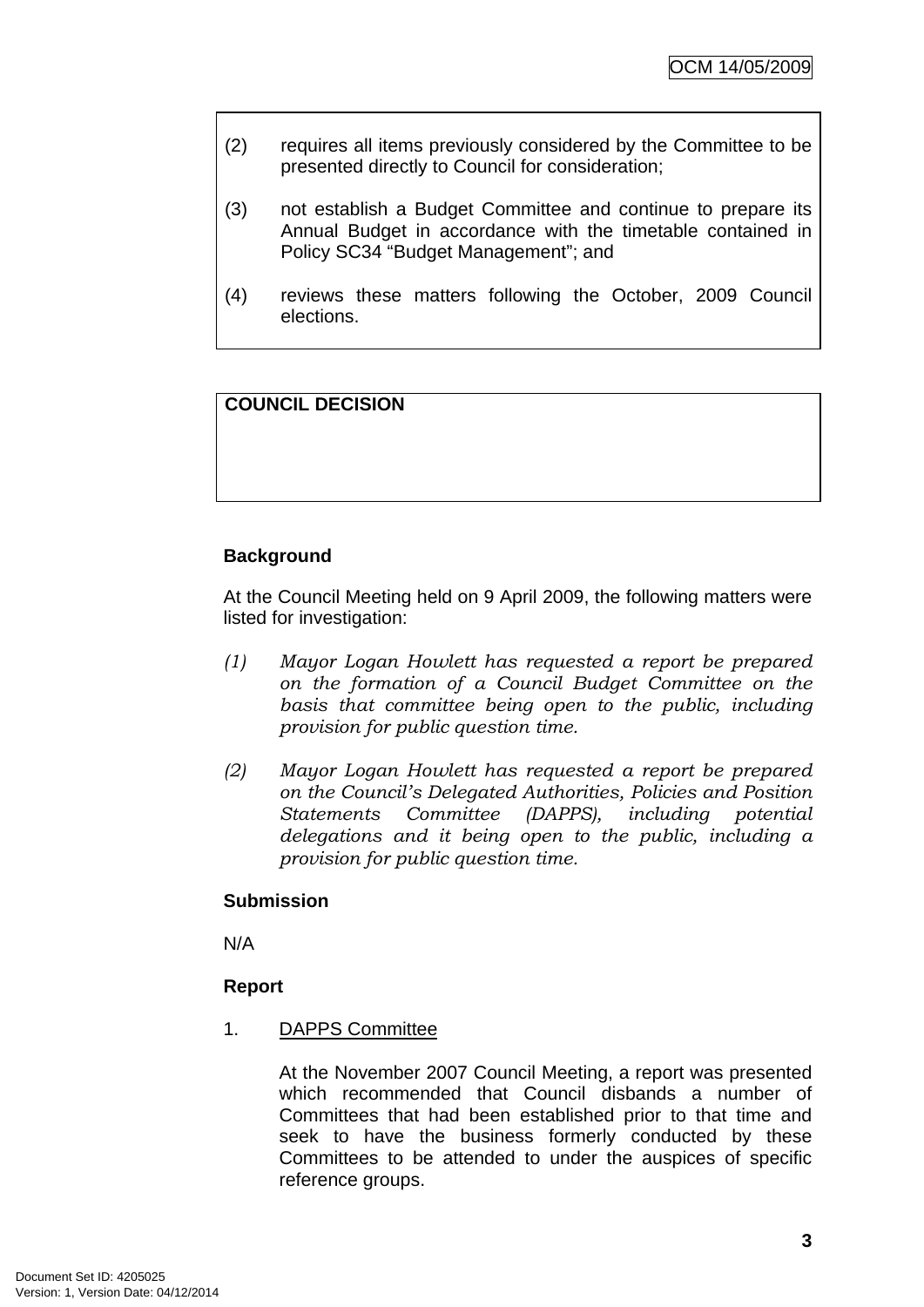This enabled the administration of a number of functions undertaken by Council to be dealt with in a manner which was not constrained by the formal requirements of established Committees. This is particularly relevant to the administrative requirements placed on Committees pursuant to the Local Government Act, 1995.

These requirements include the preparation of reports, agendas, minutes, notification of meetings and preparation of Council Agenda items to receive and adopt the recommendations of any Committees, all of which are administratively time consuming and otherwise unwieldy.

The decision of Council to disband a number of Committees and conduct relevant business by the establishment of specific interest groups created a far more efficient mechanism for related functions to be administered. Having evaluated the effectiveness of this system, it is timely to consider the role of the DAPPS Committee and whether its business can be conducted in an alternative format.

Since its establishment in 2007, DAPPS meetings have been held tri-annually in March, July and November. While there is scope to convene extra meetings on an as required basis, there has not been the occasion to do so. Therefore, the frequency of these meetings has not caused any logistical problems for its membership.

However, administratively, there have been many occasions when an officer has not been able to present a related new or amended item to Council in the interim, because of the requirement for all associated issues to be originally considered by the Committee. This has in some cases resulted in unnecessary delays of up to 3 months in having valid matters of policy or delegations considered by Council. Such delays are unnecessary and can be avoided by simply having the issues currently considered by the DAPPS Committee being presented directly to Council.

Statistically, Council has dealt with an average of 17 items per meeting over the past 12 months. Each meeting has had an average duration of 1.25 hrs. DAPPS Committee Meetings held during the corresponding month have considered an average of 23 items per meeting (70 in total). If these matters were included as items directly for Council consideration, it is unlikely that the duration of Council meetings would be extended by any more than 30 minutes. This would result in a significant efficiency gain to the organisation through reduced meeting time (DAPPS Committee Meetings are of an average 1.25 hrs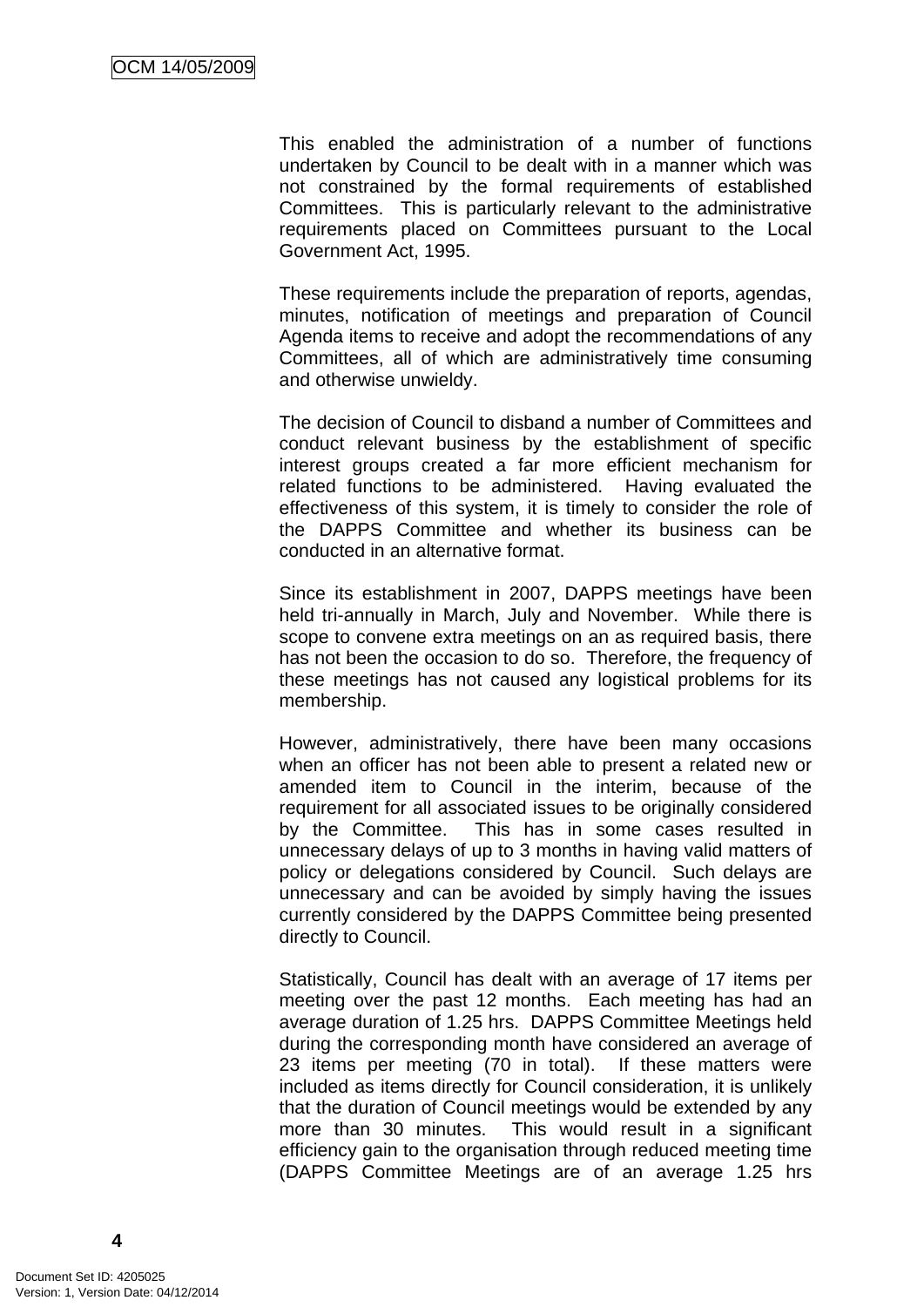duration per meeting) and reduced paper wastage from not having to produce copies of Committee Agendas and Minutes, the latter of which then have to be duplicated for the Council Agenda.

In addition, there is no requirement for staff to withhold policy and delegation issues for an occasional Committee meeting to be convened.

Given this anecdotal evidence, it is considered that the retention of a DAPPS Committee could be superfluous to Council's requirements.

#### 2. Proposed Budget Committee

In order to ascertain the suitability of this proposal, extensive research of the practices of other local governments, relative to budget processes, was undertaken.

This research involved the collection of information from thirtyone metropolitan (including immediately adjacent) Councils and the procedures followed leading to the adoption of the annual budget in each case. This revealed that only one Council (City of Perth) has a Committee dedicated to the oversight of the annual budget process. Five other Councils (Mundaring, Subiaco, Peppermint Grove, Rockingham and Armadale) recommend the adoption of the annual budget through a multiple disciplined committee which has financial monitoring as one of its functions.

Seven other Councils (Bassendean, Cambridge, Claremont, Cottesloe, East Fremantle, Fremantle and Joondalup) have an established committee system which generally provide recommendations on their functions for Council consideration, however, do not include consideration of the annual budget. In each case, the annual budget is considered by the Council at either an Ordinary or Special Meeting.

The eighteen remaining local governments present the annual budget direct to either an Ordinary or Special Meeting of Council for adoption.

It is interesting to note that a number of these local governments undertake preliminary *workshops* between Elected Members and Senior Staff to frame the principles of the budget prior to formal adoption. It must be highlighted that there is no capacity for formal decisions to be made at such workshops and that the forums can only legally be convened for the purpose of information provision and responding to questions or enquiries related to the budget.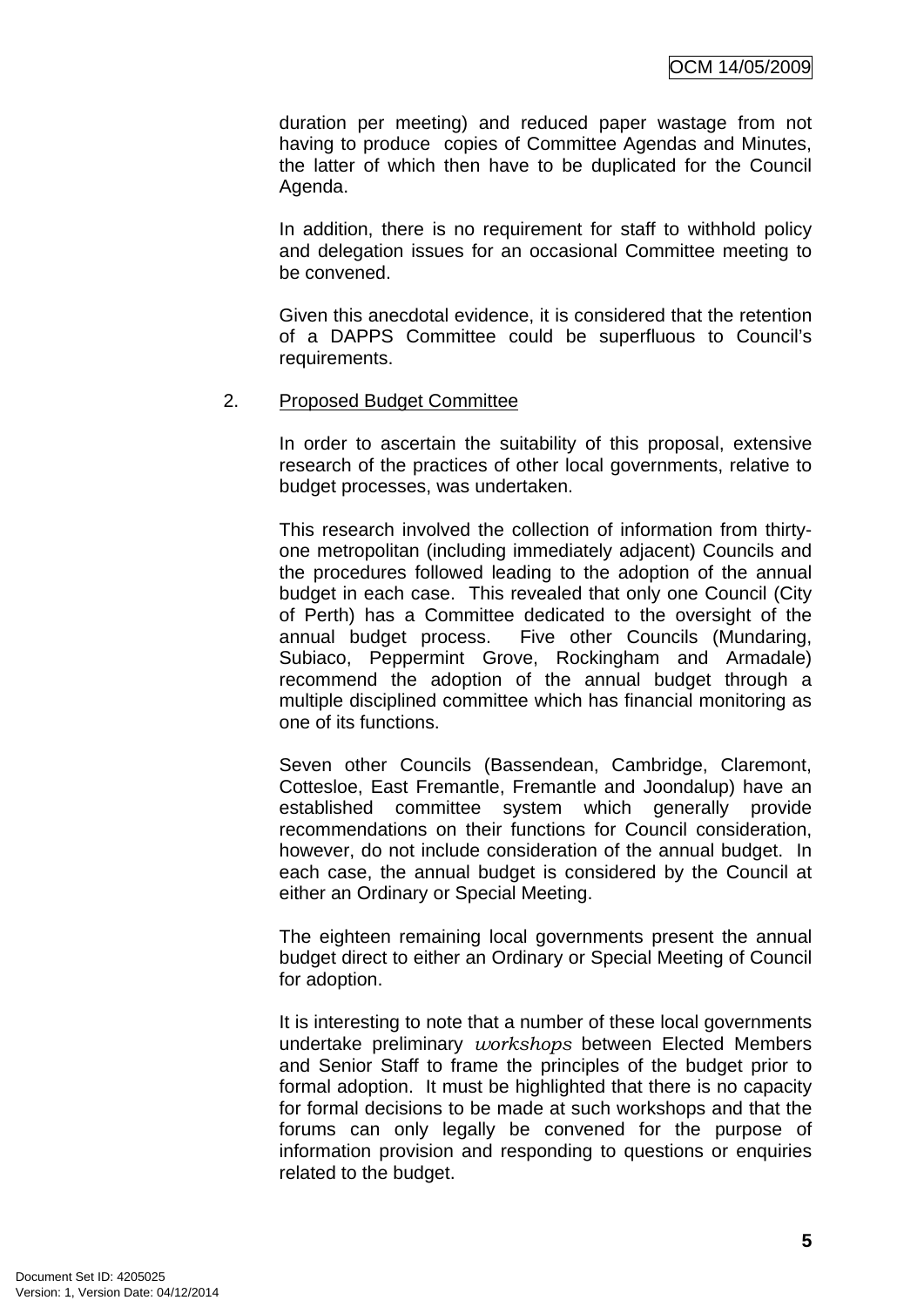It is apparent that the majority of Councils in the Perth metropolitan area operate in a similar manner to that currently practiced by the City of Cockburn, whereby preliminary advice and information is provided to Elected Members over a period of time preceding the adoption of the budget documents at a formal Council meeting. While there is a variety of alternatives available for Council to consider in the preparation of its budget, there would appear to be little benefit to be gained by the formation of a formal committee to replace the processes currently undertaken by the City.

## 3. Conclusions

While there are advantages in the operation of committees for the conduct of Council business, it is also an inefficient use of resources which is being utilised less frequently by local governments generally.

The Department of Local Government, as stated in its 2007 Probity Compliance Audit Review, supports any actions taken by Council to rationalise its meeting structure to ensure that it does not become difficult to manage. It also questions whether the mere endorsement or acceptance of Committee Minutes in their entirety is sufficient to clarify what actions or decisions council is suggesting. It noted that the operation and oversight of Council committees is a time consuming task which requires a high level of administrative resource to ensure it is correctly undertaken.

Accordingly, it is not considered necessary to establish and maintain a committee system which is both administratively burdensome, resource intensive and unnecessary for Council to accomplish its desired outcomes.

As all non-statutory committees established by Council are effectively operational only until the October 2009 Elections, there is an opportunity for Council to trial the effectiveness of the recommended actions until that time and reconsider its options following the electoral cycle.

## **Strategic Plan/Policy Implications**

#### **Governance Excellence**

• To conduct Council business in open public forums and to manage Council affairs by employing publicly accountable practices.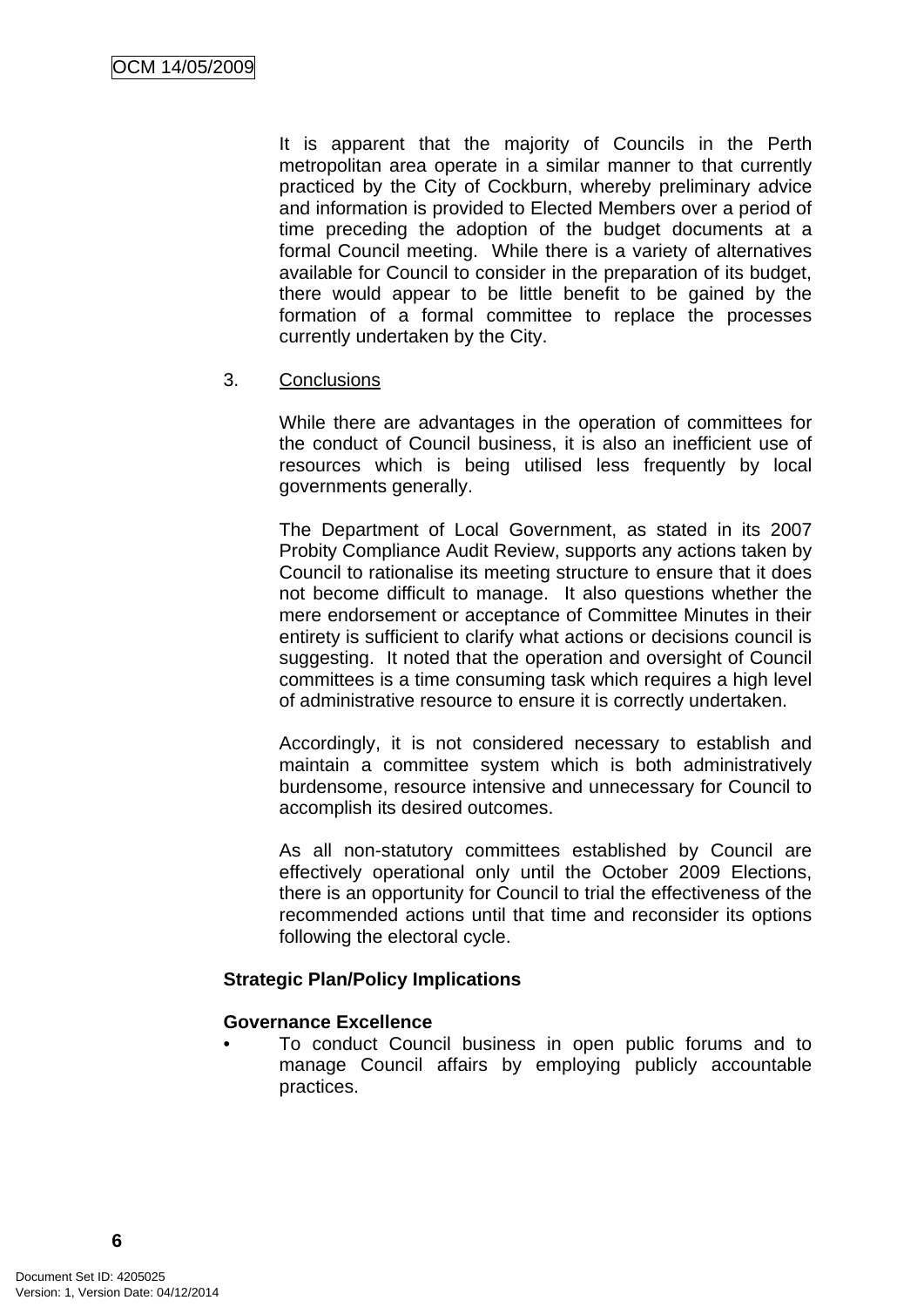## <span id="page-12-0"></span>**Budget/Financial Implications**

N/A

# **Legal Implications**

Sec. 5.11 of the Local Government Act, 1995, refers.

# **Community Consultation**

N/A

# **Attachment(s)**

N/A

**Advice to Proponent(s)/Submissioners** 

N/A

**Implications of Section 3.18(3) Local Government Act, 1995**

Nil.

# **13.2 (OCM 14/5/2009) - LOCAL GOVERNMENT ELECTIONS 2009 (1700) (D GREEN)**

**RECOMMENDATION** That Council:

- (1) declare in accordance with Section 4.20(4) of the Local Government Act, 1995, the Electoral Commissioner to be responsible for the conduct of the 2009 Ordinary elections together with any other elections or polls which may also be required;
- (2) decide, in accordance with Section 4.61(2) of the Local Government Act, 1995, that the method of conducting the election will be as a postal election; and
- (3) seek clarification from the Minister for Local Government on the method of voting to be used for the elections.

**TO BE CARRIED BY AN ABSOLUTE MAJORITY OF COUNCIL**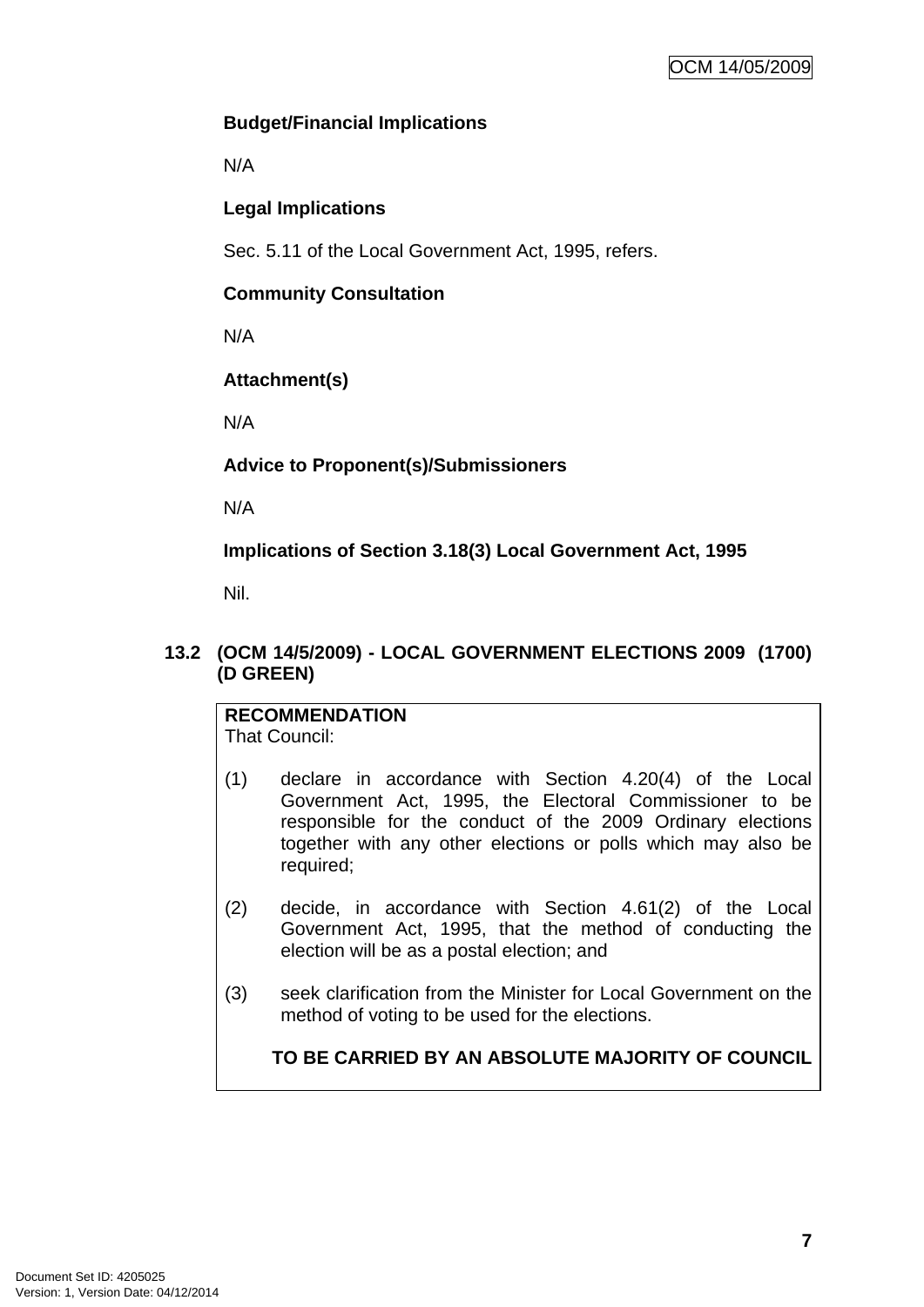# **COUNCIL DECISION**

## **Background**

Council is required to conform with statutory procedures prior to each ordinary election day, if it wishes to undertake its elections by postal voting. This relates to declaring the Electoral Commissioner to be responsible for the elections and that the method of voting be by postal vote.

## **Submission**

N/A

#### **Report**

There will be six(6) vacancies on Council for the 2009 elections, being the Mayor, two Councillors in each of the West and Central Wards and one Councillor in the East Ward.

Retiring members are Mayor Howlett, Councillors Allen and Romano (West Ward), Councillors Oliver and Baker (Central Ward) and Councillor Smith (East Ward).

Council has recently received correspondence from the Western Australian Electoral Commissioner advising of its agreement to be responsible for the conduct of these elections, plus any extraordinary elections and/or polls of electors.

The correspondence also contains an implied invitation for Council to utilise the Commissioner's services to undertake the elections on Council's behalf.

To comply with the provisions of the Act, Council is required to adopt the recommendations relative to the decisions to utilise the Commissioner to conduct the elections and to conduct them by postal vote.

Council first used this method at the inaugural elections of a new Council (Mayor and 9 Councillors) in December, 2000, following the dismissal of the previous Council.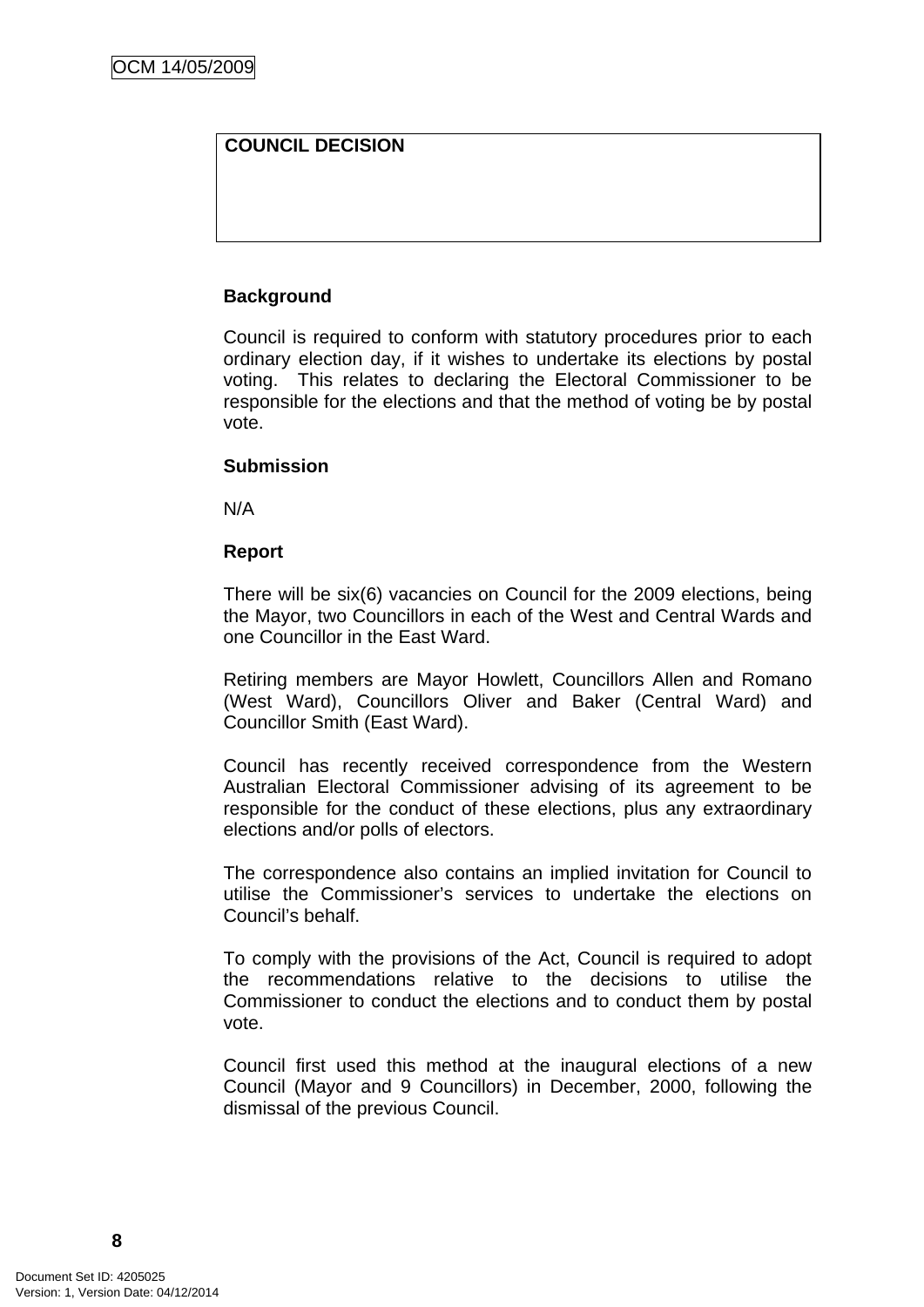The resultant voter turnout of over 43% was a vast improvement on previous 'in person' elections held by Council, which typically attract about 10% voter participation.

Even the more than 32% participation rate in the 2003 and 2007 elections was encouraging, given that there were only four(4) vacancies contested. The most recent comparable elections in 2005 attracted a 37% participation rate for the Mayoral plus five(5) Councillor vacancies.

As Council's budget has accommodated estimated costs of conducting the elections by post, it is recommended that Council continue with this method which should guarantee healthy community input to these elections.

Another issue which will require clarification is that of the voting methodology to be used for the elections. Previous advice from the Minister was that it was proposed to revert from the current proportional preferential system to the simpler 'first past the post' system of determining successful candidates. However, with only four months until the elections, there has been no confirmation of the progress of the proposal and it is considered timely to seek the Minister's response.

## **Strategic Plan/Policy Implications**

#### **Governance Excellence**

• To conduct Council business in open public forums and to manage Council affairs by employing publicly accountable practices.

Council Policy SC8 'Conduct of Elections by Postal Ballot' refers. **Budget/Financial Implications**

The WA Electoral Commission (WAEC) estimates the cost payable by Council to the WAEC for it to conduct the elections will be around \$150,000. Funds are available within the Governance (Elections) Account to cover these and other associated costs.

## **Legal Implications**

Part 4 of the Local Government Act, 1995, and the Local Government (Elections) Regulations, 1997 (as amended) refers.

## **Community Consultation**

N/A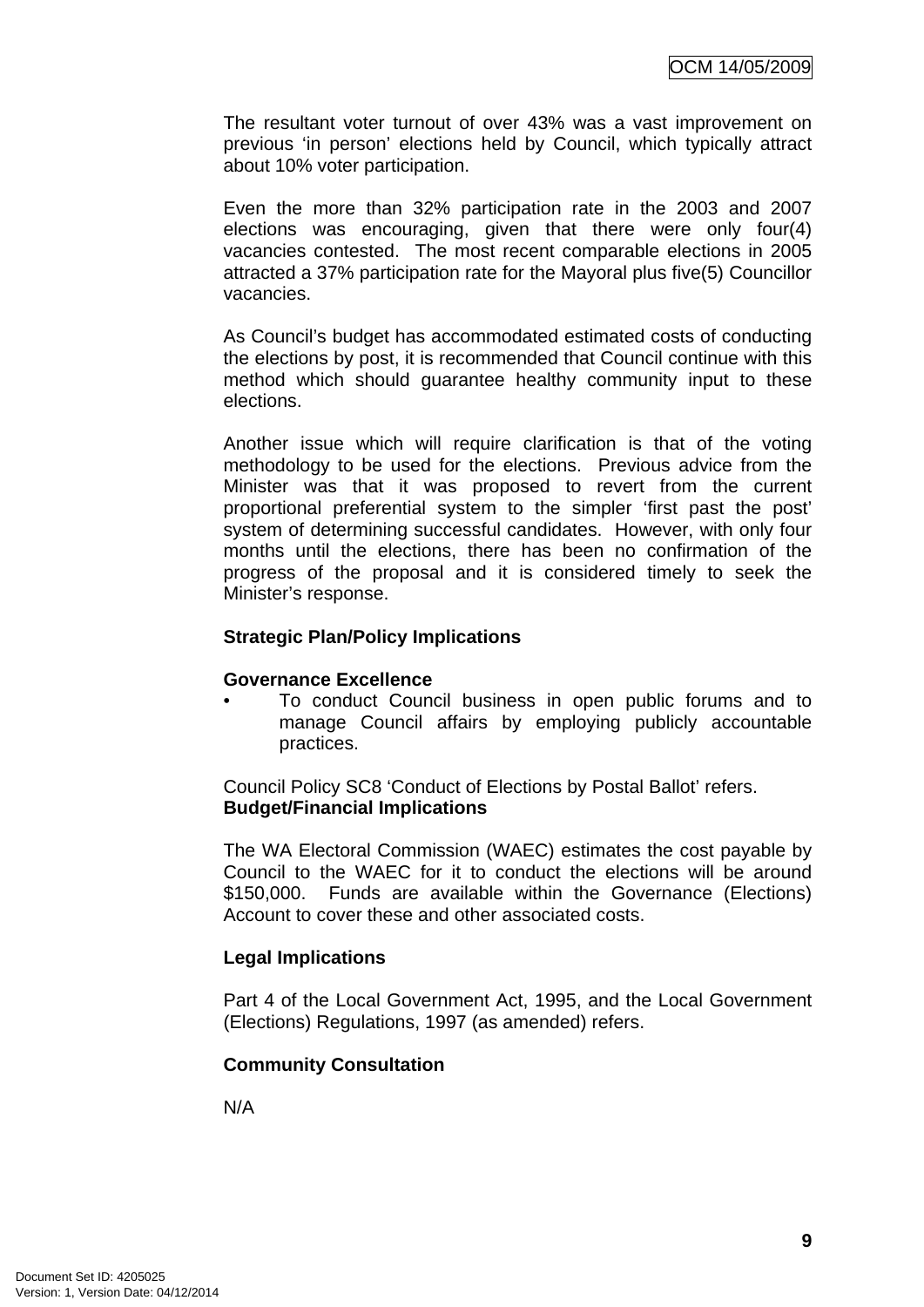# <span id="page-15-0"></span>**Attachment(s)**

N/A

# **Advice to Proponent(s)/Submissioners**

N/A

**Implications of Section 3.18(3) Local Government Act, 1995**

Nil.

## **13.3 (OCM 14/5/2009) - MINUTES OF THE GRANTS AND DONATIONS COMMITTEE MEETING HELD ON 20 APRIL 2009 (5930) (R AVARD) (ATTACH)**

## **RECOMMENDATION**

That Council receive the Minutes of the Grants and Donations Committee Meeting held on 20 April 2009 and adopt the recommendations contained therein.

# **COUNCIL DECISION**

# **Background**

The Council of the City of Cockburn established the Grants and Donations Committee to recommend on the level and the nature of grants and donations provided to external organisations and individuals.

## **Submission**

To receive the Minutes of the Grants and Donations Committee and adopt the recommendations of the Committee.

## **Report**

Council has under Policy SC35 committed to contributing 2% of its rates income toward grants and donations. For 2008/09, 2% of the rates income equates to \$714,000.00. The Grants and Donations Committee is empowered to recommend to Council how these funds are to be distributed.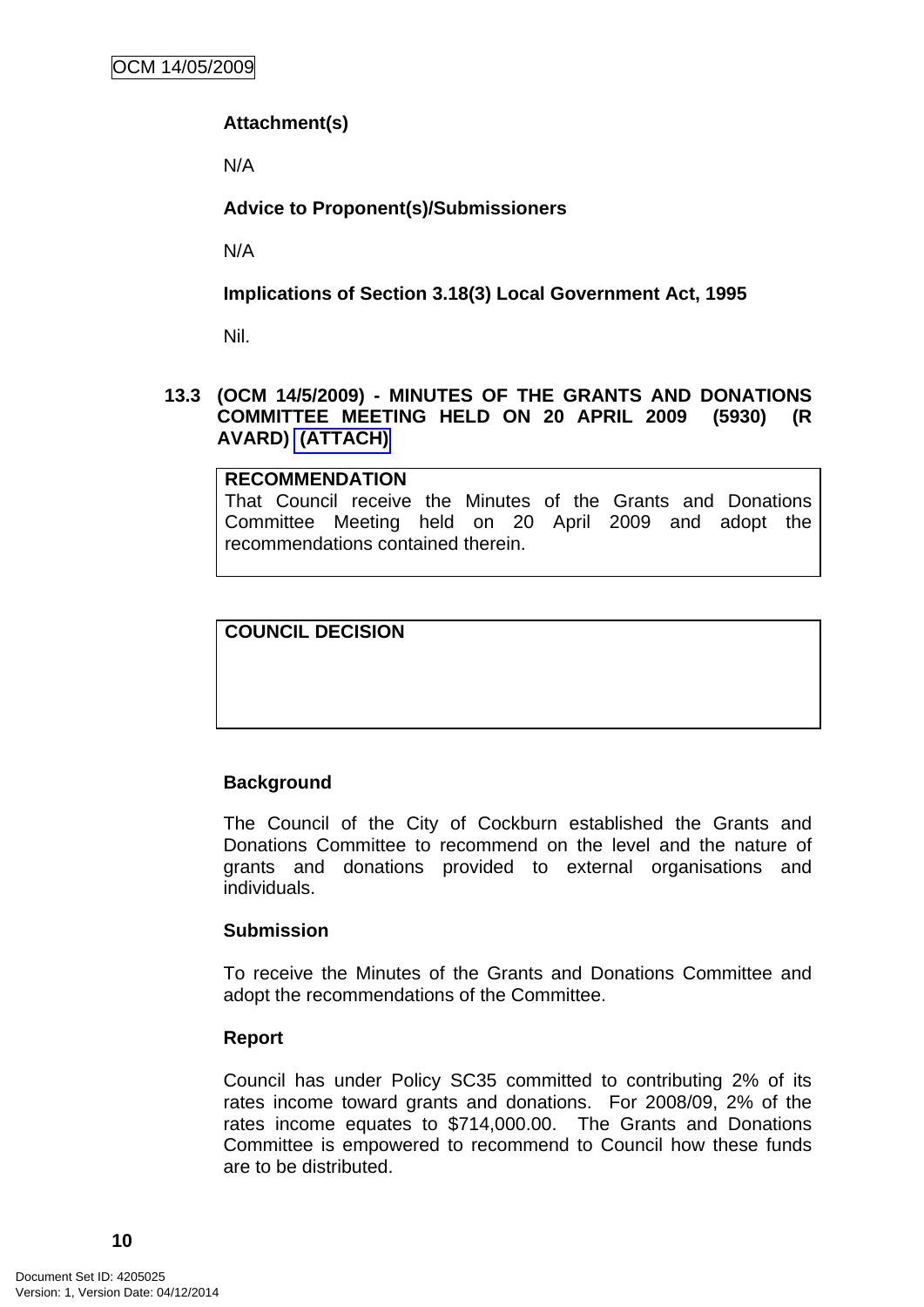At its meeting of 15 July 2008 the Committee recommended a range of allocations of grants, donations and sponsorship which were duly adopted by Council on 14 August 2008.

Following the September 2008 round of grants, donations and sponsorship funding opportunities, the Committee, at its meeting of 21 October 2008, recommended a revised range of allocations which were duly adopted by Council on 13 November 2008.

The second round of advertising was held in March 2009 for grants, donations and sponsorship funding opportunities has now closed and the Committee considered the application for donations and sponsorship, as well revised allocations for the 2008/09 grants and donation budget.

#### **Strategic Plan/Policy Implications**

#### **Governance Excellence**

• To conduct Council business in open public forums and to manage Council affairs by employing publicly accountable practices.

#### **Budget/Financial Implications**

All grants and donations will be considered in the context of Council Policy SC35 which establishes that 2%of rateable income will be available for this purpose.

## **Legal Implications**

N/A

## **Community Consultation**

In the lead up to the September 2008 round, grants, donations and sponsorship funding opportunities were promoted through the local media and Council networks. The promotional campaign comprised of:

- Three advertisements running fortnightly in the Cockburn Gazette's City Update on 17/02/09, 03/03/09 and 24/03/09.
- One advertisement in the February and March editions of the Cockburn Soundings.
- Promotion to community groups through the Community Services email networks and contacts.
- All members of the Regional Community Development Group, Regional Parents Group and Regional Seniors Group have been encouraged to participate in the City's grants program.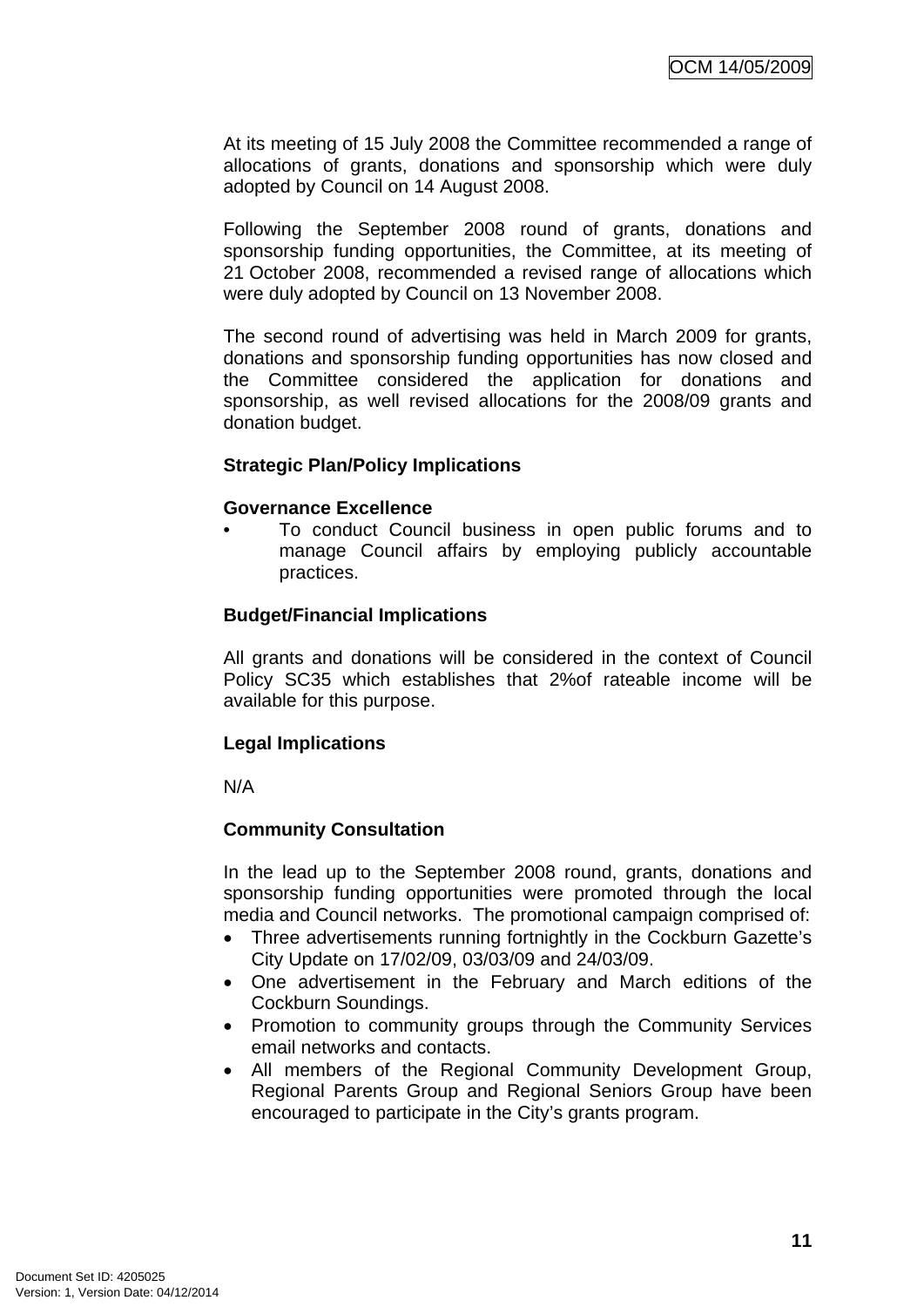# <span id="page-17-0"></span>**Attachment(s)**

Minutes of the Grants and Donations Committee Meeting – 20 April 2009.

## **Advice to Proponent(s)/Submissioners**

N/A

# **Implications of Section 3.18(3) Local Government Act, 1995**

Nil.

## **13.4 (OCM 14/5/2009) - LOCAL GOVERNMENT REFORM PROCESS (1054) (SC) (ATTACH)**

#### **RECOMMENDATION** That Council:

- (1) receives a copy of the completed Local Government Reform Checklist for the City of Cockburn; and
- (2) initiates further dialogue with the City of Fremantle and Town of Kwinana on possible amalgamation options.

# **COUNCIL DECISION**

# **Background**

In February 2009, the Minister for Local Government announced his intention to commence a wide ranging reform of the industry. The Minister was of the view that, while there had been widespread recognition of the need for structural reform, the industry had been slow in advancing this process. At the heart of the Minister's reform program were two objectives; to reduce the number of Local Governments through a process of voluntary amalgamation and to reduce the number of Elected Members to between six to nine, for each remaining Local Authority.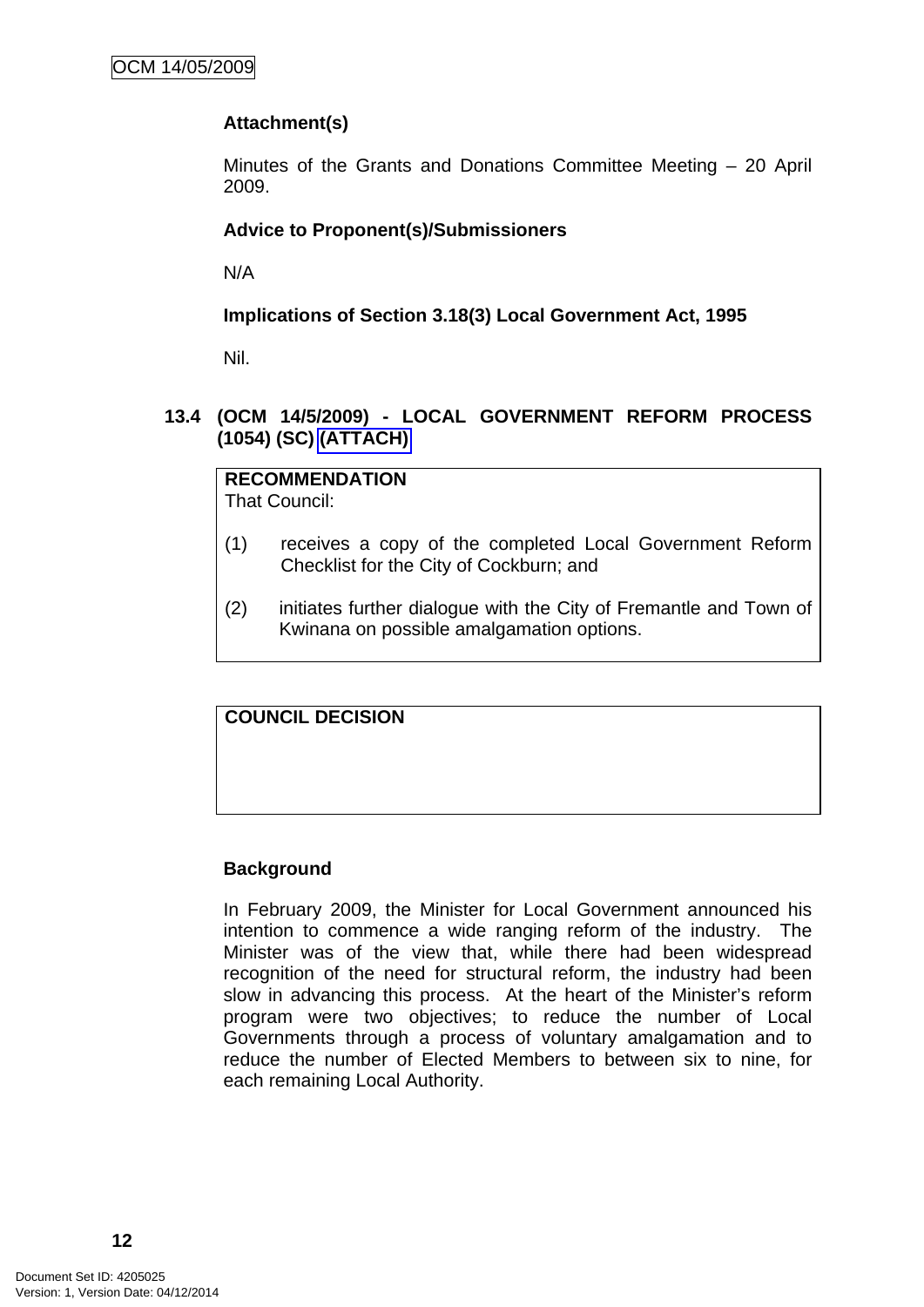OCM 14/05/2009

## **Submission**

N/A

## **Report**

Structural reform of Local Government reform has been undertaken across most States and Territories. Most recently the Queensland Government, under former Premier Peter Beattie, reduced the number of Local Governments from 157 to 73, through a process of compulsory amalgamations. Similar compulsory reform has occurred in South Australia, Victoria and the Northern Territory.

While there have been a few voluntary amalgamations of Councils in Western Australia, currently with 139 Local Governments this State has the largest number of local authorities in Australia. Previous studies, such as the 2006 WA Local Government Advisory Board Report, have highlighted the need for reform, as many of these Local Authorities were not financially sustainable.

The peak industry body, the West Australian Local Government Association (WALGA) had also recognised the need for reform. Following a two year process of consultation and analysis, WALGA released its Systemic Sustainability Study report – *The Journey: Sustainability into the Future* in September 2008. The report contained 39 Actions, which included the need for greater resource sharing, voluntary amalgamations and a reduction of Elected Members.

While there has been much media conjecture that the Minister is seeking to force the amalgamation of smaller local governments, this position has been clarified, with voluntary reform being the focus of the review process. Indeed the key difference in WALGA's approach and that of the Minister; is the requirement for all to critically examine their own sustainability LGAs, in a prescribed timeframe, and formally consider voluntary amalgamation as an option.

*Reform Process*. The Minister issued Structural Reform Guidelines in late February 2009. The guidelines prescribed a five stage review process, a copy of which is attached, with the key requirements being:

- 1. Completion of a Local Government Reform Checklist March / April. [With submission by 30 April 2009].
- 2. Identification of suitable regional partners for amalgamation and commencement of consultation – April / May.
- 3. Development of a regional reform submission May / June.
- 4. Finalisation of the submission, including a proposed timetable for amalgamation – June / July.
- 5. Submission of the reform proposal to the Minister by 31 August 2009.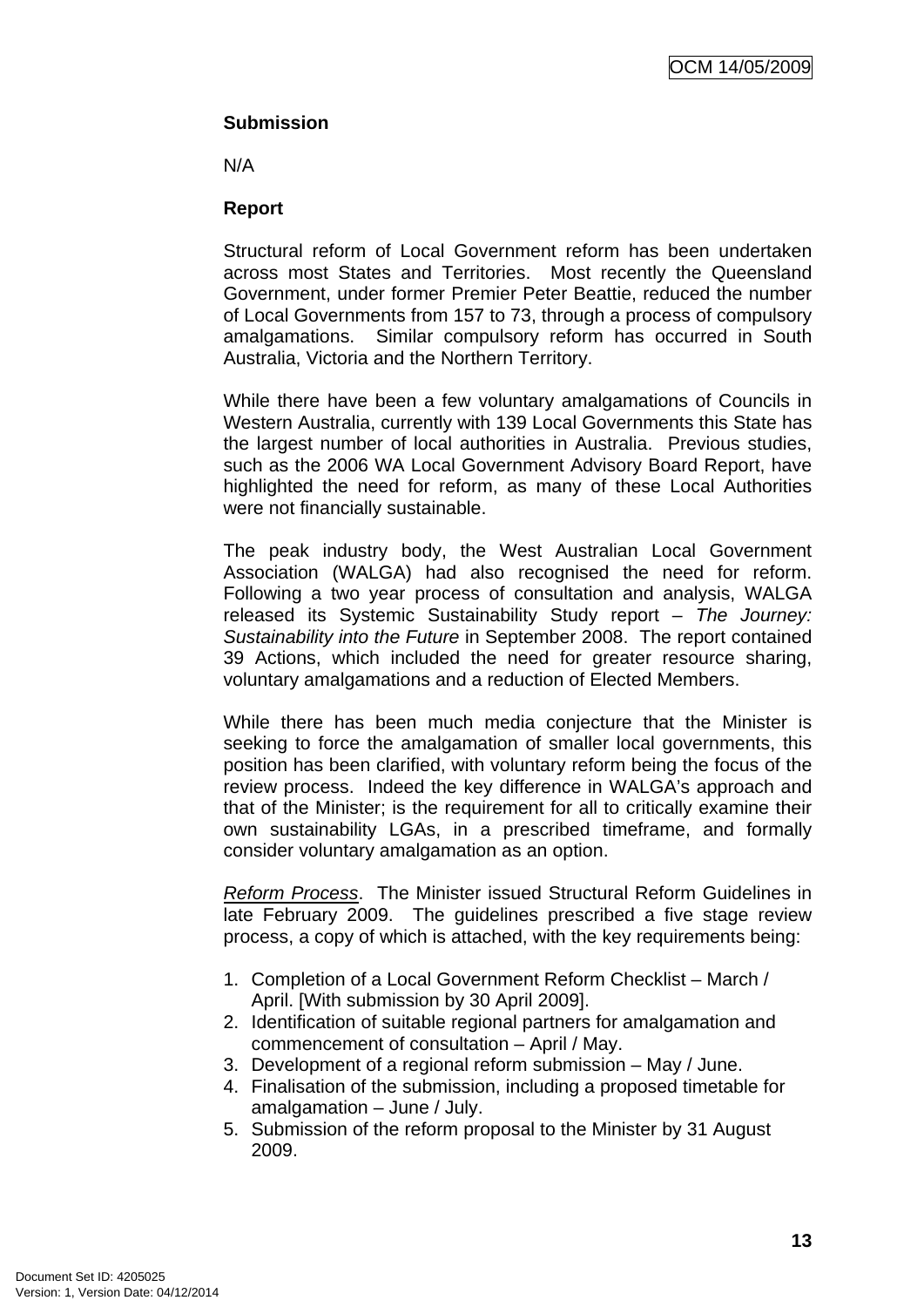The structure of the checklist is more of general governance review, than a sustainability check. For instance, only limited consideration is given to financial indicators, which remains a key ingredient of sustainability. The Chief Executive Officer has completed this Checklist and submitted it in accordance with the prescribed timeframe, and a copy of this is attached.

The Checklist shows that the City was compliant with the vast majority of the criteria. The checklist also indicates that the City is reform minded and has been proactive in pursuing efficiencies. While there were negative responses to two of the Checklist criteria, eg the processing of residential building licences within 20 days, the standard being applied was more demanding than the approved Statutory requirement. When measured against these statutory benchmarks, the City's efficiency level is greater than most other local governments.

The last criterion on the checklist required making a determination as to whether there was need for further structural reform. While nothing in the checklist specifically identifies that the City of Cockburn needs to undertake reform, in the wider regional context it is the opinion of the Chief Executive Officer that regional structural reform would be beneficial and, as such, should be considered further.

*Amalgamation Scenarios*. Stage one of the process also required a consideration of potential amalgamation partners. The City had to review the potential partners and identify which Local Authorities further dialogue should be held with.

The following parameters were considered in this analysis:

- Population projections
- Socio Economic indicators
- Financial indicators

The Australian Bureau of Statistics, as well as local government Annual and Financial Reports provided the sources for the data for this analysis. Without providing an extensive summary of the above, attached to the report are tabular summaries of some of these metrics.

In any amalgamation scenario, the logical partners for the City of Cockburn are the City of Fremantle and Town of Kwinana. Based on established growth rates, the population grouping scenarios identified that a tie-up with either of these local governments would provide a merged local government with a 2011 population of between 120,000 – 125,000 persons, with the potential for solid growth for another decade or more.

While a merger with either Local Authority would substantively increase the size and population than of the new entity, but it would still be nowhere near the biggest in the metropolitan area. The Cities of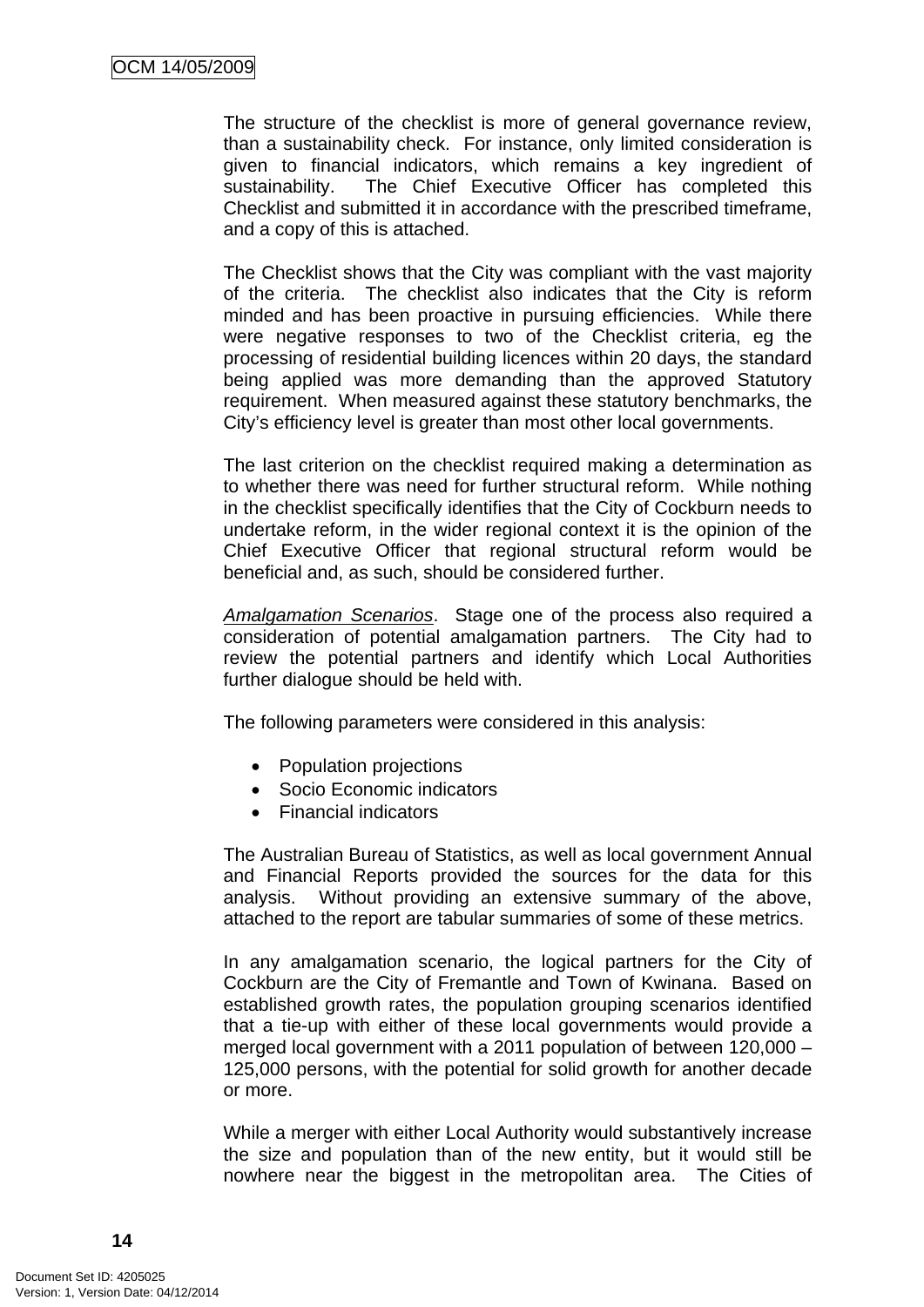Joondalup, Wanneroo and Stirling already have greater populations in their own right, and the Cities of Stirling, Swan and Armadale similarly have larger regional areas. But a combination of the Cities of Cockburn and Fremantle or the City of Cockburn with the Town of Kwinana, would create a more substantial, economically sustainable and more prominent Local Government within the Perth metropolitan area.

*Regional Discussions*. At a regional level, the reform process has been formally discussed at WALGA's South Metropolitan Zone meeting and at the South West Group's April board meeting. Each meeting reiterated the need for the reform process to follow a voluntary path. While not objecting to the need for reform, it has generally been agreed that each Local Government needs to talk with its neighbours individually.

Informal discussion between regional Chief Executives has been conducted as a precursor to more formal discussion between Elected Members. It is now intended that the Mayor, Deputy Mayor and Chief Executive Officer undertake consultation with their counterparts at Fremantle and Kwinana and then provide a report back to the other Elected Members.

*Financial Assistance*. The Minister has also offered up to \$10,000 per Local Authority in funding assistance to assist in responding to the remaining stages of the Reform Process. A suitable use for these funds would be to conduct a joint study to identify the financial benefits of a merger. A preliminary review by staff has identified that there could be significant labour savings, with other efficiencies achieved through reducing corporate overheads and better capital expenditure.

However, there would be costs associated with amalgamation, particularly as a result of standardising information technology and accounting processes. Identifying both the costs and benefits would provide the community with some reassurance that there are overall financial gains to be made through this process.

*Elected Member Representation*. The second part of the process required the City to consider reducing the number of Elected Members. The City currently has 10 Elected Members, comprising a popularly elected Mayor and three wards each of three Councillors.

The Director of Administration and Community Services has undertaken a concept review of potential configurations, based on three scenarios:

- The City remaining an independent body
- A merger with Fremantle
- A merger with Kwinana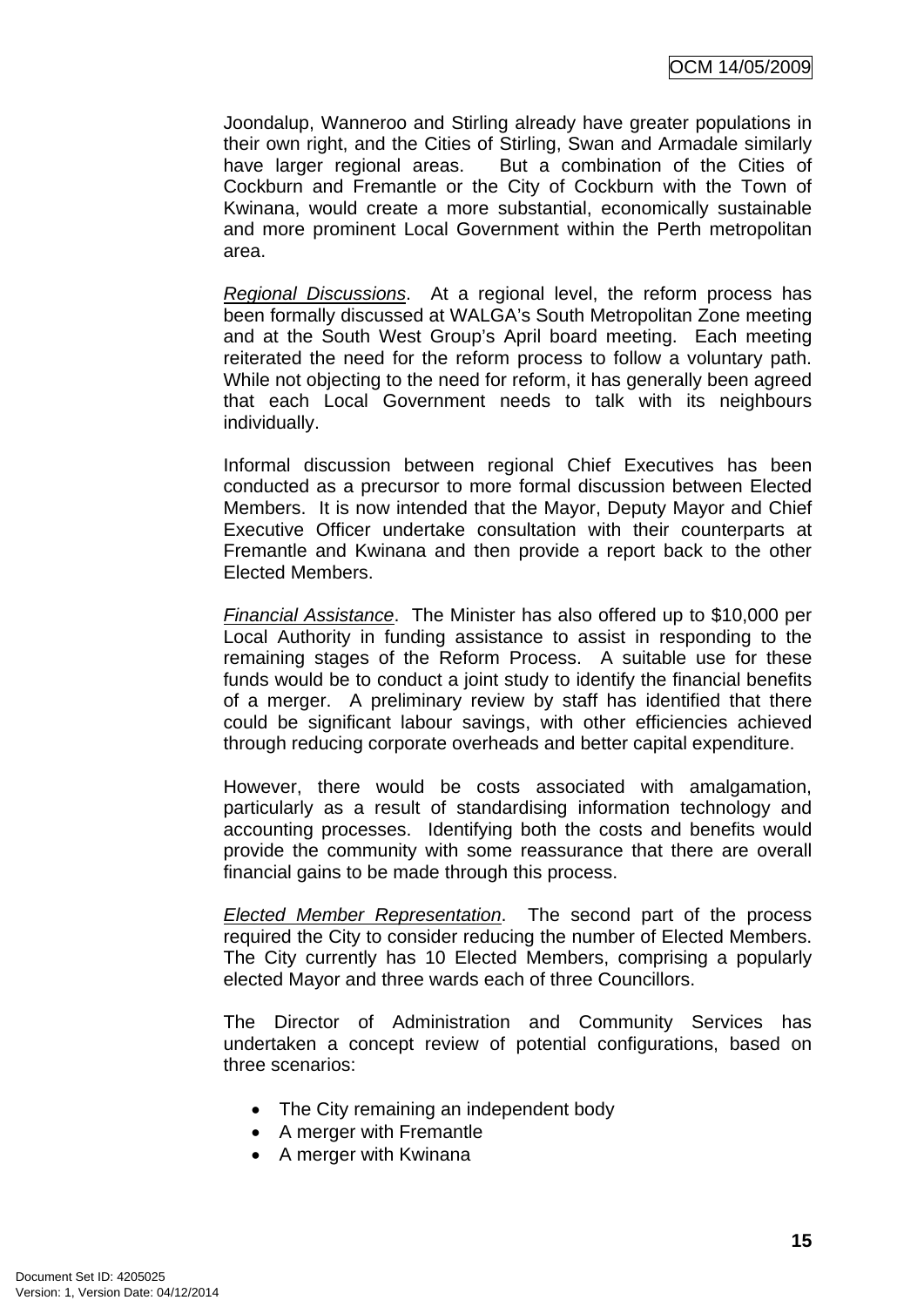Through this process 16 different scenarios were generated. At this stage of the Reform Process, however, there is no need to formally consider these and it is recommended that these scenarios be used simply for aiding regional dialogue. It is recognised that the process requires political sensitivity and promoting pre-conceived options could send the wrong signal to the City's neighbours. If there is no agreement with either Fremantle of Kwinana, the matter of political representation will need to be considered on its merits.

*Conclusion*. Whilst voluntary in nature, the Reform Process is not intended for a 'do nothing' option. The President of WALGA, Mr Bill Mitchell, has cautioned the sector that there are still options open to the Minister to initiate reform if the industry does not respond thoughtfully to this process. It is recommended that the City's Elected Members, ratepayers and staff approach this task with an open mind, so that long held desires for industry reform may finally be initiated.

## **Strategic Plan/Policy Implications**

## *Governance Excellence*

• To develop and maintain a financially sustainable City.

## **Budget/Financial Implications**

An application for up to \$10,000 in State Government financial assistance is available to assist with regional dialogue.

# **Legal Implications**

Depending on the outcome of regional discussion, there may be a requirement for legal advice so that this matter can be progressed.

# **Community Consultation**

N/A

# **Attachment(s)**

- 1. City of Cockburn's completed Reform Checklist (less attachments, which can be viewed on the City's website).
- 2. Economic, social and population data.

## **Advice to Proponent(s)/Submissioners**

N/A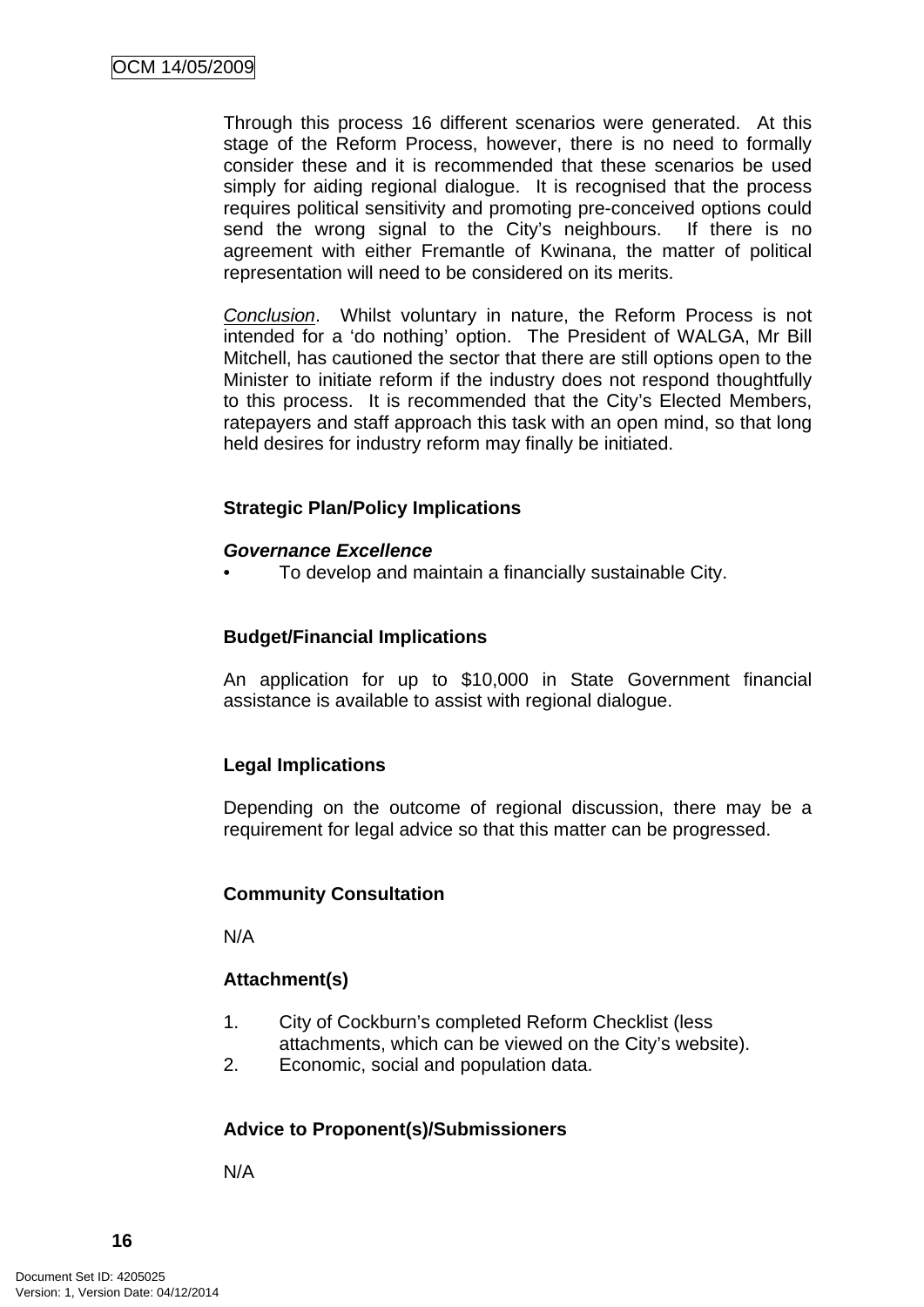## <span id="page-22-0"></span>**Implications of Section 3.18(3) Local Government Act, 1995**

N/A

## **14. PLANNING AND DEVELOPMENT DIVISION ISSUES**

**14.1 (OCM 14/5/2009) - CHANGE OF USE - RETROSPECTIVE (GROUPED DWELLING TO LODGING HOUSE) LOCATION: 314 (STRATA LOT 1) ROCKINGHAM ROAD SPEARWOOD - OWNER: BAGARINO SALMON MERLY - APPLICANT: BAGARINO SALMON MERLY (2203536) (A LEFORT) (ATTACH)** 

**RECOMMENDATION** That Council:

Approve the retrospective application for a lodging house at 314 (Strata Lot 1) Rockingham Road Spearwood subject to the following conditions and advice notes:-

## **CONDITIONS**

- 1. Development can only be undertaken in accordance with the terms of the application as approved herein and any approved plans.
- 2. Nothing in the approval or these conditions shall excuse compliance with all relevant written laws in the commencement and carrying out of the development.
- 3. The planning approval being valid for a period of 12 months only from the date of this approval.
- 4. No more than 16 persons being accommodated in the lodging house at any one time.
- 5. No more than five vehicles being parked at the premises at any one time.
- 6. The submission of a Management Plan to the satisfaction of Council outlining how the lodging house is to be managed and including details of tenancy arrangements within 30 days of the date of this approval.

## ADVICE

1. The development is to comply with the requirements of the Building Code of Australia. This involves the modification of Bedroom 8 to become a habitable room.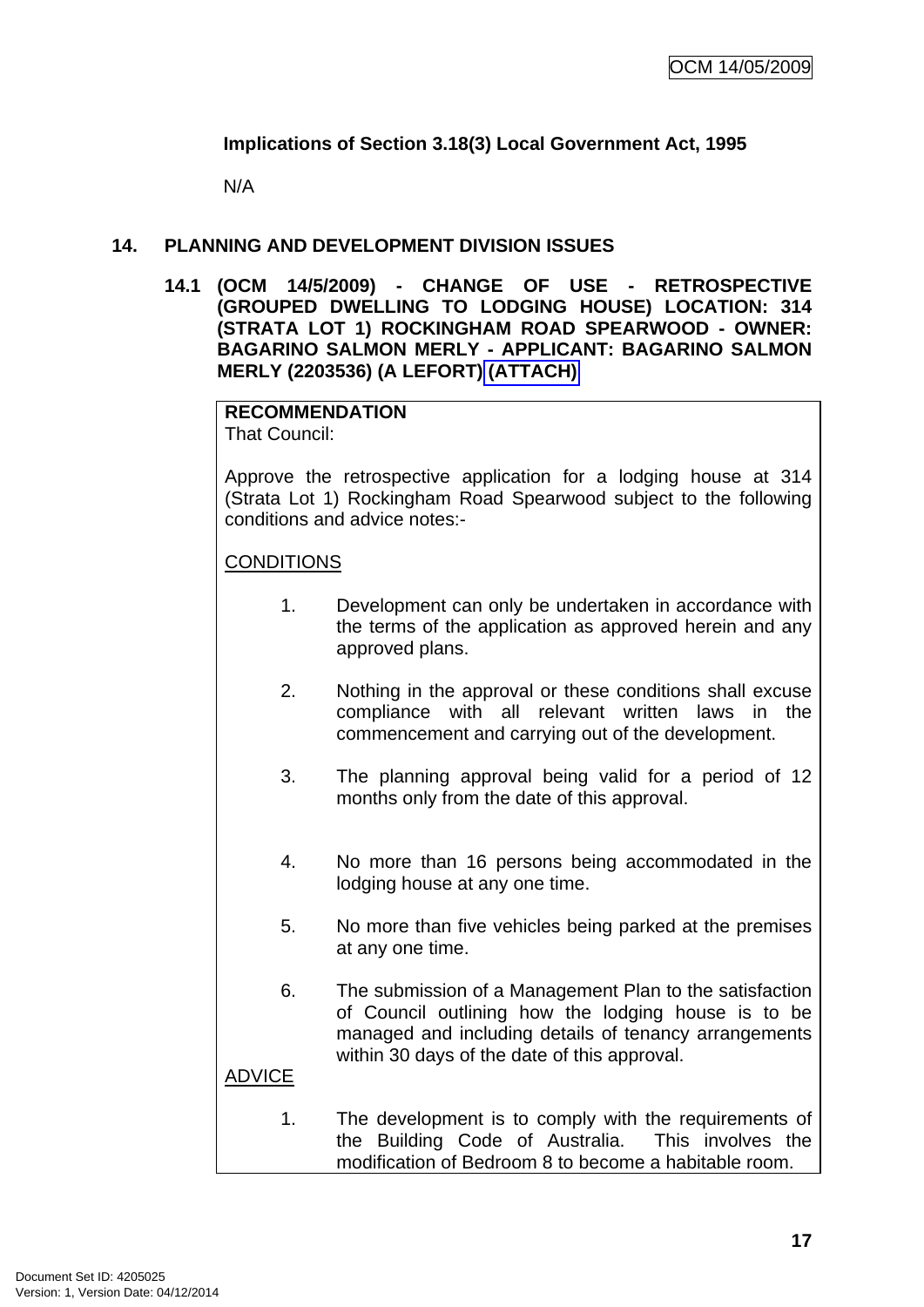- 2. The development is to comply with the provisions of the Health Act 1911.
- 3. With regards to Condition No. 3, should the applicant wish to continue the use beyond the 12 month period, a new application is required to be submitted and approved by Council. In considering a renewal of the approval, Council will take into consideration any complaints received by nearby residents that relate directly to the lodging house.

# **COUNCIL DECISION**

# **Background**

The dwelling on 314 (Strata Lot 1) Rockingham Road Spearwood is one of two existing grouped dwellings and consists of a substantial two-storey dwelling which was the original house on the lot. The lot was subdivided in 2002 and a new dwelling was constructed on the rear strata lot in 2004. The current lot size of Strata Lot 1 is 617 sqm.

The dwelling is currently being used as a lodging house (without Council approval) and houses 16 people who are not related and the owner of the building does not live at the premises. The owner has now submitted an application (retrospectively) to change the use of the building from a grouped dwelling to a lodging house.

# **Submission**

The applicant proposes to change the use of the dwelling located on Strata Lot 1 to a lodging house. The building contains eight bedrooms (with two single beds in each), three toilets, three showers, two laundry rooms, three living areas, two kitchens and a three-car garage. The applicant has provided the following information about the lodging house:

- There are currently 16 people living at the premises;
- There are currently 16 single beds;
- The lodging house is managed by the owners of the building who do not reside there but attend the house daily for maintenance and cleaning purposes; and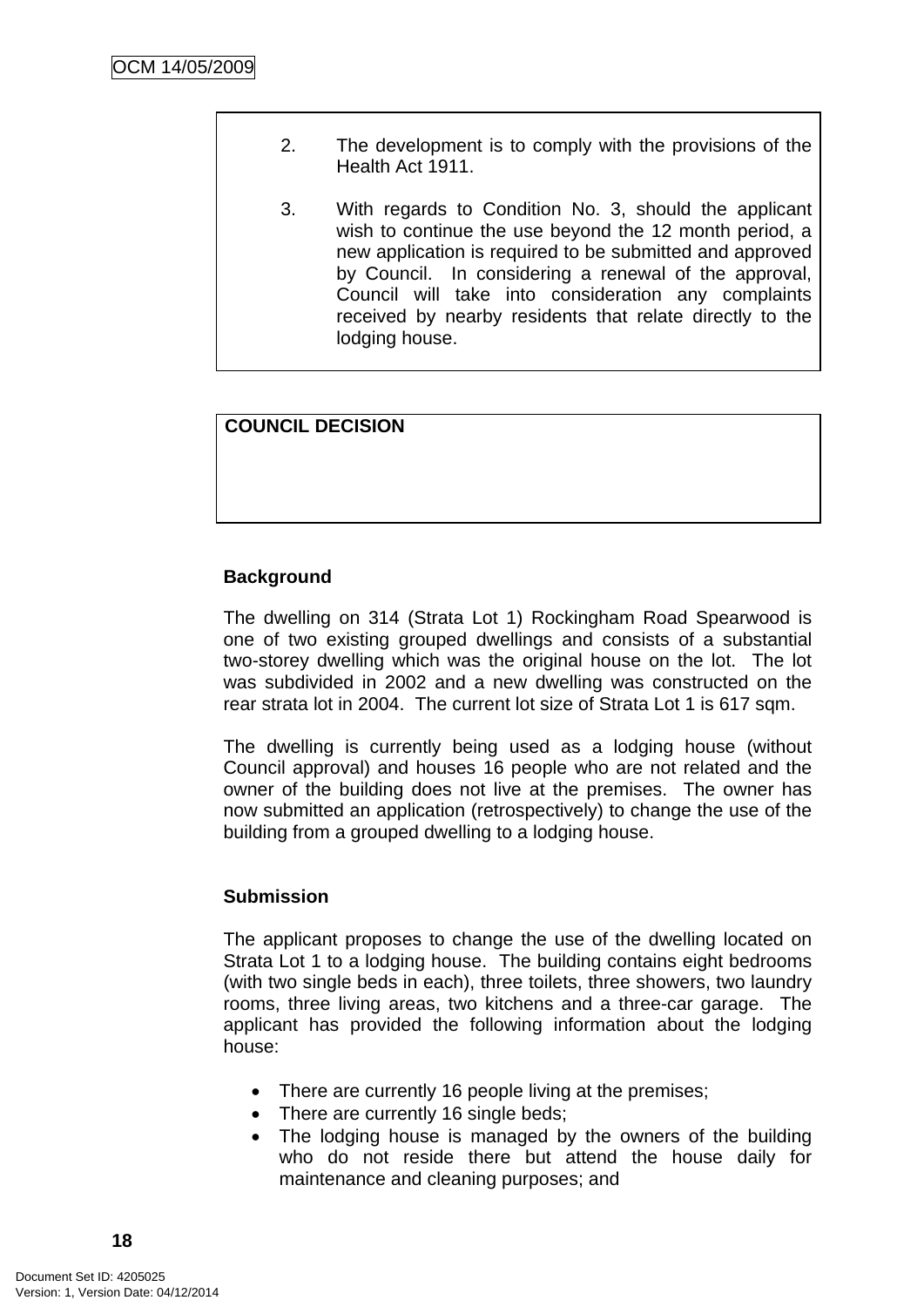• The owners currently provide drop-off and pick-up services for the residents, most of whom work in the local area.

## **Report**

## Statutory Context

#### *Zoning*

The subject site is zoned "Residential R20" under the City of Cockburn's Town Planning Scheme No. 3 (TPS 3). A lodging house is defined in TPS 3 as having the same meaning as is given to it in and for the purposes of the Health Act. The Health Act 1911 defines a lodging house as:

*"any building or structure, permanent or otherwise, and any part thereof, in which provision is made for lodging or boarding more than 6 persons, exclusive of the family of the keeper thereof, for hire or reward; but the term does not include –* 

- *(a) premises licenced under a publican's general licence, limited hotel licence, or wayside-house licence, granted under the Licencing Act 1911;*
- *(b) residential accommodation for students in a nongovernment school within the meaning of the School Education Act 1999; or*
- *(c) any building comprising residential flats."*

The proposal complies with the above definition. A "lodging house" is an "A" use under the scheme which means that the use is not permitted unless the local government has exercised its discretion and has granted planning approval after giving special notice in accordance with Clause 9.4

In accordance with scheme requirements, the application was advertised to adjoining properties and those on the opposite side of Rockingham Road. Four responses were received, which are all objections to the proposal. Three of the objections are from neighbours on the opposite side of Rockingham Road and the other objection is from a resident from Adela Place (who was not advertised to). The objections are summarised in the table below: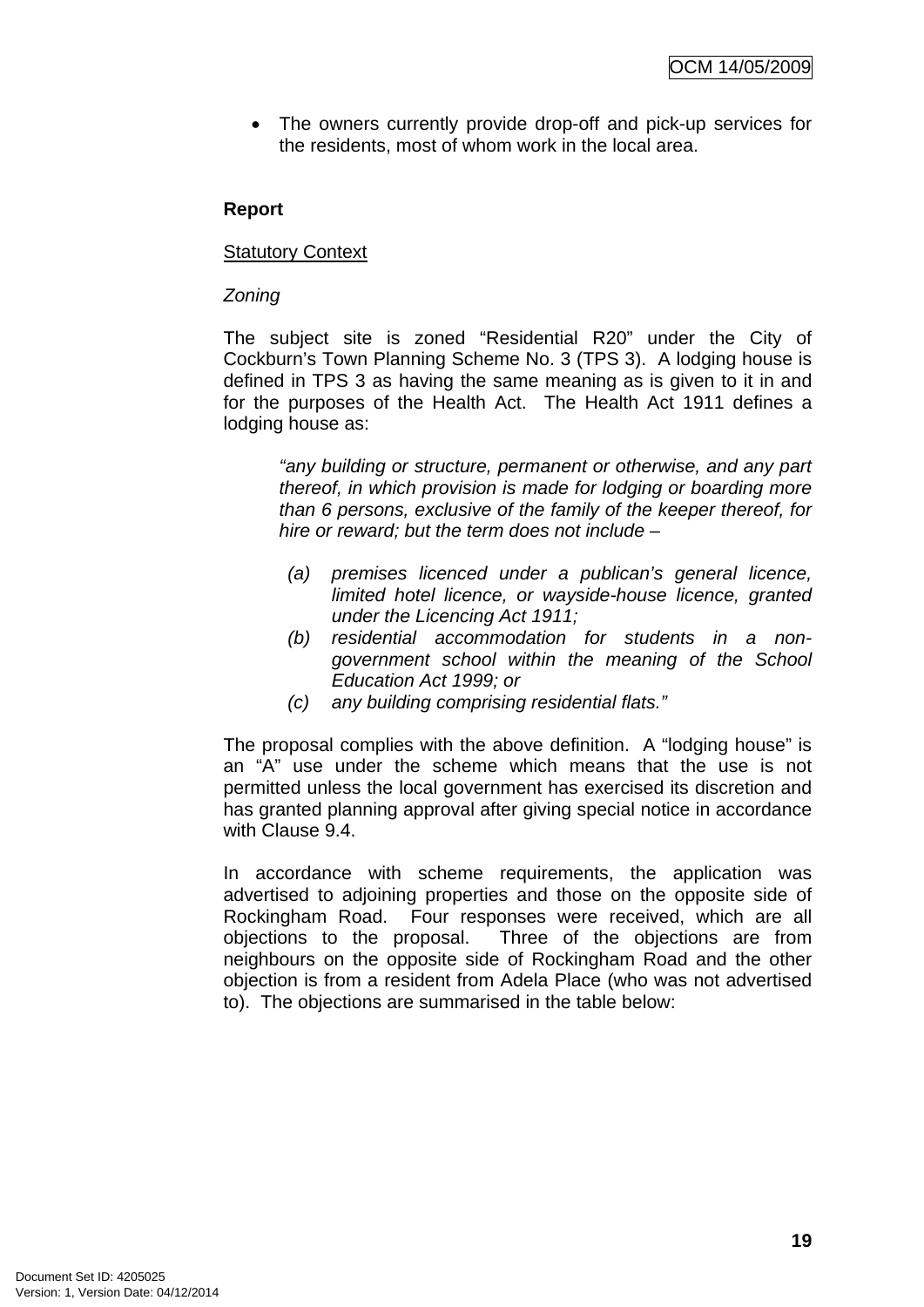| Name and<br><b>Address</b>                      | <b>Affected Property</b>          | <b>Reasons for Objection</b>                                                                                                                                                                                                                                                                                                                                                                                                    |  |
|-------------------------------------------------|-----------------------------------|---------------------------------------------------------------------------------------------------------------------------------------------------------------------------------------------------------------------------------------------------------------------------------------------------------------------------------------------------------------------------------------------------------------------------------|--|
| 1 & D Petkovich<br>4 Herschell Way<br>Coogee    | 319<br>Rockingham<br>Road         | about<br>Concerned<br>noise<br>parking<br>Concerned<br>about<br>Concerned<br>that<br>friendly<br>neighbourhood will be lost.                                                                                                                                                                                                                                                                                                    |  |
| Y Bacich<br>Rockingham<br>317<br>Road Spearwood | 317<br>Rockingham<br>Road         | Concerned about<br>reduced<br>security due to uncertainty and<br>variability<br>of<br>occupants<br>Concerned that the house is not<br>suitable for a lodging house with<br>car<br>regards<br>to<br>parking,<br>bathrooms,<br>internal<br>security<br>between occupants<br>Concerned<br>about<br>reduced<br>stability of a historically stable,<br>neighbourhood<br>friendly<br>Concerned about market value of<br>own property. |  |
| J & K Every<br>321 Rockingham<br>Road Spearwood | 321<br>Rockingham<br>Road         | Concerned<br>the<br>that<br>proposal<br>contravenes health regulations<br>Concerned<br>about<br>unruly<br>behaviour<br>from<br>occupants<br>about<br>parking<br>Concerned<br>Concerned about devaluation of<br>property.                                                                                                                                                                                                        |  |
| <b>G</b> Tomas<br>25 Adela Place<br>Spearwood   | Adela<br>Place<br>25<br>Spearwood | about<br>Concerned<br>parking<br>specifically in relation to traffic<br>lights and rail boom gates.                                                                                                                                                                                                                                                                                                                             |  |

# *Parking*

TPS 3 requires parking at a rate of one car parking bay per four beds and one delivery bay per service/storage area. Based on the provision of 16 beds, the proposal requires four car parking bays. This is achieved through the three bays in the garage and within the driveway due to garage being set back more than 7m from the front boundary of the lot.

Several of the neighbour objections relate to car parking and this is a valid planning concern, especially if a large portion of the residents own vehicles (which is not currently the case but could occur). Should Council approve the proposal, it is recommended that a condition be imposed that restricts the number of vehicles to be kept at the premises at any time to five. This is reasonable given the ability to house three vehicles in the garage and two vehicles on the driveway in front of the garage.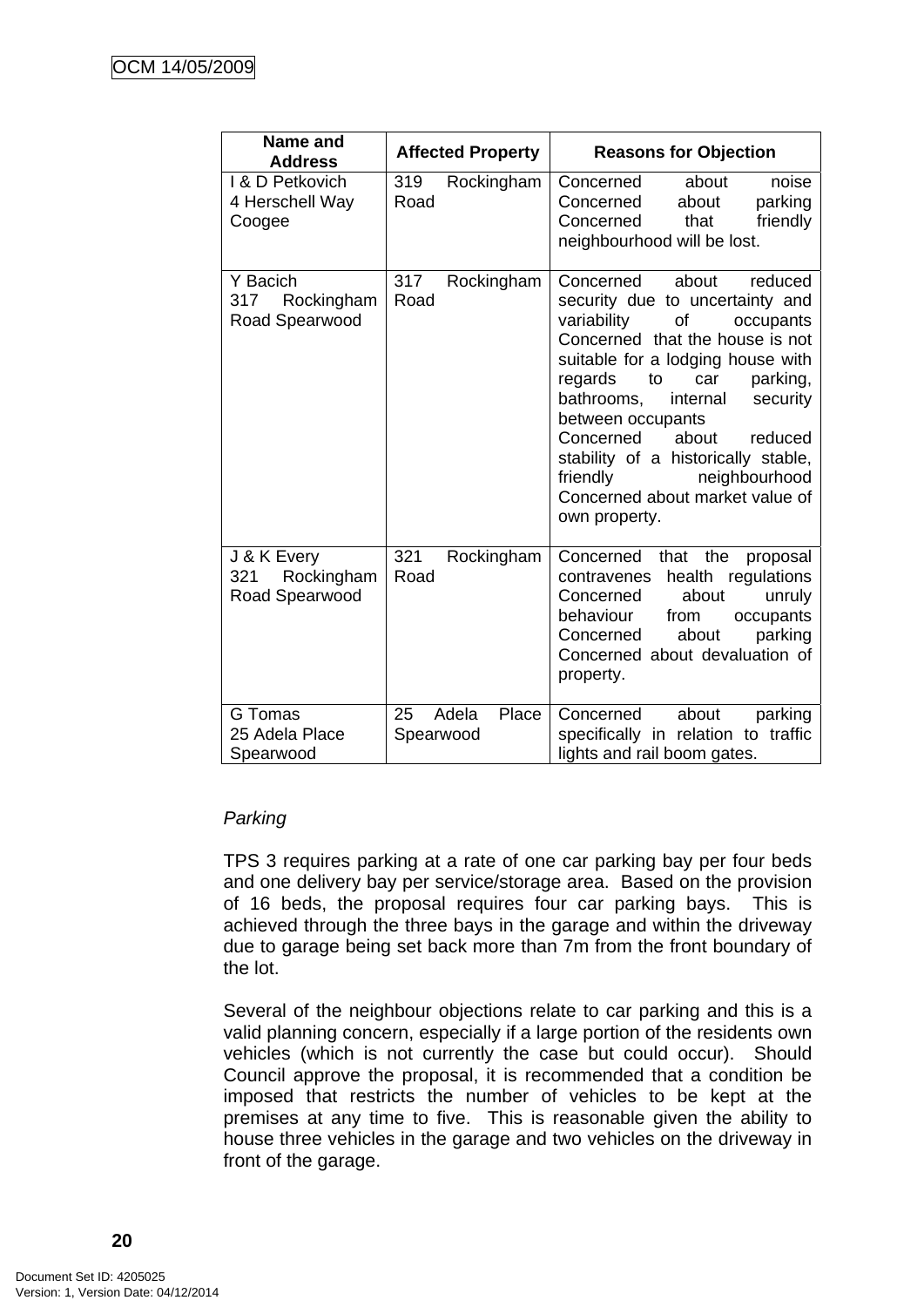## *Other Statutory Requirements*

The proposal is also subject to compliance with other statutory requirements including the Health Act and Building Code of Australia. Compliance with these requirements will ensure that there are sufficient sanitary provisions and that the premises are suitable to be converted to a lodging house (which addresses several of the objections relating to suitability of the dwelling).

#### *Amenity*

Several concerns have been raised by nearby landowners that the proposal will detract from the amenity of the area in terms of noise and this is a valid planning consideration given the residential zoning of the area. Management of the premises to ensure that there is minimal disruption to the neighbourhood is vital. Noise from vehicles can be controlled through the car parking restriction as discussed above. Noise from recreational activities is more difficult to control through planning conditions, but it is considered that the indoor living areas and rear outdoor living area will ensure that noise is relatively contained within the site. Any anti-social activities by the residents that may create an unreasonable level of noise would have to be dealt with by Police, the same as noise caused by any other residential dwelling.

In addition, the location of the lot is in close proximity to the intersection of Rockingham Road and Spearwood Avenue which carries considerable traffic. It is considered likely that traffic from Rockingham Road would cause more noise than the development itself.

## Strategic Context

The subject site is located within the City of Cockburn's draft *Phoenix Central Revitalisation* project area and under this plan has been identified to be rezoned to 'Business'. Should this project be finalised as proposed, the subject site and other properties on that portion of Rockingham Road would be suitable for a mix of commercial and/or residential development. It is considered that the impact of the lodging house as proposed would be less if there were other commercial uses in close proximity rather than just residential uses..

#### Location

The location of the subject site is considered appropriate for a lodging house due to the close proximity to Phoenix Shopping Centre, access to other district centre services and good access to public transport routes.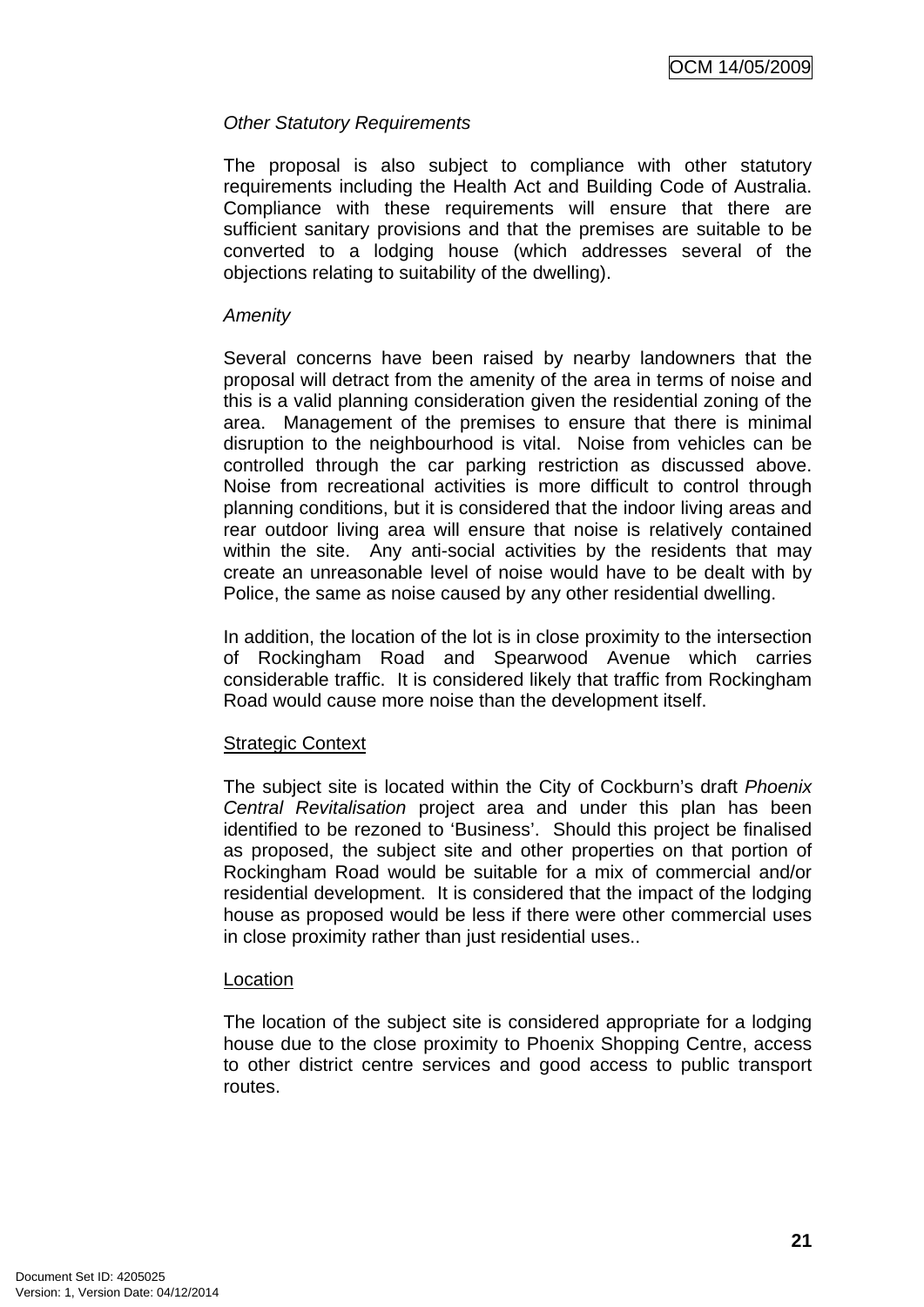## **Strategic Plan/Policy Implications**

#### **Demographic Planning**

- To ensure the planning of the City is based on an approach that has the potential to achieve high levels of convenience and prosperity for its citizens.
- To ensure development will enhance the levels of amenity currently enjoyed by the community.

## **Budget/Financial Implications**

Nil

#### **Legal Implications**

Town Planning Scheme No. 3 Planning and Development Act 2005 State Administrative Tribunal Regulations

## **Community Consultation**

The application was advertised to neighbouring properties in accordance with TPS 3. The outcome of the advertising is discussed in the Zoning section of the report.

## **Attachment(s)**

- 1. Location Plan
- 2. Floor Plans

#### **Advice to Proponent(s)/Submissioners**

The Proponent(s) and those who lodged a submission on the proposal have been advised that this matter is to be considered at the 14 May 2009 Council Meeting.

## **Implications of Section 3.18(3) Local Government Act, 1995**

Nil.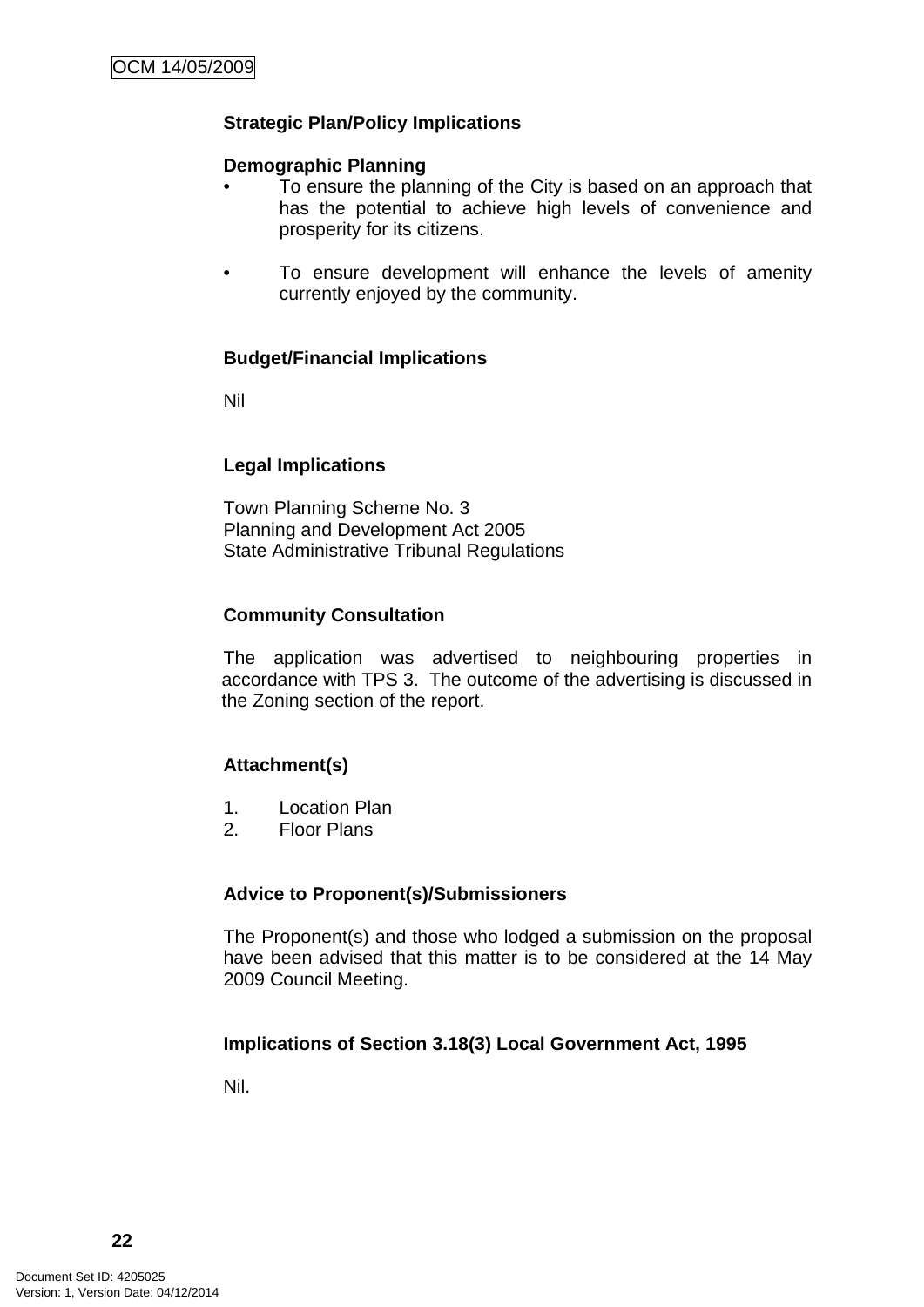## <span id="page-28-0"></span>**14.2 (OCM 14/5/2009) - SINGLE DWELLING -THIRD STOREY EXTENSION - LOCATION: 1 (LOT 111) CHARLOTTE VIEW COOGEE - OWNER: W GARRARD & S KEEGAN - APPLICANT: W GARRARD - (3318070) (A LEFORT) (ATTACH)**

## **RECOMMENDATION**

That Council approve the application for a single house (third storey extension) at 1 (Lot 111) Charlotte View Coogee subject to the following conditions:-

## **CONDITIONS**

- 1. Development can only be undertaken in accordance with the terms of the application as approved herein and any approved plans.
- 2. Nothing in the approval or these conditions shall excuse compliance with all relevant written laws in the commencement and carrying out of the development.
- 3. All stormwater being contained and disposed of on-site to the satisfaction of the City.
- 4. No activities causing noise and/or inconvenience to neighbours being carried out after 7.00 p.m. or before 7.00 a.m., Monday to Saturday, and not at all on Sunday or Public Holidays.
- 5. The materials and colours used for the third storey extension shall match the existing dwelling.

# ADVICE

1. The development is to comply with the requirements of the Building Code of Australia.

# **COUNCIL DECISION**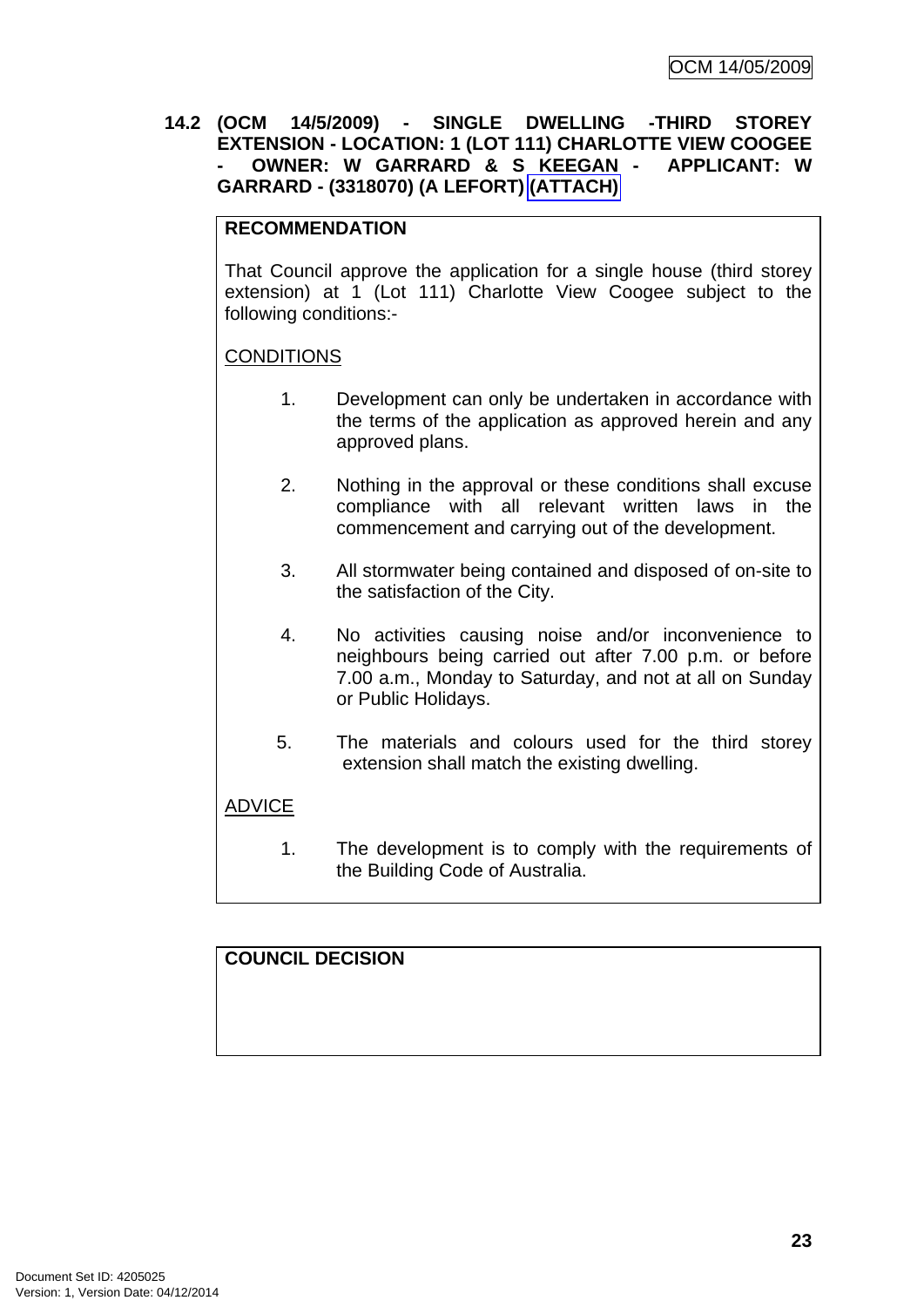## **Background**

| Zoning:    | MRS:                   | Urban                  |
|------------|------------------------|------------------------|
|            | TPS <sub>3</sub>       | <b>Residential R20</b> |
| Land use:  | <b>Single Dwelling</b> |                        |
| Lot size:  | 706 sqm                |                        |
| Use class: | "ים                    |                        |

The subject site is located on the corner of Charlotte View and Richardson Road in Coogee. It contains a two storey single residential dwelling which has its frontage and vehicle access from Charlotte View.

## **Submission**

The applicant proposes to construct a 91.2 sqm third storey extension to the existing dwelling. The third storey is proposed to consist of a games room and balcony which wraps around the southern and western sides of the dwelling. The proposed addition features a flat roof design and therefore results in an overall building (and roof) height of 8.34 m. The proposal has been referred to Council because it does not comply with the wall height limits specified in Council's Coogee Residential Height Requirements Policy APD 53, and therefore seeks a variation.

The applicant submitted a similar proposal to the City which was refused at the Ordinary Council Meeting held on 13 November 2008. This application retains the same wall height as the previous application but reduces the overall building height by 0.88 m due to the modified flat-roof design.

# **Report**

The following section provides a discussion of the various issues affecting the proposal.

## Coogee Residential Height Requirements Policy APD 53

The Coogee Residential Height Requirements Policy APD 53 was prepared to guide the height of residential development in the suburb of Coogee. The Policy states that:-

Maximum building height of residential development shall be limited to:

- (i) Top of wall (roof over) 7 m
- (ii) Top of Wall (parapet) 8 m
- (iii) Top of pitched roof 10 m

The proposed wall height (8.34 m) exceeds the maximum wall height provided for by this policy, which is 8 m where there is a parapet wall or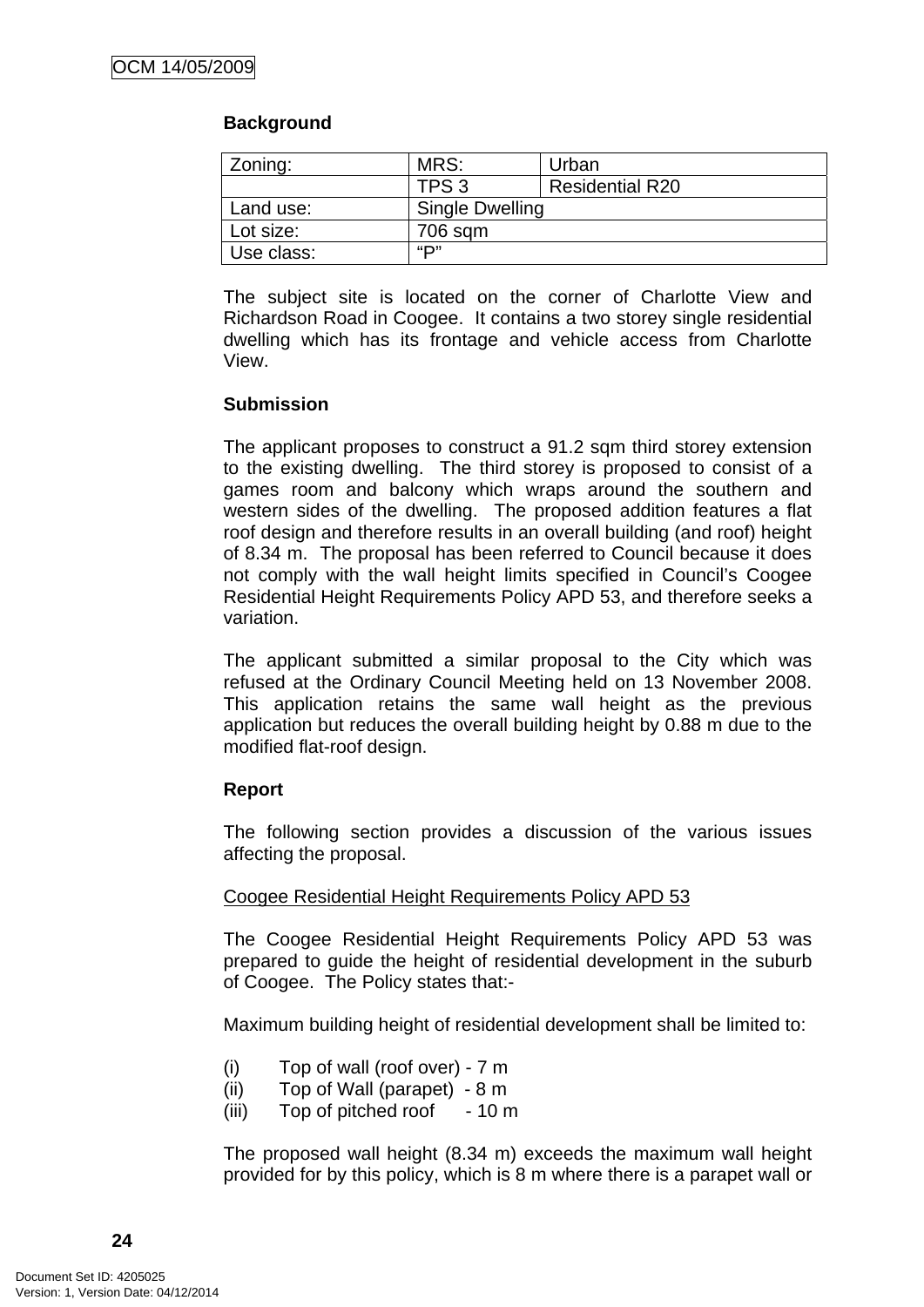flat roof design. The policy states that building heights for residential development shall be limited to those specified in the policy and that any proposal that exceeds the requirements is to be advertised for public comment. The proposal was therefore advertised to surrounding neighbours for comment and three submissions were received consisting of two objections and one (1) non-objection.

The 0.34 m variation to the wall height is considered relatively minor and is not considered to negatively impact on the amenity of the area or adjoining neighbours.

## Visual Privacy and Overlooking

The proposal complies with the requirements of the Residential Design Codes (R-Codes) in relation to privacy and overlooking as there are no major openings on the northern and eastern sides of the third storey which are the two sides that have properties. The balconies comply with the cone of vision setbacks as required by the acceptable development provisions of the R-Codes. There is therefore no visual privacy or overlooking issues caused by the proposal.

#### **Streetscape**

The proposal matches the existing dwelling in terms of design and should Council approve the proposal, it is recommended that a condition be imposed that all colours and material for the extension match the rest of the dwelling. Given the corner location and the building height of the adjoining dwelling on Richardson Road, the wall height of the proposed extension is not considered to negatively impact on the streetscape.

## **Conclusion**

Based on the above discussion it is recommended that the proposed development be approved based on the following reasons:

- 1. The dwelling's wall height is not considered to detract from the streetscape or visual amenity of the area.
- 2. The proposal does not cause any privacy or overlooking issues to adjoining properties.
- 3. The proposal does not result in a loss of direct sun or adequate daylight to adjoining properties.
- 4. The proposal does not negatively affect any views of significant of adjoining properties.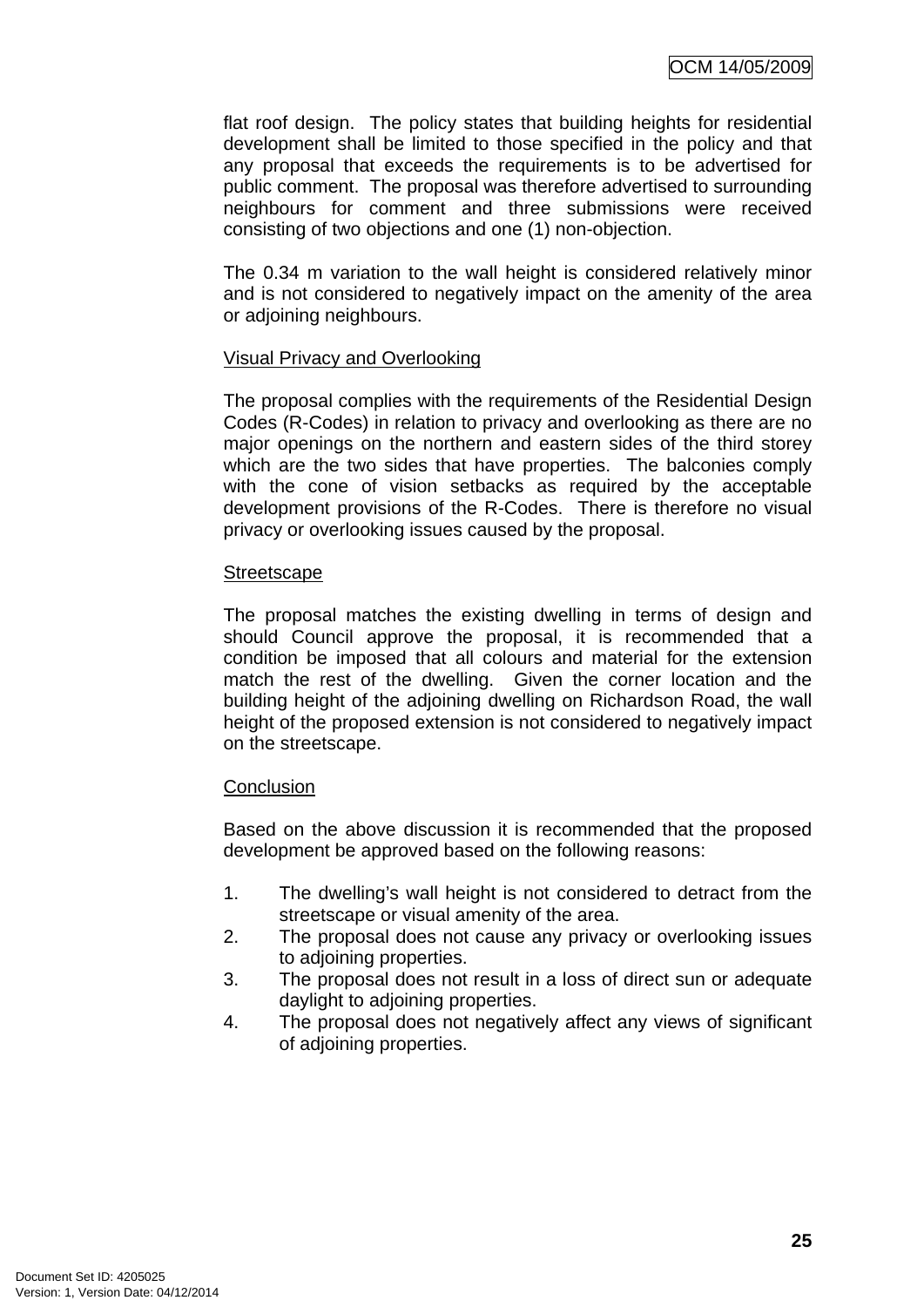## **Strategic Plan/Policy Implications**

## **Demographic Planning**

- To ensure the planning of the City is based on an approach that has the potential to achieve high levels of convenience and prosperity for its citizens.
- To ensure development will enhance the levels of amenity currently enjoyed by the community.

#### **Budget/Financial Implications**

N/A

## **Legal Implications**

Town Planning Scheme No. 3 Planning and Development Act 2005 State Administrative Tribunal Regulations

## **Community Consultation**

This proposal was advertised in accordance with the policy which resulted in two objections and one non-objection. One of the objections gave no reason for objecting and the other objection is summarised below:

• The building will not affect my views, but similar variations west of my property could do so if the variations become habitual.

The objections received do not relate directly to the increased wall height. Council's Policy APD53 provides guidance to Council in decision making related to heights of residential dwellings in Coogee. However, proposals that do not comply with the policy provisions but which provide an acceptable built form outcome can still be supported by Council.

## **Attachment(s)**

- 1. Location Plan
- 2. Site Plan
- 3. Floor plans (Ground Floor unchanged, First Floor, Upper Floor
- 4. Elevations

## **Advice to Proponent(s)/Submissioners**

The Proponent(s) and those who lodged a submission on the proposal have been advised that this matter is to be considered at the 14 May 2009 Council Meeting.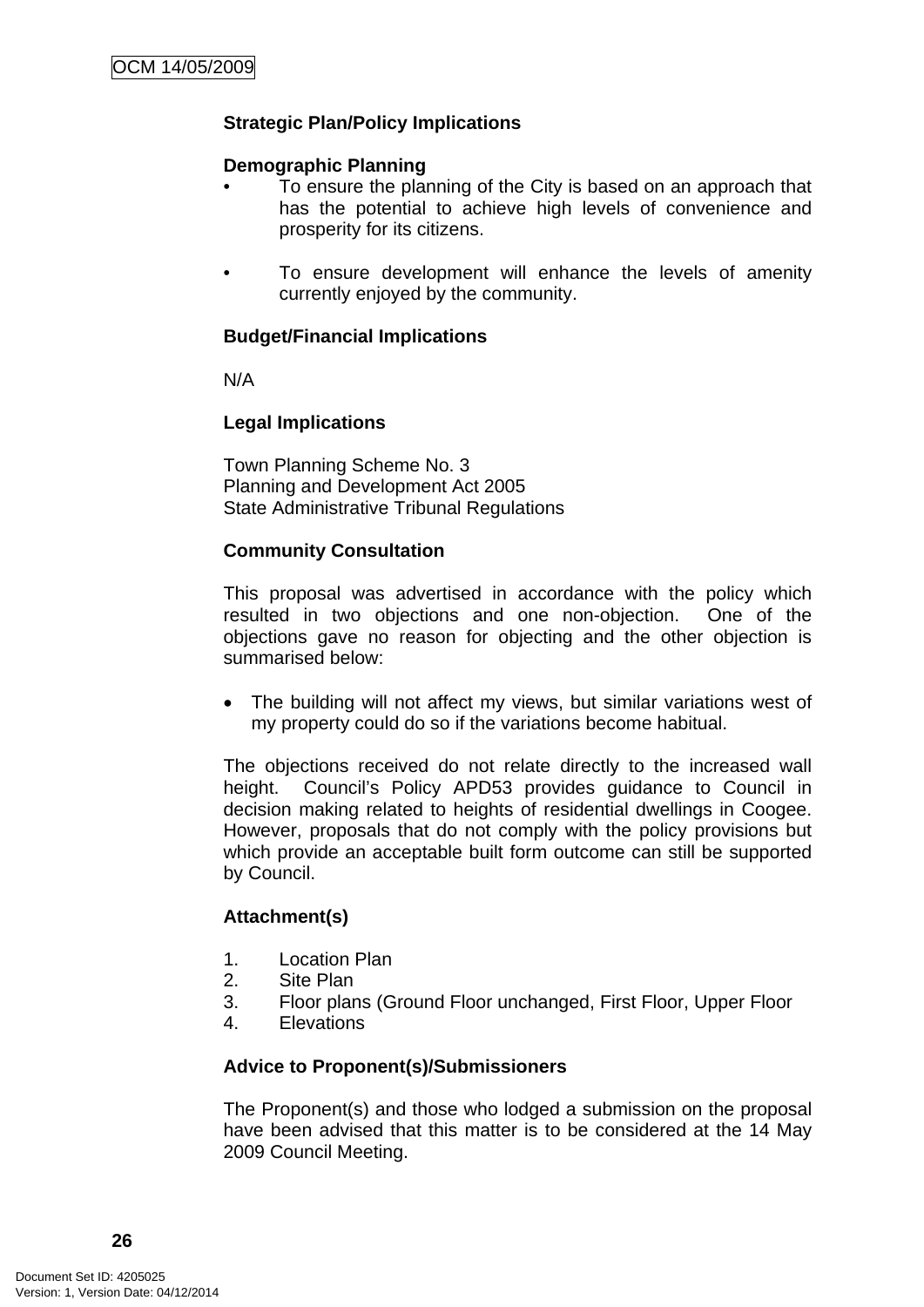# <span id="page-32-0"></span>**Implications of Section 3.18(3) Local Government Act, 1995**

Nil.

**14.3 (OCM 14/5/2009) - SATELLITE DISH (RETROSPECTIVE) LOCATION: 11 (LOT 318) ASTER CLOSE BEELIAR - OWNER: A & J DE ABREU - APPLICANT: J DE ABREU (4413773) (A LEFORT) (ATTACH)** 

**RECOMMENDATION** That Council:

- (1) refuse the retrospective planning application for a satellite dish at 11 (Lot 318) Aster Close Beeliar for the following reasons:
	- 1. The proposal does not comply with either of the general guidelines as outlined in *Council's Domestic Satellite Dish Policy APD 14* relating to visual impact.
	- 2. The proposal is considered to detract from the streetscape.
	- 3. Approving a variation to Council's policy to allow a roofmounted satellite dish may create an undesirable precedent for the erection of roof-mounted satellite dishes elsewhere in the City.
- (2) require the proponent to remove the existing satellite dish from the roof of the dwelling within 28 days of the date of the refusal.

# **COUNCIL DECISION**

## **Background**

The subject site is 641 sqm in area and is located at 11 (Lot 318) Aster Close in Beeliar. The land contains an existing two-storey single residential dwelling and is surrounded by other similar properties. The site contains an unapproved satellite dish which has a diameter of 3 m and is mounted to the roof of the ground floor of the dwelling in the north-west corner.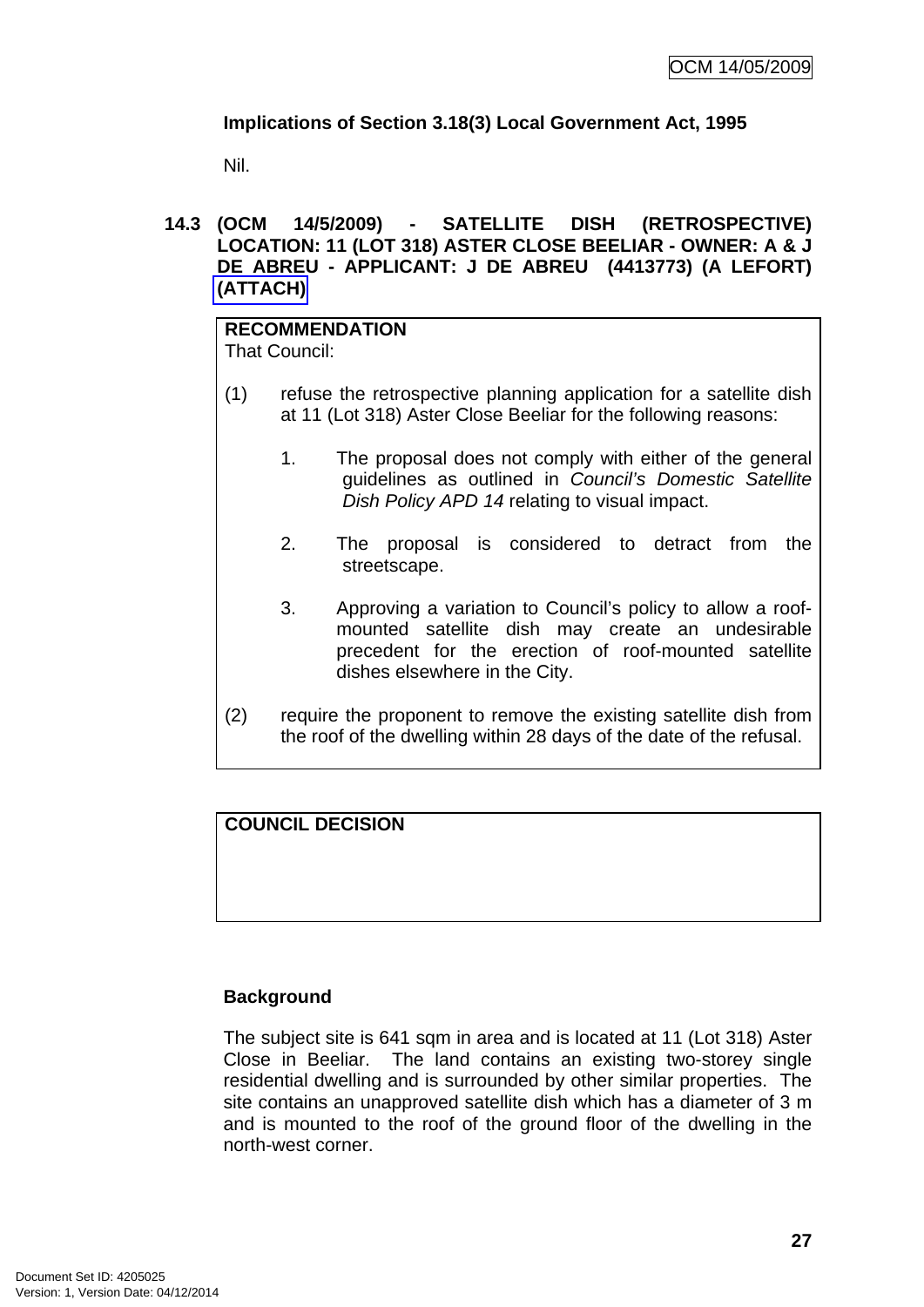## **Submission**

The applicant has applied for retrospective planning approval for the unapproved roof-mounted satellite dish. The dish sits on a 1.6 m pole which is mounted to the roof resulting in an overall height of approximately 4.8 m from ground level.

It was suggested to the applicant to relocate the dish so that it becomes ground mounted and has a reduced height to comply with Council's policy but this option was not chosen by the applicant. Therefore, the applicant seeks a variation to Council's policy and this is why Council is required to determine the application.

#### **Report**

#### *Zoning*

The subject site is zoned "Residential R20" and domestic satellite dishes can be considered in this zone.

## *Domestic Satellite Dishes Policy APD 14*

Council's Domestic Satellite Dishes Policy APD 14 seeks to establish guidelines to minimise the visual impact of satellite dishes. The policy contains the following general guidelines to assist Council in the assessment of satellite dish proposals:

## *"1. General Guidelines*

- *1.1 Dishes should be located such to minimise the visual impact from neighbouring properties, the street or other public areas.*
- *1.2 Dishes should be erected close to the ground and below the height of fences where practicable. If objections from neighbours are received with regards to the potential visual impact, the dish shall not protrude above a fence or screening fixture at all times."*

The existing satellite dish is roof mounted, visible from the street (see photo attachment) and is not located close to the ground or below the height of the fence. The dish in its existing location clearly does not comply with the general guidelines of this policy. Should Council vary its policy and approve the proposal in its current form, it may set an undesirable precedent for the installation of satellite dishes with a 3 m diameter where applicants wish to receive a clearer signal.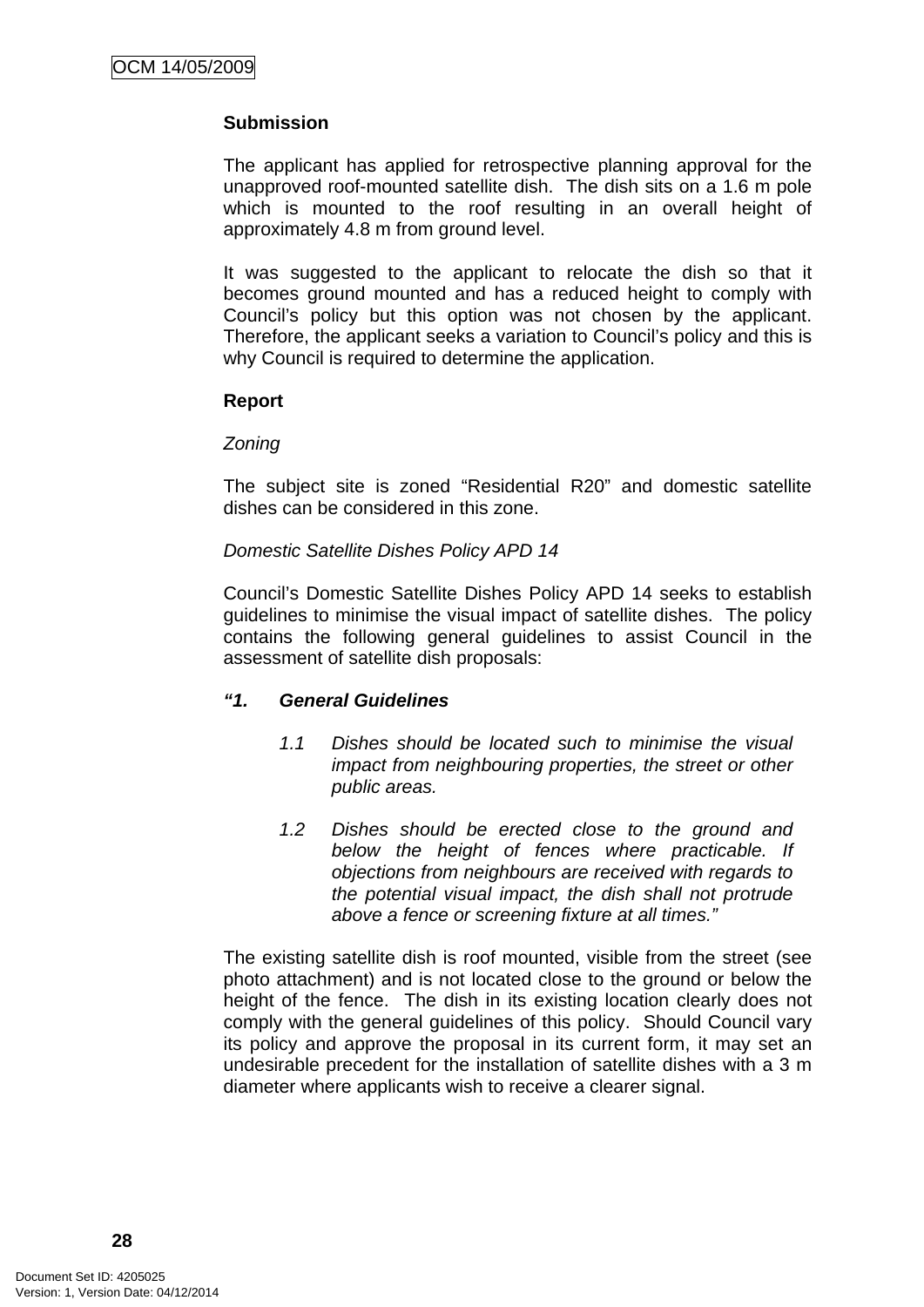## *Neighbour Consultation*

In accordance with Policy APD 14, the application was referred to surrounding neighbouring properties where the satellite dish may be in view. One response was received from a neighbouring property which was a non-objection. The applicant also submitted three letters of nonobjection from other neighbouring property owners. Clearly, the neighbouring landowners have no objections to the dish in its existing location.

## *Streetscape Considerations*

The roof-mounted dish is clearly visible from the street and although the neighbouring property owners (including those on the opposite side of Aster Close) have provided no objections, it is considered that the dish detracts from the amenity of the area and streetscape. Being roofmounted and up to 4.8 m from ground level, the dish is unable to be screened with fixed screening or mature vegetation as is often used for ground-mounted satellite dishes.

## **Conclusion**

It is recommended that retrospective planning approval for the existing satellite dish on the subject site be refused for the following reasons:

- 1. The proposal does not comply with either of the general guidelines as outlined in Council's Domestic Satellite Dish Policy APD 14 relating to visual impact.
- 2. The proposal is considered to detract from streetscape.
- 3. Approving a variation to Council's policy to allow a roof-mounted satellite dish may create an undesirable precedent for the erection of roof-mounted satellite dishes within the City.

## **Strategic Plan/Policy Implications**

## **Demographic Planning**

- To ensure the planning of the City is based on an approach that has the potential to achieve high levels of convenience and prosperity for its citizens.
- To ensure development will enhance the levels of amenity currently enjoyed by the community.

# **Budget/Financial Implications**

N/A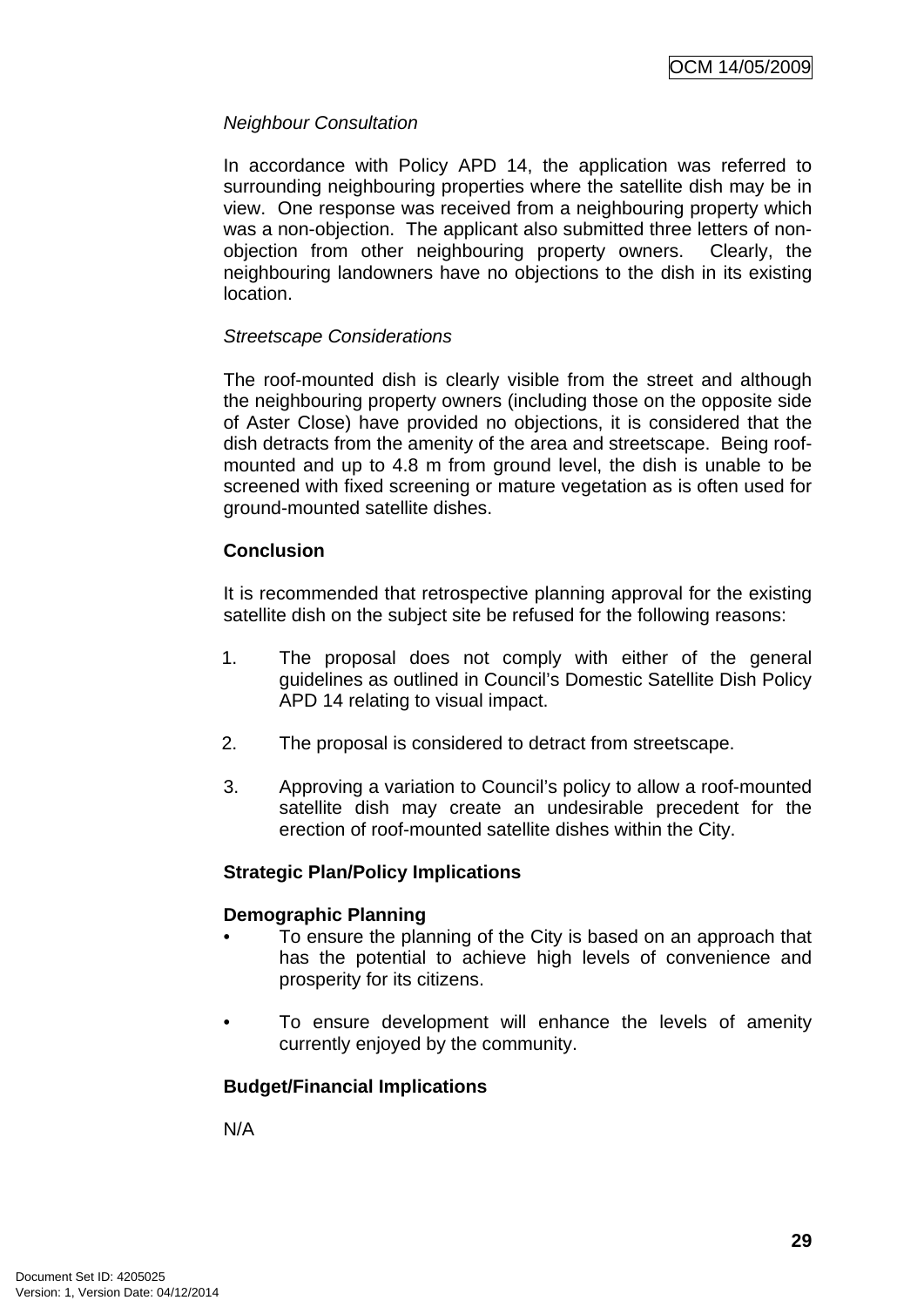## <span id="page-35-0"></span>**Legal Implications**

Town Planning Scheme No. 3 Planning and Development Act 2005 State Administrative Tribunal Regulations

## **Community Consultation**

The proposal was advertised to neighbouring landowners from where the satellite dish may be visible in accordance with the requirements of the Council's Policy APD 14. One response was received, which registered no objection.

## **Attachment(s)**

- 1. Location Plan
- 2. Site Plan
- 3. Elevations

## **Advice to Proponent(s)/Submissioners**

The Proponent(s) and those who lodged a submission on the proposal have been advised that this matter is to be considered at the 14 May 2009 Council Meeting.

#### **Implications of Section 3.18(3) Local Government Act, 1995**

Nil.

**14.4 (OCM 14/5/2009) - OUTBUILDING & HOME BUSINESS (RETROSPECTIVE) - LOCATION: 86 (LOT 20) BORONIA ROAD BANJUP - OWNER: N CUNLIFFE-WILLIAMS - APPLICANT: NORMAN BROOKS ARCHITECTURAL DRAUGHTING & DESIGN (5500106) (A LEFORT) (ATTACH)** 

## **RECOMMENDATION**

That Council:

Approve the planning application for an Outbuilding and Home Business (retrospective) at 86 (Lot 20) Boronia Road Banjup subject to the following conditions:

- 1. Development may be carried out only in accordance with the details of the application as approved herein and any approved plan.
- 2. Nothing in the approval or these conditions shall excuse compliance with all other relevant written laws in the commencement and carrying out of the development.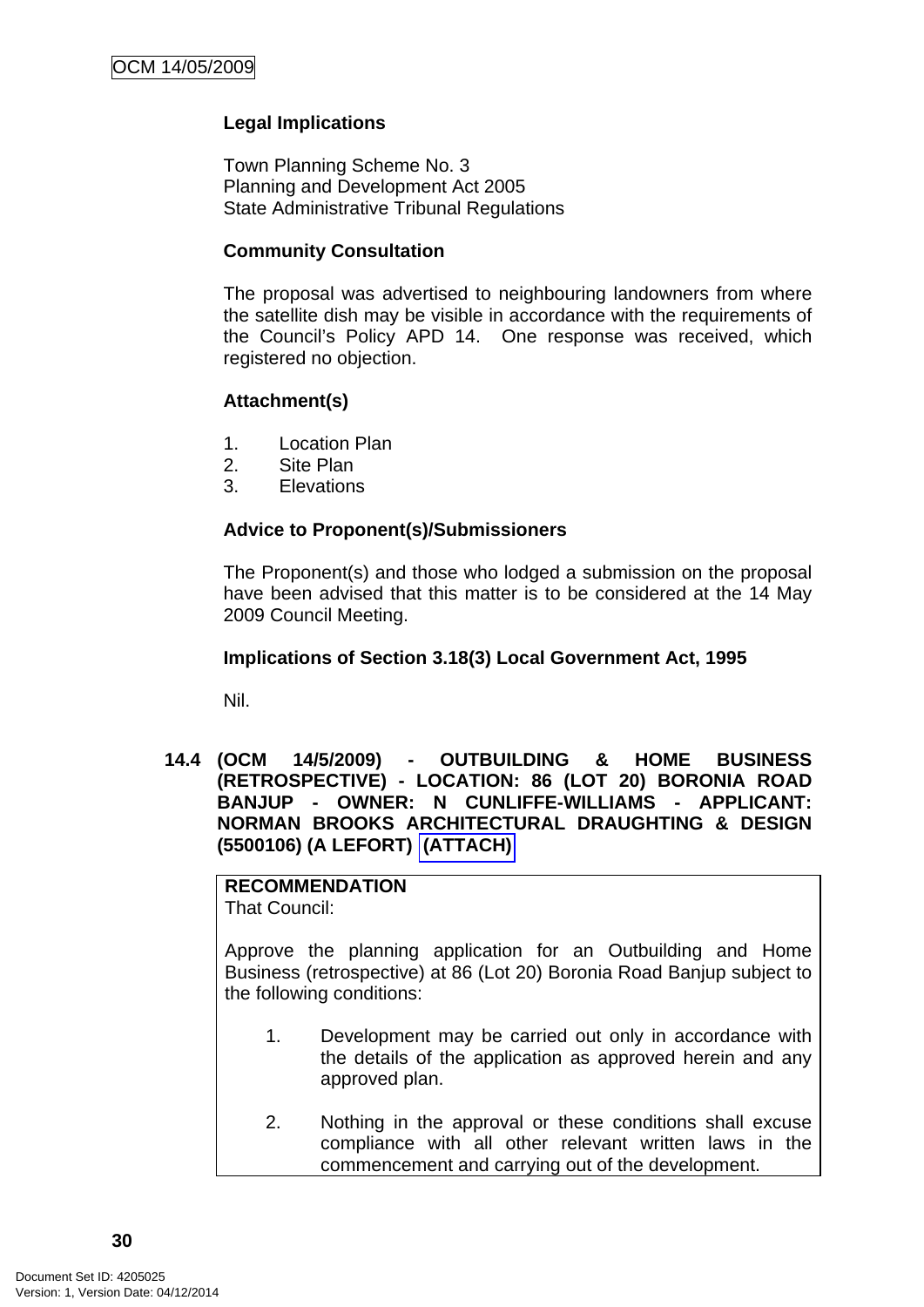- 3. The outbuilding (except for the home business portion as marked in red on the approved plans) shall be used for domestic purposes only associated with the property, and not for human habitation or commercial purposes.
- 4. No activities causing noise and/or inconvenience to neighbours being carried out after 7.00 p.m. or before 7.00 a.m., Monday to Saturday, and not at all on Sunday or Public Holidays.
- 5. No retail or wholesale sales being permitted from the premises or site.
- 6. The premises shall be kept in a neat and tidy condition at all times by the owner/occupier to the satisfaction of the City.
- 7. The development complying with the Home Business provisions and definition set out in the Town Planning Scheme.
- 8. A maximum of 15 clients per day in accordance with the applicant's submission with an interval of at least 10 minutes between clients.
- 9. The hours of operation for the office are limited to 7:00 a.m. to 7:00 p.m. Monday to Friday and 8:00 a.m. to 5:00 p.m. Saturday, and not at all on Sunday and Public Holidays. The hours of operation for the spray tanning service are limited to 7:00 a.m. to 8:30 p.m. Monday to Friday and 8:00 a.m. to 5:00 p.m. Saturday and not at all on Sunday and Public Holidays.
- 10. No signage or bunting (bunting includes streamers, streamer strips, banner strips or decorations of similar kind) shall be displayed at the front of the property relating to the approved home business.
- 11 The submission of material, finish and colour details for the development to the City's satisfaction prior to the issue of a building licence.
- 12. The home business activities (including materials and equipment required) are restricted to the 50 sqm area which includes the front portion of the outbuilding within the transportable building, store room and one room in the dwelling (as marked in red on the approved plans).
- 13. No existing vegetation shall be removed to facilitate the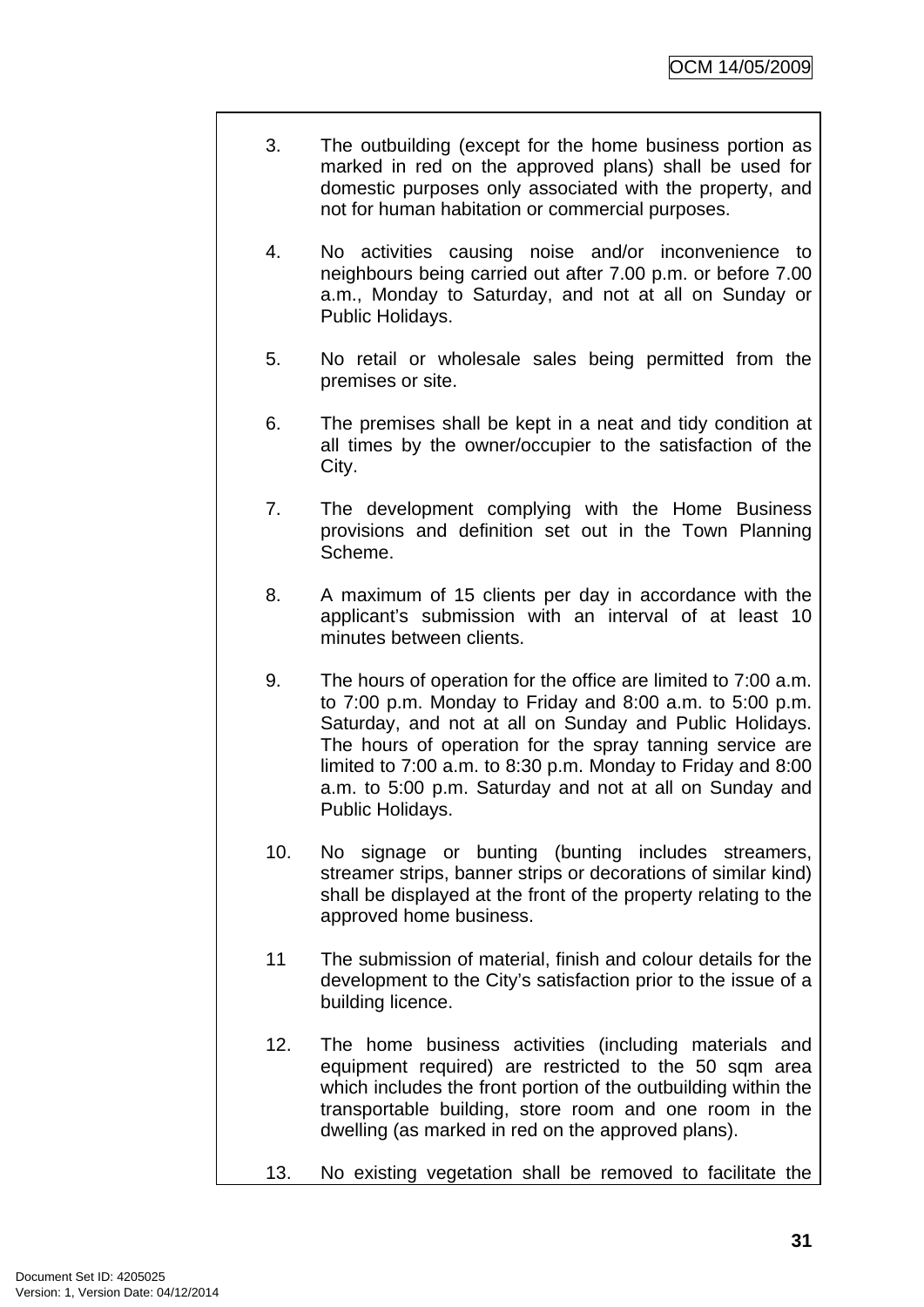construction of the outbuilding.

- 14. A revised site plan being lodged prior to the issue of a building licence showing staff and visitor parking to the home business.
- 15. The home business may continue to operate from the existing transportable building located on the site until such time as the new outbuilding is constructed subject to the same conditions as contained in Conditions 7, 8 and 9 of this planning approval.
- 16 All existing sea containers and other outbuildings/structures to be removed from the site within 28 days of the new outbuilding being occupied.

## FOOTNOTES

- 1. The proposed shed and existing transportable building shall comply with the Building Code of Australia.
- 2. The applicant is advised that the City may conduct random compliance checks to ensure that the home business remains restricted to the 50 sqm area as per the approved plans.
- 3. The proposed development shall comply with the Health Act. Queries relating to the effluent disposal system shall be directed to the City's Health Services section.

# **COUNCIL DECISION**

## **Background**

| Zoning:    | MRS:                                         | Rural - Water Protection |  |
|------------|----------------------------------------------|--------------------------|--|
|            | TPS <sub>3</sub>                             | Resource                 |  |
| Land use:  | Single House (Outbuilding and Home Business) |                          |  |
| Lot size:  | 3.2043 ha                                    |                          |  |
| Use class: |                                              |                          |  |

The subject site contains an existing dwelling, patios, several sea containers, several small outbuildings including a transportable building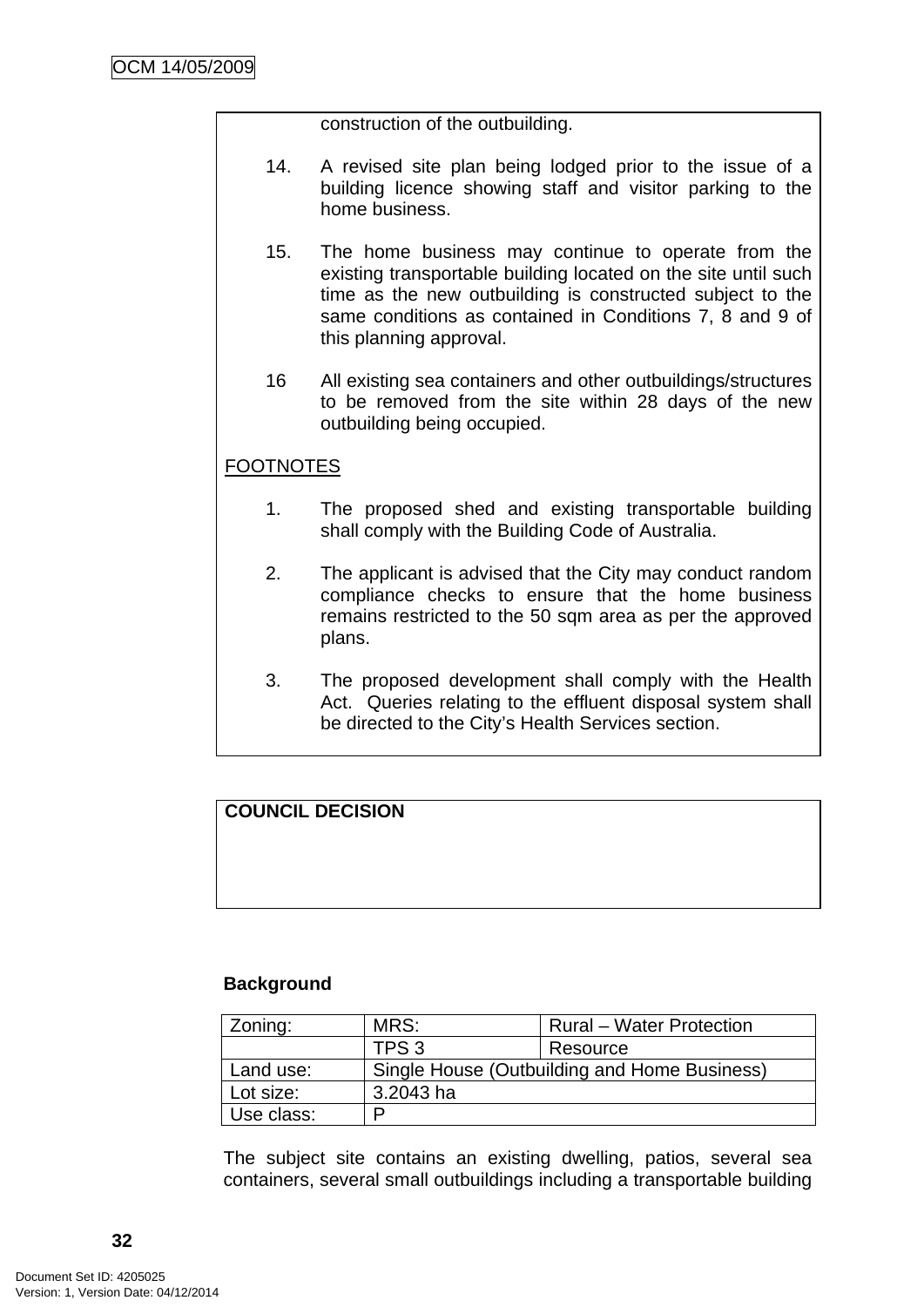and a significant amount of native vegetation. The lot does not contain a building envelope. The landowner currently operates a home business from the existing transportable building and inside the dwelling (without planning approval). The home business consists of offices and a spray tanning service.

The proposal does not comply with Council's "Outbuildings" Policy APD 18 with regards to maximum floor area and wall height. Applications for outbuildings which are not in accordance with this policy require full Council determination.

## **Submission**

The applicant proposes to construct a 252 sqm outbuilding consisting of a new colourbond shed and relocation of the existing transportable building on site and a 36 sqm lean-to/carport. The shed is 210 sqm with a wall height of 4.5 m and a ridge height of 5.9 m and the transportable building is 40.8 sqm with a wall height of 2.4 m and a ridge height of 4.3 m. The transportable building is proposed to abut the shed and there is access between the transportable building and shed. The entire development is to be located in an area of cleared vegetation behind the existing dwelling.

The applicant has also applied to gain retrospective planning approval for an existing home business. The home business is currently operating from the existing transportable building on site and from a room within the dwelling. The applicant has provided the following information about the home business:

- 1. The business consists of administration offices for a franchise business called 'Technotan' which runs home and mobile tanning franchises. The landowner also operates a spray tanning service from a room within the dwelling.
- 2. The administration is to operate out of the outbuilding and the spray tanning service is to continue to operate from a room within the dwelling.
- 3. The business employs 2 persons who are not members of the household.
- 4. The business hours for the administration side of the business are 9:00 a.m. - 5:30 p.m.
- 5. The business hours for the spray tan service are 9:00 a.m. to 8:30 p.m.
- 6. The average number of clients obtaining spray tans from the premises is 10 per week.
- 7. No clients are expected to attend the administration part of the business.
- 8. Some deliveries occur to the business on a fortnightly basis.

The applicant has advised that the existing home business will continue to operate out of the transportable building (which has been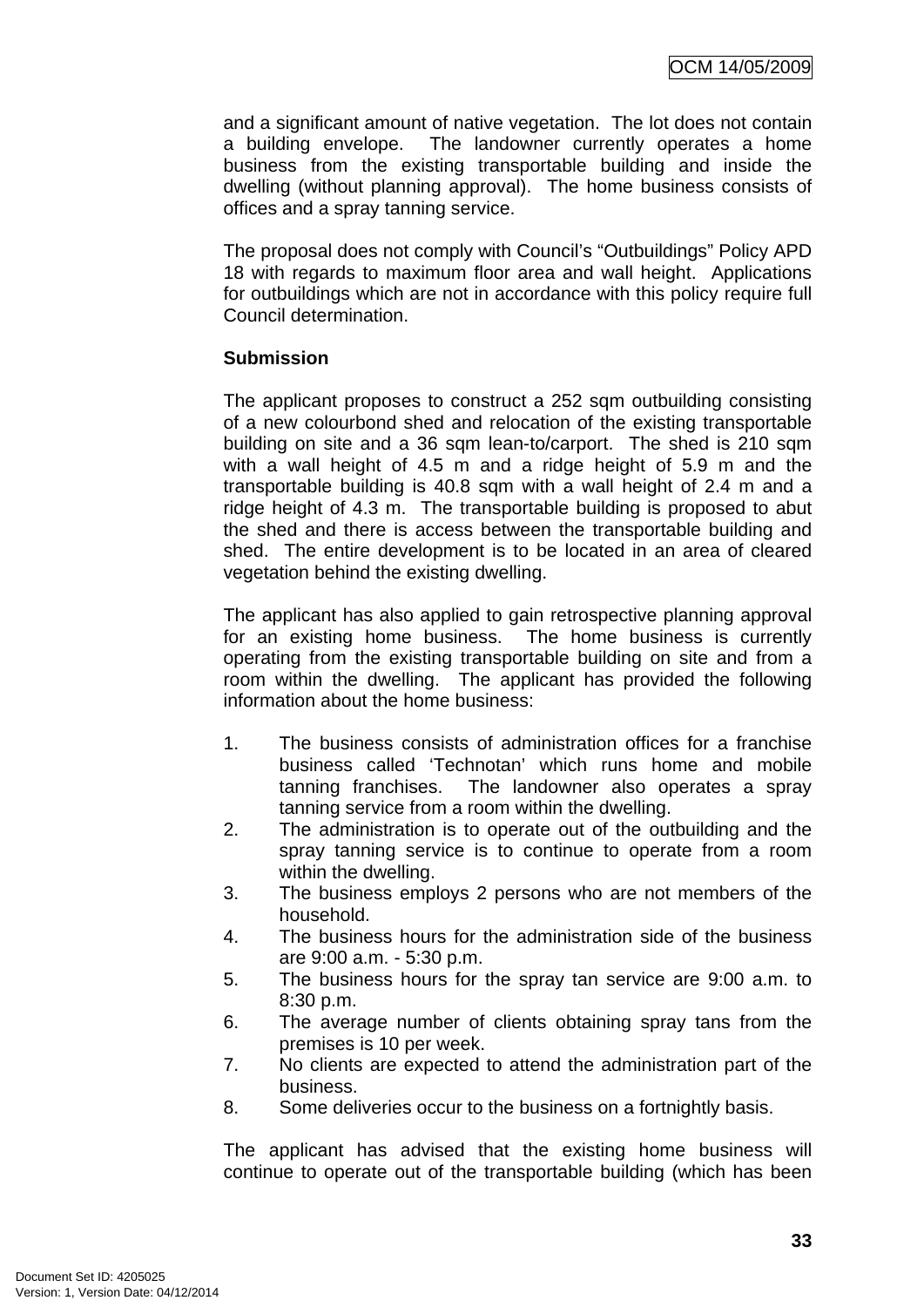relocated) and a store room within the shed and that the remainder of the outbuilding will be used for domestic purposes including workshop, garage and boat store, gym, tools and garden equipment and kitchenette and bathroom (as indicated on the plans).

## **Report**

The following section provides a discussion of the various issues affecting the proposal.

#### State Planning Policy 2.3 Jandakot Groundwater Protection

The proposed resource zoning means that any land use needs to be considered in accordance with the State Government's State Planning Policy 2.3 Jandakot Groundwater Protection (SPP 2.3). The proposal complies with this policy.

## Town Planning Scheme No. 3

The property is zoned Resource under the City of Cockburn's Town Planning Scheme No. 3 (TPS 3) and an outbuilding and a home business can be considered under this zoning (in accordance with SPP 2.3). TPS 3 defines a home business as:

*"a business, service or profession carried out in a dwelling or on land around a dwelling by an occupier of the dwelling which –* 

- *(a) does not employ more than 2 people not members of the occupiers household;*
- *(b) will not cause injury to or adversely affect the amenity of the neighbourhood;*
- *(c) does not occupy an area greater than 50 square metres;*
- *(d) does not involve the retail sale, display or hire of goods of any nature;*
- *(e) in relation to vehicles and parking, does not result in traffic difficulties as a result of the inadequacy of parking or an increase in traffic volumes in the neighbourhood, and does not involve the presence, use or calling of a vehicle more than 3.5 tonnes tare weight; and*
- *(f) does not involve the use of an essential service of greater capacity than normally required in the zone."*

The applicant has provided information accompanying the application which suggests that the home business complies with the above criteria. Provided that the home business activities are restricted to a 50 sqm area including the transportable building, store and bedroom within the dwelling, the proposal can be supported. The rest of the outbuilding shall not be used for commercial purposes and should Council support the proposal, a condition can be imposed to ensure this occurs.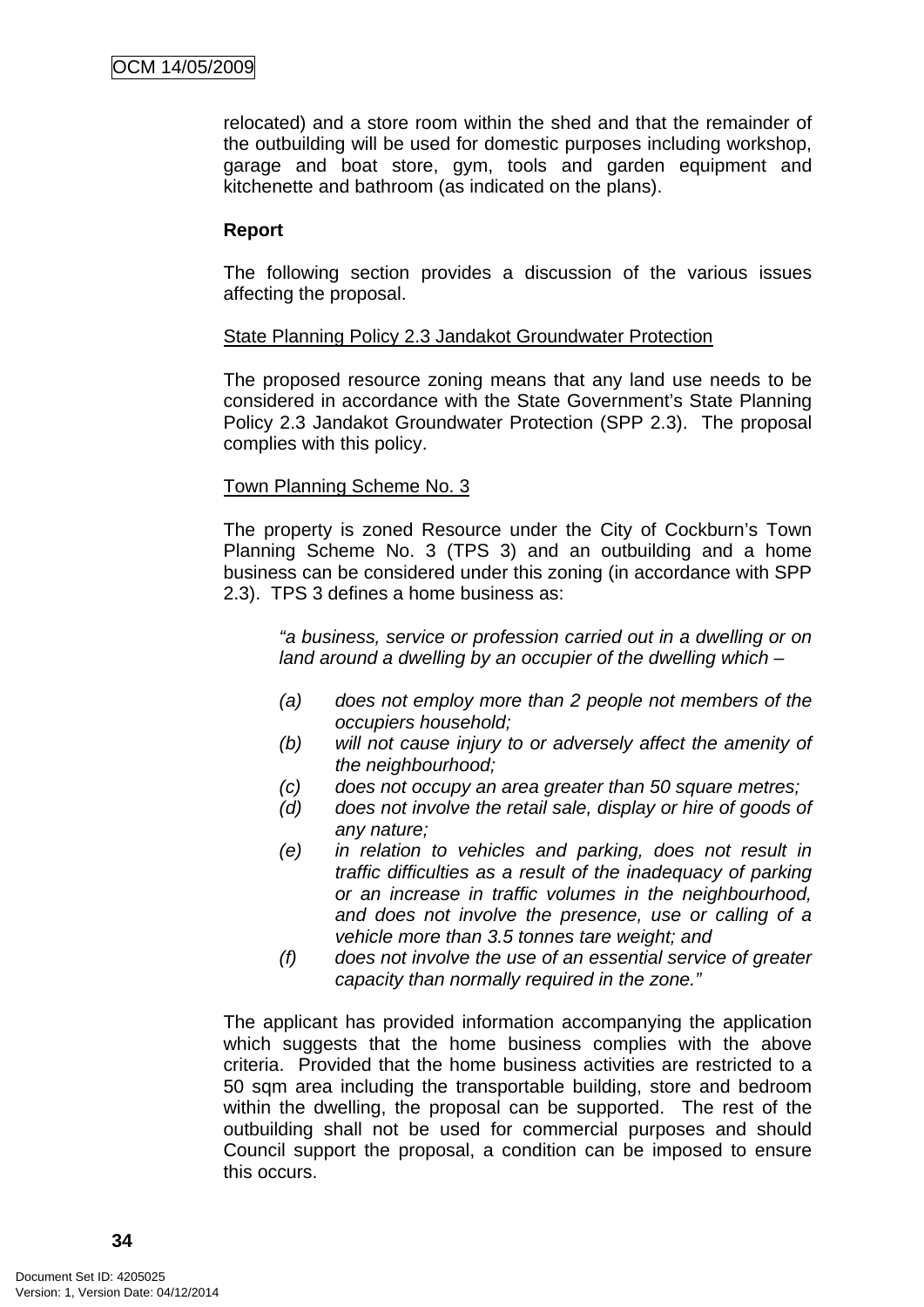Any expansion of the business would indicate that the premises are not a suitable land use for the site.

#### Outbuildings Policy APD 18

Council's "Outbuildings" Policy APD 18 was developed to provide a consistent set of guidelines for the development of sheds and other outbuildings in the residential, rural, rural living and resource zones.

The following table summarises the criteria outlined in the policy and includes the actual details associated with this proposal:

| <b>Policy Criteria</b> | <b>Policy</b><br><b>Requirement</b> | <b>Proposed</b>  | <b>Comment</b> |
|------------------------|-------------------------------------|------------------|----------------|
| Floor Area             | $200$ sqm                           | $252$ sqm        | Variation      |
| Wall Height            | 4 m                                 | 4.5 <sub>m</sub> | Variation      |
| Ridge Height           | 6 m                                 | 5.9 <sub>m</sub> | Complies       |

As demonstrated in the above table, the proposed development does not comply with the requirements for an outbuilding in the resource zone and therefore approving the proposal constitutes a variation to the policy.

The proposed outbuilding is located behind the existing dwelling and is set back 74 m from the primary street, 50 m from the northern boundary and 50 m from the southern boundary. The proposal was advertised to the adjoining neighbour to the south for comment but no response was received. In this instance, the proposed variations to Council's Outbuilding Policy in terms of size are considered acceptable as it will not have a detrimental impact on the amenity of the area. In addition, the applicant has advised that the proposed outbuilding will replace the existing un-approved sea containers located on the site.

#### Existing Vegetation

The proposed outbuilding is to be located in an area already cleared of vegetation so no existing vegetation is to be removed as part of the proposal. In the absence of a building envelope on the site, this area is considered to be appropriate.

#### **Conclusion**

The proposed outbuilding and home business is supported based on the following reasons:

The proposed outbuilding is not considered to detract from the visual amenity of the area.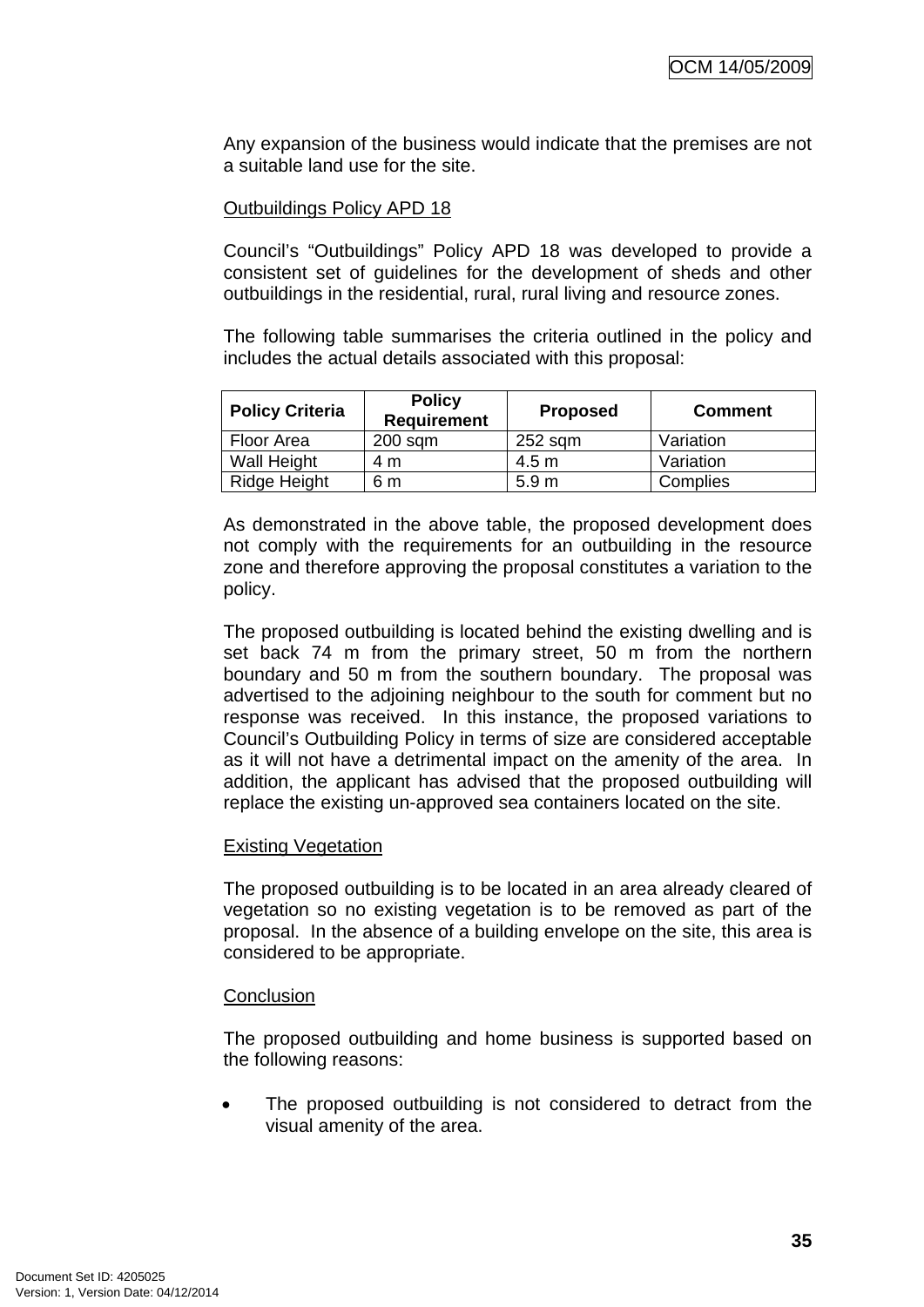- The proposed outbuilding is not considered to cause any negative impact on the environment and it does not facilitate any clearing of vegetation.
- The proposed outbuilding is to replace existing unsightly sea containers on the property.
- The proposed outbuilding is located behind the existing dwelling and is set back significantly from all property boundaries.
- The home business is considered acceptable, as long as its operations are restricted so that it can still be defined as a home business in the City's TPS 3.
- The home business is not considered to create an unreasonable amount of traffic for the area.
- The proposal is not considered to cause any detrimental impacts on the environment.

## **Strategic Plan/Policy Implications**

## **Demographic Planning**

- To ensure the planning of the City is based on an approach that has the potential to achieve high levels of convenience and prosperity for its citizens.
- To ensure development will enhance the levels of amenity currently enjoyed by the community.

## **Natural Environmental Management**

- To conserve, preserve and where required remediate the quality, extent and uniqueness of the natural environment that exists within the district.
- To ensure development of the district is undertaken in such a way that the balance between the natural and human environment is maintained.

## **Budget/Financial Implications**

N/A

## **Legal Implications**

Town Planning Scheme No. 3 Planning and Development Act 2005 State Administrative Tribunal Regulations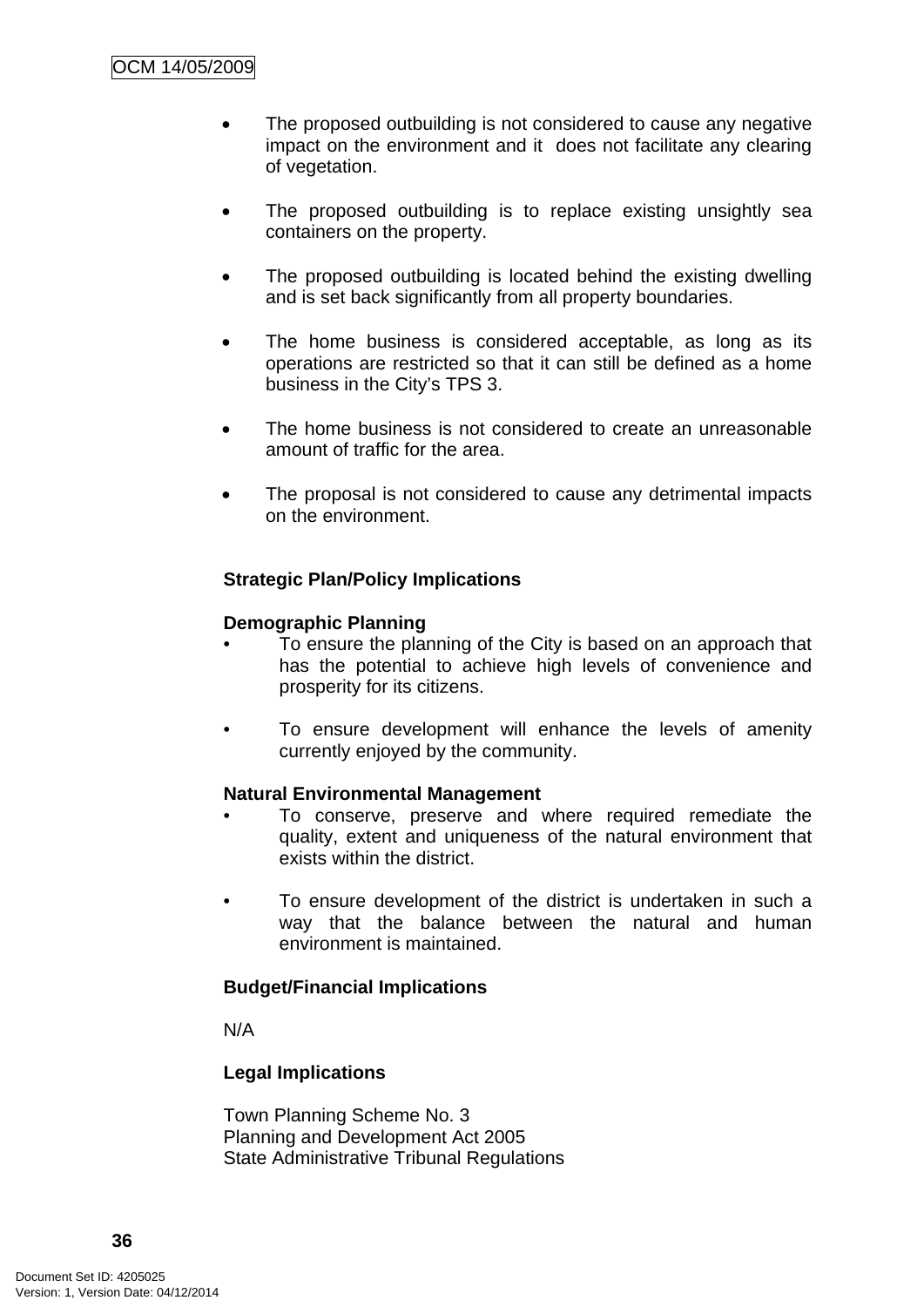# **Community Consultation**

The proposal was advertised to the adjoining landowner and no response was received.

## **Attachment(s)**

- 1. Location Plan
- 2. Site Plan
- 3. Floor Plan & Elevations
- 4. Dwelling Floor Plan

# **Advice to Proponent(s)/Submissioners**

The Proponent(s) and those who lodged a submission on the proposal have been advised that this matter is to be considered at the 14 May 2009 Council Meeting.

# **Implications of Section 3.18(3) Local Government Act, 1995**

Nil.

## **14.5 (OCM 14/5/2009) - SINGLE HOUSE (OUTBUILDING) AND BUILDING ENVELOPE MODIFICATION - LOCATION: LOT 303 (NO. 3) CESSNA DRIVE, JANDAKOT - OWNERS/APPLICANTS: B EIZADI, M EIZADI-SABERI & M FAITHI (5515397) (R COLALILLO) (ATTACH)**

# **RECOMMENDATION**

That Council:

- (1) approve the application for a Single House (Outbuilding) and Building Envelope Modification at Lot 303 (No. 3) Cessna Drive, Jandakot subject to the following conditions:-
	- 1. Development may be carried out only in accordance with the details of the application as approved herein and any approved plan.
	- 2. Nothing in the approval or these conditions shall excuse compliance with all other relevant written laws in the commencement and carrying out of the development
	- 3. No activities causing noise and/or inconvenience to neighbours being carried out after 7.00 p.m. or before 7.00 a.m., Monday to Saturday, and not at all on Sunday or Public Holidays.
	- 4. The outbuilding shall be used for domestic and purposes only associated with the existing dwelling on site and not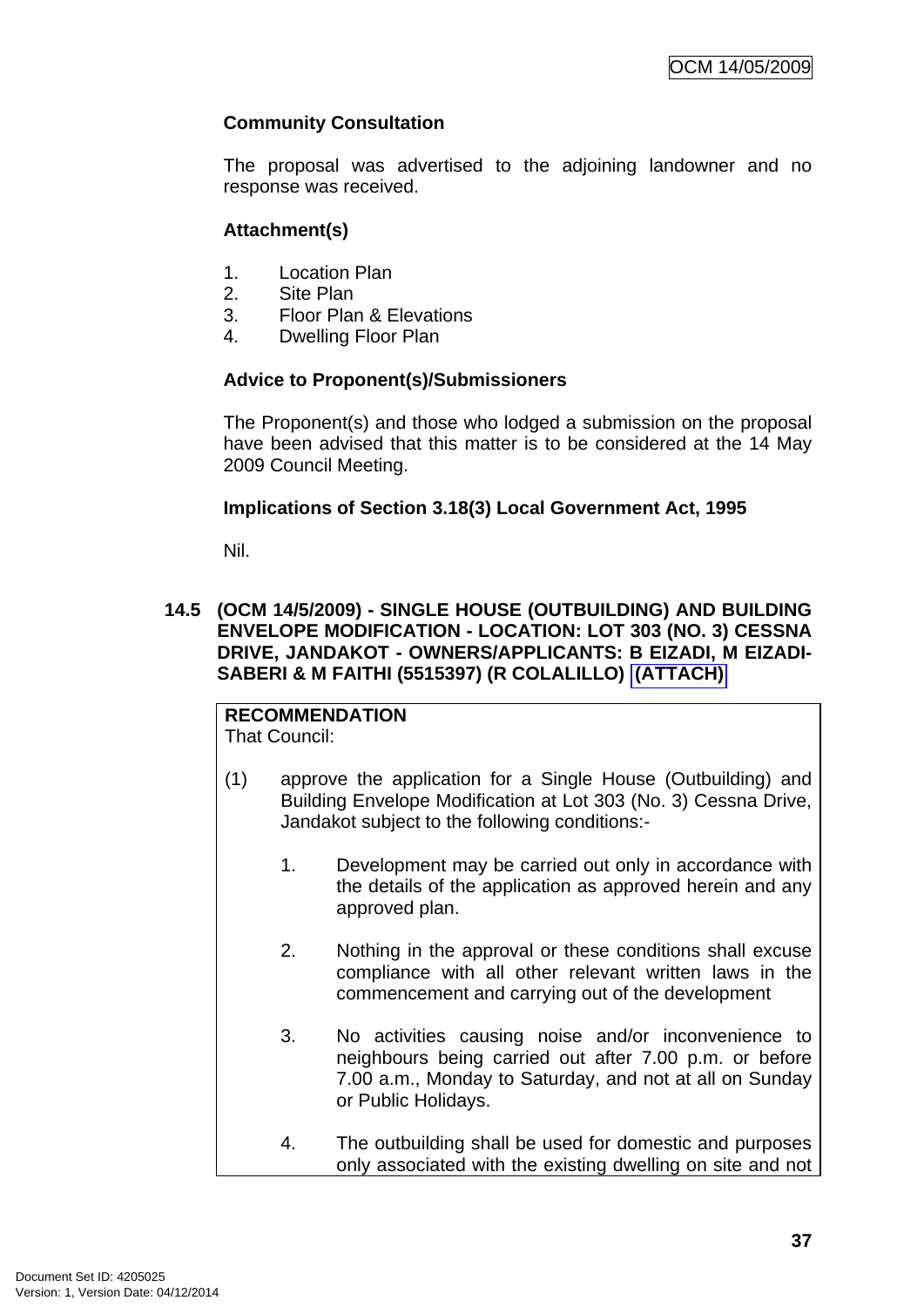for human habitation. No commercial activities are permitted to take place within the outbuilding.

- 5. The outbuilding is to be constructed in a non-reflective colourbond material that matches existing development on the site and harmonises with the surrounding environment. Colour and material details are to be submitted with the Building Licence application.
- 6. All structures and associated infrastructure must be located within the amended *Building Envelope as shown on the approved plans.*
- 7. No additional removal of vegetation outside of the approved Building Envelope is permitted, except in the following circumstances:-
	- (a) to remove vegetation that is dead, diseased or dangerous; and
	- (b) to construct a three metre wide fire break around the perimeter of the property.

# FOOTNOTE

The development is to comply with the requirements of the Building Code of Australia.

# **COUNCIL DECISION**

## **Background**

| Zoning:    | MRS:                       | <b>Rural – Water Protection</b> |  |
|------------|----------------------------|---------------------------------|--|
|            | TPS <sub>3</sub>           | Resource                        |  |
| Land use:  | Single House (Outbuilding) |                                 |  |
| Lot size:  | 2.0087 ha                  |                                 |  |
| Use class: | D                          |                                 |  |

The subject site contains an existing dwelling, swimming pool, shed (144 sqm) and water tanks. The lot also has a building envelope in which all associated development is required to be contained.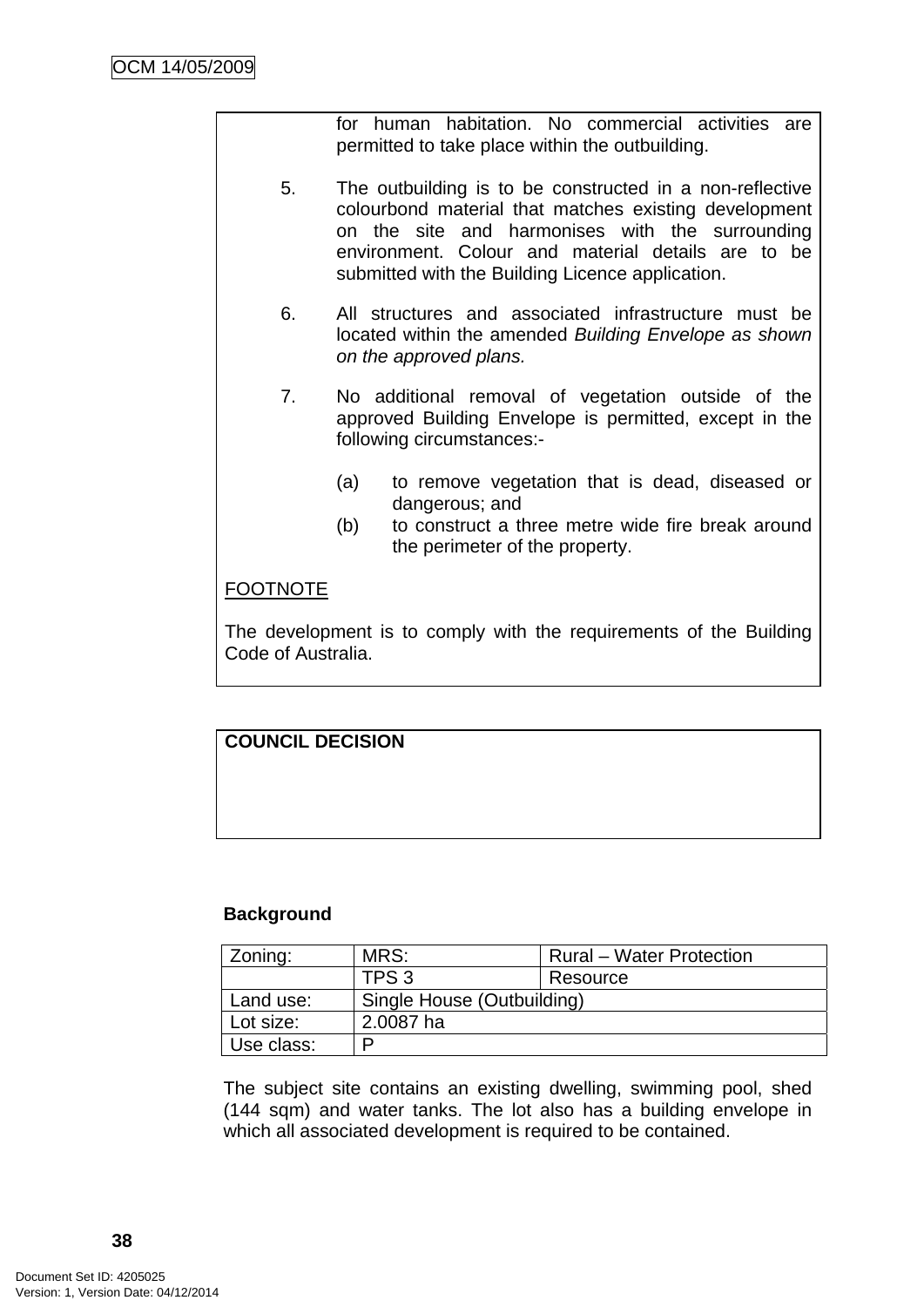The proposal does not comply with the City's "Outbuildings" Policy APD 18 with regards to maximum aggregate floor area. Applications for outbuildings which are not in accordance with this policy require full Council determination.

## **Submission**

The applicant proposes to construct a 180 sqm colourbond outbuilding with a wall height of 3 metres and a ridge height of 4 metres. The outbuilding is proposed to be located outside of the existing building envelope in an area of cleared vegetation behind an existing outbuilding. In order to accommodate the proposed location of the outbuilding, the existing building envelope is required to be modified as part of the application.

The applicant has advised that the proposed outbuilding is required as the dwelling does not have an associated garage/carport and the existing outbuilding on the property is inadequate in size to accommodate various vehicles (7 cars, 2 quad bikes) and equipment used to maintain the land (tractor, lawnmower etc). The applicant has confirmed that the additional outbuilding will only be used for storage and not for commercial purposes.

## **Report**

The following section provides a discussion of the various issues associated with the proposal.

## State Planning Policy 2.3 - Jandakot Groundwater Protection

The property's resource zoning means that any land use within the site needs to be considered in accordance with the State Government's State Planning Policy 2.3 Jandakot Groundwater Protection (SPP 2.3). The proposal complies with this policy.

## Outbuildings Policy APD 18

The City's "Outbuildings" Policy APD 18 was developed to provide a consistent set of guidelines for the development of sheds and other outbuildings in the residential, rural, rural living and resource zones.

The following table summarises the criteria outlined in the policy and includes the actual details associated with this proposal: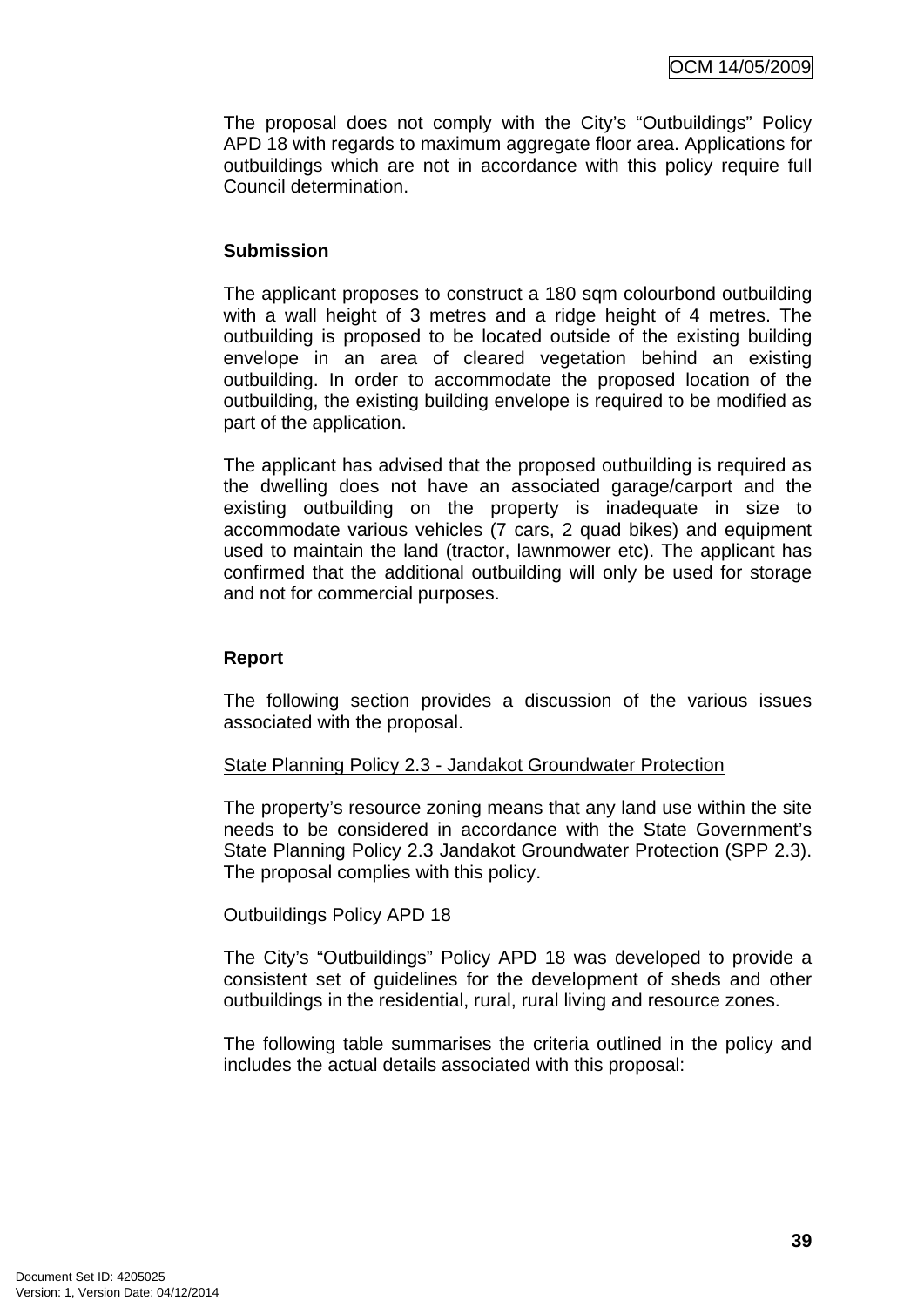| <b>Policy Criteria</b>      | <b>Policy</b><br><b>Requirement</b> | <b>Proposed</b>                                                                    | <b>Comment</b> |
|-----------------------------|-------------------------------------|------------------------------------------------------------------------------------|----------------|
| ∥ Floor Area<br>(Aggregate) | $200$ sqm                           | 144 sqm (existing)<br>180<br>sqm<br>$(proposed) =$<br>324 sqm (total<br>aggregate) | Variation      |
| <b>Wall Height</b>          | 4 m                                 | 3 m                                                                                | Complies       |
| <b>Ridge Height</b>         | 6 m                                 | 4 m                                                                                | Complies       |

As demonstrated in the above table, the proposed development does not comply with the floor area requirements for an outbuilding in the Resource zone and therefore approval of the proposal would constitute a variation to the policy.

The proposed outbuilding is located behind an existing outbuilding and is set back 84 metres from the primary street, 110 metres from the western boundary and 12 metres from the southern boundary. The proposal was not advertised to adjoining neighbours for comment as the proposed location of the outbuilding will mean it is located over 100 metres away from surrounding dwellings. Its proposed location is also effectively screened by existing vegetation on the site and surrounding properties.

The proposed outbuilding is to be located in an area already cleared of vegetation so no existing vegetation is proposed to be removed as part of the proposal.

In this instance, the proposed variation to Council's policy is considered to be acceptable as it will not have a detrimental impact on the amenity of the area.

## Relocation of Building Envelopes Policy APD 55

Building envelopes are used in resource zones to guide and contain development on a lot so that vegetation and wetlands are protected from extensive clearing and development. They are also used for separating dwellings and buildings on lots for the purpose of achieving a high degree of amenity.

The City's "Relocation of Building Envelopes" Policy APD 55 was developed to provide guidance in regard to the circumstances whereby building envelopes may be relocated.

The following table summarises the criteria outlined in the policy and includes the details associated with the proposed building envelope modification: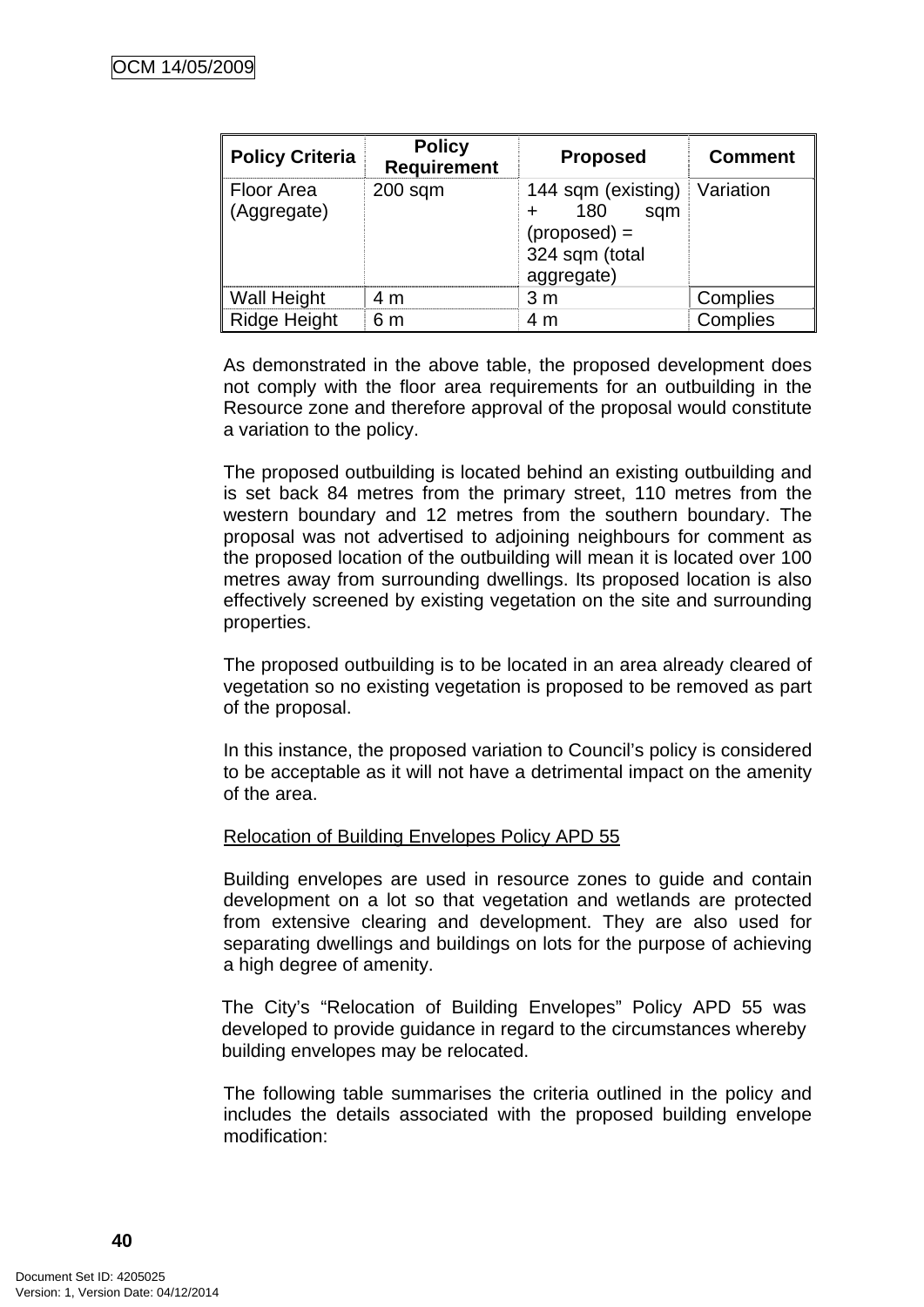| <b>Policy Criteria</b>                 | <b>Policy</b><br><b>Requirement</b>                      | <b>Proposed</b>                            | <b>Complies</b> |
|----------------------------------------|----------------------------------------------------------|--------------------------------------------|-----------------|
| Maximum<br><b>Envelope Area</b>        | 3000 sqm max                                             | 2200 sqm                                   | Yes             |
| <b>Minimum Front</b><br><b>Setback</b> | $20 \text{ m}$ min                                       | 40 m                                       | Yes             |
| Minimum Side<br>Setback                | $10 \text{ m}$ min                                       | 10 <sub>m</sub>                            | Yes             |
| Ground Level                           | height<br>Same<br>as<br>building<br>existing<br>envelope | Amended area<br>same level as<br>existing  | Yes             |
| Vegetation<br>Removal                  | Avoid/minimise<br>vegetation removal                     | New envelope<br>area void of<br>vegetation | Yes             |

Given the above, the proposed modification to the existing building envelope should be supported.

## **Conclusion**

The proposed outbuilding and associated building envelope modification are supported for the following reasons:

- The proposed outbuilding is not considered to detract from the amenity of the area.
- The proposed outbuilding will not result in a loss of existing vegetation on the site.
- The proposed outbuilding is located behind an existing outbuilding and is sufficiently setback from all property boundaries and surrounding dwellings.
- The building envelope modification fully complies with the City's Relocation of Building Envelopes Policy APD 55.

## **Strategic Plan/Policy Implications**

## **Demographic Planning**

• To ensure the planning of the City is based on an approach that has the potential to achieve high levels of convenience and prosperity for its citizens.

## **Natural Environmental Management**

• To ensure development of the district is undertaken in such a way that the balance between the natural and human environment is maintained.

The Planning Policies which applies to this item are:- APD18 – Outbuildings APD55 – Relocation of Building Envelopes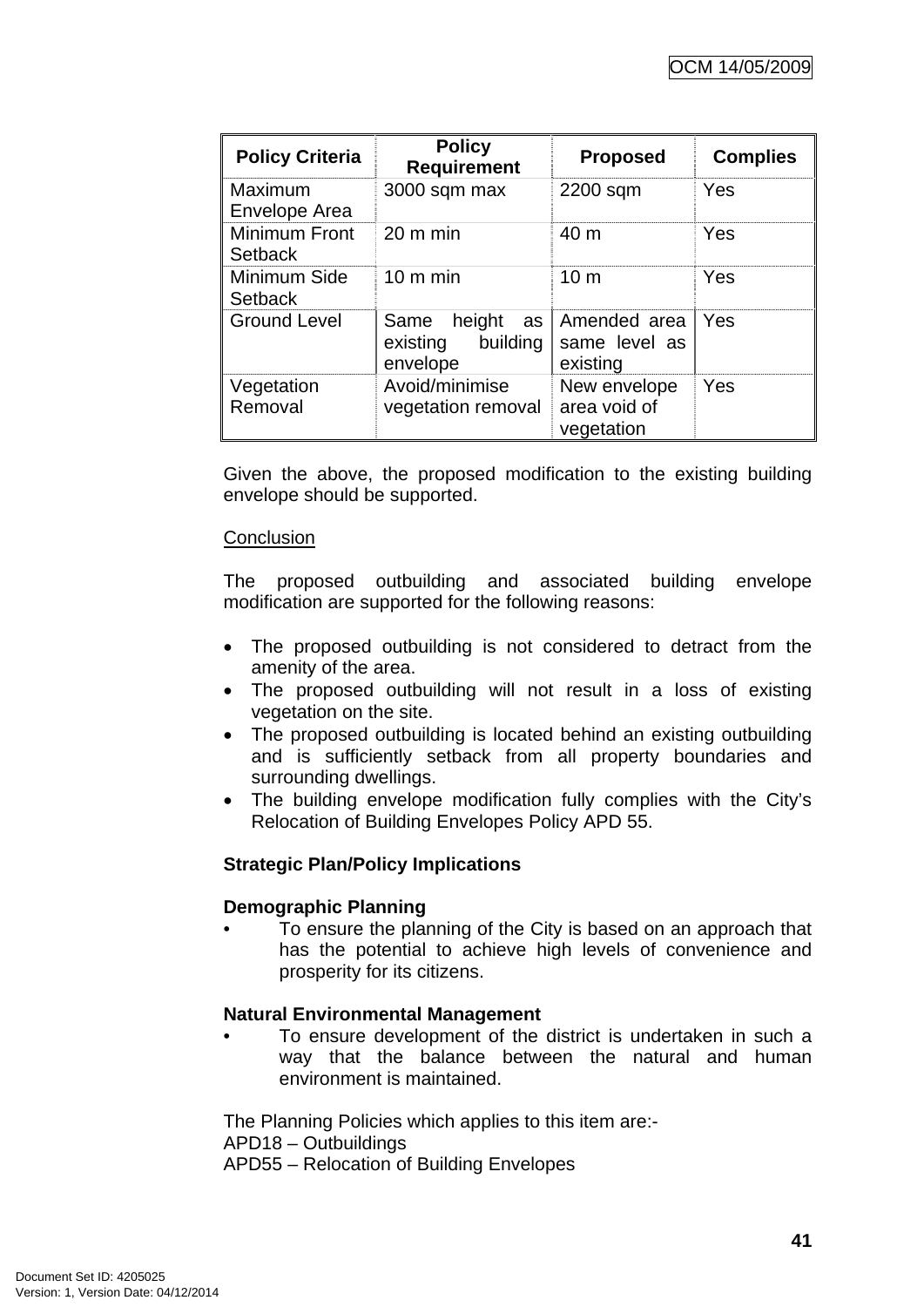## **Budget/Financial Implications**

N/A

## **Legal Implications**

Town Planning Scheme No. 3 Planning and Development Act 2005 State Administrative Tribunal Regulations

## **Community Consultation**

No consultation was undertaken as the proposal complies with the required set backs for the zone.

## **Attachment(s)**

- 1. Location Plan
- 2. Site Plan
- 3. Elevations
- 4. Building Envelope Modification Plan

## **Advice to Proponent(s)/Submissioners**

The Proponents have been advised that this matter is to be considered at the 14 May 2009 Council Meeting.

## **Implications of Section 3.18(3) Local Government Act, 1995**

Nil.

## **14.6 (OCM 14/5/2009) - DETAILED AREA PLAN FOR LOT 331 PORT COOGEE, NORTH COOGEE - PREPARED BY: TAYLOR BURRELL BARNETT - PROPONENT: AUSTRALAND (9022) (T WATSON) (ATTACH)**

#### **RECOMMENDATION** That Council:

- (1) approve the Detailed Area Plan (DAP) presented for Lot 331 Port Coogee, North Coogee, prepared by Taylor Burrell Barnett for Australand, pursuant to the provisions contained under Clause 6.2.15 of the City of Cockburn Town Planning Scheme No. 3, subject to:
	- 1. The comment shall be excluded from the height calculation under the 'Height' section of the DAP being deleted.
	- 2. The 'Fencing' section of the DAP being amended to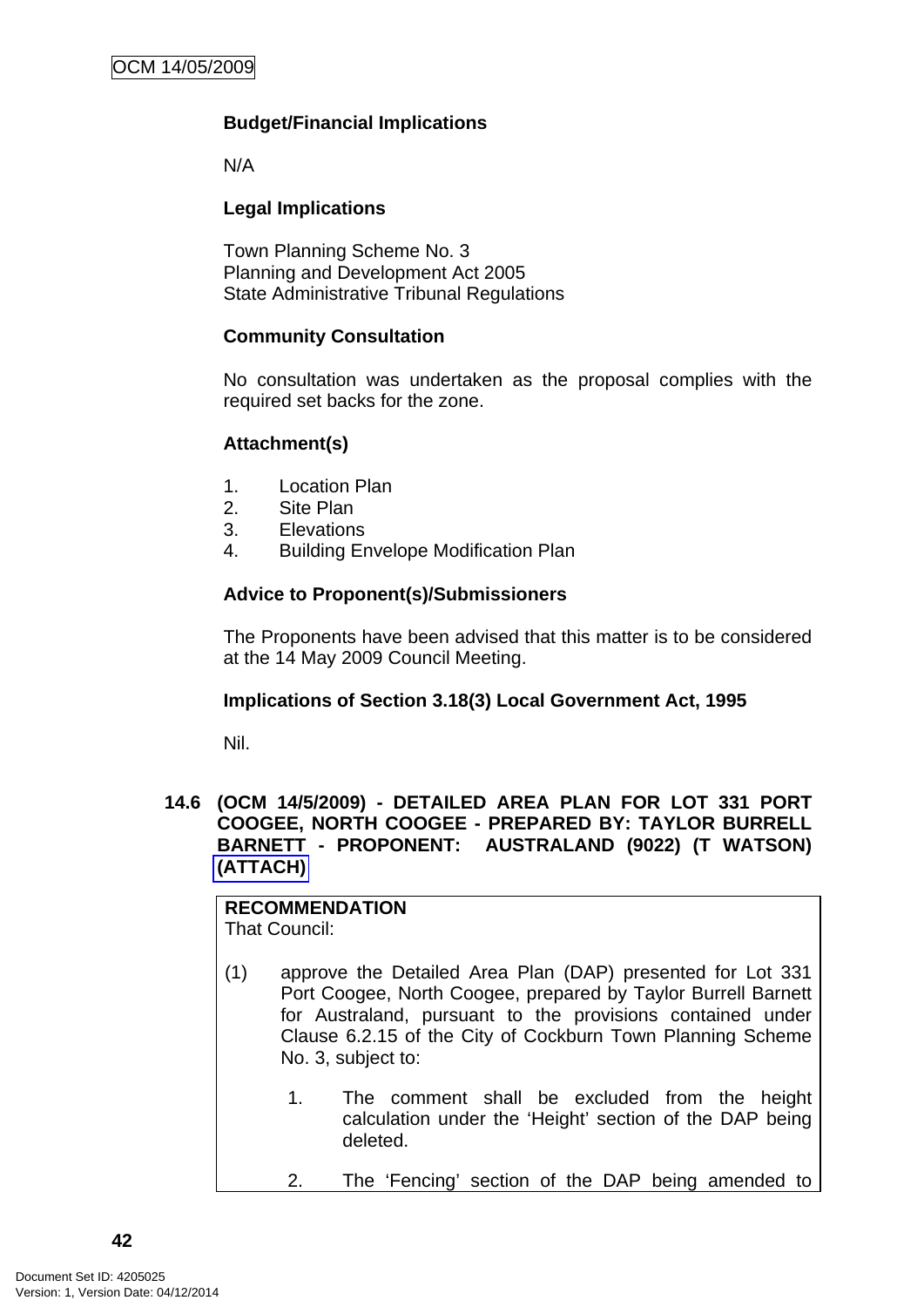include reference to the requirement for transparent fencing.

- (2) delegate authority to the Chief Executive Officer, in accordance with APD54, to consider and approve the required change to the fencing section of the DAP; and
- (3) advise the applicant accordingly.

# **COUNCIL DECISION**

# **Background**

Lot 331 is situated in Stage 3B of the 'Dry Land Residential' area within Port Coogee. Under the Local Structure Plan, the land is identified for high density residential development (R80). Following approval of a number of minor changes to the Local Structure Plan in September 2008, the lot now adjoins Public Open Space (POS) immediately to the north of the Marina Village. Previously, the lot was separated from the POS by a road. The lot also sits adjacent to the southern end of the public beach.

## **Submission**

The attached DAP addresses amongst matters:

- the interface of future development on the land to the lot frontages, the POS and Pedestrian Access Way (PAW) on the western side of the land;
- development potential, including building height, plot ratio etc;
- building design considerations, including elevation requirements adjacent to the POS and PAW, and the location of service areas and related hardware; and
- vehicular access limitations.

Where the DAP does not refer to an alternate standard, the applicable standard/s are those prescribed in the Residential Design Codes (R-Codes) and Town Planning Scheme No. 3 where the R-Codes do not apply. For instance, the parking standards for residential development on the subject land are those detailed in the R-Codes, to be considered in conjunction with the access requirements of the DAP.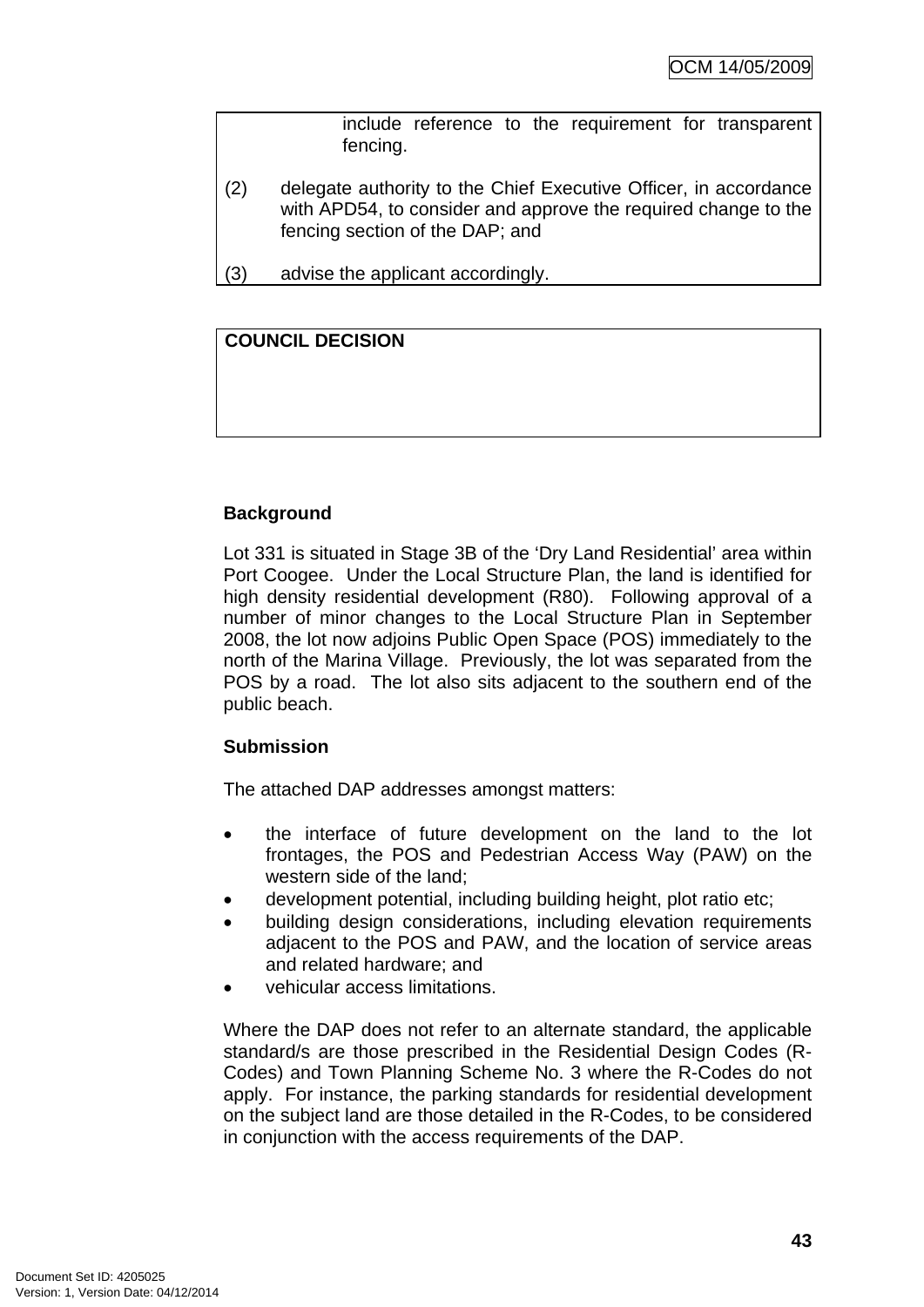## **Report**

The DAP for lot 331 provides a site-specific layer of planning information to be considered in the design and development of the land in question. The information is to be considered within the framework of the Local Structure Plan adopted by Council for Port Coogee, as well as the City's Planning Scheme and the R-Codes. The DAP addresses amongst matters: building setbacks, height, open space and vehicular access requirements.

Given the prominence of the lot, the DAP also addresses the need for the appropriate location/screening of service areas and related hardware. It is noted the DAP before Council incorporates several changes already resolved with the applicant. The following matters, however, remain outstanding and require amendment:

- the comment shall be excluded from the height calculation under the Height section of the DAP being deleted; and
- the fencing section of the DAP being amended to include reference to the requirement for transparent fencing.

#### **Conclusion**

The DAP for Lot 331 reflects the content of the structure plan for the site and location. It is, therefore, recommended that the DAP be adopted by Council subject to the above matters being addressed. In this regard, it is recommended Council delegate authority to the Manager of Statutory Planning to resolve the matters.

Approval of a DAP is in accordance with the provisions of 6.2.15 of the Scheme. The provisions identify planning considerations to be included in a DAP and the process for adopting such. Where a DAP may affect landowners other than the owner of the land subject of the plan, the City may undertake consultation. As Australand currently owns the surrounding land, this has not occurred. Clause 6.2.15.8 provides scope for a DAP to be amended.

## **Strategic Plan/Policy Implications**

The Planning Policy which applies to this item is Policy APD 31 - Detailed Area Plans.

## **Demographic Planning**

- To ensure the planning of the City is based on an approach that has the potential to achieve high levels of convenience and prosperity for its citizens.
- To ensure development will enhance the levels of amenity currently enjoyed by the community.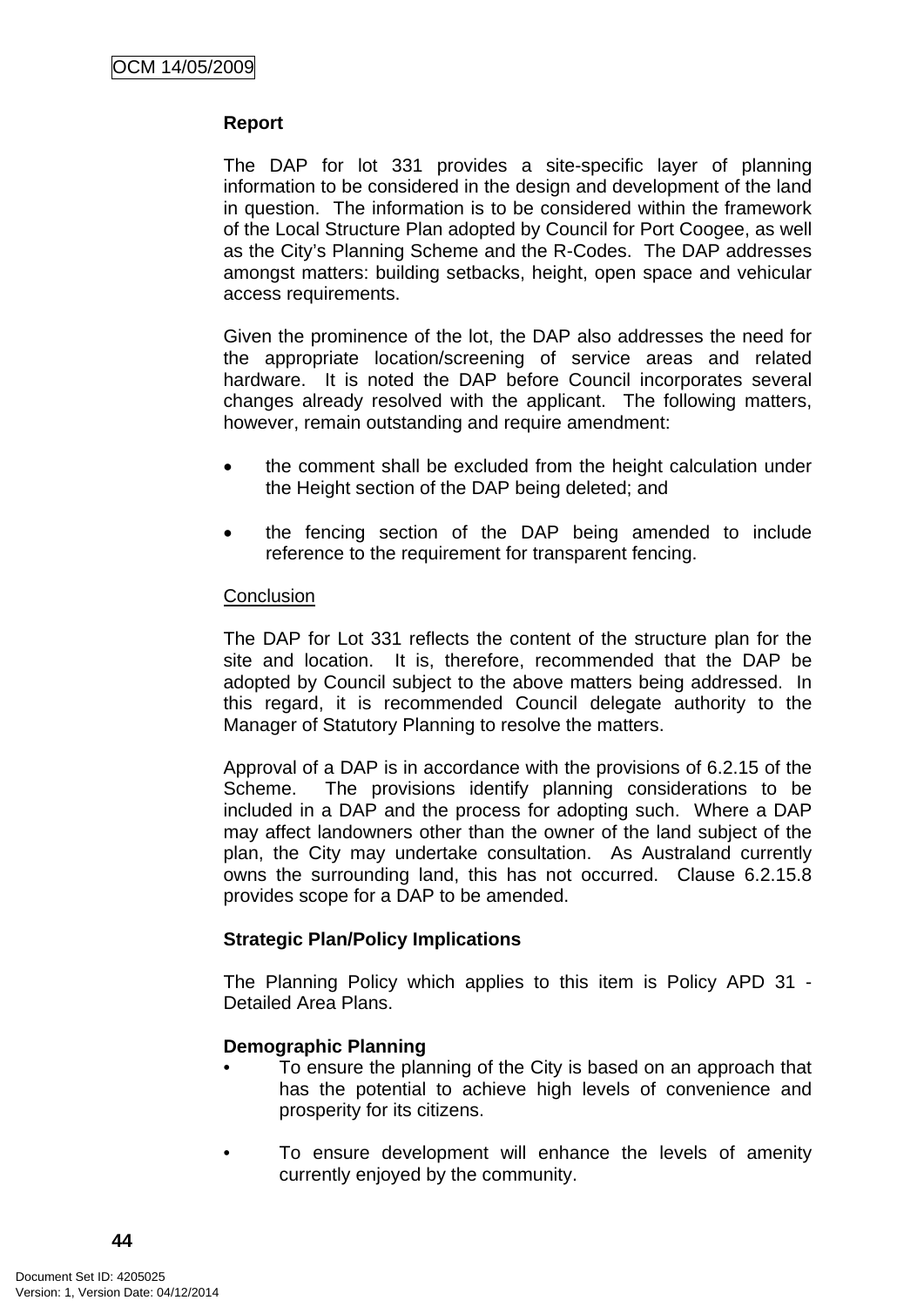## **Lifestyle and Aspiration Achievement**

• To foster a sense of community spirit within the district generally and neighbourhoods in particular.

#### **Governance Excellence**

• To conduct Council business in open public forums and to manage Council affairs by employing publicly accountable practices.

## **Budget/Financial Implications**

N/A

## **Legal Implications**

Town Planning Scheme No. 3 Planning and Development Act 2005

## **Community Consultation**

The DAP has not been the subject of consultation. The DAP sits within the framework of the Port Coogee Structure Plan which has been through a comprehensive public consultation program, including workshops.

## **Attachment(s)**

- 1. Structure/Location Plan
- 2. Detailed Area Plan

## **Advice to Proponent(s)/Submissioners**

The Proponent has been advised that this matter is to be considered at the 14 May 2009 Council Meeting.

## **Implications of Section 3.18(3) Local Government Act, 1995**

Nil.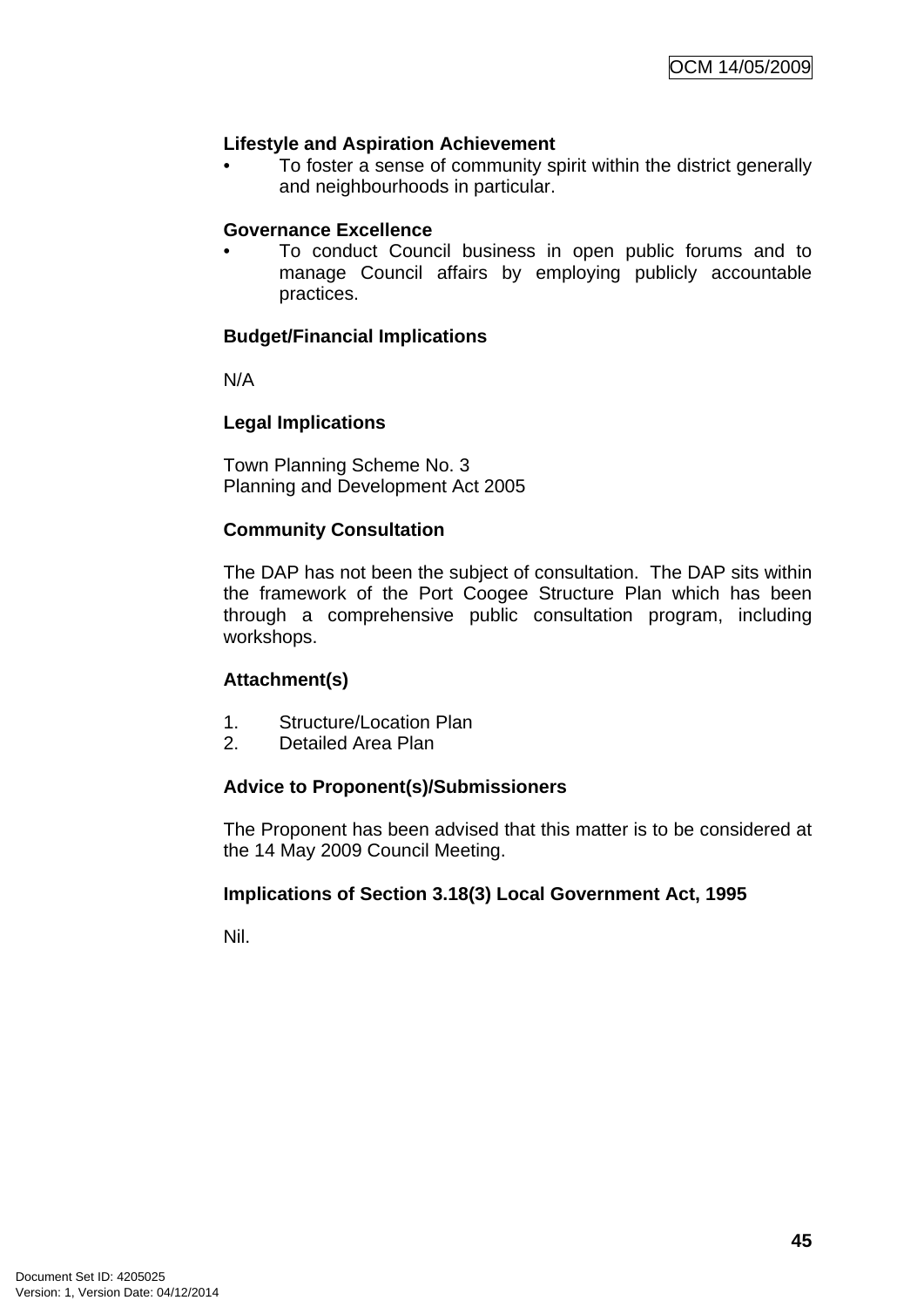14.7 (OCM 14/5/2009) - PORT COOGEE STRUCTURE PLAN **RECONSIDERATION OF CONDITION - APPLICANT: TAYLOR BURRELL BARNETT (TOWN PLANNERS) ON BEHALF OF PORT CATHERINE DEVELOPMENTS (AUSTRALAND - OWNER) - LOCATION: PORT COOGEE, STAGE 3B (9662) (T WATSON) (ATTACH)** 

#### **RECOMMENDATION** That Council:-

- (1) approve the request for a reduction in the width of the Pedestrian Access Way (PAW) in Stage 3B of Port Coogee from ten (10) metres to eight (8) metres subject to the reduced distance being reflected in the subdivision plan for Stage 3B (currently with the Western Australian Planning Commission (WAPC)); and
- (2) advise the applicant and the WAPC of Council's decision.

**COUNCIL DECISION** 

## **Background**

The Council at its 11 September 2008 meeting resolved to conditionally approve several minor changes to the Port Coogee Local Structure Plan. Condition 2 required the *Pedestrian Access Way (PAW) dividing the multiple dwelling site and R50 lots at the southern end of Stages 3A and 3B (connecting with the adjoining Public Open Space (POS)) to be no less than ten (10) metres.* 

The requirement for the ten (10) metre wide PAW was based on *maintaining a strong visual connection between the dwellings within the Stage and the POS. It is equally important for the purpose of providing a generous pedestrian environment between what will be development 10+ metres in height. A 10 metre break will also provide a meaningful break in the extent of built form when viewed from the POS*.

Recently, the Detailed Area Plan (DAP) for the multiple dwelling lot adjoining the western side of the PAW was submitted for consideration (the subject of a separate item in this agenda). The DAP showed a five (5) metre wide PAW with a nil eastern side setback. The applicant was advised, however, that 5 metres is not supported. Furthermore, any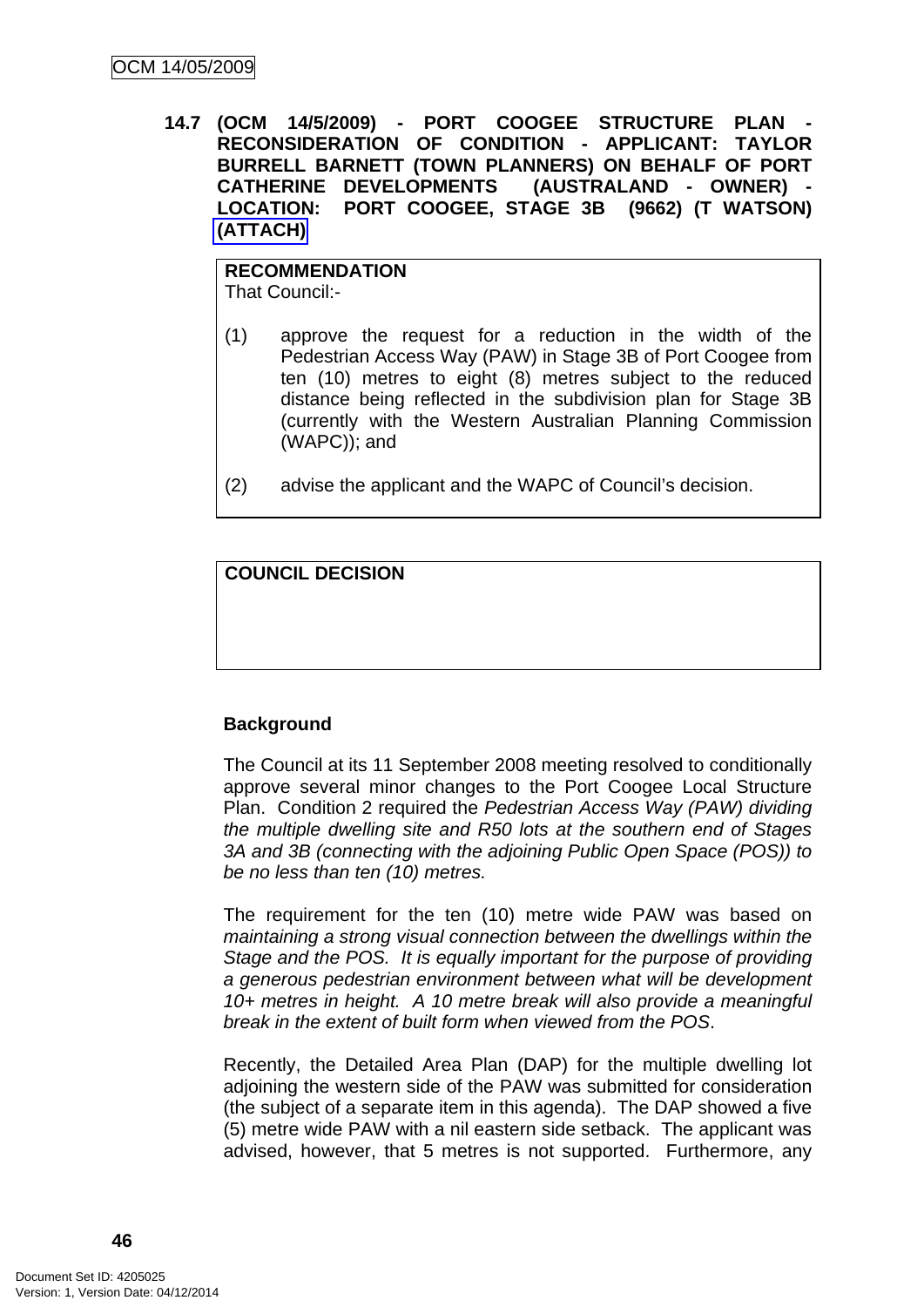variation to the requirement for ten (10) metres would need to be reconsidered by Council.

## **Submission**

Subsequent to being informed of the City's position, the applicant has met with City officers to discuss alternative PAW widths. Following a meeting held 8 April 2009, the applicant has made submission seeking a reduction in the PAW width to eight (8) metres. As stated, *the proposed 8 m PAW and 1.5 m minimum setback will allow sufficient space to provide a safe and comfortable pedestrian connection and achieve a visual connection between the residential area to the north and the Public Open Space to the south of the proposed PAW*.

Additionally, *the proposed 8 m PAW is generally consistent with Planning Bulletin No 17- Battleaxe Subdivisions and Pedestrian Accessways (Revised Policy) which recommends that Public Accessways should not be less than 8 m wide*.

## **Report**

The City's intentions underlying the requirement for a ten (10) metre wide PAW will still be met through the alternatives presented by the applicant. The eight (8) metres proposed, combined with a 1.5 m setback within Lot 331 and a similar setback within the adjoining single residential lot to the east amounts to a visual corridor greater than 10 metres. The preservation of a generous pedestrian environment will also be achieved within a PAW eight (8) metres wide.

Accordingly, it is recommended Council in its reconsideration of the proposed reduction in PAW width resolve to support the lesser distance in the knowledge the alternative width and associated side setbacks will still achieve the City's objectives. Support for the reduced distance is recommended conditional upon the eight (8) metres being reflected on the subdivision plan for the stage.

## **Strategic Plan/Policy Implications**

## **Demographic Planning**

- To ensure the planning of the City is based on an approach that has the potential to achieve high levels of convenience and prosperity for its citizens.
- To ensure development will enhance the levels of amenity currently enjoyed by the community.

## **Governance Excellence**

• To conduct Council business in open public forums and to manage Council affairs by employing publicly accountable practices.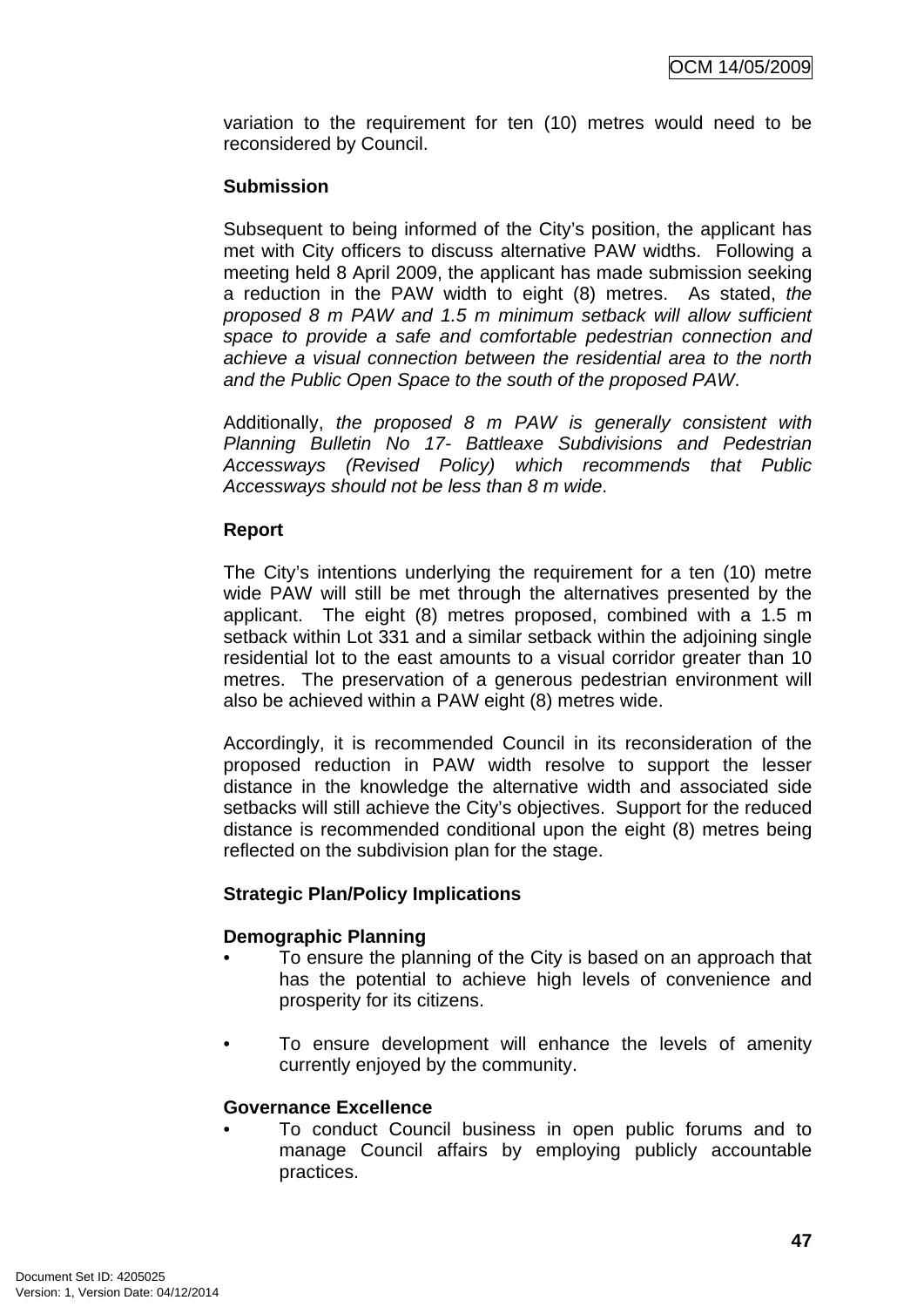## **Transport Optimisation**

- To construct and maintain roads which are convenient and safe for vehicles, cyclists and pedestrians.
- To achieve provision of an effective public transport system that provides maximum amenity, connectivity and integration for the community.

## **Budget/Financial Implications**

N/A

## **Legal Implications**

N/A

## **Community Consultation**

N/A

## **Attachment(s)**

- 1. Local Structure Plan (showing location of PAW).
- 2. Copy of submission in support of reduced PAW width.

Note: Detailed Area Plan for Lot 331 attached to Agenda Item 14.6

## **Advice to Proponent(s)/Submissioners**

The applicant has been advised that this matter is to be considered at the 14 May 2009 Council Meeting.

## **Implications of Section 3.18(3) Local Government Act, 1995**

Nil.

## **14.8 (OCM 14/5/2009) - ANCILLARY ACCOMMODATION - LOCATION: LOT 5 (NO. 7) COONADOO COURT, JANDAKOT - OWNER: A W & M A COOK - APPLICANT: A W COOK (551533) (R COLALILLO) (ATTACH)**

# **RECOMMENDATION**

That Council:

- (1) refuse the application for Ancillary Accommodation at Lot 5 (No. 7) Coonadoo Court, Jandakot for the following reasons:-
	- 1. The proposal does not comply with the definition of Ancillary Accommodation as prescribed by the City's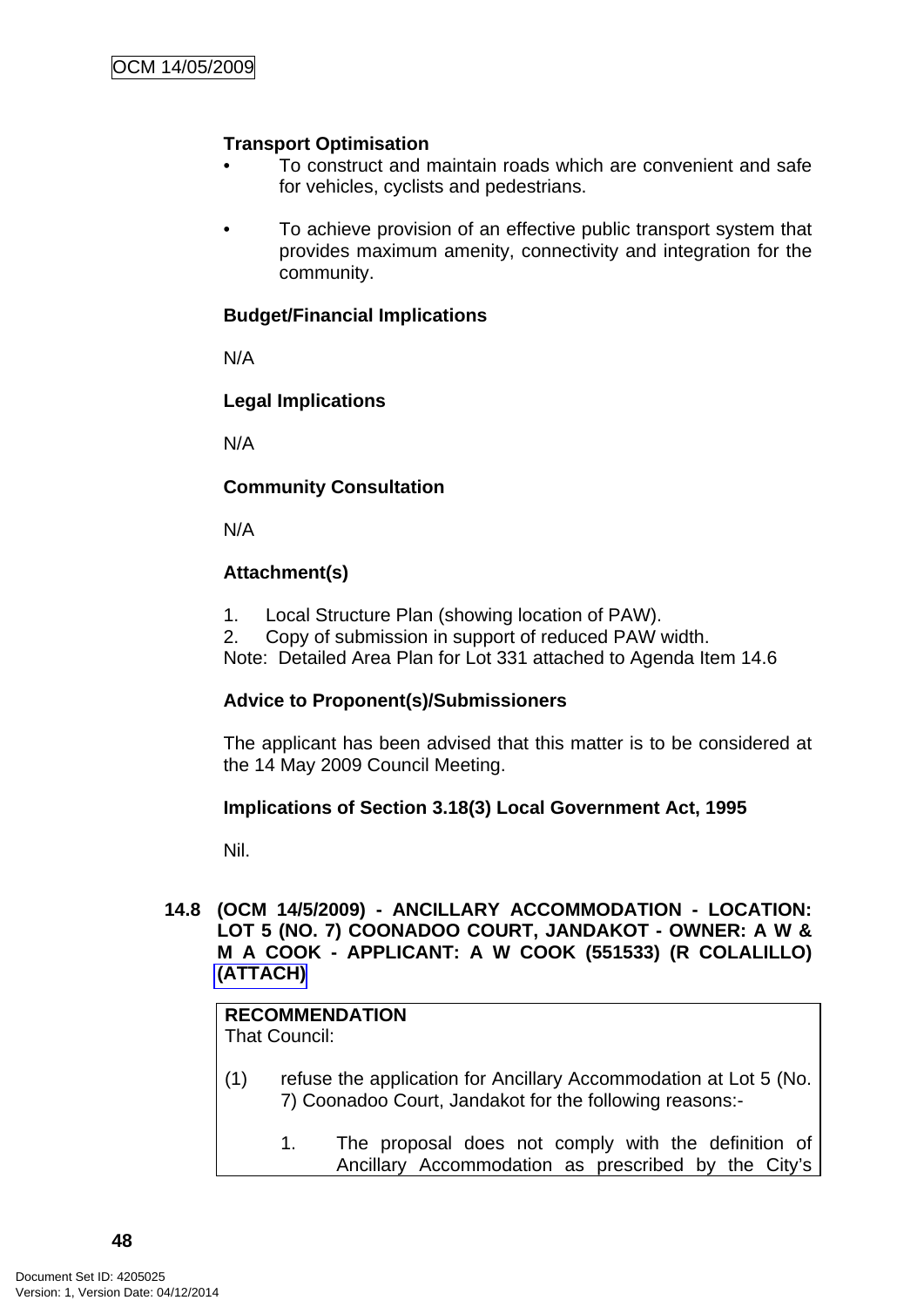APD 11. The design and layout of the proposal (which includes 3 bedrooms, 2 bathrooms, double garage etc.) means it is effectively an independent dwelling with no relationship with the existing dwelling on the lot. As such the proposal represents the development of a 'grouped dwelling' which is not permitted within the Resource Zone by the City's Town Planning Scheme No. 3.

- 2. The proposed development represents a major variation to the maximum internal floor area of 60sqm permitted by the City's APD 11.
- 3. Approval of the proposed development would set an undesirable precedent and be contrary to orderly and proper planning within the locality.
- (2) advise the applicant that the City would be prepared to consider a future application for ancillary accommodation on the subject lot subject to the internal floor area being reduced and the proposal meeting the requirements of APD 11.

# **COUNCIL DECISION**

## **Background**

| Zoning:    | MRS:<br><b>Rural</b> – Water Protection |          |  |
|------------|-----------------------------------------|----------|--|
|            | TPS <sub>3</sub>                        | Resource |  |
| Land use:  | <b>Ancillary Accommodation</b>          |          |  |
| Lot size:  | 2.0 <sub>ha</sub>                       |          |  |
| Use class: | Ancillary Accommodation 'P'             |          |  |

The subject site contains an existing dwelling, shed and water tanks. The lot also has a building envelope in which all associated development is required to be contained.

The application is referred to Council for determination as the proposal contains variations to the City's 'Aged or Dependent Persons Dwellings and Ancillary Accommodation on Rural and Resource Zone Lots' Policy APD 11 (APD 11).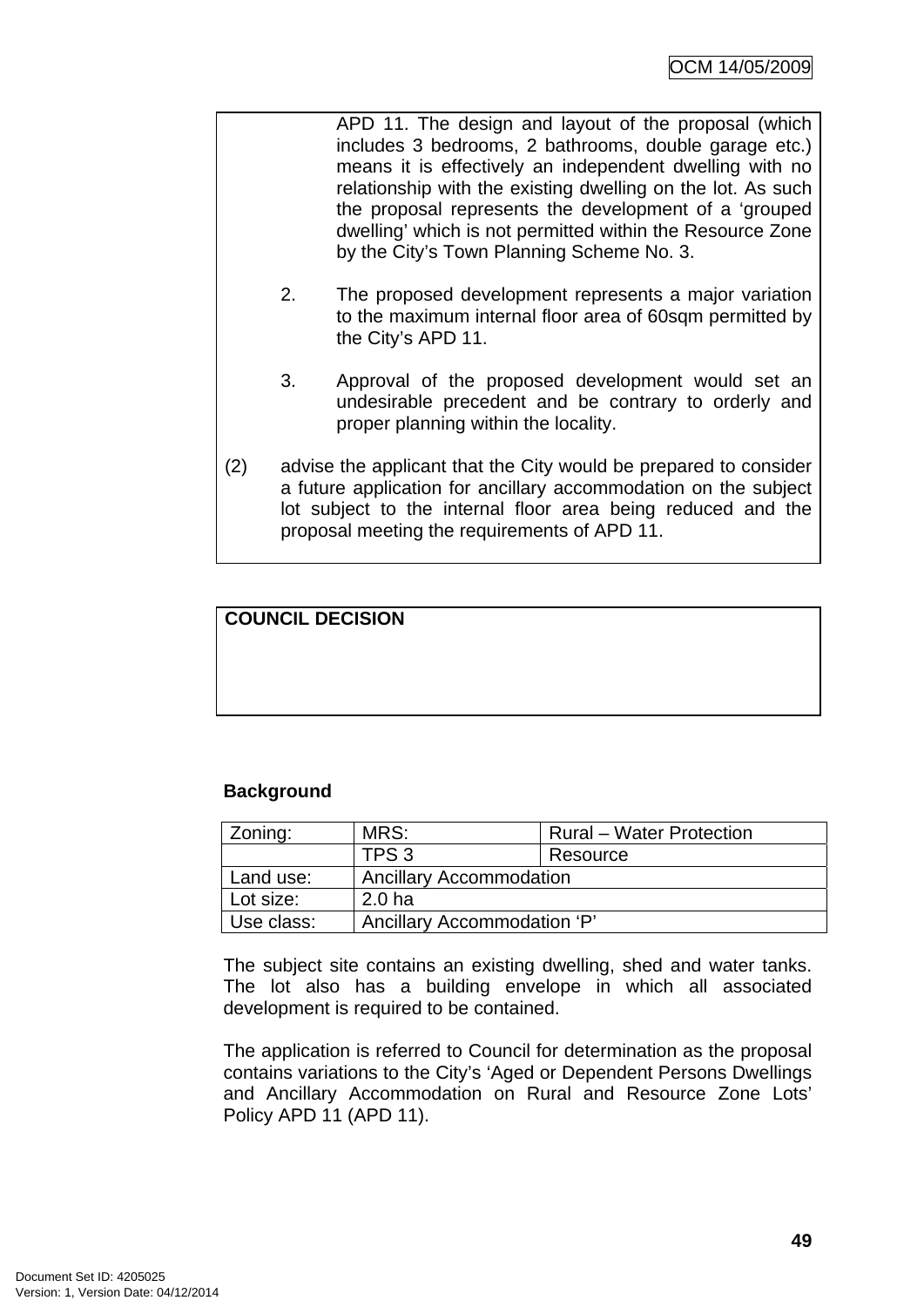## **Submission**

The applicant proposes to construct an ancillary accommodation building with an internal living area of 100 sqm inclusive of 3 bedrooms, 2 bathrooms, kitchen, dining and lounge areas. The building also has an additional 103 sqm of associated space being an enclosed double garage, alfresco and verandah areas. The ancillary accommodation is proposed to be located behind an existing shed to the northeast of the existing dwelling and slightly outside of the existing building envelope. In order to accommodate the proposed location of the outbuilding, the existing building envelope is required to be modified as part of the application.

The applicant has stated that the ancillary accommodation will be initially be used by visiting family members. Upon retirement or when residing in their current residence becomes more difficult, the applicant and his wife will move into the smaller and purpose built ancillary accommodation. The main residence will then be permanently occupied by their children and grand children. The applicant has confirmed that the ancillary accommodation will only be occupied by members of the family occupying the main residence.

## **Report**

Developments within the Resource Zone, being a Priority 2 Source Protection Area are subject to the provisions of the Western Australian Planning Commission's Statement of Planning Policy No. 2.3 – Jandakot Groundwater Protection Policy (SPP No. 2.3). Ancillary Accommodation is a permitted use pursuant to the provisions of SPP No. 2.3; however, it must meet the development requirements of the City's Town Planning Scheme No. 2 and associated policies. In this regard, the City's APD 11 is the basis for planning assessment of the proposal.

Aged or Dependent Persons Dwellings and Ancillary Accommodation on Rural and Resource Zone Lots Policy APD 11

The City's APD 11 was developed to provide a consistent set of guidelines for the development of aged or dependent persons dwellings and ancillary accommodation on Resource and Rural zoned land within the City.

The following table summarises the relevant development criteria outlined in the policy and outlines the proposal's compliance with the policy: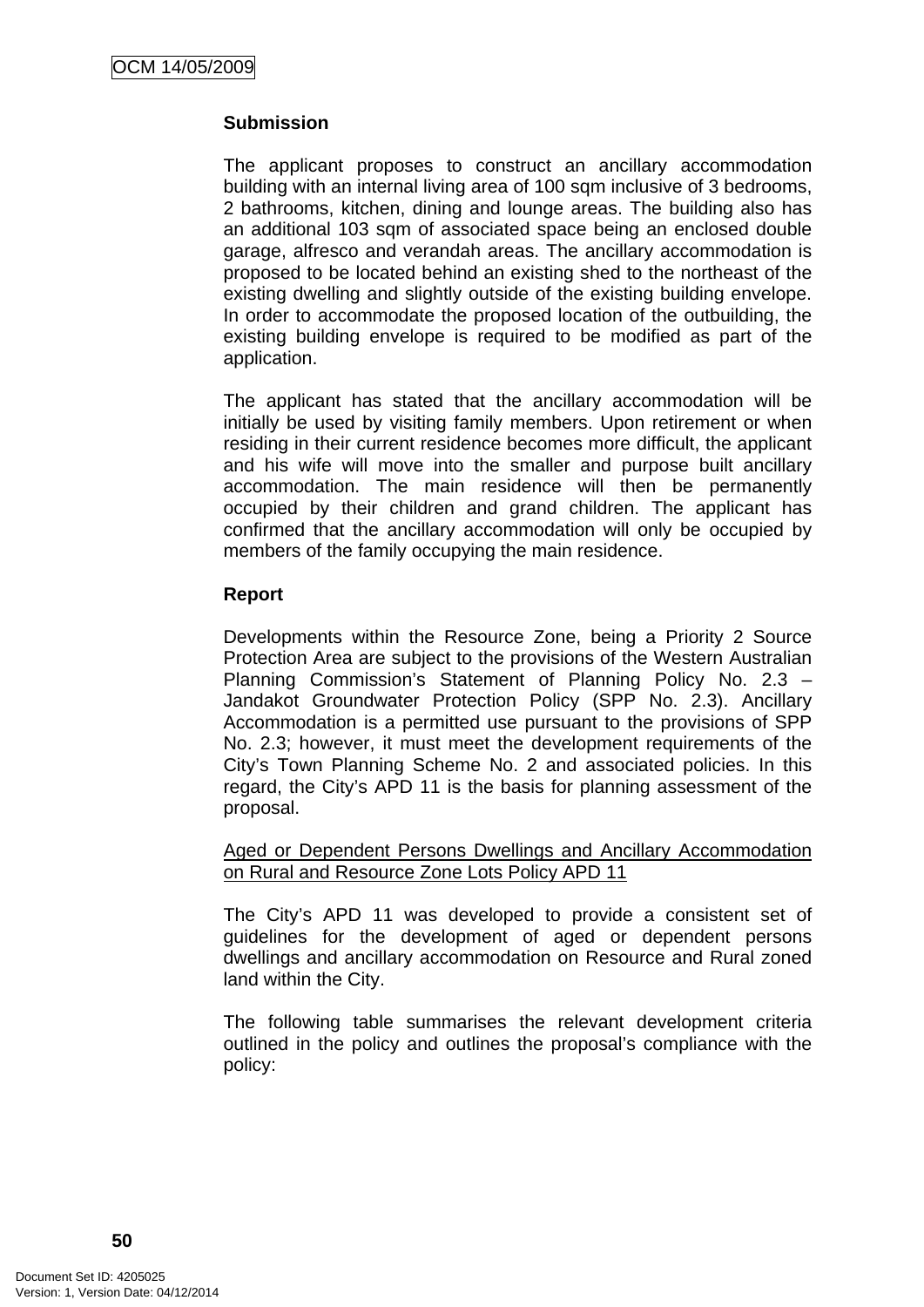| <b>Policy Criteria</b>    | <b>Policy</b><br><b>Requirement</b>                                                                            | <b>Proposed</b>                                                                                                                                                                                   | Compliance/<br><b>Comment</b>                                                                                                      |
|---------------------------|----------------------------------------------------------------------------------------------------------------|---------------------------------------------------------------------------------------------------------------------------------------------------------------------------------------------------|------------------------------------------------------------------------------------------------------------------------------------|
| Definition                | Self<br>contained<br>living<br>accommodation,<br>secondary<br>to<br>existing dwelling.                         | Self<br>contained<br>accommodation<br>3 <sup>1</sup><br>including<br>$\overline{2}$<br>bedrooms,<br>bathrooms,<br>kitchen,<br>dining<br>area, lounge room,<br>double garage and<br>alfresco area. | Non-compliant<br>The proposal is<br>clearly<br>an<br>independent<br>living<br>accommodation<br>given<br>its<br>size<br>and layout. |
| Occupancy                 | occupier<br>Any<br>shall<br>be<br>a<br>of<br>the<br>member<br>family occupying<br>existing dwelling.           | Visiting<br>family<br>to<br>initially<br>occupy<br>dwelling<br>then<br>landowners<br>to<br>reside<br>in.<br>new<br>accommodation.                                                                 | Complies                                                                                                                           |
| Floor<br>Internal<br>Area | Maximum internal<br>living area of 60<br>sqm.                                                                  | Internal living area<br>of 100 sqm.                                                                                                                                                               | Non - compliant                                                                                                                    |
| Siting                    | Maintain<br>single<br>residential<br>of<br>appearance<br>property.                                             | behind<br>Located<br>existing<br>dwelling<br>and shed                                                                                                                                             | Complies                                                                                                                           |
| External<br>Appearance    | Design, materials<br>colours<br>and<br>with<br>harmonise<br>existing<br>dwelling<br>(brick<br>&<br>colorbond). | Brick walls & zinc<br>roof                                                                                                                                                                        | Complies                                                                                                                           |

As demonstrated in the above table, the proposed development does not comply with various significant requirements of APD 11.

## **Conclusion**

In accordance with the above discussion, it is recommended that the proposed ancillary accommodation be refused based on the following:

The proposal does not comply with the definition of Ancillary Accommodation as prescribed by the City's APD 11. The design and layout of the proposal (which includes 3 bedrooms, 2 bathrooms, double garage etc.) means it is effectively an independent dwelling with no relationship with the existing dwelling on the lot. As such, the proposal represents the development of a 'grouped dwelling' which is not permitted within the Resource Zone by the City's Town Planning Scheme No. 3.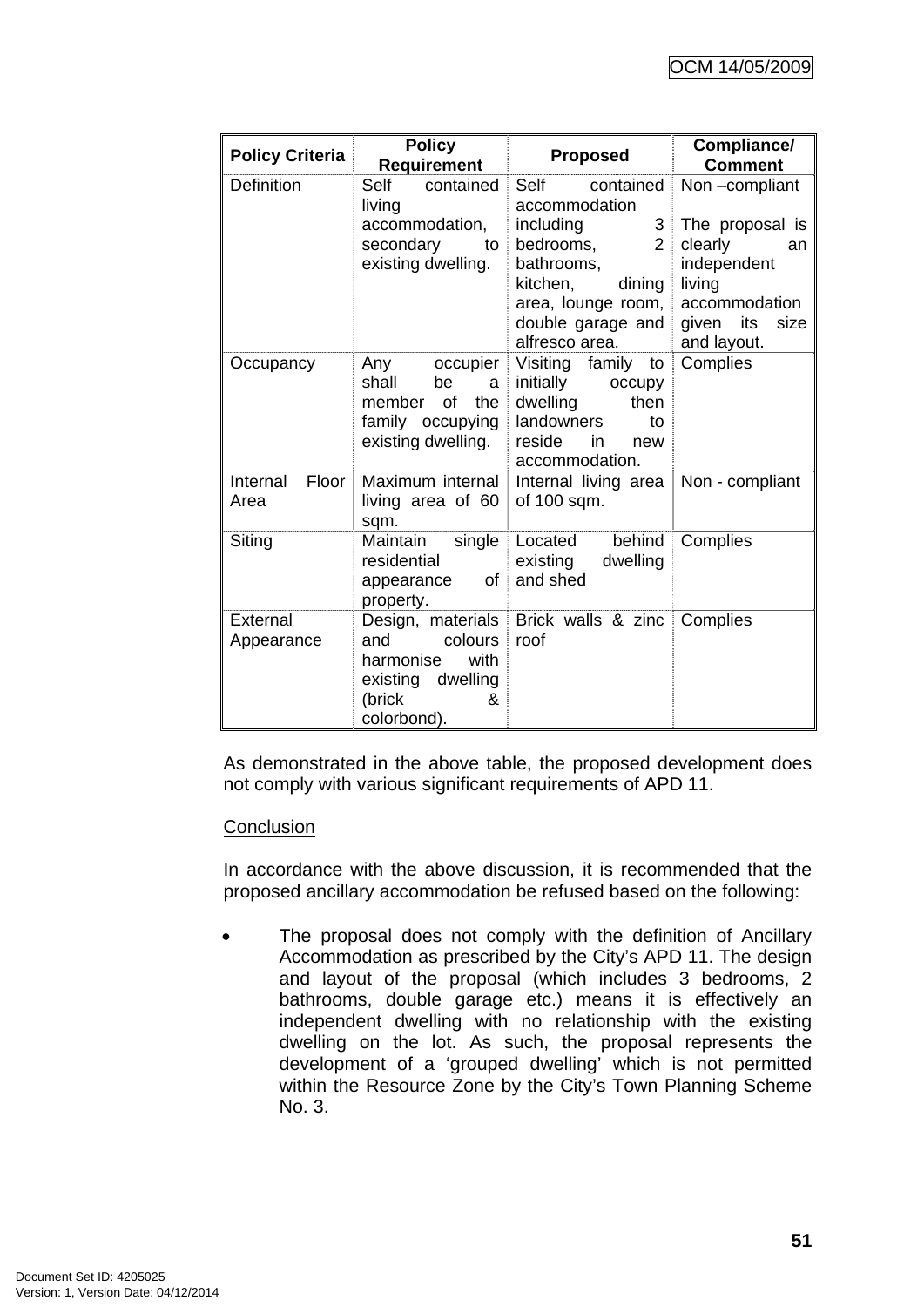- The proposed development represents a major variation to the maximum internal floor area of 60sqm permitted by the City's APD 11.
- Approval of the proposed development would set an undesirable precedent and be contrary to orderly and proper planning within the locality.

## **Strategic Plan/Policy Implications**

## **Demographic Planning**

- To ensure the planning of the City is based on an approach that has the potential to achieve high levels of convenience and prosperity for its citizens.
- To ensure development will enhance the levels of amenity currently enjoyed by the community.

## **Budget/Financial Implications**

N/A

## **Legal Implications**

Town Planning Scheme No. 3 Planning and Development Act 2005 State Administrative Tribunal Regulations

## **Community Consultation**

No consultation with adjoining landowners was undertaken with respect to the proposed development.

## **Attachment(s)**

- 1. Location Plan
- 2. Site Plan and Elevations
- 3. Floor Plan
- 4. Elevations

## **Advice to Proponent(s)/Submissioners**

The Proponent has been advised that this matter is to be considered at the 14 May 2009 Council Meeting.

## **Implications of Section 3.18(3) Local Government Act, 1995**

Nil.

**52**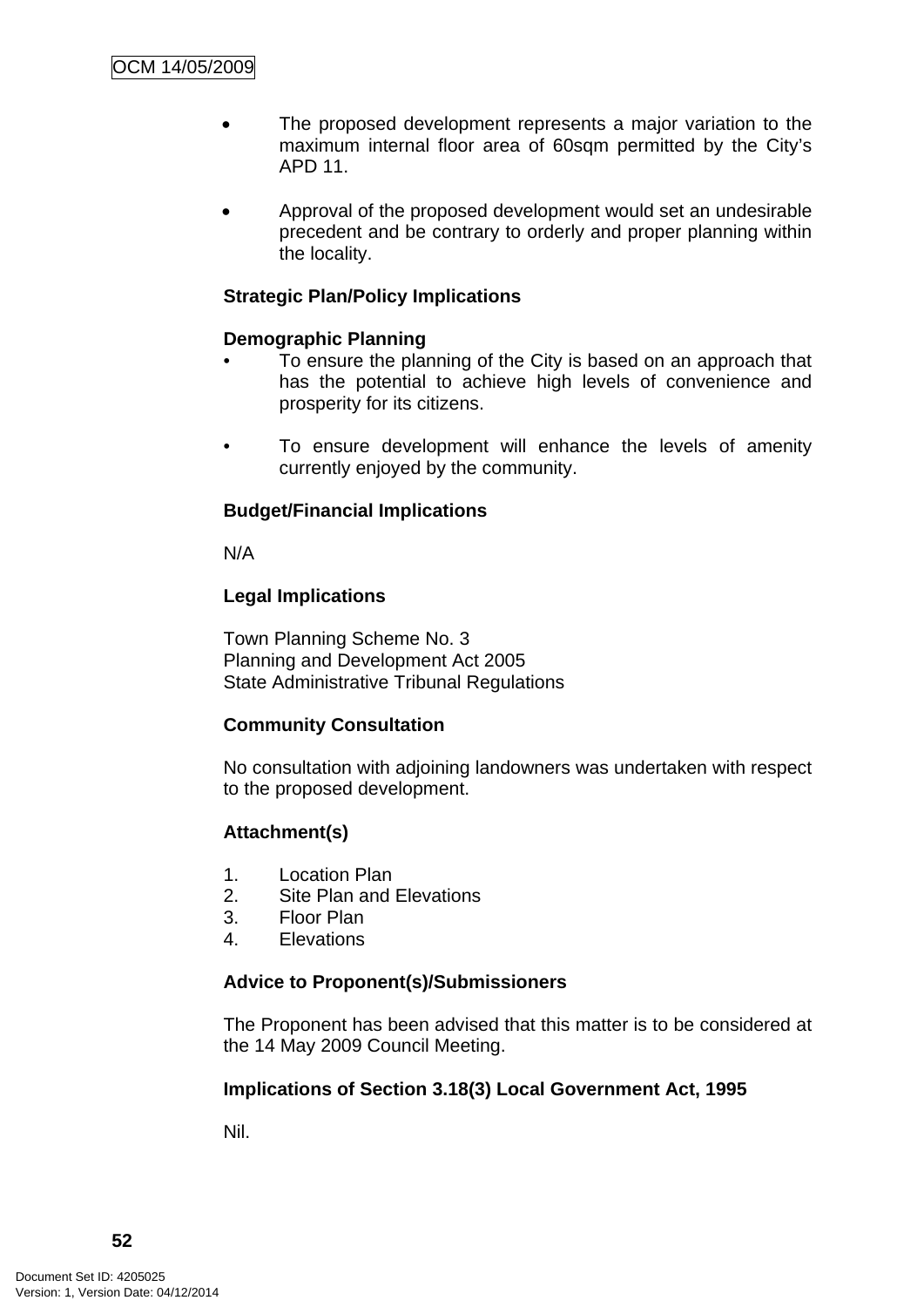**14.9 (OCM 14/5/2009) - FINAL ADOPTION OF PROPOSED SCHEME AMENDMENT NO. 67 TO TOWN PLANNING SCHEME NO. 3 - DEVELOPMENT CONTRIBUTION AREA NO. 11 MURIEL COURT - LOCATION: MURIEL COURT AREA COCKBURN CENTRAL - OWNER: VARIOUS - APPLICANT: CITY OF COCKBURN (93067) (M CARBONE) (ATTACH)** 

#### **RECOMMENDATION** That Council:

- (1) adopt the Schedule of Submissions;
- (2) adopt the amendment subject to the modifications within point 3 and 4 below and in anticipation of the Hon. Minister's advice that final approval will be granted, the documents be signed, sealed and forwarded to the Western Australian Planning Commission;
- (3) end the proposed text for DCA 11 Schedule 12 by adding R25, R60 and R80 densities and their corresponding average lot size requirements, as follows:
	- R25 350 m<sup>2</sup>
	- R60 166 m<sup>2</sup>
	- R80 125 m<sup>2</sup>
- (4) amend the DA 19 Muriel Court provisions in Schedule 11 as follows:
	- 1. Renumber proposed Provision No. 5 (which requires all development to be in accordance with Design Guidelines) to number 8.
	- 2. Include new provision as follows:
		- 9. Each subdivision and development application in the DA area shall achieve at least 75% of the potential number of dwellings achievable under the R-Code designated for the application area on the adopted Structure Plan.
- (5) note that developer contributions to community infrastructure items in accordance with WAPC Statement of Planning Policy 3.6 "Development Contributions for Infrastructure" are being prepared and will be separately advertised as a subsequent amendment to the scheme; and
- (6) advise submissioners and landowners of Council's decision.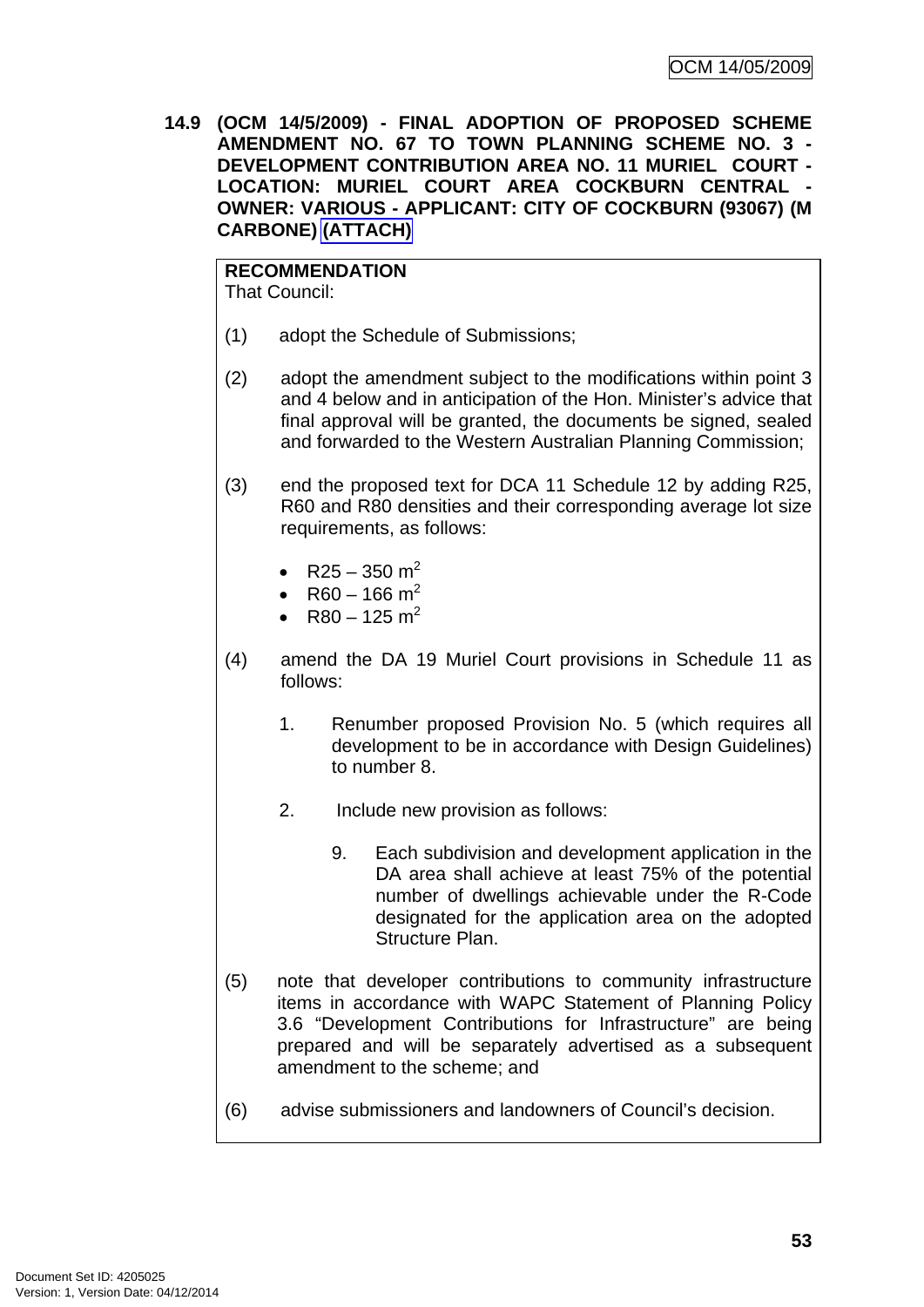## **COUNCIL DECISION**

## **Background**

Council at its meeting held on the 14 February 2008 resolved to initiate Amendment No. 67 to Town Planning Scheme No. 3 for the purpose of advertising. The amendment proposes to introduce Development Contribution Area No. 11 (Muriel Court) to Schedule 12 of the Scheme and some minor changes to the DA19 provisions under Schedule 11.

It is noted that the subject area is within the Muriel Court Development Area 19 Structure Plan Area. This structure plan was approved by the Council at is meeting held on the 13 November 2008. The City is currently resolving water management issues before submitting the structure plan to the WAPC for final endorsement.

## **Submission**

N/A

## **Report**

The Scheme Amendment was referred to the Environmental Protection Authority ("EPA") in accordance with Section 7A(1) of the Act.

The EPA advised that the overall environmental impact of the amendment would not be severe enough to warrant formal assessment under the Environmental Protection Act. The amendment was subsequently advertised seeking public comment in accordance with the Regulations for not less than 42 days. A copy of the draft estimated cost contribution schedule was advertised with the amendment. It is noted that the amendment was advertised at the same time as the revised Structure Plan for the subject area and accordingly a number of submissions incorporated both structure planning and Scheme Amendment No. 67 issues. Those submissions which raised structure planning issues were considered within the Council report relating to the Structure Plan in November 2008. Accordingly, where a submission dealt with both the Structure Plan and Amendment No. 67, only the DCA comments are included in the Schedule of Submissions.

Out of the seven submissions relating to the amendment, three objected, two provided advice and two provided comment. It is considered that the submissions do not require explanation over and above that outlined in the Schedule of Submissions contained within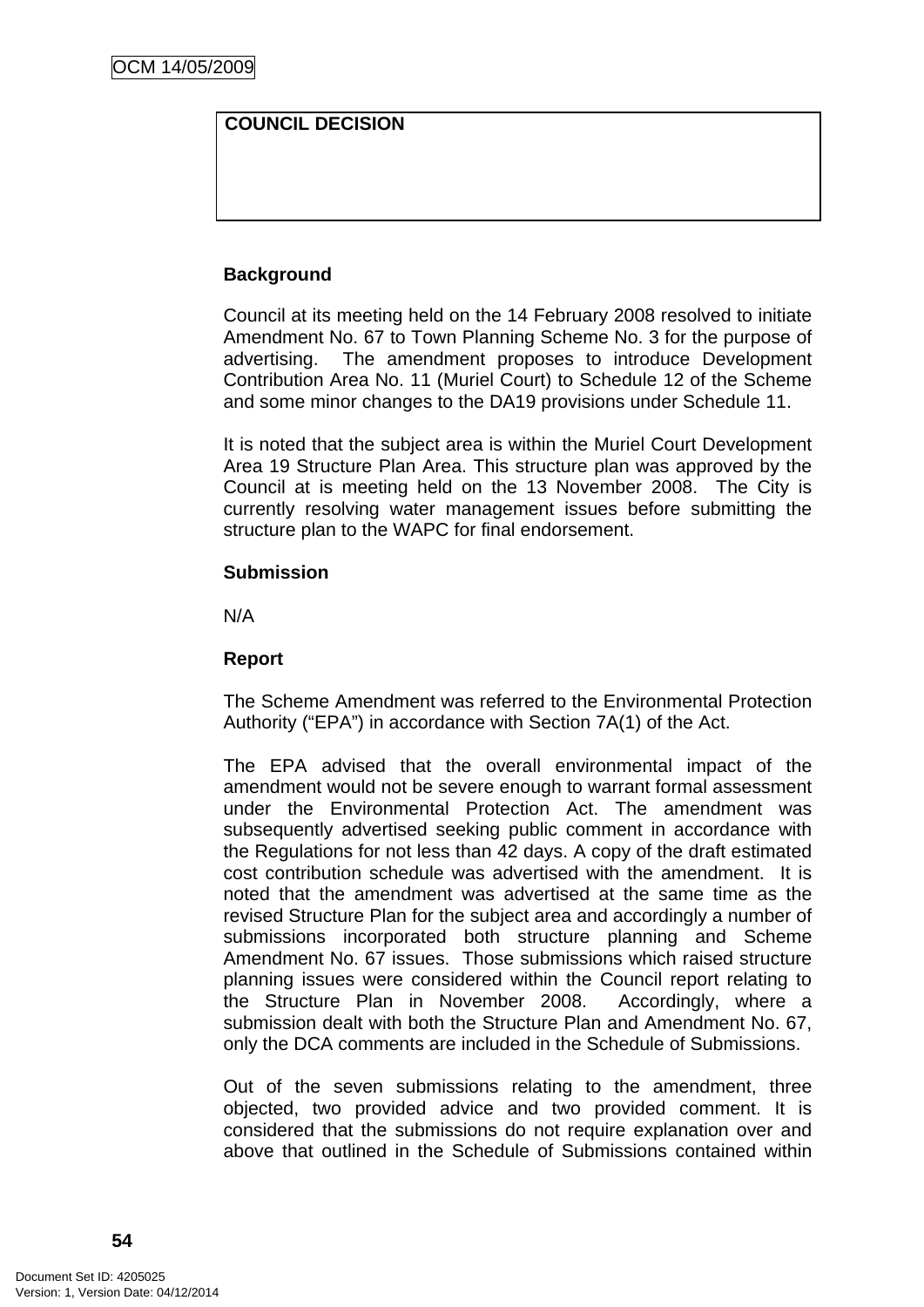the Agenda attachments. Many of the comments raised within the submissions simply relate to clarifying how costs are calculated.

The purpose of the amendment is to set up a Development Contribution Area (DCA) to facilitate the development of the Muriel Court Structure Plan Area. The DCA is necessary as there are approximately 90 landowners within the subject area and it is not possible for landowners to satisfy all planning requirements on their own land. The DCA will ensure the equitable sharing of costs for certain infrastructure between landowners.

The Amendment proposes the contribution to be based on the potential number of dwellings that can be constructed rather than based on land area. This is because the structure plan includes a range of densities (R20, R25, R40, R60, R80 and R160) and accordingly it is not equitable for the contributions to be on a land area basis. Basing the contribution on the per dwelling basis reflects both development potential and also relates to the generated need.

It is noted that the proposed Scheme Amendment was initiated when the initial structure plan was prepared which did not include densities of R25, R60 and R80. As these densities have been included into the latest version of the structure plan, the Scheme Amendment text is required to be updated to include the R25, R60 and R80 densities and corresponding lot sizes.

Since the initiation of the Scheme Amendment, the residential densities have increased substantially between the original and revised version of the structure plan. The WAPC have also requested mandating a minimum dwelling density per hectare. To ensure suitable density targets are met a minimum density should be applied for this strategic location. A minimum of 75% of the nominated density is considered reasonable as a minimum.

For example, this means that a 10,000  $m^2$  development site which is zoned R20 could yield a maximum of 20 dwellings. Applying the 75% minimum requirement means that at least 15 dwellings must be developed. On a higher density (R160) development site of the same size which has the maximum potential of 160 dwellings, applying the 75% minimum requirement means that at least 120 dwellings must be development.

This will ensure reasonable densities targets are achieved whilst still providing suitable flexibility for developers.

It should also be noted that since initiating this amendment, the Western Australian Planning Commission published State Planning Policy 3.6 'Development Contributions for Infrastructure (Draft)'. The Policy provides the opportunity for requiring contributions to community infrastructure, such as halls, libraries, etc., subject to there being a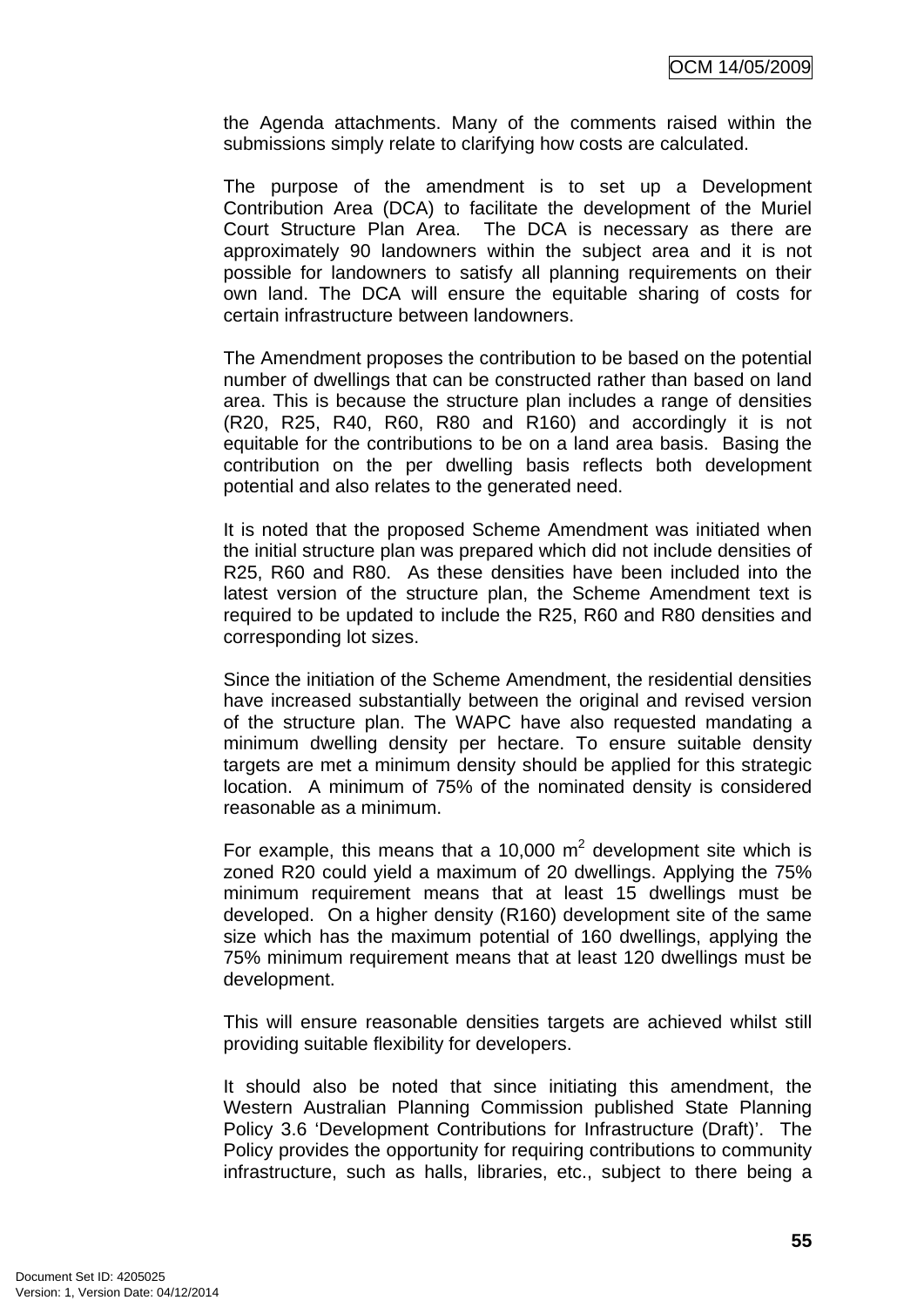clear link between the development and the need for the facility. Officers are in the process of preparing Development Contribution Plans to Community Infrastructure for the whole City. Once complete, they will be processed as a separate amendment to TPS3. The contribution to community infrastructure will be in addition to these physical infrastructure works included in DCA11.

#### **Conclusion**

It is recommended that Amendment No. 67 be adopted by Council and forwarded to the WA Planning Commission for final approval, subject to the following inclusions:

- R25, R60 and R80 and the corresponding lot size requirement being added where appropriate.
- Stipulating that 75% of the nominate density for each development site must be achieved.
- Renumbering proposed provision 5 to number 8 as this was previously incorrectly shown.

## **Strategic Plan/Policy Implications**

#### **Demographic Planning**

• To ensure the planning of the City is based on an approach that has the potential to achieve high levels of convenience and prosperity for its citizens.

## **Infrastructure Development**

• To construct and maintain parks and bushland reserves that are convenient and safe for public use, and do not compromise environmental management.

## **Transport Optimisation**

• To construct and maintain roads which are convenient and safe for vehicles, cyclists and pedestrians.

## **Budget/Financial Implications**

Cost of Administering the Development Contribution Plan will be funded as part of the Plan.

Some design and studies are likely to need to be prefunded by the City; these will be repaid as funds are available.

The Development Contribution Plan provides the ability for Council to loan funds to the DCA to acquire land or undertake works specified in DCA 11 and for the associated costs and interest to be paid to the City.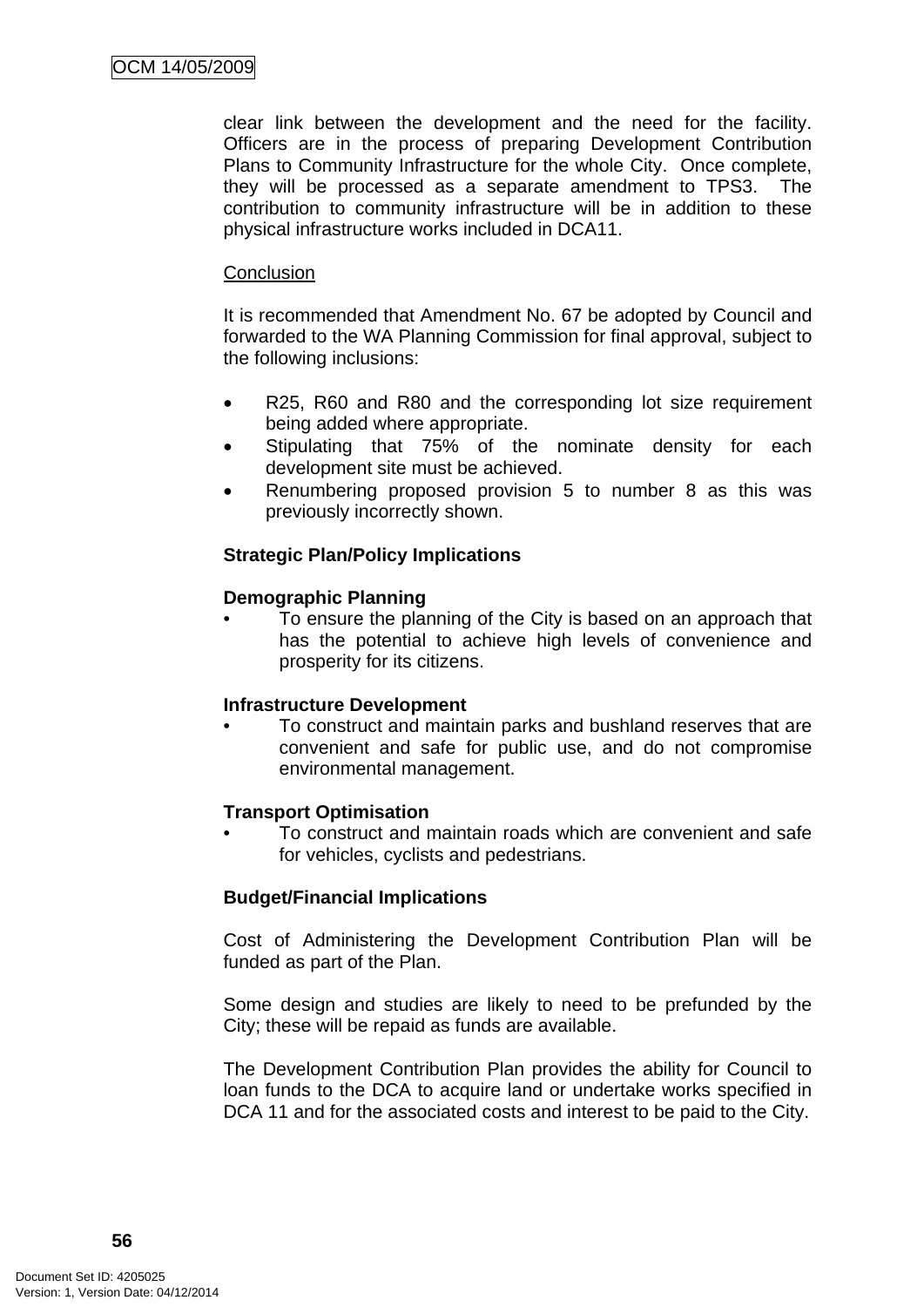## **Legal Implications**

Planning and Development Act 2005 Town Planning Scheme No. 3 Town Planning Regulations 1967

## **Community Consultation**

Following receipt of advice from the EPA, the amendment was advertised for a 42 day period. The 42 day public consultation period for Amendment 67 concluded on 8 October 2008. The Scheme Amendment attracted seven submissions of which three objected, two provided advice and two provided comment.

## **Attachment(s)**

- 1. Existing zoning map
- 2. Proposed zoning map
- 3. Schedule of Submissions
- 4. Draft Cost Contribution Schedule

## **Advice to Proponent(s)/Submissioners**

Those who lodged a submission have been advised that the matter will be considered at the 14 May 2009 Council Meeting.

#### **Implications of Section 3.18(3) Local Government Act, 1995**

Nil.

## **14.10 (OCM 14/5/2009) - PROPOSED STRUCTURE PLAN AMENDMENTS - AUSTRALIAN MARINE COMPLEX TECHNOLOGY PRECINCT - LOCATION: VARIOUS LOTS BOUND BY FROBISHER AVE, ROCKINGHAM AND RUSSELL ROADS - OWNER: LANDCORP AND VARIOUS LANDOWNERS - APPLICANT: THE PLANNING GROUP ON BEHALF OF LANDCORP (9525) (R DONG) (ATTACH)**

#### **RECOMMENDATION** That Council:-

- (1) pursuant to Clause 6.2.14.1 (b) of Town Planning Scheme No. 3 adopt the proposed amended Structure Plan (dated April 2009) for Australian Marine Complex Technology Precinct;
- (2) adopt the Schedule of Submissions contained in the Agenda attachment;
- (3) forward a copy of the amended Structure Plan for Australian Marine Complex Technology Precinct to the Western Australian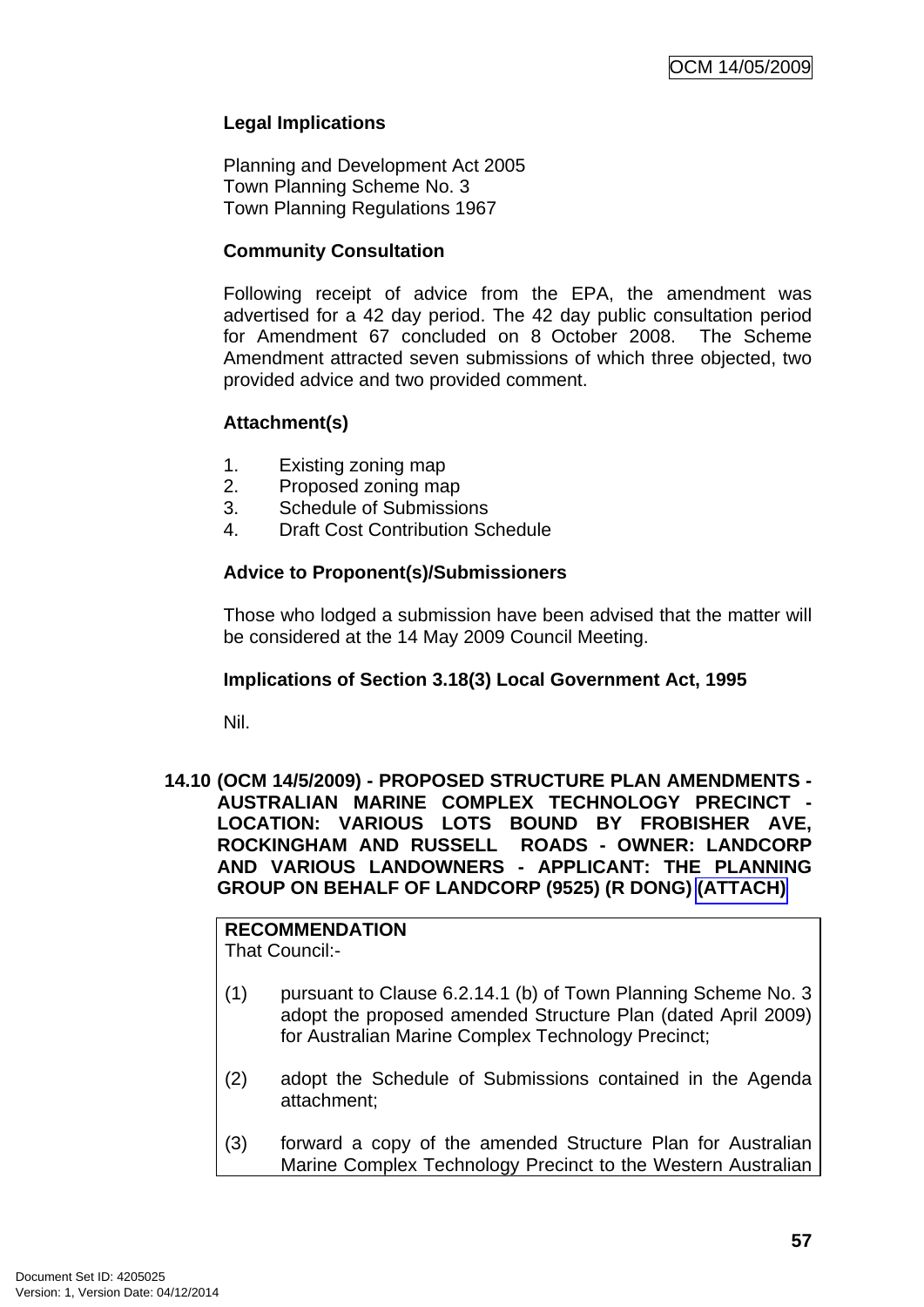Planning Commission for endorsement pursuant to Clause 6.2.14.3 of Town Planning Scheme No. 3;

- (4). request the proponent to include a condition in their sales/lease contracts to acknowledge the inconsistencies between provisions for Special Use No. 9 (SU 9) and DA 6 of Town Planning Scheme No. 3, and to preclude sensitive land uses within the Woodman Point WWTP Buffer and the EPP Buffer until such time that a Scheme amendment has been finalised to resolve the inconsistencies;
- (5) advise the proponent to provide Council with a written agreement which satisfies the conditions required in the Council resolution at its meeting held on 13 April 2006 in respect of the procedure for initiating cancellation of the existing 'A' Class Reserve 15741 (South Coogee); and
- (6) advise the proponent and persons who lodged submissions of Council's decision accordingly.

## **COUNCIL DECISION**

## **Background**

The Structure Plan for Australian Marine Complex Technology Precinct (AMC) was prepared to address the requirement of Development Zone (DA6) under the City of Cockburn Town Planning Scheme No. 3 (TPS 3). The Structure Plan (Attachment 2 refers) was adopted by the City of Cockburn on 17 July 2006 and endorsed by the Western Australian Planning Commission (WAPC) on 8 September 2006.

The development of the AMC Technology Precinct consists of two stages of subdivision as identified on the approved structure plan (Attachment 2 refers): Stage 1 is subject to land south of Gardiner Ave and Stage 2 is subject to land north of Gardiner Ave. Stage 1 subdivision (WAPC ref's 131431 and 135751) were approved by the WAPC in 2006.

The applicant submitted an application on behalf of LandCorp on 26 September 2008 requesting modifications to the approved structure plan to facilitate their forthcoming subdivision for Stage 2.

Council at its meeting dated 12/2/2009 considered the modifications and resolved: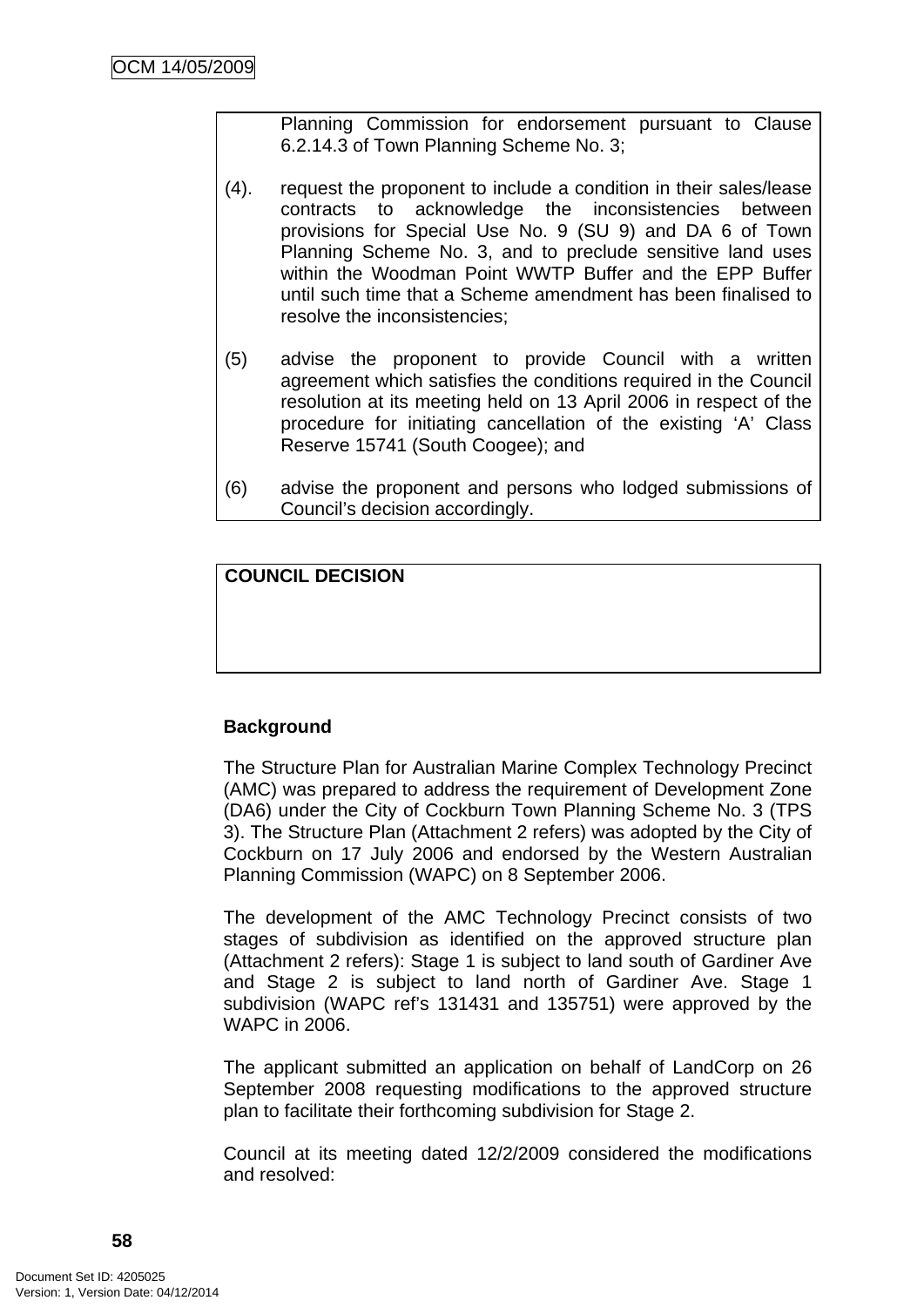- (1) defer its determination of the proposed amended Structure Plan for the Australian Marine Complex – Technology Precinct;
- (2) direct Council staff to organise a workshop between Elected Members, the applicant (including their consultants) and officers to discuss in further details the full ramification of the proposed amendments to the Structure Plan; and
- (3) advise the applicant accordingly.

The main reasons for the above decision are summarised as follows:

- Concern regarding on the visibility and accessibility of the new location of the POS.
- Concerns over environmental issues including nutrient run off and the use of fertiliser and ground water for irrigation of the POS.
- Concerns as to whether the City can get a fully functioning, active oval including a change room and other facilities.

A workshop was subsequently arranged and carried out on 20 April 2009 with Elected Members, the applicant (including their consultants) and Council officers to discuss in details the proposed amendments to the structure plan, particularly with regard to the abovementioned concerns. A number of issues were discussed at the workshop, and this has lead to this report being presented back to Council with a number of new provisions for the structure plan.

## **Submission**

The Planning Group (TPG) at the request of the landowner (LandCorp) has submitted an application to amend the AMC Technology Precinct Structure Plan (the Structure Plan) to rationalise the land uses and road network in order to facilitate their future subdivisions and development. The proposed amendments to the Structure Plan (Attachment 3 refers) are summarised as follows:

- 1. The relocation of the public open space (POS) from the northeast corner of the structure plan area to immediately west of McGrath Road and increasing the size of the POS by approximately 2,289 m<sup>2</sup>, (from 32,511 m<sup>2</sup> to 34,800 m<sup>2</sup>).
- 2. The realignment of roads, including McGrath Road as per the TPS 3 reservation between Gardiner Ave to the south and Frobisher Ave to the north, and the realignment of the road network within the north-east quadrant of the structure plan area that will result in a more standard grid layout and rectangular land parcels.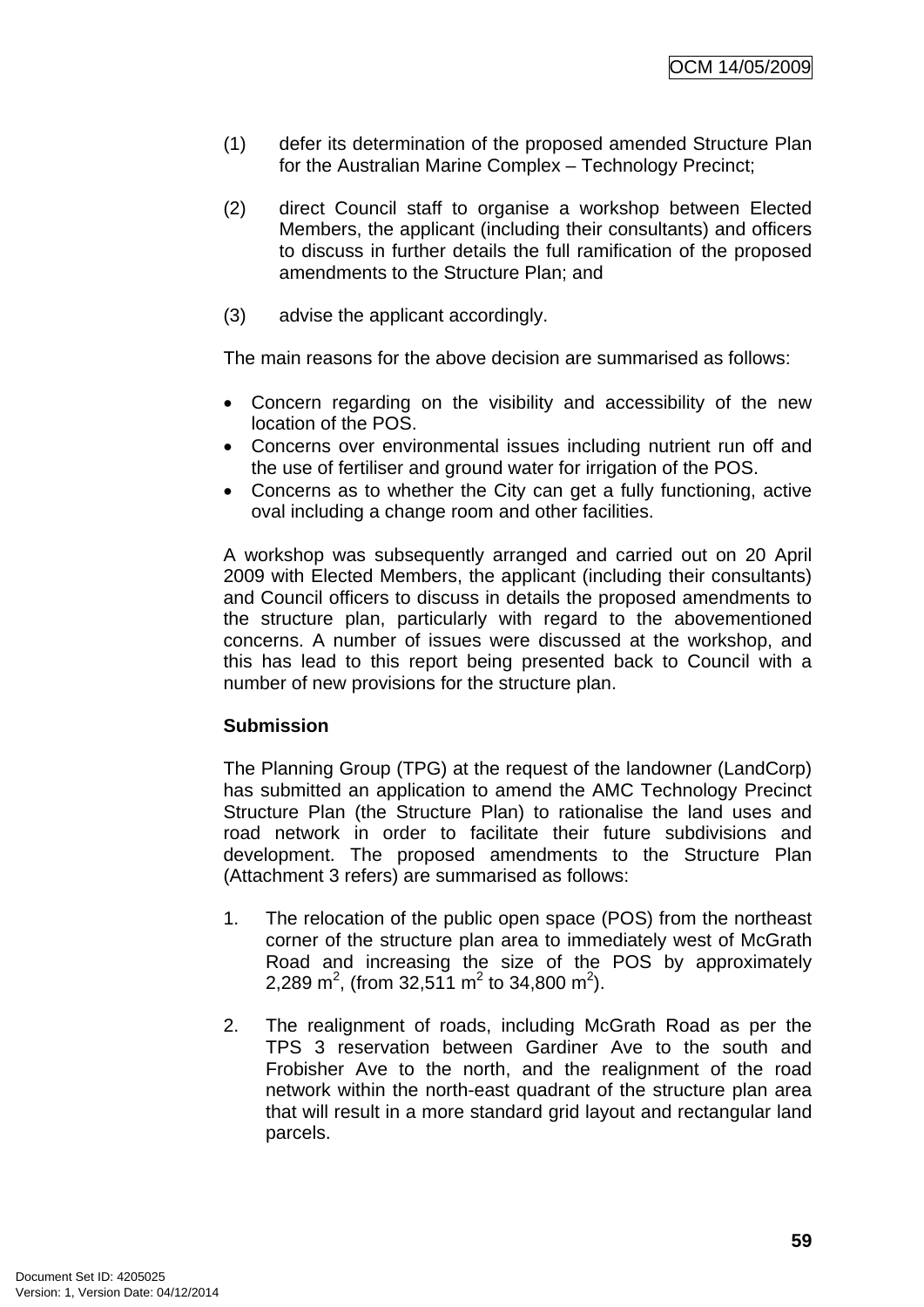- 3. Rationalisation of the proposed cul de sac from Russell Road, west of McGrath Road.
- 4. Deletion of the Transit Square and provision of a public transport bus terminus (layover) instead.
- 5. Provision for the structure plan to address the residential area to the north through compatible land uses.
- 6. Provision for the structure plan to address development towards Rockingham Road.

The proponent states that the proposed amendments to the structure plan have been designed based on the following objectives:

- 1. Providing for well defined streetscapes.
- 2. Retaining the existing hierarchy of major roads and reinforcing the legibility of the grid street pattern.
- 3. Offering a variety of super lots to enable robust and flexible subdivision design.
- 4. Providing for a relocated South Coogee Reserve sporting oval.
- 5. Reserving the existing wetland vegetation adjacent to Lake Coogee to act as passive open space and a buffer to the precinct.
- 6. Better responding to the protection of remnant vegetation on the site.

## **Report**

## **Consultation**

A formal public consultation process has been carried out (from 7 October to 4 November 2008) which included: an advertisement being placed in the Cockburn Gazette newspaper, affected landowners being invited to comment, and information being made available at the Council's Administration Office and Council's website.

Advertising of the proposal has resulted in the receipt of 14 submissions, two of which were in objection. The issues raised in the submissions are addressed in the Schedule of Submissions (Attachment 4 refers).

The Structure Plan was also referred to the City's Environmental and Parks departments for technical comment.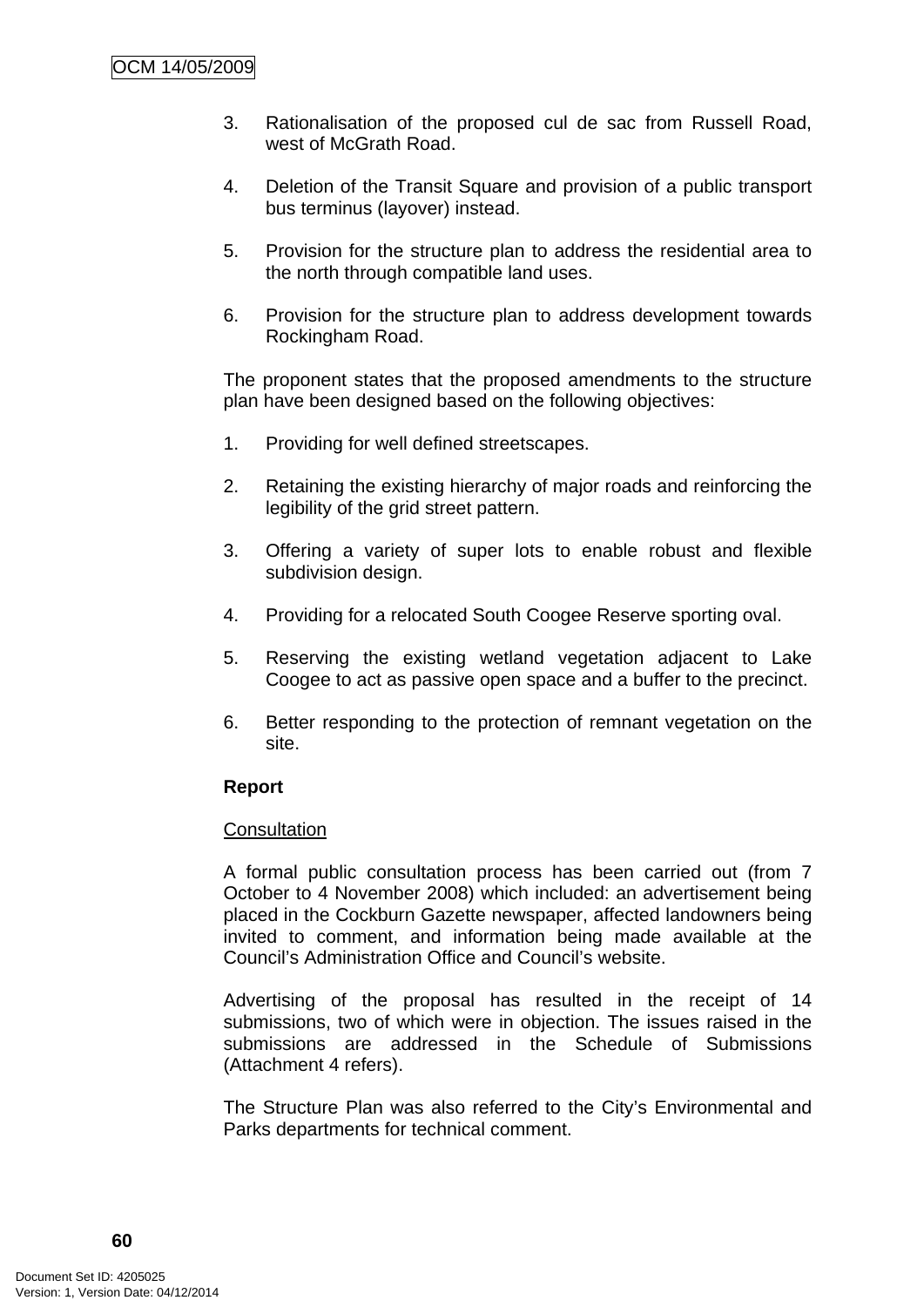## Main Issues

The amendments to the Structure Plan have raised a number of issues. Some of these issues have been raised from the submissions received (which have been addressed in the Schedule of Submissions) while other significant issues are discussed below:

## *1. Location of the POS (Oval).*

The relocation of the POS raises a number of environmental issues as identified by DEC's submission (Attachment 4 refers) as well as the City's Environmental Department's comments (Attachment 5 refers). One of the main issues of concern relates to fertiliser application and irrigation of the oval turf, given that the majority of the POS falls within the 200m groundwater abstraction and fertiliser use exclusion zone around Lake Coogee.

The proponent's environmental consultant (Strategen) was requested by the City to address the issues raised by DEC and the City's Environmental Department.

In order to address the fertiliser use and irrigation issue, Strategen provided the following written response (Attachment 6 refers):

*"A section of the proposed POS lies outside the 200m groundwater abstraction zone and would be suitable for placement of an irrigation bore if required. A commitment can be therefore made excluding installation of bores and subsequent operation for irrigation purposes within 200 m of Lake Coogee.* 

*A Preliminary Nutrient and Irrigation Strategy was included in Appendix 3 of the EMP. The purpose of this document is to provide advice on how to best manage nutrient addition and irrigation prescriptions for the proposed public open space (POS), so that potential impacts to Lake Coogee is minimised. The Strategy assumed the underlying soils have a low Phosphorus Retention Index (PRI) however this could potentially be increased through importation of soil with high PRI to underlie the POS.* 

*The Strategy was prepared following some initial discussion with the City of Cockburn, and comment is sought on the appropriateness of prescribed fertiliser and irrigation practices detailed within the Strategy, such that the City of Cockburn is able to adopt these practices for ongoing management. The City of Cockburn's adoption of the practices described in this Strategy will minimise the risk of groundwater contamination*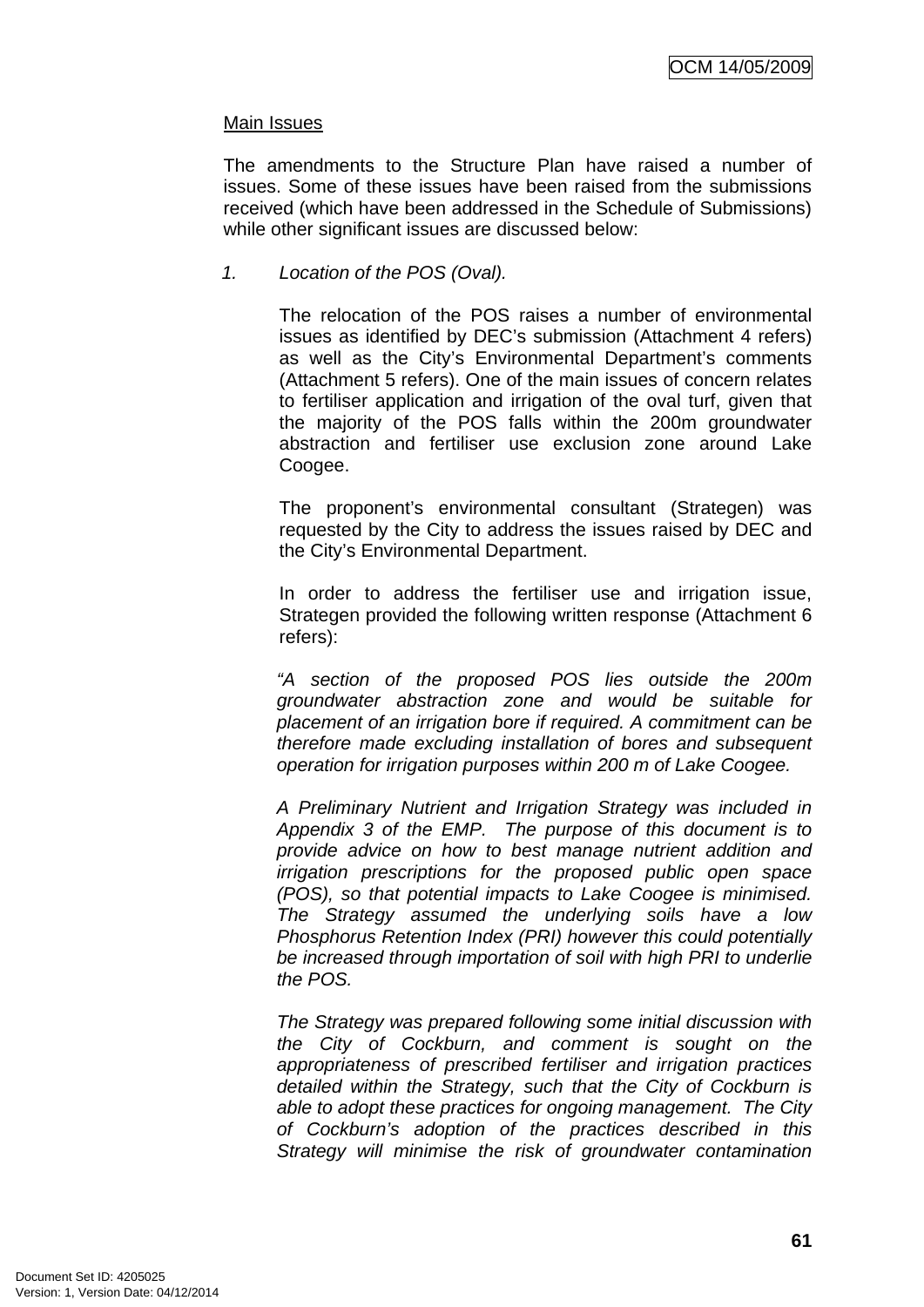*through fertilizer use and over-abstraction of the underlying aquifer."* 

Apart from the fertiliser and irrigation issue which has been addressed in the above, other environmental issues relating to POS were more minor and have been suitably addressed in Strategen's written response (Attachment 6 refers). Further discussion in this report is unnecessary. All these environmental issues will be dealt with at the subdivision stage by way of recommending subdivision conditions. The City's Environmental Department have requested Strategen to ensure all the environmental issues addressed and commitments made by the proponent prior to the subdivision stage are carried out.

#### *2. Design of the POS and the Provision of the Facilities*

There were still some concerns raised at the workshop on 20 April 2009 in relation to the detailed design of the POS including the oval, change room and other associated facilities. To address these concerns, the proponent has been required to include the following notation (Notation 8) on the structure plan:

*"Prior to undertaking subdivision and development a DAP is required to be submitted and approved for the POS design to ensure the construction of the oval, change room and other associated facilities are to the satisfaction of the City of Cockburn. Furthermore, the detailed design is to ensure that the POS incorporates appropriate nutrient retention while maintaining playability for organised sports at all times."* 

*3. Cancellation of Existing South Coogee 'A' Class Reserve – Reserve No. 15741* 

According to the Council resolution at its meeting held on 13 April 2006 in relation to the agreement of cancellation of the existing South Coogee 'A' Class Reserve – Reserve No. 15741 Russell Road (which is planned to be replaced by the proposed POS in this amended structure plan), LandCorp is required to provide written agreement to:

- *"(i) provide a replacement reserve of at least an equivalent size to the current South Coogee Reserve in a location to the satisfaction of the City;*
- *(ii) replace all facilities and infrastructure from the South Coogee Reserve to a value, in a location and within a timeframe to the satisfaction of the City; and*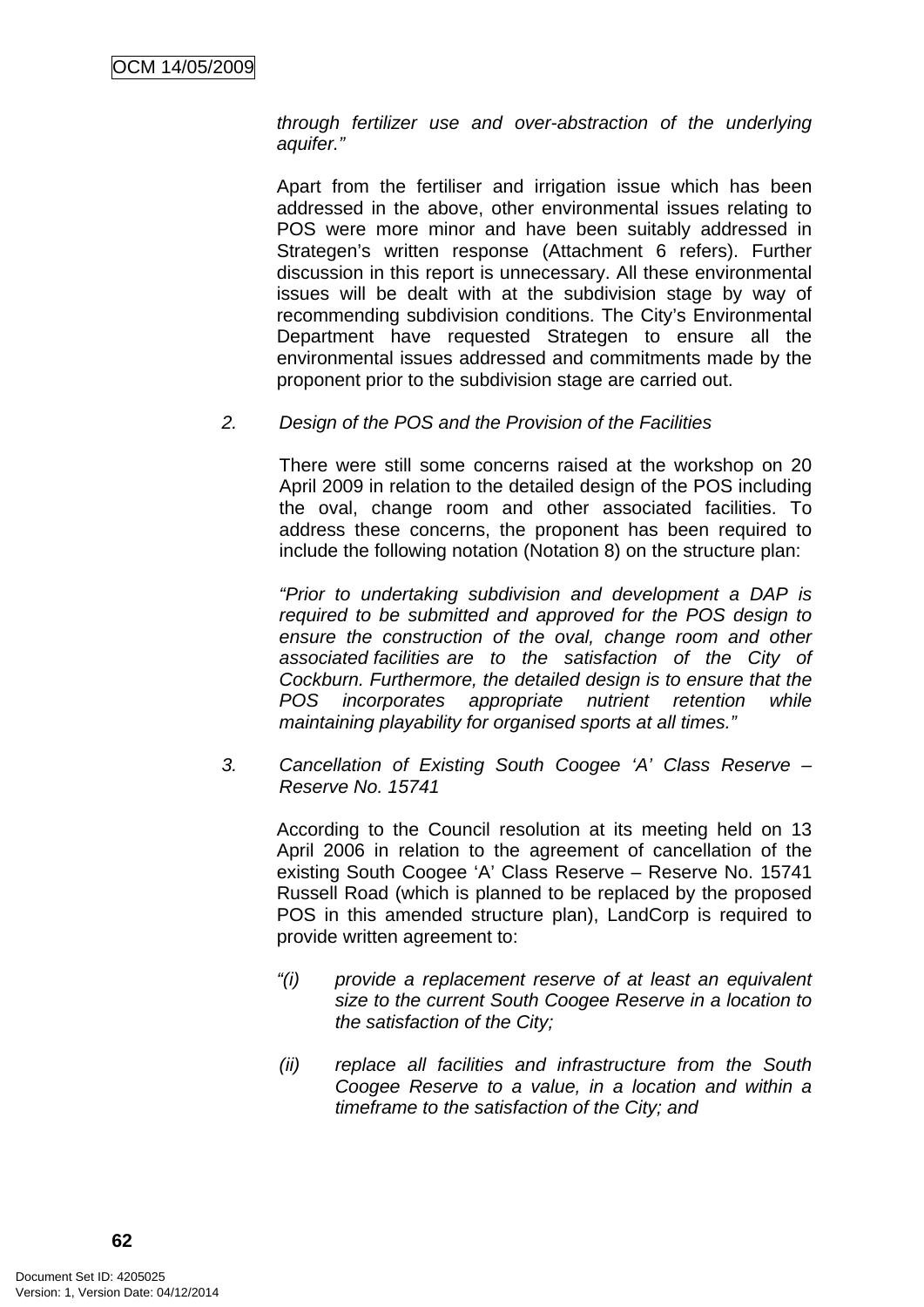*(iii) allow the existing sporting groups using the South Coogee reserve to remain there until suitable facilities are constructed on the replacement reserve."* 

While it is understood that the adoption of this amended structure plan may satisfy Condition (i) above, Conditions (ii) and (iii) will need to be addressed via a written agreement to be provided by LandCorp. Accordingly, a recommendation is made to advise LandCorp to provide the Council with a written agreement which satisfies the conditions required in the above.

## *4. Deletion of the Transit Square*

The area of original transit square was not located in the optimal location to service the precinct catchments. The applicant has carried out consultation with the Public Transport Authority (PTA). The PTA has advised that a future bus connection is likely through the residential area to the north along McGrath Road and into the Technology Precinct terminating adjacent to the TAFE facility.

To provide for the public transport connection, the amended structure plan proposes a bus route that travels south along McGrath Road (through the residential area), east onto Frobisher Avenue and south onto the internal precinct road terminating at a bus layover centrally within the Structure Plan area and in close proximity to the TAFE facility, which provides an even more centralised public transport service to the precinct. A roundabout has been provided at the intersection to enable the buses to turn around and follow the same return route north. As a result, the above design replaces the need of a transit square.

While the City considers that the provision of a bus terminus layover in lieu of the transit square is justified, the following notation has been included on the structure plan (Notation 7) to ensure the design of the layover addresses the safety and amenity issues:

*"Prior to under taking subdivision and development a DAP is required to be submitted and approved for the bus layover design and its relationship with the surrounding public realm and built form. This is to specifically address pedestrian cover, safety, lighting, landscaping and the like to ensure this area has a high public amenity."* 

*5. Road network and Vehicle Access* 

The City has assessed the proposed road network changes and supports the changes in principle.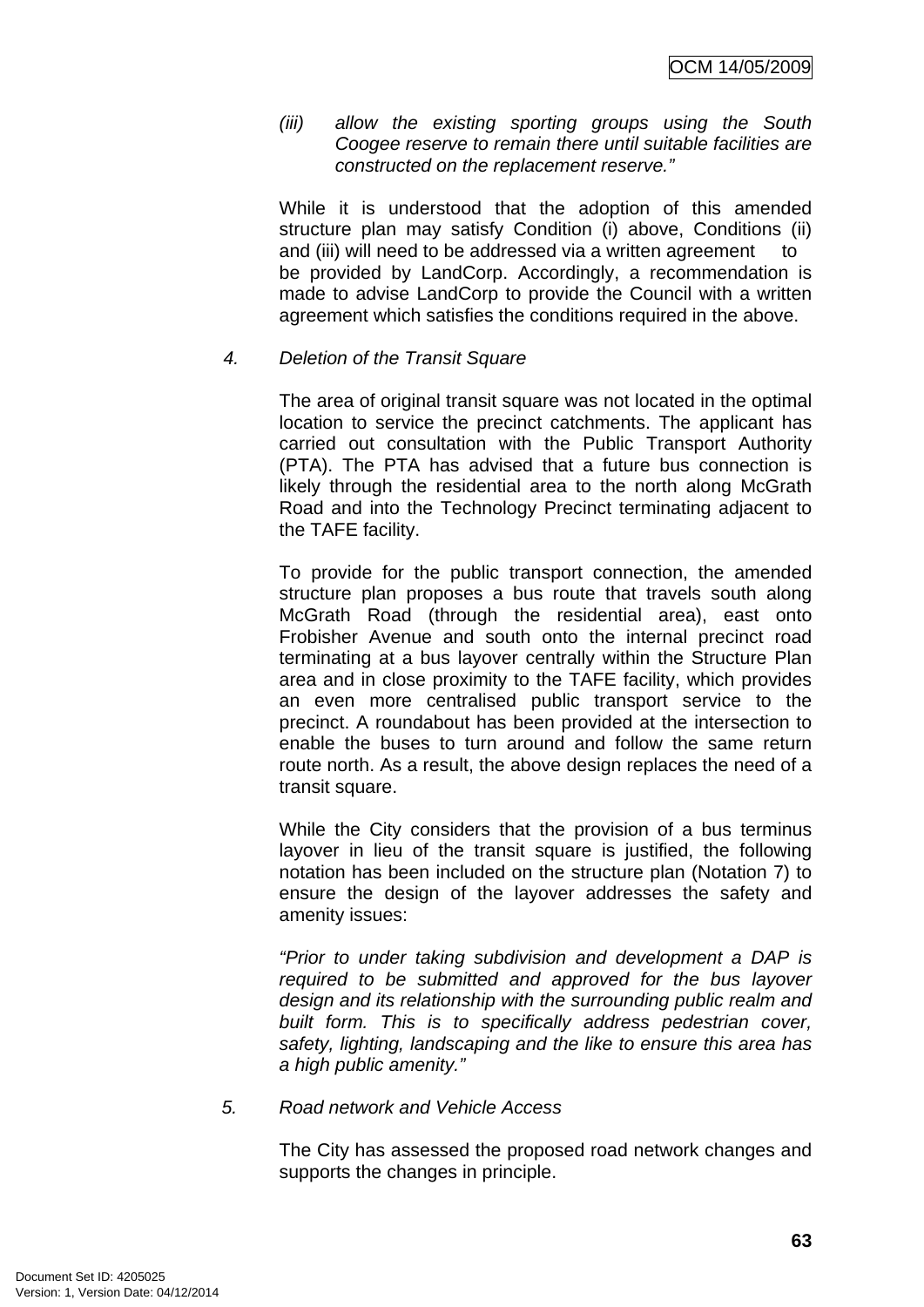The bus route design mentioned in 4 above necessitates the modification to Frobisher Avenue as shown in the amended structure plan, which includes the provision of an additional service road parallel to Frobisher Avenue.

The approved structure plan currently provides for the widening of Frobisher Avenue with a service road along its entire length, effectively separating internal traffic from residential traffic utilising Frobisher Avenue. This proposal, however, results in difficulties with the intersection treatments at its eastern end with Rockingham Road. The revised structure plan only proposes a service road along the eastern portion of Frobisher Avenue, where it directly faces potential residential development, reducing traffic separation between users of the AMC and residential traffic.

• Note 5 of the amended structure plan states that, "*Buildings to address Rockingham Road. Vehicle access to be provided from other than Rockingham Road until northbound lane becomes a service road*". This notation is found to be ambiguous, and relates to the future expansion of Stock road which in reality is many years away. Accordingly, this notation should be amended to read as follows:

*"Buildings are to address Rockingham Road. No direct vehicle access is permitted from properties abutting Rockingham and/or Russell Roads".* 

The above notation also addresses Main Roads' submission (Submission 9, Attachment 4 refers).

*6. Inconsistencies between Scheme provisions for SU9 and DA6* 

The Water Corporation's submission (Submission 7, Attachment 4 refers) raises issues relating to sensitive land uses such as "residential building" and "educational establishment" being potentially permitted within the Woodman Point WWTP buffer. This concern has come out due to a drafting conflict between the SU 9 (Special Use No. 9) and DA 6 (Development Area No. 6) provisions of TPS3.

While the drafting conflict is questionable in terms of whether it would ever cause an error in allowing a sensitive land use within the Woodman Point WWTP Buffer, it is appropriate to include on the amended structure plan under Note 1 the DA 6 provisions. This will make it absolutely clear that sensitive land uses are not permitted in buffer areas and will address Water Corp's concern.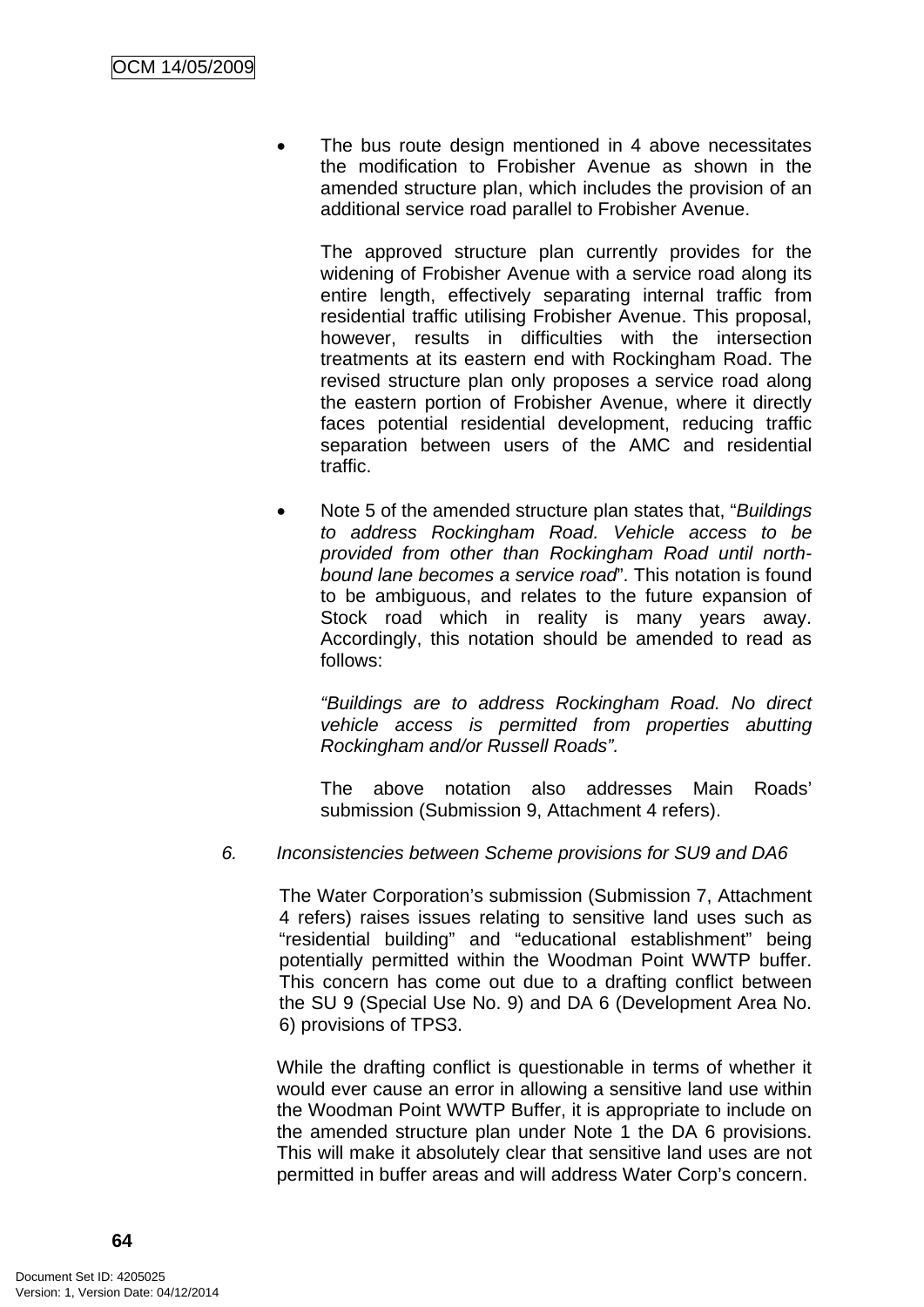Furthermore, it is also recommended that the proponent is to include a condition in their sales/lease contracts to acknowledge the inconsistencies between provisions for Special Use No. 9 (SU 9) and DA 6 of Town Planning Scheme No. 3, and to preclude sensitive land uses within the Woodman Point WWTP Buffer and the EPP Buffer until such time that a Scheme Amendment has been finalised to resolve the inconsistencies. The City will address this issue via the next Omnibus Scheme Amendment.

## *7. Protection of Heritage Buildings*

Issues have also been raised at the workshop in relation to the heritage buildings: Former South Coogee Primary School and Former South Coogee Agricultural Hall. Both buildings are listed in the City's Municipal Heritage Inventory (MHI). To ensure the heritage significance of the buildings is adequately addressed at the subdivision and development stages, the proponent has been requested to insert Notation 9 on the structure plan which reads as follows:

*"Future subdivision, land use and development of the former South Coogee Primary School site (Lot 4897 Russell Road) and Former South Coogee Agricultural Hall (Lot 48) shall ensure that the cultural heritage significance of the place is adequately protected, to the satisfaction of the City of Cockburn."* 

## **Conclusion**

The proposed amendments to the AMC Technology Precinct Structure Plan provide logical planning improvements such as reinforcing the legibility of the grid street pattern; enabling more robust and flexible subdivision design; and offering a greater buffer to the Lake Coogee wetland. However, it is essential to address those issues raised in this report and the Schedule of Submissions by adding the recommended notations to the structure plan. The final version of the amended structure plan (Attachment 3 refers) has addressed all the issues discussed in this report. It is therefore recommended that the amended Structure Plan be adopted and forwarded to the WAPC for endorsement.

## **Strategic Plan/Policy Implications**

## **Infrastructure Development**

• To construct and maintain parks and bushland reserves that are convenient and safe for public use, and do not compromise environmental management.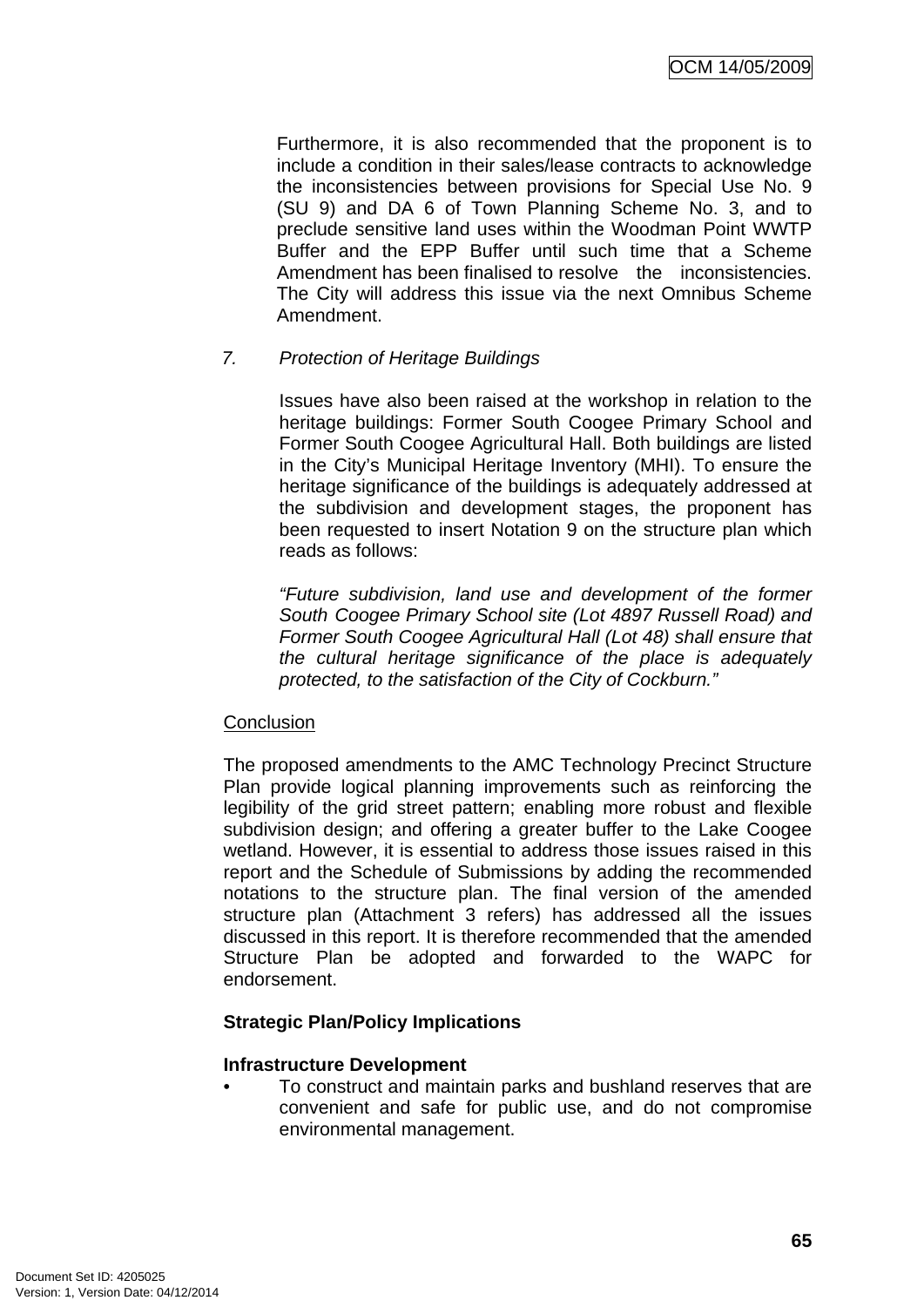## **Employment and Economic Development**

• To plan and promote economic development that encourages business opportunities within the City.

## **Natural Environmental Management**

• To conserve, preserve and where required remediate the quality, extent and uniqueness of the natural environment that exists within the district.

## **Budget/Financial Implications**

N/A

## **Legal Implications**

N/A

## **Community Consultation**

A formal public consultation process has been carried out (from 7 October to 4 November 2008) which include: an advertisement being placed in the Cockburn Gazette newspaper; affected landowners being invited to comment on the proposed changes; and information being made available at the Council's Administration Office and on Council's website.

Advertising of the proposal has resulted in the receipt of 14 submissions, including two submissions of objection.

## **Attachment(s)**

- 1 Location Plan
- 2 Adopted Structure Plan AMC Technology Structure Plan
- 3 Amended Structure Plan (dated April 2009) AMC Technology Structure Plan
- 4 Schedule of Submissions
- 5 City's letter to Strategen dated 17 September 2008
- 6 Strategen's letter to the City dated 21 January 2009

## **Advice to Proponent(s)/Submissioners**

The Proponent(s) and those who lodged a submission on the proposal have been advised that this matter is to be considered at the 14 May 2009 Council Meeting.

## **Implications of Section 3.18(3) Local Government Act, 1995**

Nil.

**66**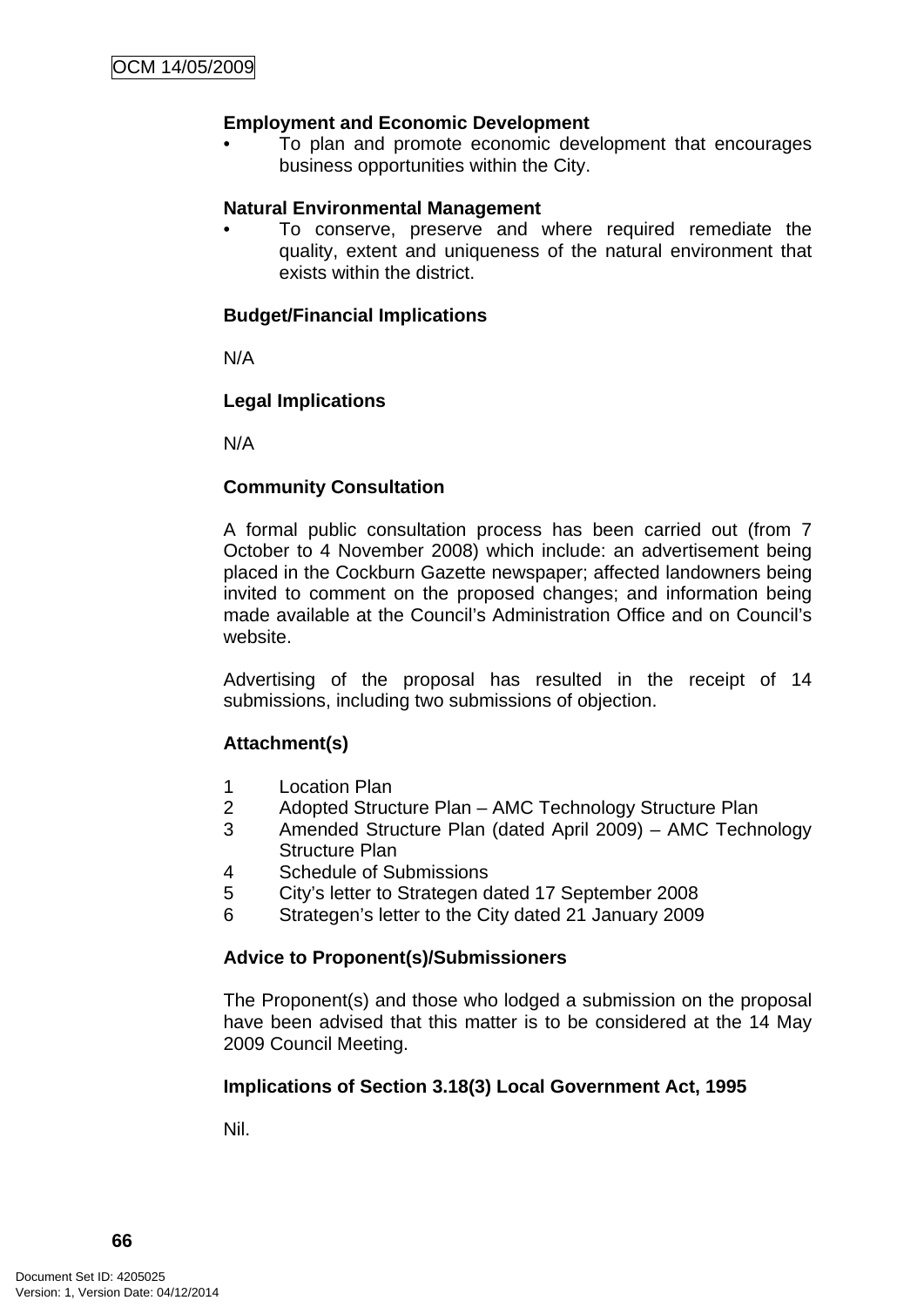## **14.11 (OCM 14/5/2009) - CONSIDERATION TO ADOPT PHOENIX CENTRAL REVITALISATION STRATEGY (9687) (D DI RENZO) (ATTACH)**

#### **RECOMMENDATION**

That Council adopts the Phoenix Central Revitalisation Strategy and the recommendations contained therein.

## **COUNCIL DECISION**

## **Background**

At the Council Meeting held on 9 August 2007, it was proposed that Council prepare a Phoenix Park Activity Centre Plan (Item 17.3). At its subsequent meeting held on 13 September 2007 (Item 14.2), Council resolved to prepare the plan (renamed the Phoenix Central Revitalisation Strategy) in accordance with a process that was outlined as part of that item.

The Phoenix Central Revitalisation Strategy ("Revitalisation Strategy") provides a strategic framework for improvements to the Phoenix Town Centre, which includes the surrounding suburbs of Spearwood and Hamilton Hill. This is to specifically guide changes to the study area over the next ten years, focussed on the 800m walkable catchment surrounding the Phoenix Town Centre.

The aim of the Revitalisation Strategy is to develop Phoenix Town Centre according to the principles outlined in the Network City Planning Strategy ("Network City"), which is the strategic plan guiding Perth's future growth. Network City sets out the direction for centres such as Phoenix to evolve into what it calls 'activity centres'.

#### **Submission**

#### Overview of Preparation and Community Consultation

Preparation of the Revitalisation Strategy included a comprehensive community consultation program which commenced in October 2007 with a visioning phase. The visioning stage incorporated a comprehensive landowner survey, a survey of retail traders and a community vision forum. The landowner survey was jointly prepared by the Spearwood Community Association and the City and sent to all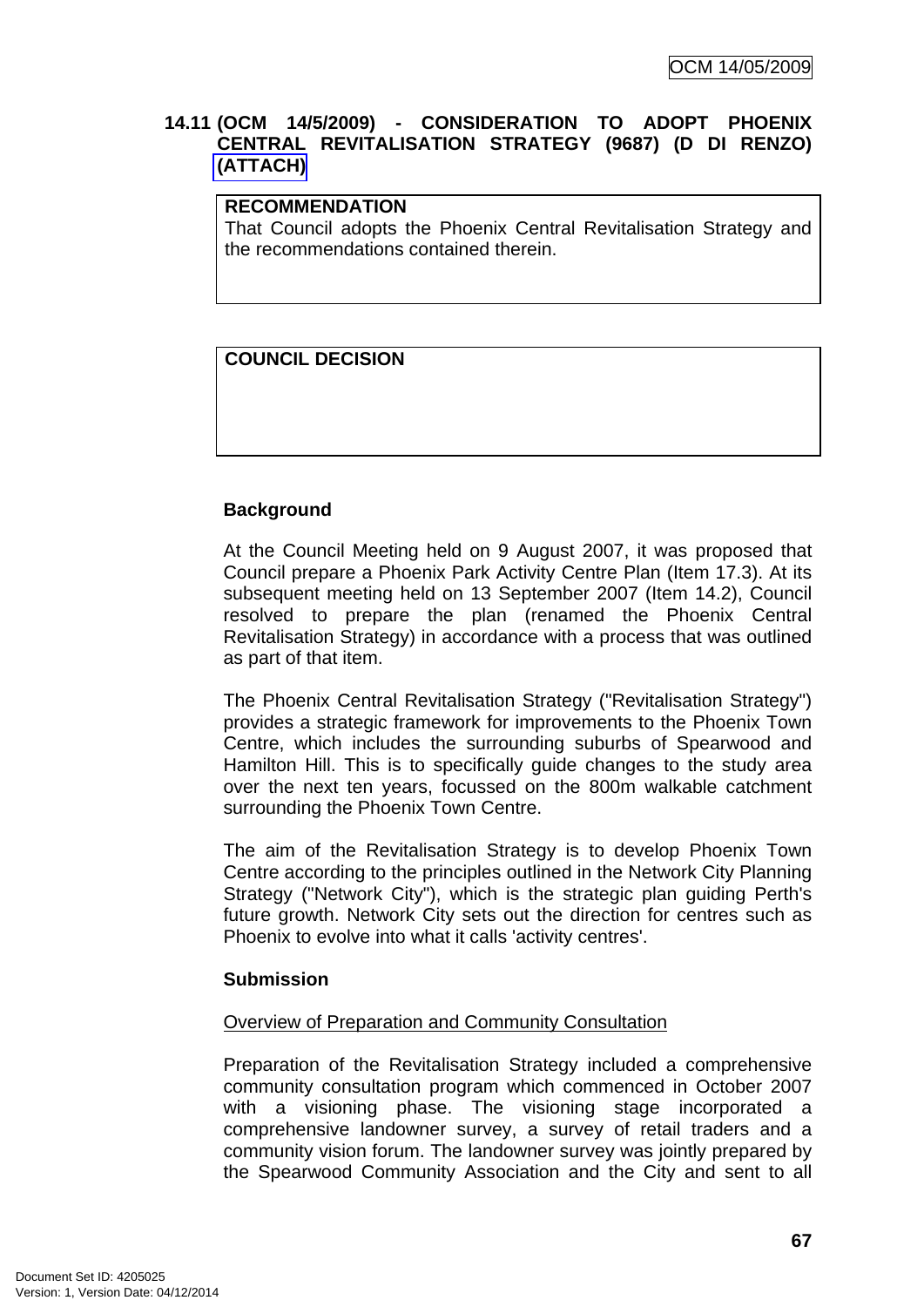landowners in the study area. 50 retail traders were individually contacted and their views solicited and 150 people attended the community forum.

After the visioning phase, the City held an Enquiry by Design workshop in November 2007 to pre pare draft plans and ideas for how the area could be improved. All of the information obtained during the vision phase was presented to the multi-disciplined workshop team of City staff and relevant consultants who then prepared draft plans.

Following the Enquiry by Design workshop, the plans were further refined and presented to the wider community for comment during May and June 2008. In early May 2008 the City sent a brochure to all landowners in the study area outlining some of the key ideas and proposals for the revitalisation. The release of the draft plans was also advertised to the wider community through the local newspapers, Council's website and at the Phoenix Shopping Centre. In addition letters were written to individual landowners directly affected by some of the transport ideas. During this community consultation period, the City also held two community forums which were attended by approximately 160 people. The City received 400 comment sheets/submissions on the proposed ideas and proposals outlined in the Revitalisation Strategy.

#### Interim Council Consideration of Revitalisation Strategy

At its meeting held on 12 June 2008 (Item 21.1), Council resolved:

- i. not to support the compulsory acquisition of any residential property within the study area for the purpose of creating new road links;
- ii. not to support the inclusion of a bus way or transit way in Rockingham Road; and
- iii. not to proceed with the development of aged persons development on MacFaull Park.

Council also resolved Strategic Planning and Engineering Services to investigate alternative options for accommodating traffic in the area and prepare a report for the future consideration of Council.

#### Council Consideration to Adopt Revitalisation Strategy

At its meeting held on 11 December 2008 (Item 14.12) Council considered adopting the Revitalisation Strategy, which included a recommendation to modify the proposed zoning in the outer residential area from R30 to R25. Council resolved to defer its consideration of the Revitalisation Strategy, so as to ascertain further feedback from the community regarding the proposed reduction in residential density from R30 to R25 in the outer area.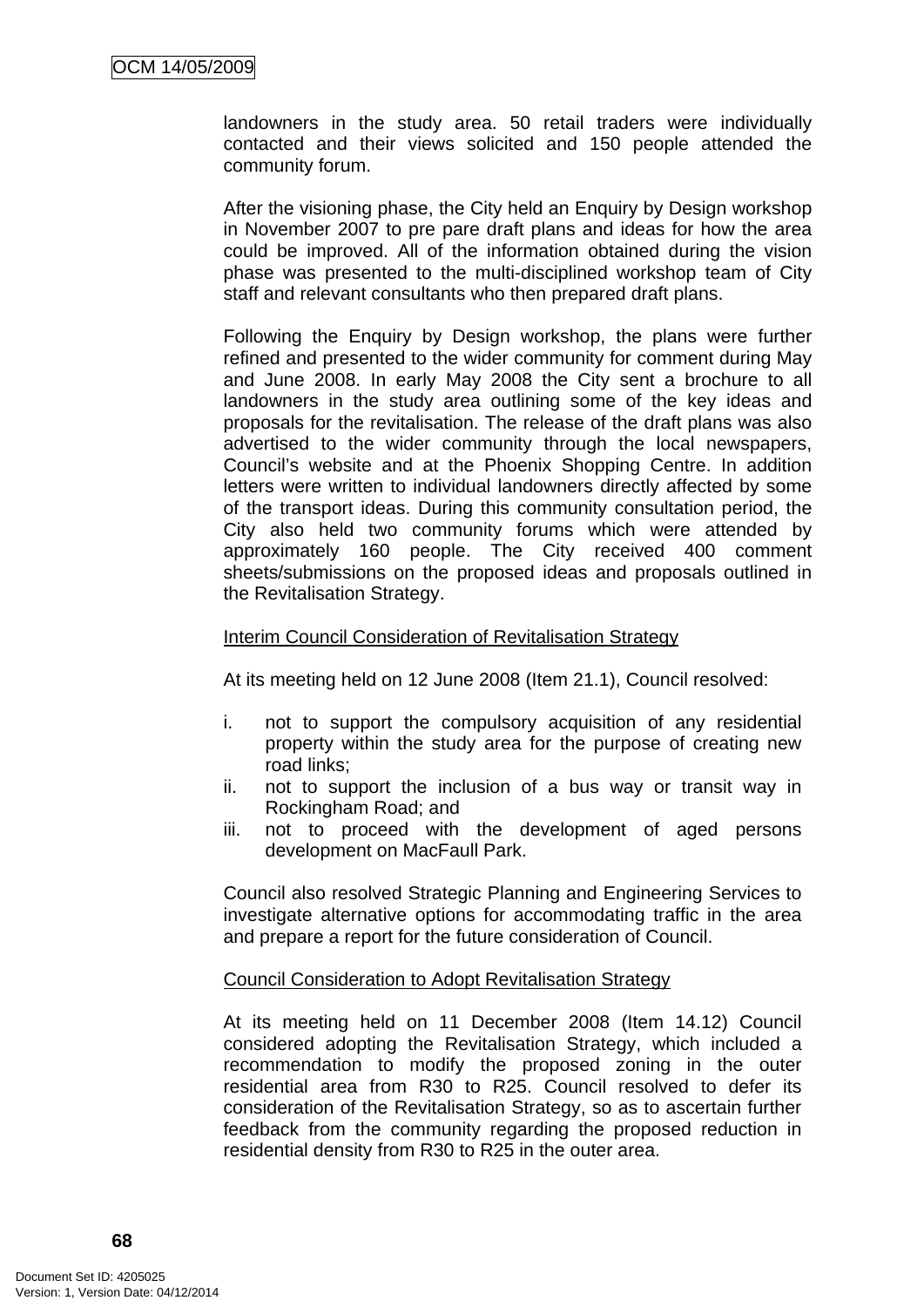This feedback has been subsequently assessed, and together with Council's resolution of 12 June 2008, this report is presented to Council for consideration to adopt the Revitalisation Strategy.

## **Report**

The report has been split into the various sections based on the main components contained within the Revitalisation Strategy. Within each section the main features that were initially advertised for community comment are outlined, together with a summary of the main issues raised by the community, and the City's response.

## Proposed Zoning Plan

Draft Plan Released for Community Comment

The draft plan that was advertised for public comment proposed a number of zoning changes within the study area, including the following key proposals:

- Expanding the 'District Centre' zone to include the City's administration site.
- Extending the 'Mixed Business' zone along Rockingham Road to south of Kent Street.
- Increasing residential densities from R20 to R40 in the 400 m walkable catchment of the Phoenix Town Centre and around local centres, parks and along major public transport routes.
- Changing the residential density from R20 to R30 within the 400m to 800 m walkable catchment.
- Proposing special design areas to encourage passive visual surveillance of parks and cycleways.
- Rezoning a portion of MacFaull Park to accommodate aged person housing.
- Identifying the northwest portion of the study area to be subject to a separate Hamilton Hill Study as part of revitalising the local shopping centre at the intersection of Carrington Street and Rockingham Road.
- That land around the Watsons Food Factory being reviewed separately once the buffer definition study has been finalised and factory shutdown.

## *Summary of Community Feedback*

- Majority support of the opportunity to develop/subdivide in the future.
- Concerns about high rise/mixed business causing overlooking.
- Suggestions for height limits and design guidelines.
- Residential density radiating from the centre was supported.
- Need to improve/maintain/increase public open spaces.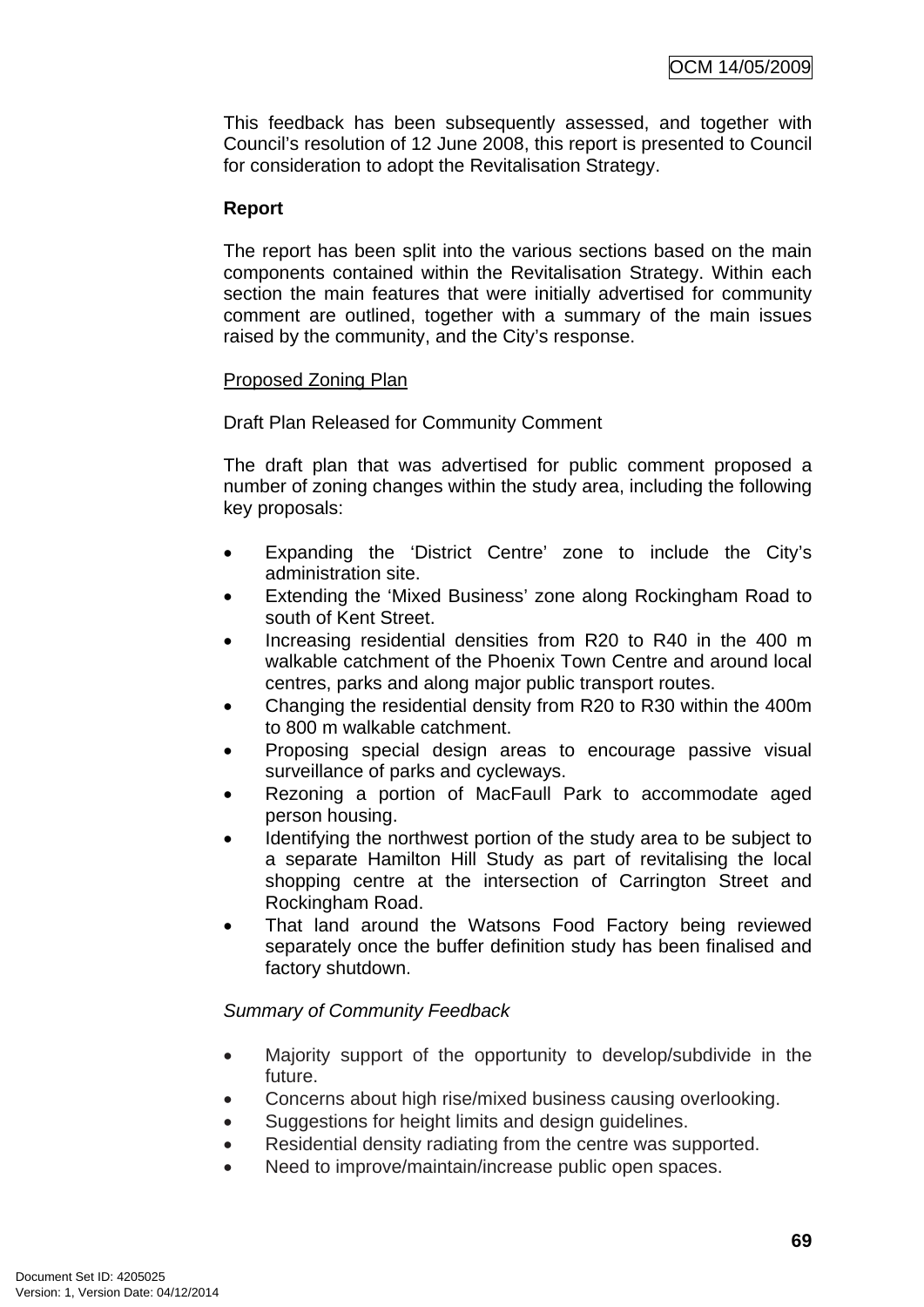## *City's Response in Preparation of the Final Revitalisation Strategy*

The City has prepared a revised zoning plan that both reflects the original intentions of the zoning plan and takes into consideration issues raised during the community consultation. It maintains the radiating density plan, with proposed R40 within the 400m walkable catchment. Specific changes in relation to the outer and inner residential precincts are also explained following:

## *i. Zoning Changes to Outer Residential Precinct*

The revised zoning plan that was presented to Council on 11 December 2008 recommended a reduction in residential density from R30 to R25 for the area between the 400m and 800m walkable catchments of the Phoenix Town Centre. This change was proposed in response to community concerns raised in relation to increased traffic on residential streets as a result of higher density development (discussed in the ideas for improving movement and mobility). It was considered that an R25 coding would still allow the majority of people to develop/subdivide in the future, while limiting the potential for increased traffic in the outer area.

In considering this recommendation, Council resolved at its meeting held on 11 December 2008 (Item 14.12) to defer its determination of the Revitalisation Strategy, so as to ascertain further feedback from the community regarding the proposed reduction in residential density from R30 to R25 in the outer area.

In undertaking this further feedback, a survey was sent to all landowners within the study area in order to ascertain quantitative feedback regarding the proposed reduction in residential density. Complementing this, members of the community were also invited to attend a public forum at the City on 21 February 2009. The results of this were that 403 surveys were submitted, and 42 landowners attended the public forum.

With regard to the public forum, the following key issues were raised:

- Increased traffic under R30 was not likely to be considerably more than under R25.
- R30 coding provided more flexibility to retain dwellings and subdivide.
- Greater concern regarding increased traffic around Council site, rather than the outer residential areas.

With regard to the surveys, a total of 403 were received from the community, with the results as follows:

• 51.6% supported a change in residential density from R30 to R25;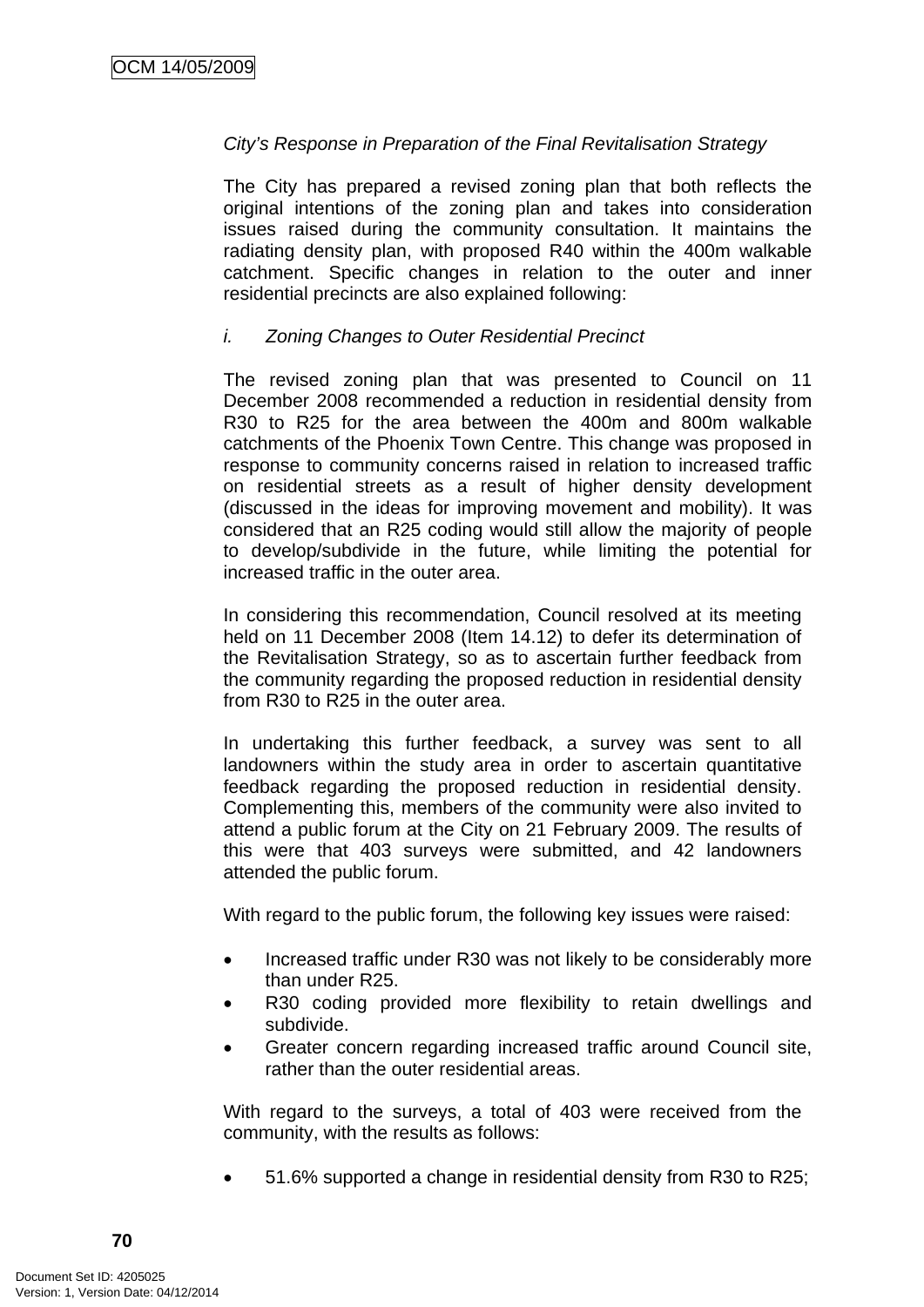- 48% objected to a change in residential density from R30 to R25;
- 0.3% unsure/undecided.

The most frequent reasons provided by respondents for supporting a change in residential density were as follows:

- Minimising likely traffic increases on residential streets.
- To protect residential amenity (such as privacy, reducing noise, and facilitating larger lot sizes).

The most frequent reasons provided by respondents for objecting to a change in residential density from R30 to R25 were as follows:

- Support higher density to revitalise the area (e.g. increase activity, facilitate aging in place).
- Traffic increases under R25 not likely to be significant compared with those anticipated under an R30 coding.
- Loss of subdivision potential, or reduced subdivision potential.

Of the respondents who provided their address and whose properties were located in the outer residential area, 56.6% objected to a change from R30 to R25, and 43.3% indicated supported.

In comparison with R25, a coding of R30 could increase the total potential number of lots or dwellings within the whole study area by 267. It is not considered that this potential increase in lot yield is substantial, and the potential increase in residential traffic would not come close to exceeding the capacity of the roads.

There are also other differences between the subdivision and development requirements set out in the Residential Design Codes of Western Australia ("R-Codes") for R25 and R30 that may affect subdivision and development potential. This includes the requirements for street setbacks, minimum lot area, outdoor living area and open space. These differences may affect the ability of some properties to be subdivided while retaining an existing house.

An R30 coding would provide more flexibility for existing dwellings to be retained, should landowners chose to subdivide their property. As recognised by attendees at the community workshop, this is considered to be a benefit of an R30 coding, given that much of the housing stock in the area is in good condition.

Taking into consideration the outcomes of the community consultation and further examination of the differences between an R25 and R30 coding for this area, it is recommended that the original coding of R30 be identified for the outer residential area, as shown in the revised zoning plan (attached).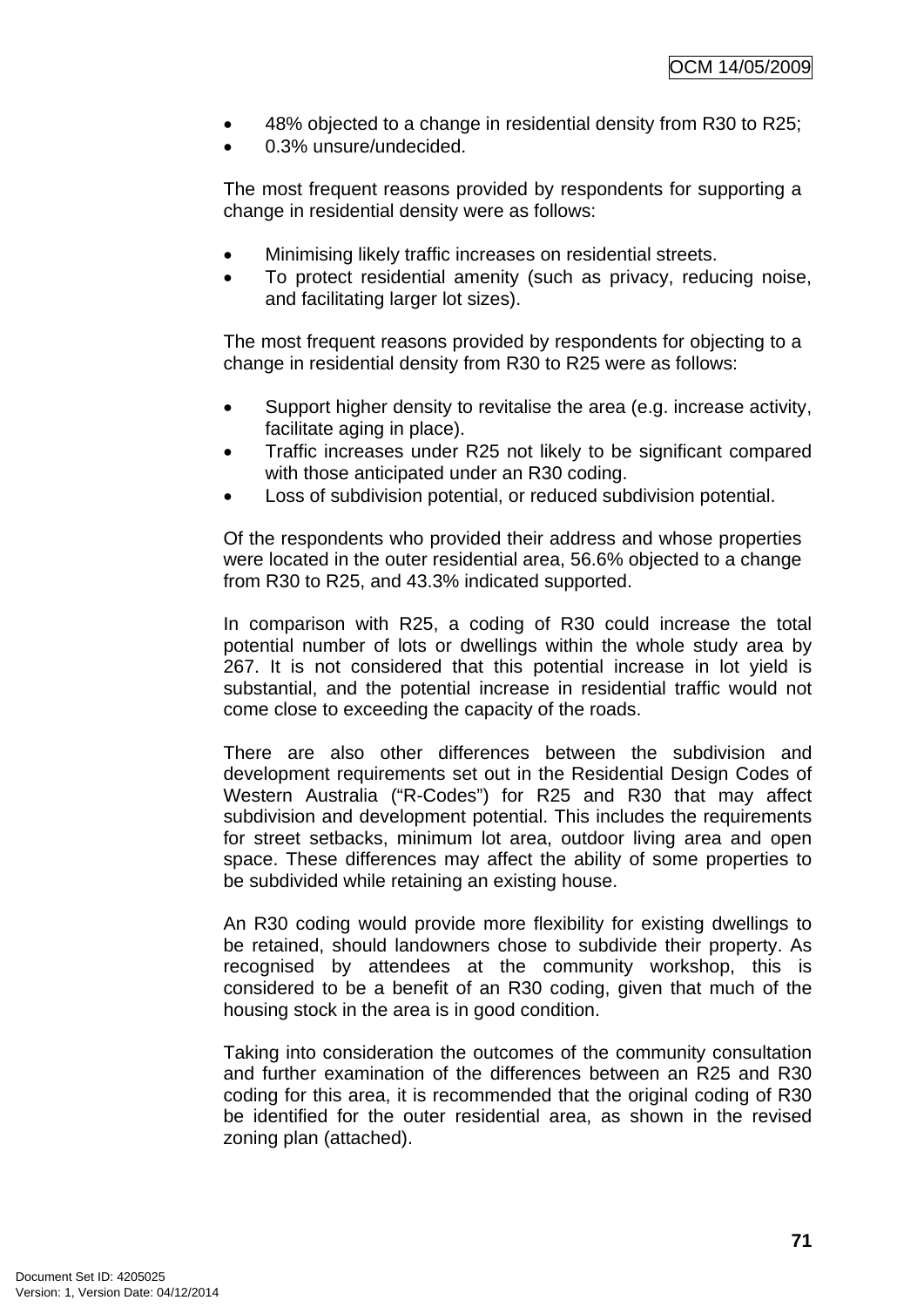## *ii. Zoning Changes to Inner Residential Precinct*

An area around Glendower Way and Shallow Street, on the east side of the Phoenix Town Centre is currently zoned R60. This R60 zone was originally based on the location of the sewer and does not follow a logical pattern. It is recommended that the R60 zone be expanded to create a more consistent land use pattern, centred generally around the public open space on Shallow Street as shown on the attached revised zoning plan.

The advertised zoning plan proposed to rezone 75 Phoenix Road, Spearwood from R80 to 'District Centre'. This has been reconsidered and it is considered preferable to maintain a residential streetscape along Glendower Way, rather than locating commercial uses opposite residential uses. Therefore it is recommended that the existing R80 zoning remain for this site.

To the south of this site, the advertised zoning plan proposed to rezone 3, 5, and 7 Glendower Way, Spearwood from R20 to 'District Centre'. However, it is recommended that this be changed to 'Residential R80' to maintain a residential streetscape on both sides of Glendower Way. A R80 zoning is considered appropriate for these properties, given the proximity to the Phoenix Town Centre.

#### *iii. Zoning Changes to Create New Business Areas*

The zoning plan that was advertised for public comment proposed an extension of the existing 'Mixed Business' zoning along the western side of Rockingham Road to Kent Street. The objective of this was to provide a more consistent land use pattern and streetscape along this section of Rockingham Road, consistent with the business uses already established on the opposite side of Rockingham Road.

However, on further consideration it is recommended that the existing and proposed 'Mixed Business/R60' zonings be changed to a 'Business/R60' zone with design guidelines. This is recommended because it is considered that the range of uses permissible in the 'Business' zone is more compatible with residential uses than those in the 'Mixed Business' zone. This is important given that residential uses will remain to the west of these lots fronting Rockingham Road.

It is also recommended that the provisions of the 'Business' zone be reviewed to include a range of residential uses such as grouped dwellings, multiple dwellings and lodging houses. This will facilitate mixed uses in these areas, including residential apartments above offices or retail uses. In addition, consideration should be given to the inclusion of other uses in the 'Business' zone that are compatible with residential development. Changes to the provisions of the 'Business' zone will be subject to a Scheme amendment, which would include community consultation.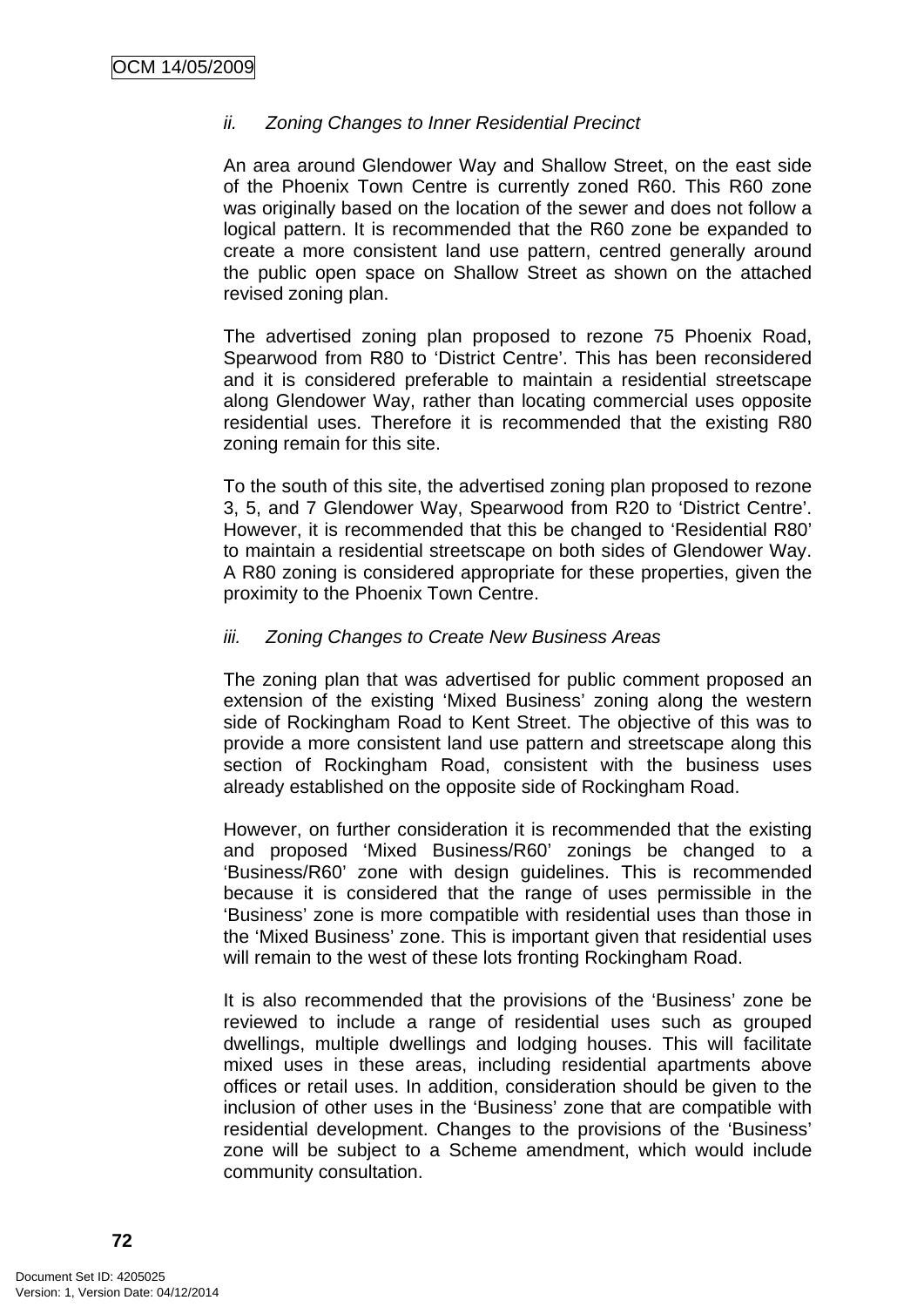The land adjacent to the intersection of Rockingham Road and Spearwood Avenue is also proposed to be rezoned to 'Business' to capitalise on passing trade and increased accessibility resulting from the Spearwood Avenue extension to Cockburn Road.

Design guidelines for the proposed 'Business' zone will help to ensure appropriate heights and uses to avoid overlooking and any potential conflicts with existing residential development. Design guidelines will also be required to be prepared for the R60 zone and the 'District Centre' zone to again ensure appropriate heights and to address concerns regarding overlooking.

The advertised zoning plan proposed to rezone properties south of the Council administration centre on Spearwood Avenue and Butkenica Court from R40 to 'District Centre/R60'. There was strong objection to this proposal from residents during the advertising period, and it recommended that the existing R40 zoning be retained in this area.

Currently, residential development at a density of R60 can be considered within the 'District Centre' zone subject to there being no land use conflicts. To date this has not occurred. To encourage vibrant activity which includes mixed use development it is recommended that a density code of R80 be applied to the Phoenix Shopping Centre site. This may provide more incentive for landowners to explore redevelopment options.

#### *iv. Zoning Changes to Residential Properties Adjacent to Parks*

The advertised zoning plan proposed an R40 coding adjacent to parks. The zoning plan considered by Council at the December 2008 meeting proposed that this be modified to a dual coding of R25/R40 with design guidelines. It was proposed that R40 would only be applicable to properties that amalgamate to achieve a better built form outcome, with design guidelines to encourage passive surveillance of public open space.

Given the recommendation that the outer residential areas be rezoned to R30, it is considered appropriate that properties fronting parks be modified to a proposed coding of R30/R40. A dual coding is still recommended to encourage amalgamations and better built form outcomes. Where properties fronting parks are located within the inner residential precinct it is recommended that an R40 coding be applied as shown on the attached revised zoning plan.

#### *v. Parks*

In accordance with Council's resolution of 12 June 2008 (Item 21.1) it is no longer proposed to create a retirement housing site on MacFaull Park (see Ideas for Improving Parks). Therefore, there are no proposed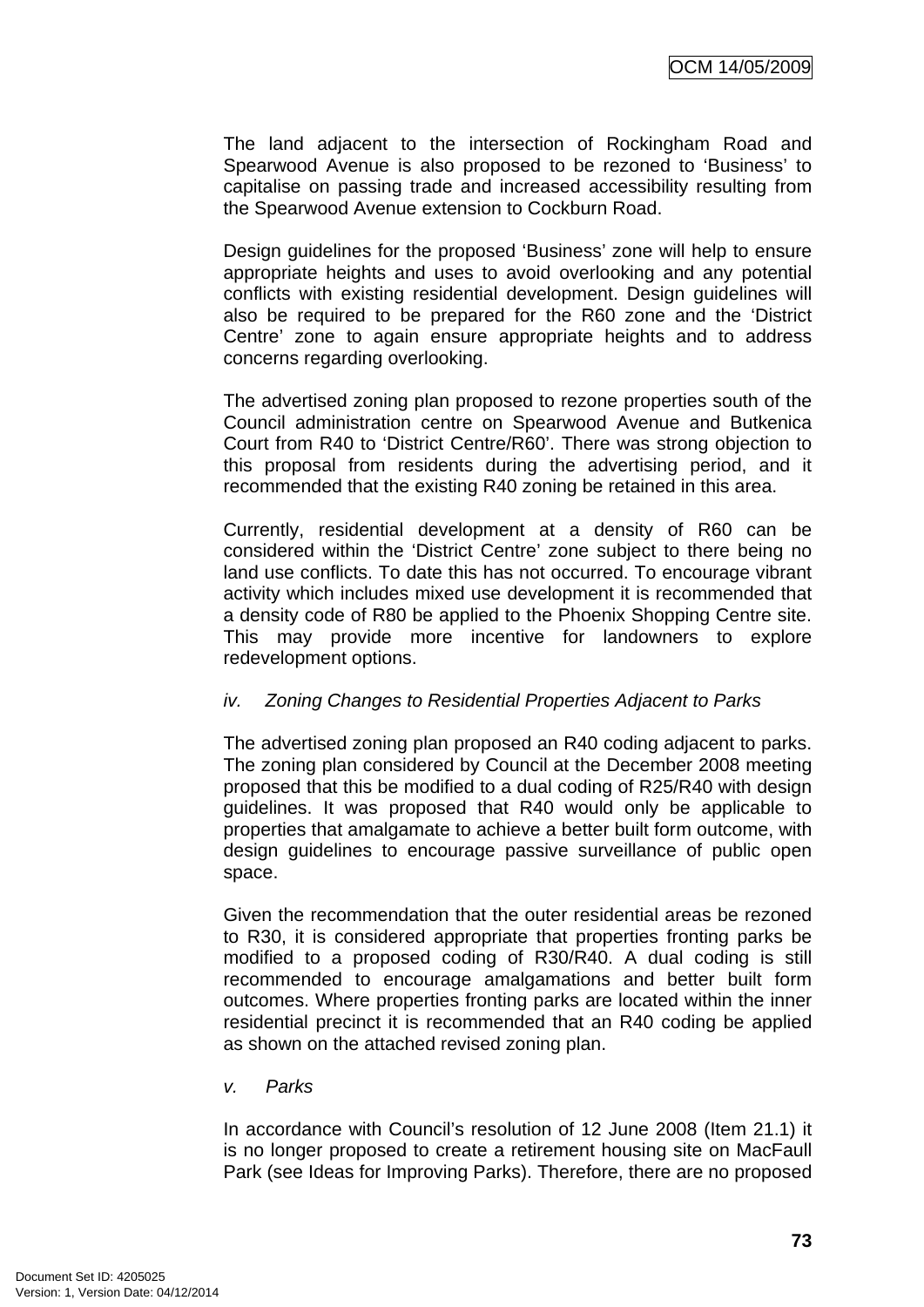zoning changes for any of the 'Local Reserves (Parks and Recreation)' within the study area.

#### *vi. Aged/Dependent Persons Accommodation*

A submission was received from the landowner of an existing retirement village located at 1 Rodd Street, Hamilton Hill requesting this site be rezoned from R35 to R80 to enable redevelopment of the site to accommodate more aged accommodation. Given the need for aged accommodation in this area it is recommended that this request be supported by identifying the site to be rezoned to 'Special Use (Retirement Housing) R35/R80' with special conditions in place to ensure that it will be only be developed for this purpose. This will also require the preparation of a concept plan and design guidelines.

#### Ideas for New Community Hub

#### *Ideas Released for Community Comment*

One of the priorities identified by the community was the need for a new community hub or gathering place. People expressed the view that there were currently few entertainment options, alfresco eating areas or public areas to sit and meet. The Council had already committed to a new senior citizen's centre on the City's administration site. This provided an opportunity to explore the development of a new community hub directly adjacent to the Phoenix Shopping Centre on the City's land. Four options were developed; all included a town square/piazza, a new life learning centre (incorporating a redeveloped library and new senior citizen's centre), a new café street, new residential housing and a town park.

The idea behind the life learning centre was to create a centrally located and integrated community facility that included: a senior's centre, larger redeveloped library, early years and family centre, youth activities spaces, community computer training rooms and meeting rooms, café, bookshop and new community hall. The new residential development was proposed with three apartment buildings up to eight stories to help generate more activity, sense of community as well as providing people with housing options for living in close proximity to services, facilities and public transport. The residential development would also help fund some of the proposed community infrastructure.

The proposed café street and town square were located on Coleville Crescent at southern side of the existing Phoenix Shopping Centre to try to maximise the possible vibrancy of this new area. Some options involved the realignment of Coleville Crescent to help create a two sided mixed use café street. Two of the options involved the demolition of the existing dental clinic to facilitate such realignment.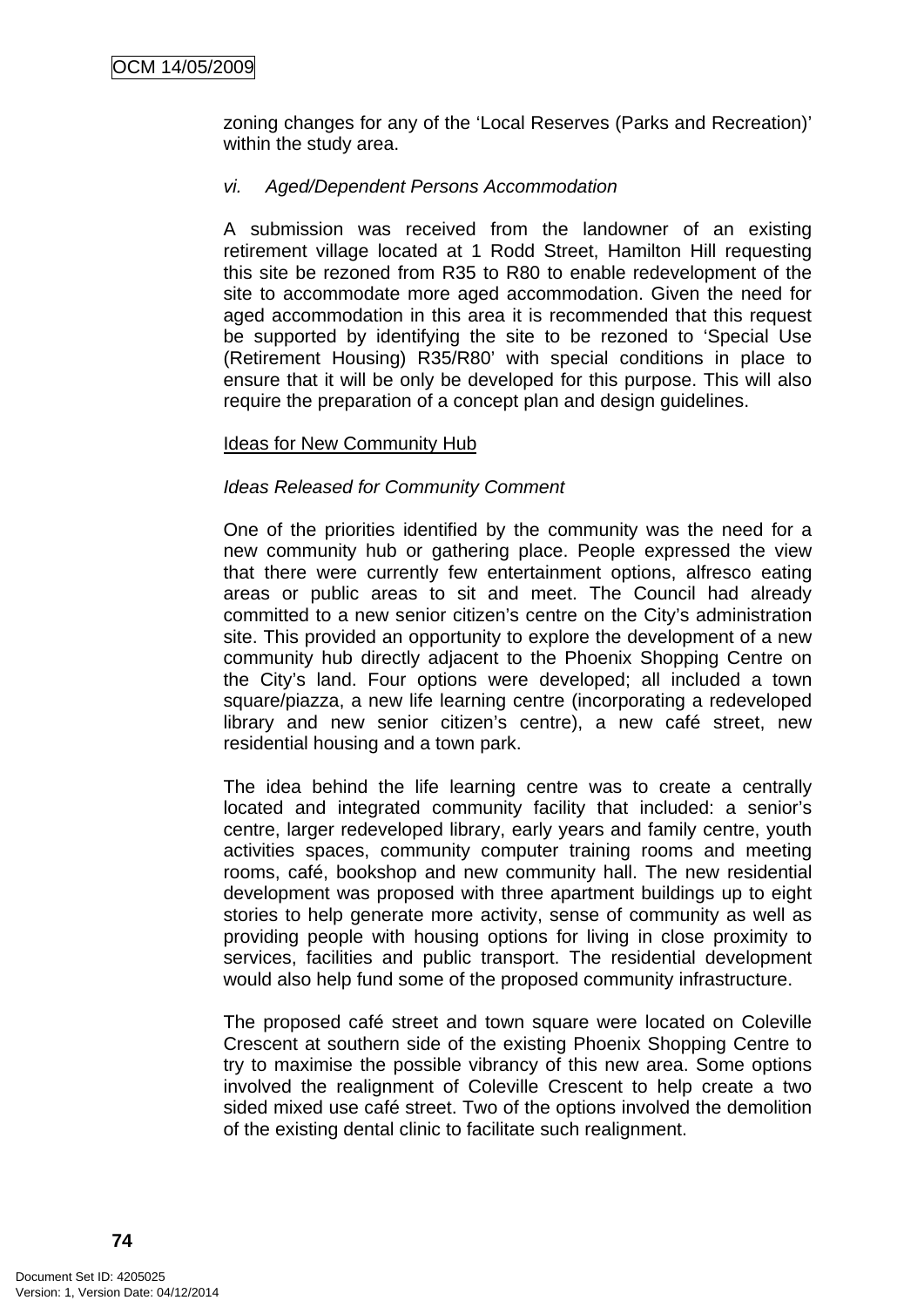## *Summary of Community Feedback*

- Majority support for the idea of creating a new community hub on the City's administration site.
- Majority support of the new mixed use café street creating more restaurants and lifestyle opportunities.
- Generally supportive of new life learning centre.
- Generally supportive of creating a town park and town square and the idea of creating a central meeting and community place.
- Concerns about demolition of the dental clinic through the realignment of Coleville Crescent.
- Concerns about ensuring that there is sufficient parking.
- Objections and/or concerns about high rise causing social, traffic and overlooking problems.
- Suggestions that the City ensure safety/security in design and disability access.
- Suggestions for aged person housing on the bowling club site.

## *City's Response in Preparation of the Final Revitalisation Strategy*

The City has prepared a new concept plan for the City's administration site (a copy of which is attached) that is a combination of the previous options and community feedback. The new concept plan realigns Coleville Crescent slightly southwards to link with Goffe Street to form the new mixed use/café street but does not require the relocation of the existing dental clinic. The concept plan includes a town square or piazza, a new life learning centre, a town park including some form of water feature and residential housing. A draft plan to demonstrate the location of the underground car park for the site has also been prepared.

The revised concept plan proposes height limits for the proposed residential buildings. Opposite the existing residential area on Coleville Crescent a height limit of three storeys is proposed. Opposite the existing primary school, a four storey height limit is proposed. The larger eight storey apartments are located away from existing residential. All the residential buildings on the City's administration site will be subject to design guidelines to address concerns about overlooking, traffic, potential social problems, safety/security and disability access.

Building high rise apartments on at least some of the site is still considered to be important for maximising housing choices in the area. It is considered that there is an increase in the number of people who want to make a housing choice to live in apartments within close walking distance to services and facilities including public transport. This is especially important for people who cannot drive, the elderly, and people with disabilities. The City will continue to explore the possible location of aged housing on the site.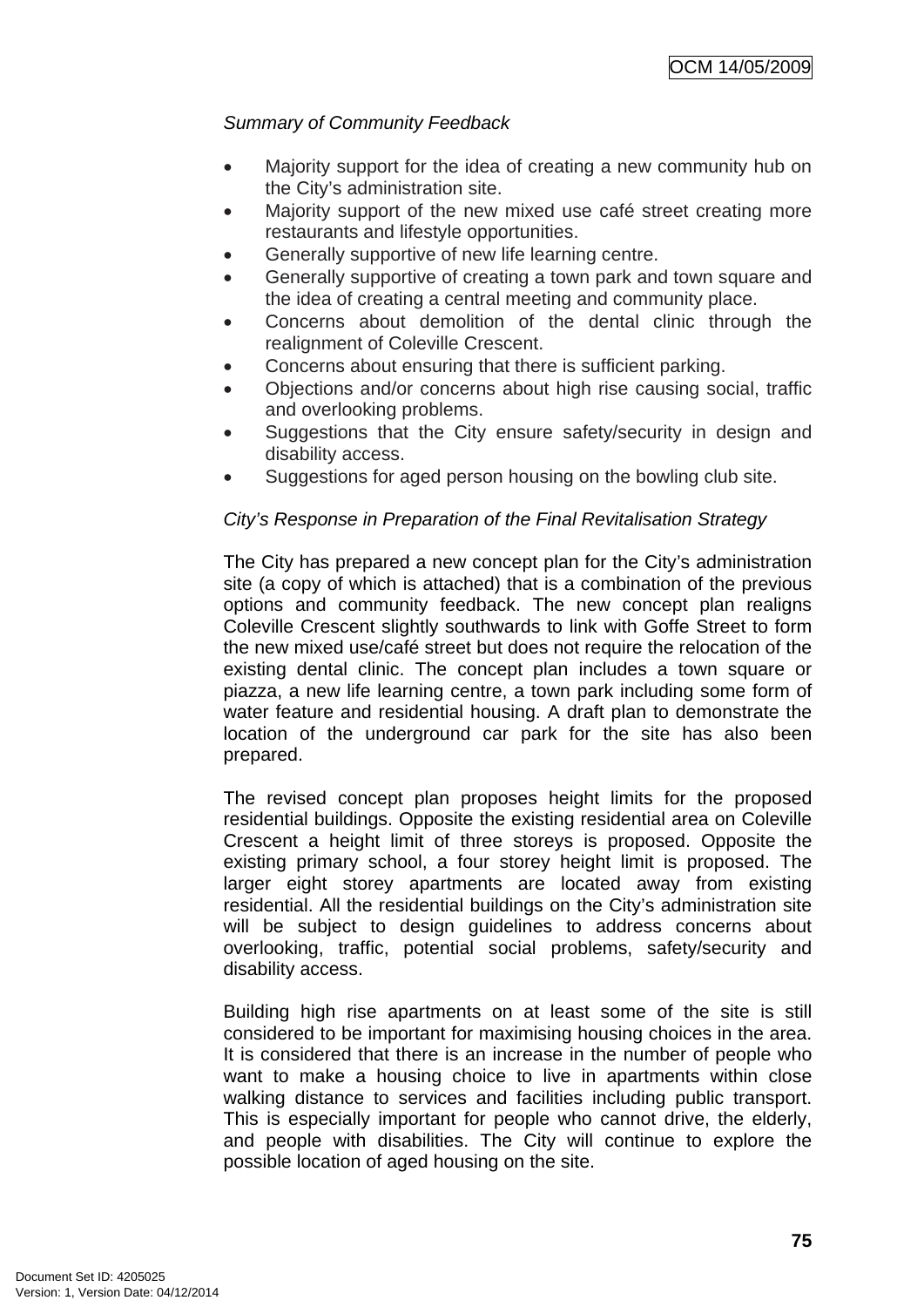Locating higher density residential near public transport, services and amenity is also part of a strategy of reducing private vehicle use and therefore carbon emissions. It is considered that the advantages of locating high density residential development in the Phoenix Town Centre outweigh the possible community fears of traffic, social and overlooking problems. The City believes that these concerns can be addressed through appropriate design guidelines. Furthermore, it is important to note that the higher density development envisaged for the area will be of a very high quality, and cannot be compared to dated examples of poorly designed 'flats' around the Perth Metropolitan Area.

Recommendation 5.3 B. of the Revitalisation Strategy specifies that an Architect/Urban Designer will be engaged to prepare a master plan, design guidelines and a joint pedestrian, cyclist, traffic and car parking strategy for the City's administration site.

#### Ideas for Movement and Mobility (Including Rockingham Road)

#### *Ideas Released For Community Comment*

Improvements to the visual and pedestrian amenity of Rockingham Road in the town centre have been identified by the community as a key priority. Rockingham Road has been one of the most difficult aspects of the Revitalisation Strategy given its status in the regional road network and other physical constraints. The City presented some ideas to the community that involved:

- seeking funding to underground the power
- creating a bus lane
- enlarging the median strips to increase pedestrian safety
- creation of a new pedestrian crossing near Kent Street
- working with landowners to place new street trees between the existing footpaths and the existing car parks due to the constraint of the existing road reserve
- improving signage
- generally improving residential streets and pedestrian and cycle routes to encourage walking and cycling.

Much of the improvements to Rockingham Road, especially the bus lane, required that traffic growth resulting from rezoning to a higher density be minimised particularly in the outer area where there is a greater dependency on the car. One option was to create new road linkages to provide alternatives for getting to the Phoenix Town Centre and to improve walkability to the centre. These road linkages would have ultimately required the purchasing or resumption of private properties, which was not supported by Council.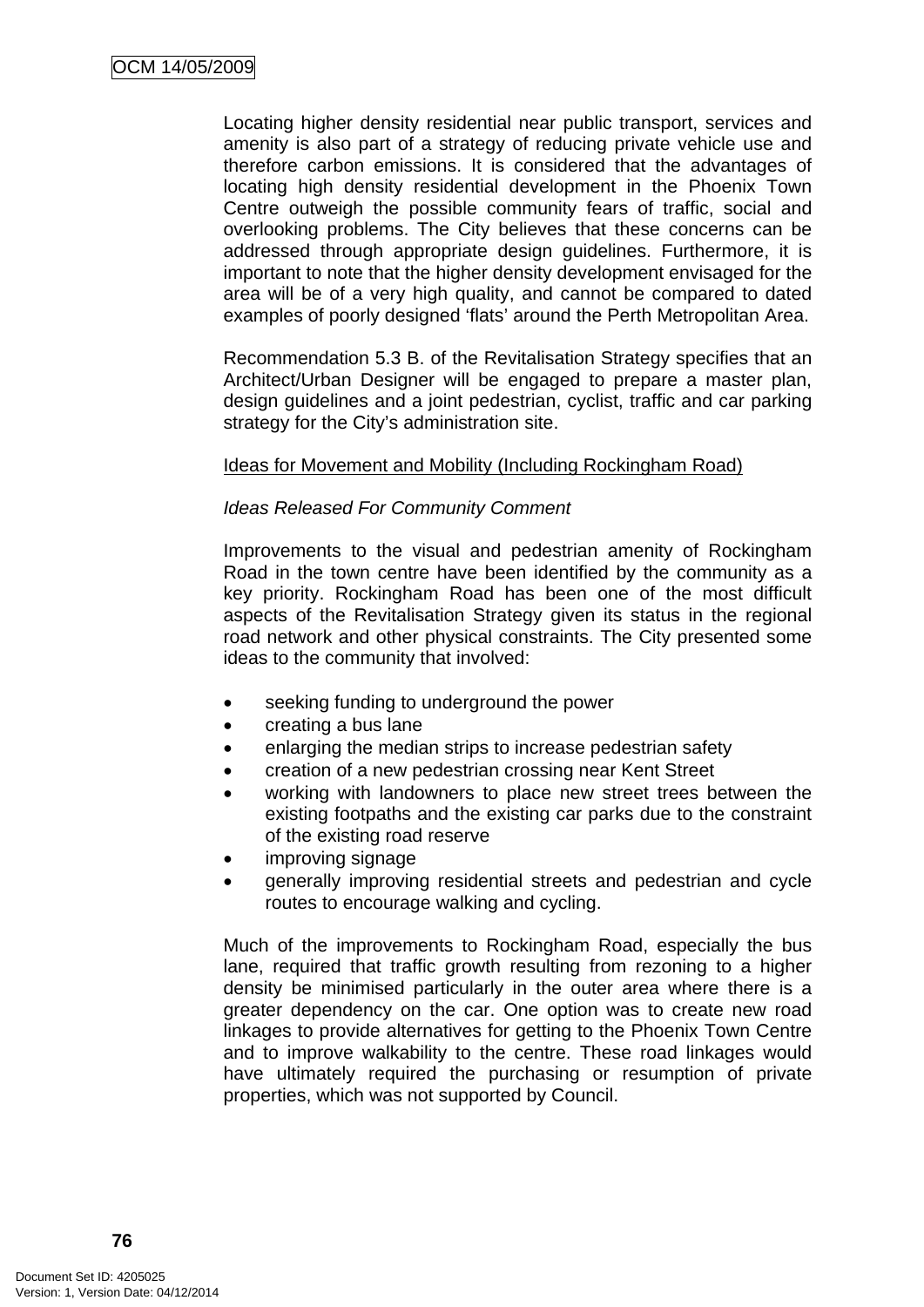## *Summary of community feedback*

- Strong objections to any new road linkages, where properties may be resumed.
- General concerns about traffic increasing on residential streets.
- Concerns about traffic increasing on Gerald Street and its impact on the primary school.
- Concerns about the bus lane on Rockingham Road.
- The need to improve the pedestrian crossings across Rockingham Road.
- Supportive of plans to improve footpaths, lighting and landscaping on key streets to encourage walking, cycling and use of public transport including for the aged, disable and mothers with prams.
- Ideas for a CAT bus servicing the study area and other centres and better public transport generally.

## *City's Response in Preparation of the Final Revitalisation Strategy*

In direct response to the community's feedback, the Council made the following decision at its 12 June 2008 meeting (Item 21.1):

"*Not to support the compulsory acquisition of any residential property within the Phoenix Central project area for the purpose of creating new road links and the road links going through homes being deleted*;"

"*Not to support the inclusion of a busway or transit way in Rockingham Road.*"

The Revitalisation Strategy includes streetscape improvements to key residential streets in the study area and the creation of new cycle routes. It also outlines possible options for landscape improvements to Rockingham Road, including improved pedestrian crossings. These proposals will encourage walking and cycling in the area; therefore, assisting to minimise anticipated traffic increases as a result of the proposed rezonings.

Currently the study area does not have the density to justify the viability of a CAT bus service (Central Area Transport Service) but as the population increases, such a service might become more viable. These are typically State Government funded, and currently only two areas in Perth have the service available (Central Perth and Fremantle).

#### Ideas for Improving the Northern End

#### *Ideas Released for Community*

A number of ideas were presented to the community and to the landowners in the northern end of the centre, including more shade, wider footpaths, narrow road pavements, raised pedestrian crossings. This was in response to the community concern regarding the general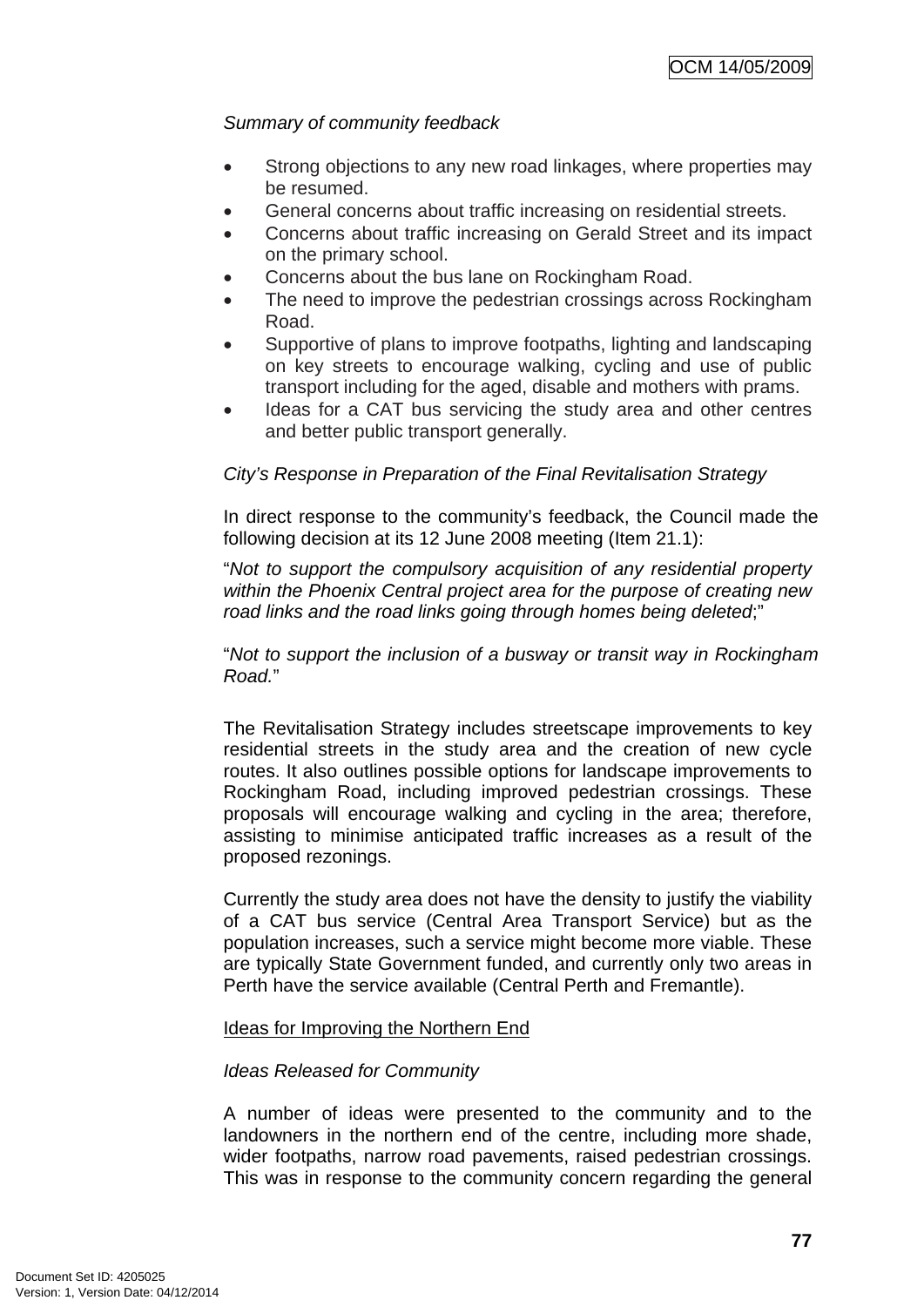appearance, pedestrian amenity and traffic movements in the northern end of the town centre. This area however is privately owned and therefore it is difficult for the City to implement any changes without cooperation.

## *Summary of Community Feedback*

• Very little feedback on these ideas from either landowners, traders or the community, but the few people who did responded positively.

## *City's Response in Preparation of the Final Revitalisation Strategy*

As all of this land is in private ownership, it is difficult to improve this area without the cooperation of landowners. In the short term, the City will look at streetscape improvements to Lancaster Street within the Town Centre. Design guidelines will also be prepared for the area so that any future developments will contribute to the improvement of the overall area.

#### Ideas for Improving Parks

#### *Ideas Released for Community Comment*

Ideas have been prepared for greening and beautifying most of the parks in the study area. This was in response to the community desire for the area to stay green and beautified.

To address the need for aged persons accommodation the advertised zoning plan proposed retirement housing on a portion of MacFaull Park.

The advertised plan included the redevelopment of the facilities at Beale Park and the creation of a link between Watsons Reserve and Edwards Oval by buying a portion of some existing school grounds.

#### *Summary of Community Feedback*

- Strong objections to the idea of allowing retirement housing to be built on a portion of MacFaull Park.
- Generally supportive of the ideas for upgrading facilities and parks.
- Support for the redevelopment of Beale Park.
- Suggestions for better lighting, seating, barbecue areas, security, play equipment and trees.

#### *City's Response in Preparation of the Final Revitalisation Strategy*

In response to the community's feedback, the Council already made the following decision in its 12 June 2008 meeting (Item 21.1):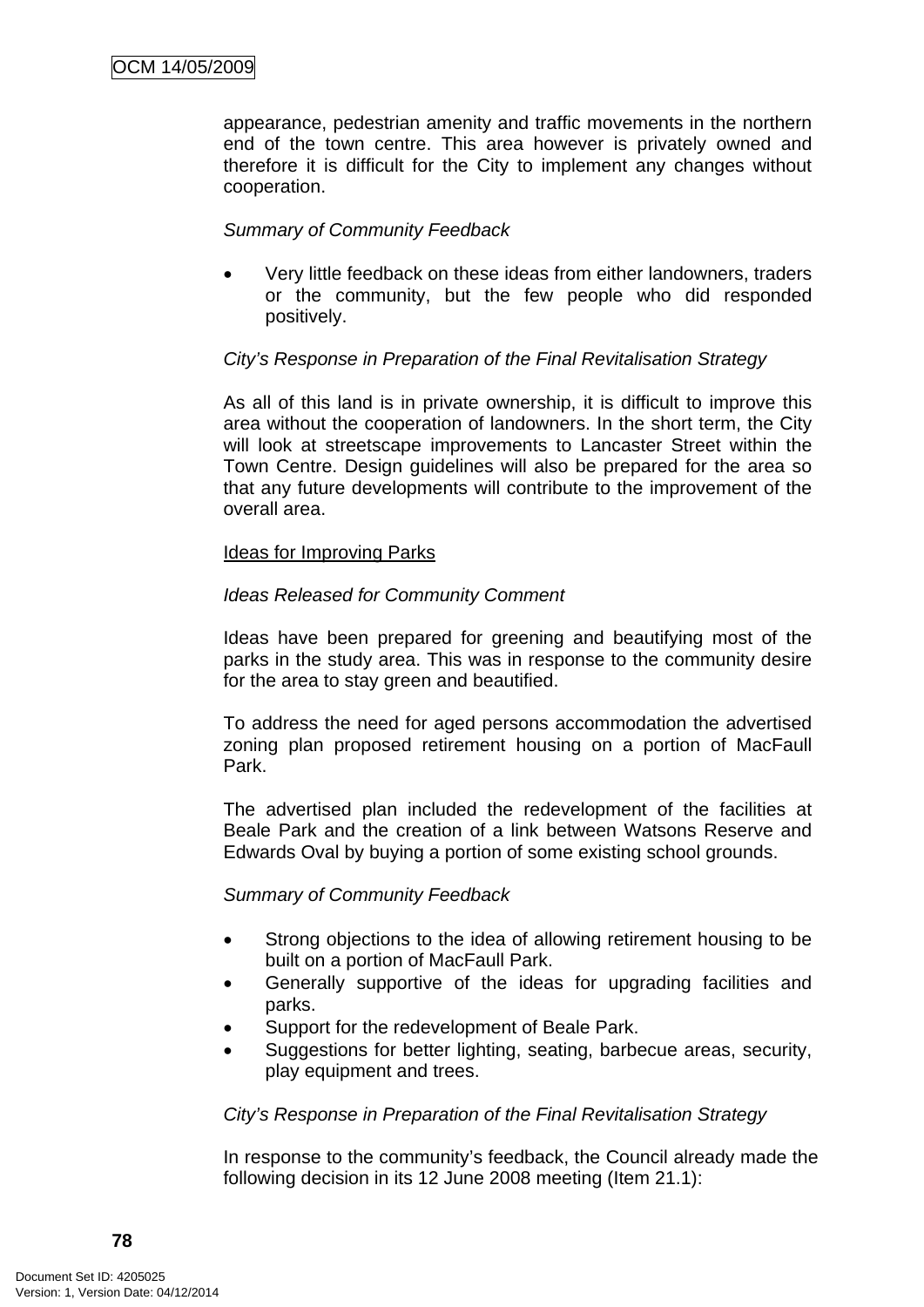"*Not to proceed with the development of aged person development on MacFaull Park*."

The proposal to link Watsons Reserve with Edwards Oval through the local school grounds has also been deleted.

## **Conclusion**

The final Revitalisation Strategy provides 66 specific recommendations (refer attached Summary of Recommendations). The key themes of these recommendations are summarised below:

- Preparation of Scheme Amendments for rezoning of the study area, and preparation of relevant design guidelines. These Scheme Amendments will need to advertised for public comment, and be adopted both by Council and the Western Australian Planning Commission.
- More detailed planning and design of the City's administration site for the creation of a new community hub.
- More detailed planning and design of Rockingham Road and funding submissions for undergrounding the power.
- More detailed planning and design for streetscape improvements (cycle ways and pedestrian links).
- More detailed planning and design for park improvements.

It should be noted that while the City has provided leadership in formulating the Revitalisation Strategy, the commercial and residential community within the study area should understand that it is not the City's responsibility to fund all the potential outcomes arising out of the recommendations. This is particularly relevant for those areas for improvement, such as the northern end of the centre, which will require the active participation of those landowners to achieve the proposed outcomes that have been outlined in the Revitalisation Strategy, and that will be identified in future studies.

Once the detailed planning is undertaken on the various aspects of the project, financial costing will need to be determined. At this point the City will need to undertake a review of the Revitalisation Strategy's proposals and develop possible funding scenarios. This will involve the preparation of an implementation schedule, which will need to have due regard to the City's plan for the district.

## **Strategic Plan/Policy Implications Demographic Planning**

- To ensure the planning of the City is based on an approach that has the potential to achieve high levels of convenience and prosperity for its citizens.
- To ensure development will enhance the levels of amenity currently enjoyed by the community.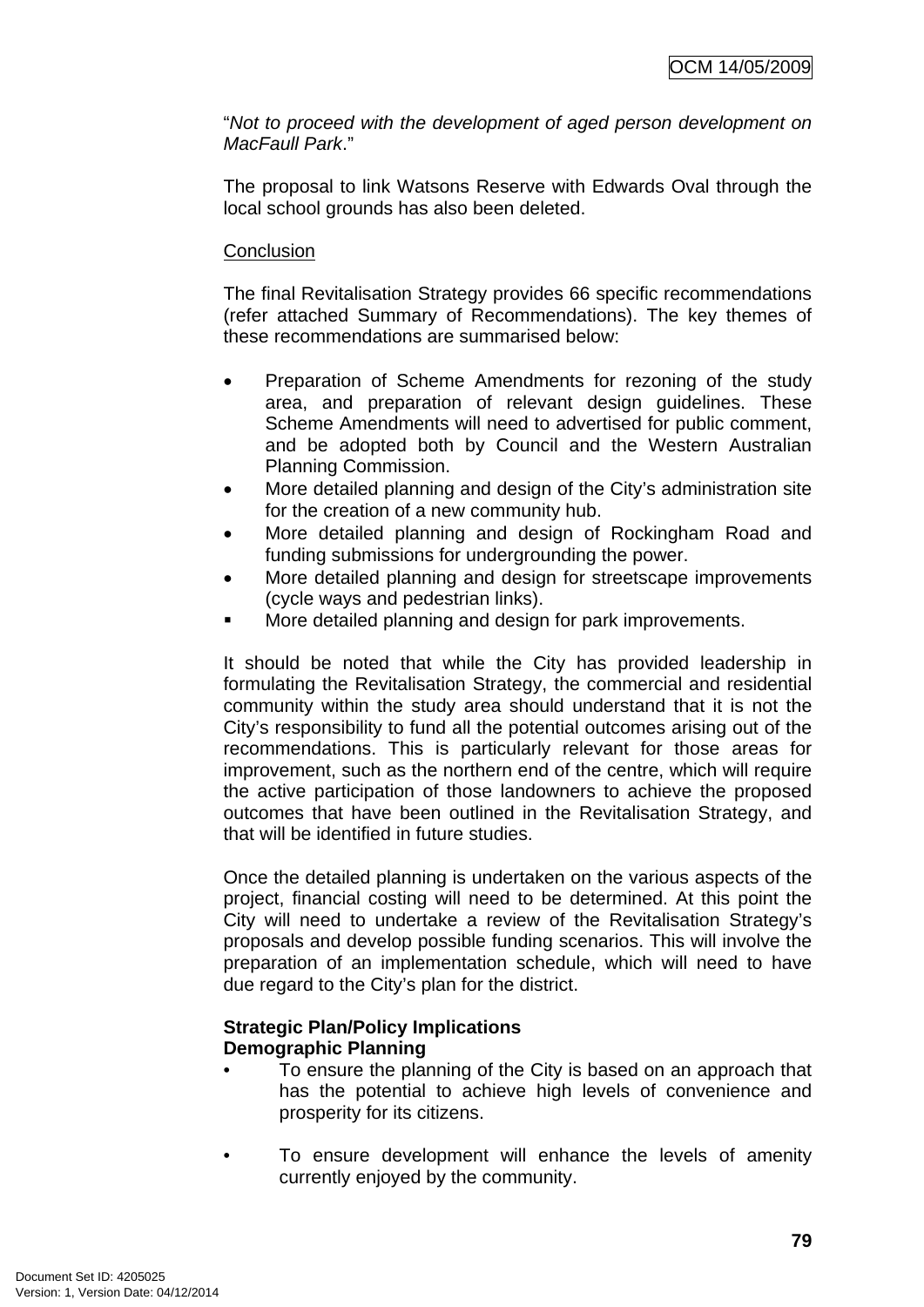#### **Transport Optimisation**

To ensure the City develops a transport network that provides maximum utility for its users, while minimizing environmental and social impacts.

#### **Budget/Financial Implications**

The funds required for the preparation and finalisation of the Revitalisation Strategy are covered within the 2008/09 budget. Additional funding will need to be provided in the 2009/10 budget to cover the costs associated with the detailed planning design phases as identified in the Revitalisation Strategy's recommendations.

The external funding for the implementation of the Revitalisation Strategy will also need to be identified and budgeted for, once the detailed planning and design phases have been completed.

#### **Legal Implications**

N/A

#### **Community Consultation**

A brochure was sent to all landowners (4268 properties) in the study area. The release of the draft plans were advertised to the wider community through the local newspapers, Council's website and at the Phoenix Shopping Centre. Two community forums were also held during the community consultation period which was attended by approximately 160 people.

A survey was sent out to all landowners within the study area, and a community forum undertaken regarding the recommended modification to the proposed coding of the outer residential areas.

#### **Attachment(s)**

- 1. Phoenix Central Revitalisation Strategy Revised Zoning Plan.
- 2. Phoenix Central Revitalisation Strategy City Administration Site Concept Plan.
- 3. Phoenix Central Revitalisation Strategy Recommendations.
- 4. Summary of Recommended Modifications to Zoning Plan.

#### **Advice to Proponent(s)/Submissioners**

Letters were sent to all submissioners of both the May/June 2008 advertising period, and the January/February 2009 consultation period advising that this matter was to be considered at the 14 May 2009 Council Meeting. An advertisement was also placed in the local newspaper.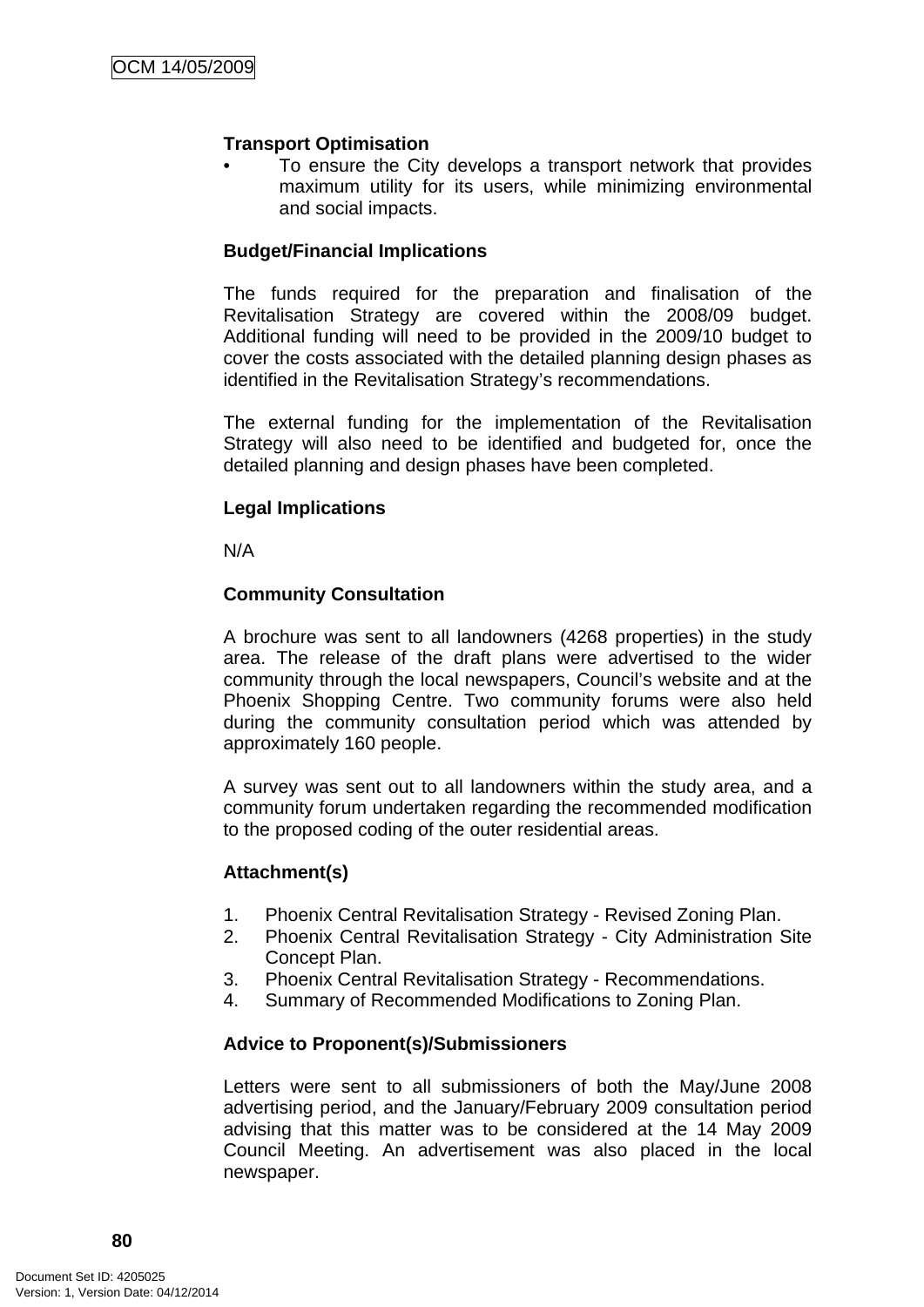## **Implications of Section 3.18(3) Local Government Act, 1995**

Nil.

#### **14.12 (OCM 14/5/2009) - CLOSURE OF PORTION OF LYON ROAD, ATWELL - LOCATION: LOT 9038 LYON ROAD, ATWELL - OWNER: LANDCORP - APPLICANT: WHELANS (450016) (K SIM) (ATTACH)**

#### **RECOMMENDATION** That Council:-

- (1) subject to the proponent agreeing in writing to meet all costs associated with the proposal, advertise the proposed road closure of portion of Lyon Road, Atwell pursuant to Section 58 of the *Land Administration Act 1997*;
- (2) at the conclusion of the statutory advertising period and subject to no objections, request that the Minister for Lands close portion of Lyon Road, Atwell pursuant to Section 58 of the *Land Administration Act 1997*;
- (3) subject to the road closure, the land being made available for purchase to the adjoining landowners as per the normal procedures of the *Land Administration Act 1997*; and
- (4) advise the applicant of Council's decision accordingly.

## **COUNCIL DECISION**

#### **Background**

Lyon Road, Atwell was surveyed prior to 1930 and has been constructed and maintained by the City.

#### **Submission**

Whelans Consulting Surveyors, in its role as project manager for Landcorp's Harvest Lakes subdivision (reference 138305), has written to the City requesting closure of portion of Lyon Road, Atwell. Included in their submission is the pre-calculation subdivision layout plan, showing the extent of the proposed road reserve closure. This is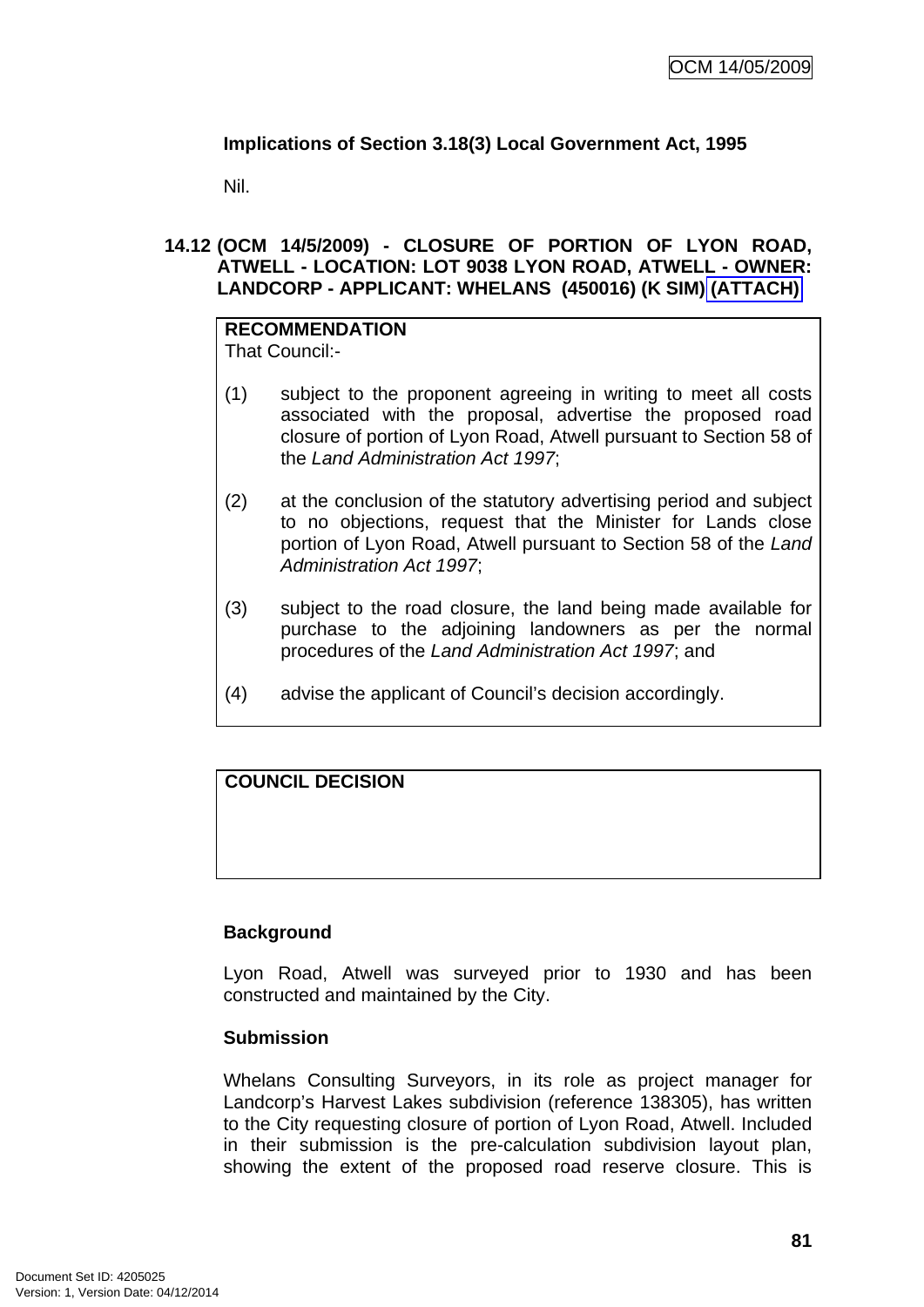considered appropriate to pursue on the basis of achieving adequate land rationalisation. Note that the road itself will still remain open, as the closure is only for a portion of surplus perimeter land around the constructed alignment of Lyon Road.

The road closure is consistent with the adopted Structure Plan for the subject land (refer Attachment 2) which shows a new road network being developed as part of urbanisation.

## **Report**

Following Whelan's request for closure, letters seeking comment were sent to the service authorities.

Should Council wish to proceed with the road closure, the procedure following Council resolution will be that officers complete the statutory advertising and obtain from all of the service authorities confirmation that they have no objection to the closure. The request will then be forwarded to State Land Services. State Land Services will obtain a valuation of the land from the Valuer General's office and offer the land to the adjoining landowners.

## **Strategic Plan/Policy Implications**

## **Demographic Planning**

- To ensure the planning of the City is based on an approach that has the potential to achieve high levels of convenience and prosperity for its citizens.
- To ensure development will enhance the levels of amenity currently enjoyed by the community.

#### **Transport Optimisation**

• To achieve provision of an effective public transport system that provides maximum amenity, connectivity and integration for the community.

## **Budget/Financial Implications**

All associated costs are to be paid by the proponent.

## **Legal Implications**

Section 58 of the *Land Administration Act 1997* refers.

#### **Community Consultation**

The proposal will be advertised in the West Australian in accordance with the requirements of the *Land Administration Act 1997*.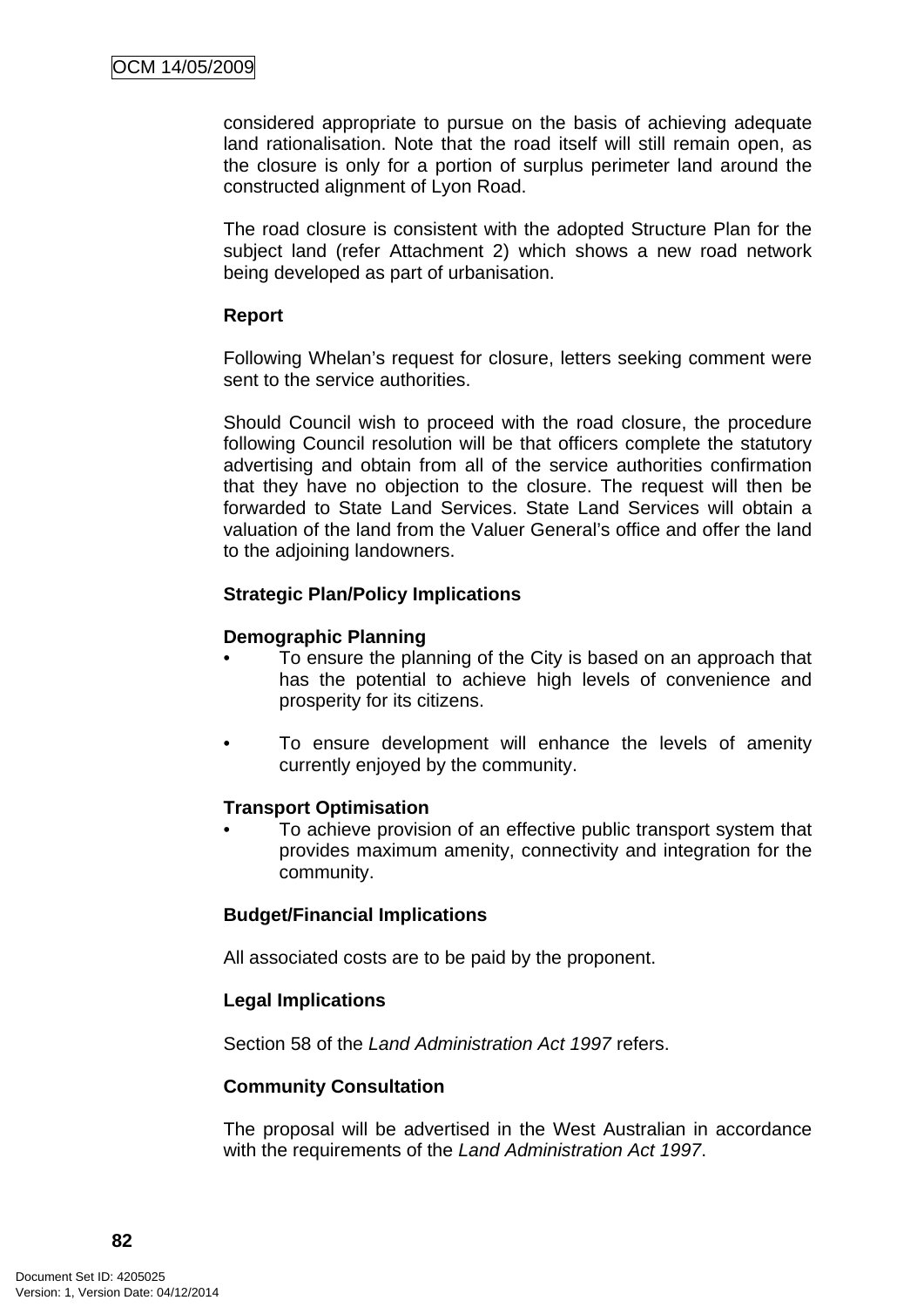## **Attachment(s)**

- 1. Structure Plan
- 2. Location Plan

## **Advice to Proponent(s)/Submissioners**

The Proponent(s) have been advised that this matter is to be considered at the 14 May 2009 Council Meeting.

## **Implications of Section 3.18(3) Local Government Act, 1995**

Nil.

#### **14.13 (OCM 14/5/2009) - PROPOSED NAMING OF PUBLIC OPEN SPACE RESERVE 49771 AS 'SOLTA PARK' - LOT 129 YERILLA GATE, MUNSTER - OWNER: CITY OF COCKBURN (1050) (A TROSIC) (ATTACH)**

# **RECOMMENDATION**

That Council:-

- (1) request the Geographic Names Committee to name Reserve 49771 at Lot 129 Yerilla Gate, Munster as 'Solta Park';
- (2) subject to (1) being agreed to, Council requests the Manager of Parks to organise funding and installation of signage of the reserve as 'Solta Park', at the time the reserve is developed by the City (currently listed for budget consideration for the 2009/2010 financial year);
- (3) request the inclusion in the 2010/11 budget a sum of \$20,000, to fund the design and installation of an appropriate piece of public art in the vicinity of Lot 3 corner Rockingham Road and West Churchill Avenue, Munster;
- (4) subject to funding being made available pursuant to the (3), Council requests the Manager of Parks to organise for the 2010/11 financial year the design and installation of the public art work in the vicinity of Lot 3 corner Rockingham Road and West Churchill Avenue, Munster. This is to acknowledge the Pavlovich family, who as pioneering landowners of adjoining land, have made a significant contribution to the local area. The public art is to be developed in conjunction with the Pavlovich family, and installed in an appropriate location considering both traffic and pedestrian safety issues;
- (5) advise members of the community who have been involved in the naming process of this decision.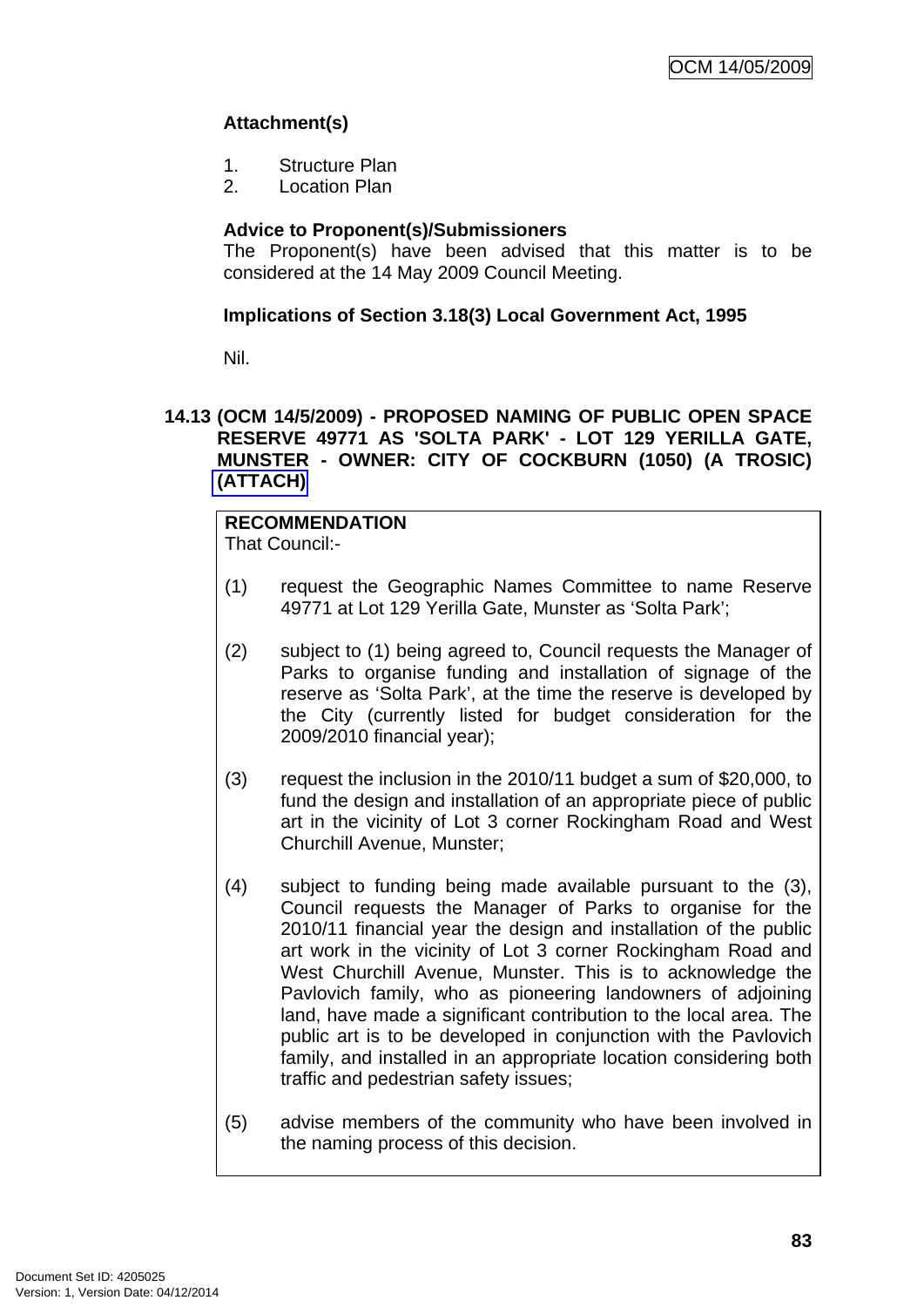## **COUNCIL DECISION**

#### **Background**

The City received a request for the naming of a public open space reserve (Reserve 49771 at Lot 129 Yerilla Gate) as 'Solta Park' on 20 August 2008. The reserve is located towards the eastern edge of the West Churchill development (refer Attachment 1 - Location Plan).

The request was made by the former landowner (Jakovcevic family), with the justification being to recognise a group of people who had made a contribution to the local area, mainly in the form of early settlement and establishing market gardens. In this respect, many of these people came from a village on the Island of Solta, and accordingly naming the reserve 'Solta Park' reflected some of the heritage of the early settlers.

In advertising the request, a number of objections were received, and a report was presented to Council on 12 February 2009. This recommended that Council not proceed with the requested name, due to the local community not being in total agreement. It was also recommended that Council name the reserve Yerilla Park, consistent with its location along Yerilla Gate and Council Policy OLCS11.

Council considered this recommendation and resolved to defer consideration of the name, in order to convene a meeting between Councillors and members of the community who had been involved in the naming process in order to discuss the issues regarding the proposed name. This meeting took place on 14 April 2009, the outcomes of which form the basis of this report back to Council.

#### **Submission**

The City received the request for the naming of the public open space reserve from the former landowner (Jakovcevic family) (refer Attachment 2 - Naming Request).

The park is located along Yerilla Gate within the locality of Munster, and comprises a land area of  $2,128m^2$ . The park is yet to be formally developed by the City. Development of the park will be subject to future funding and as the surrounding locality approaches full development. In this respect the reserve's development is currently listed for budget consideration for the 2009/2010 financial year.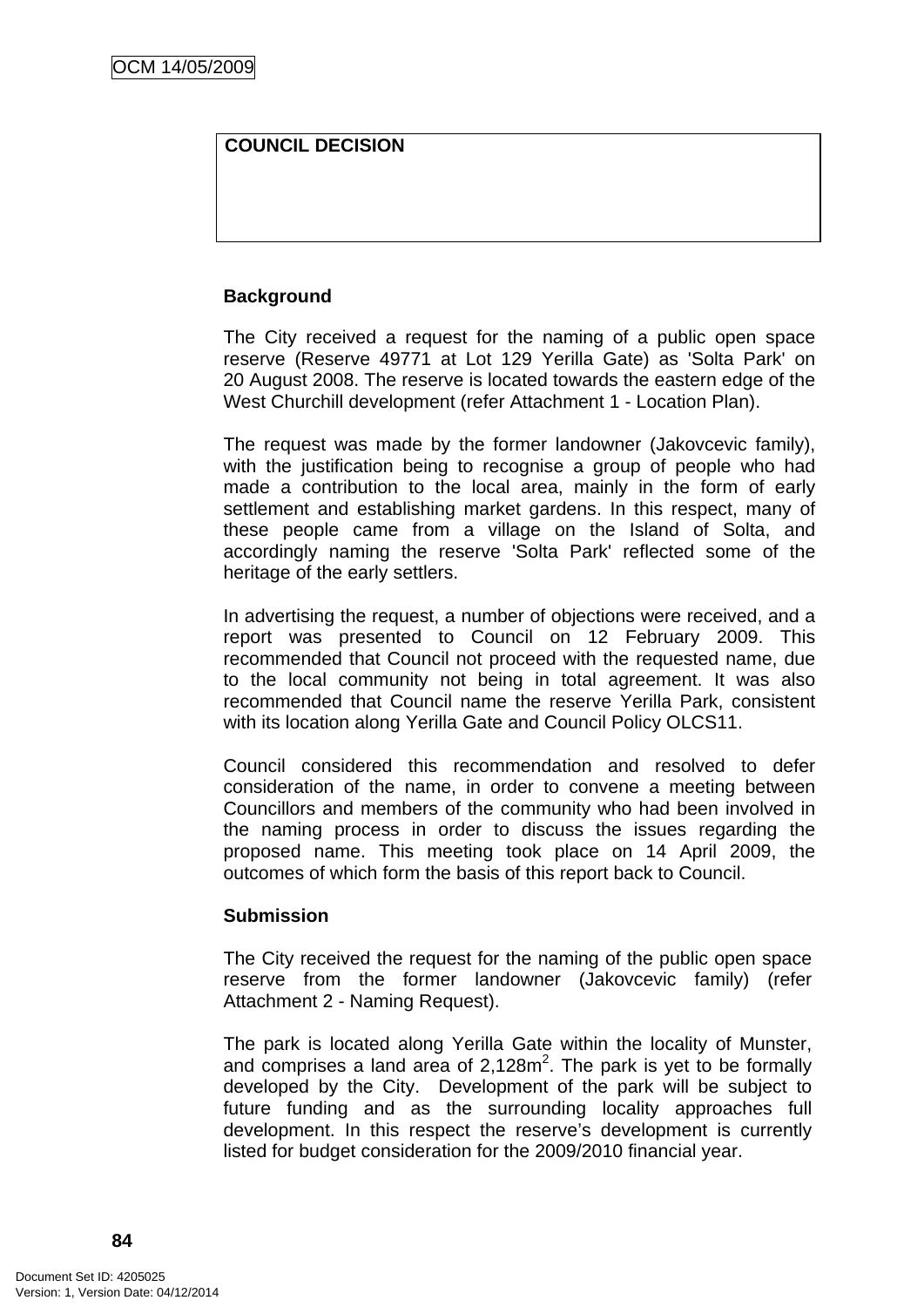A petition has also been presented to Council from the Jakovcevic family, containing over 400 signatures from members of the community in support of the name 'Solta Park'. This has also been taken into consideration as part of preparing this subsequent report back to Council.

## **Report**

The request was to name the reserve 'Solta Park', after the Island of Solta in the central Dalmatian archipelago of Croatia. The request was specifically justified to recognise a group of people who had made a contribution to the local area, mainly in the form of early settlement and establishing market gardens. Many of these people came from a village on the Island of Solta, and accordingly naming the reserve 'Solta Park' reflected some of the heritage of the early settlers. The Island of Solta is also located close to Split (the sister city to Cockburn), and was felt to be an appropriate choice also on this basis. The Jakovcevic family have provided additional information in support of their suggested name of 'Solta Park', as attached.

In terms of the procedural requirements relating to the naming of reserves under 1ha, the Geographic Names Committee requires strong evidence of community support, including evidence of consultation regarding any proposed name. In undertaking this consultation, two surrounding landowners wrote to the City outlining their objections to the proposed name (refer Attachment 3 - Submissions). Their objection was specifically that the proposed name did not adequately recognise the Pavlovich family, who owned (and initially developed) the land for many years before it was sold to the Jakovcevic family. It was also advised that most people in the community knew Mrs Pav and her shop which is still known as 'Pav's Deli'. Accordingly, a more suitable name was suggested as 'Pav's Park'.

#### Council Workshop With Members Of The Community

As mentioned above, the staff recommendation was to not proceed with the requested name, due to the local community not being in total agreement. It was also recommended that Council name the reserve Yerilla Park, consistent with its location along Yerilla Gate and Council Policy OLCS11.

Council considered this recommendation and resolved to defer consideration of the name, in order to convene a meeting between Councillors and members of the community who had been involved in the naming process in order to discuss the issues regarding the proposed name. This meeting took place on 14 April 2009.

A variety of issues were discussed at this meeting, including the views of both the Jakovcevic and Pavlovich families. It was acknowledged by Councillors in attendance that both families had reasonable justification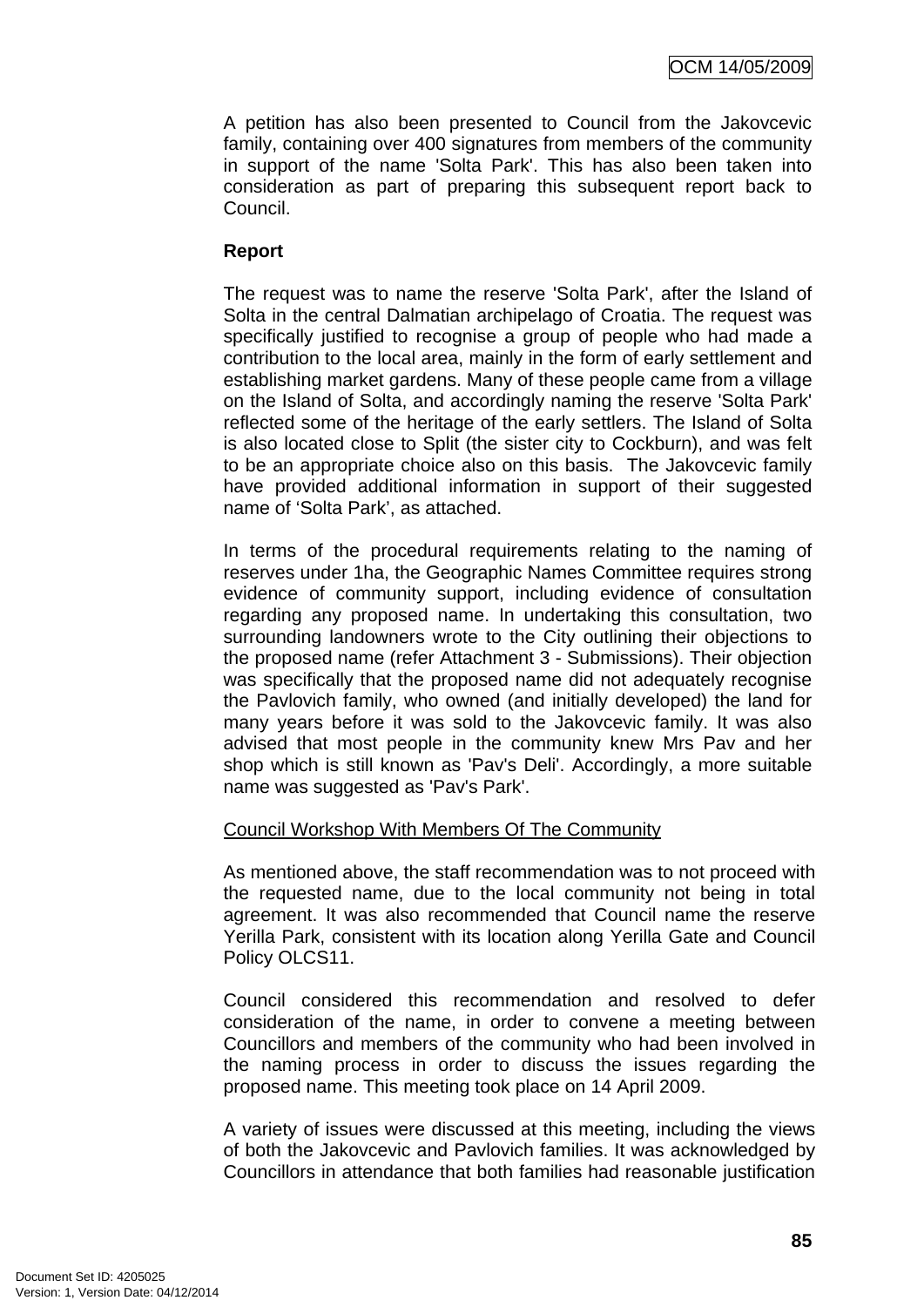in terms of their suggested name for the reserve, and that the process of naming was not one which would 'elevate' one position above another. The idea of a joint name was also discussed, however the Jakovcevic family were unsupportive of this.

In attempting to reach an equitable position for both families and the wider community, it was suggested by Councillors in attendance that Council proceed with the name 'Solta Park' for the reserve, but also install a piece of public art in the vicinity of Lot 3 corner Rockingham Road and West Churchill Avenue, Munster. This is to acknowledge the Pavlovich family, who as pioneering landowners of adjoining land, have made a significant contribution to the local area. The public art is to be developed in conjunction with the Pavlovich family, and installed in an appropriate location considering both traffic and pedestrian safety issues. This has formed the basis to the staff recommendation.

This can be viewed as an equitable outcome for the community, given the reserve name of 'Solta Park' can be supported while also facilitating recognition of the Pavlovich family via a significant public art instalment. While the Pavlovich family still remain opposed to the name of 'Solta Park', they are supportive and appreciative of Council's public art offer. A further submission has been provided from the Pavlovich family stating why they remain opposed to the name 'Solta Park', as attached.

#### **Strategic Plan/Policy Implications**

#### **Lifestyle and Aspiration Achievement**

• To foster a sense of community spirit within the district generally and neighbourhoods in particular.

#### **Budget/Financial Implications**

Council's public art funds for the 2009/10 financial year have already been allocated to various projects across the district. Accordingly, the staff recommendation is for Council to include a sum of \$20,000 in the 2010/11 budget, in order to fund the design and installation of the public artwork. \$20,000 is considered sufficient in this respect.

Council will also have to provide sufficient funds for signage to be installed on the reserve for the name 'Solta Park', at the time the reserve is developed. Signage alone will cost approximately \$5,000. The overall reserve development is currently listed for budget consideration for the 2009/2010 financial year, at a total amount of \$180,000.

Should funding take place in accordance with the above, then the constructed open space reserve and public art installation should occur within 12 months of one another, which is considered an equitable outcome.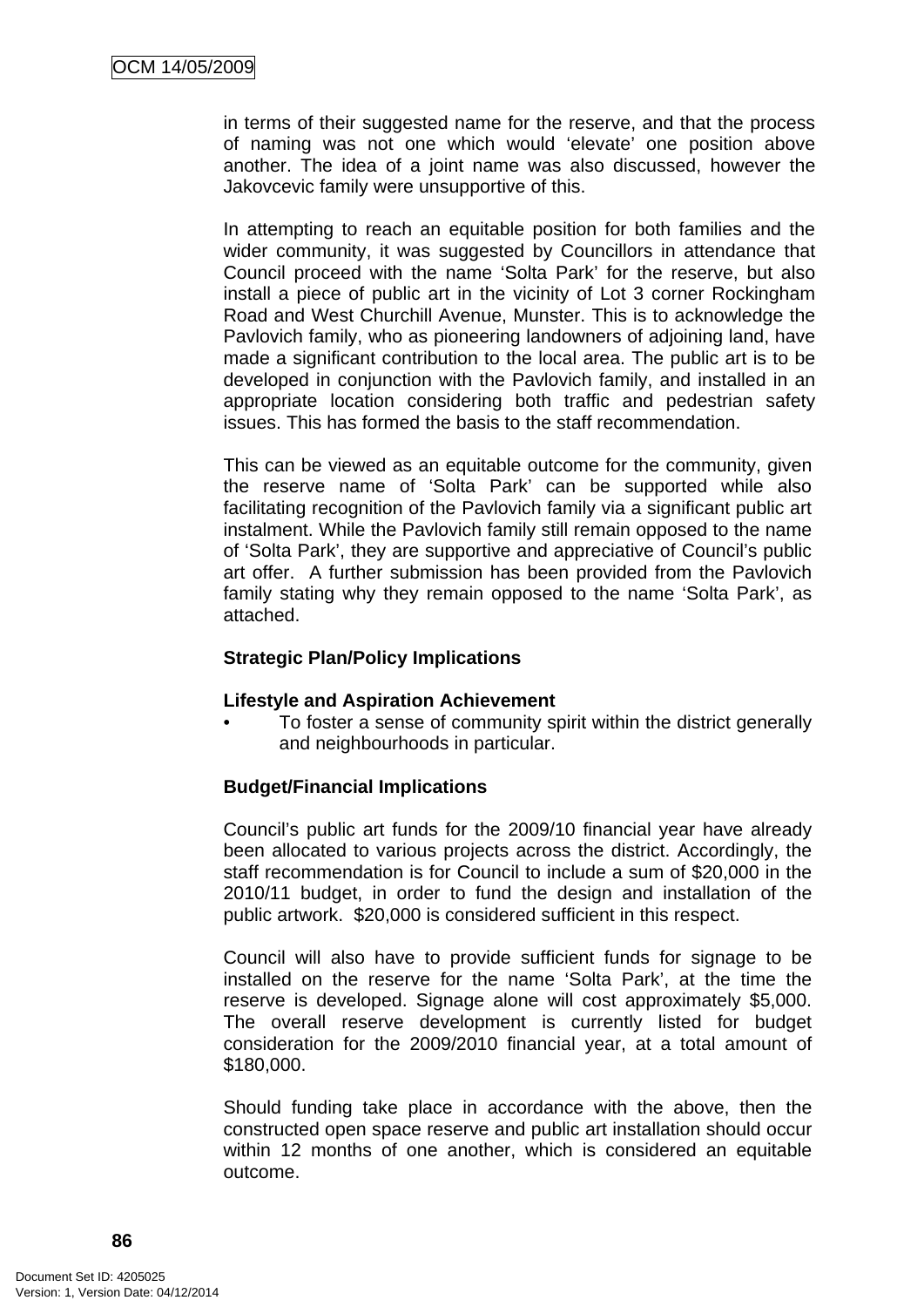## **Legal Implications**

N/A

## **Community Consultation**

Public consultation was undertaken as requested by the Geographic Names Committee.

## **Attachment(s)**

- 1. Location Plan
- 2. Naming Request
- 3. Schedule of Submissions
- 4. Additional submission from Pavlovich Family.
- 5. Additional submission from Jakovcevic Family.

## **Advice to Proponent(s)/Submissioners**

The Proponent(s) and those who lodged a submission on the proposal have been advised that this matter is to be considered at 14 May 2009 Council Meeting.

## **Implications of Section 3.18(3) Local Government Act, 1995**

Nil.

#### **14.14 (OCM 14/5/2009) - MIXED USE DEVELOPMENT (15 MULTIPLE DWELLINGS & OFFICES) LOCATION: LOTS 1 - 5 (NO.'S 176 - 184) GAEBLER ROAD, AUBIN GROVE - OWNER: D J PIERCY - APPLICANT: A ZUBOWICZ (6006211) (R COLALILLO) (ATTACH)**

# **RECOMMENDATION**

That Council:

(1) approve the application for a Mixed Use Development (15 Multiple Dwellings & Offices) at Lots  $1 - 5$  (No. 176 - 184) Gaebler Road, Aubin Grove subject to the following conditions:-

# **CONDITIONS**

- 2. Development may be carried out only in accordance with the details of the application as approved herein and any approved plan. This includes the use of the land and/or a tenancy. The approved development is for multiple dwelling and office purposes only.
- 2. Nothing in the approval or these conditions shall excuse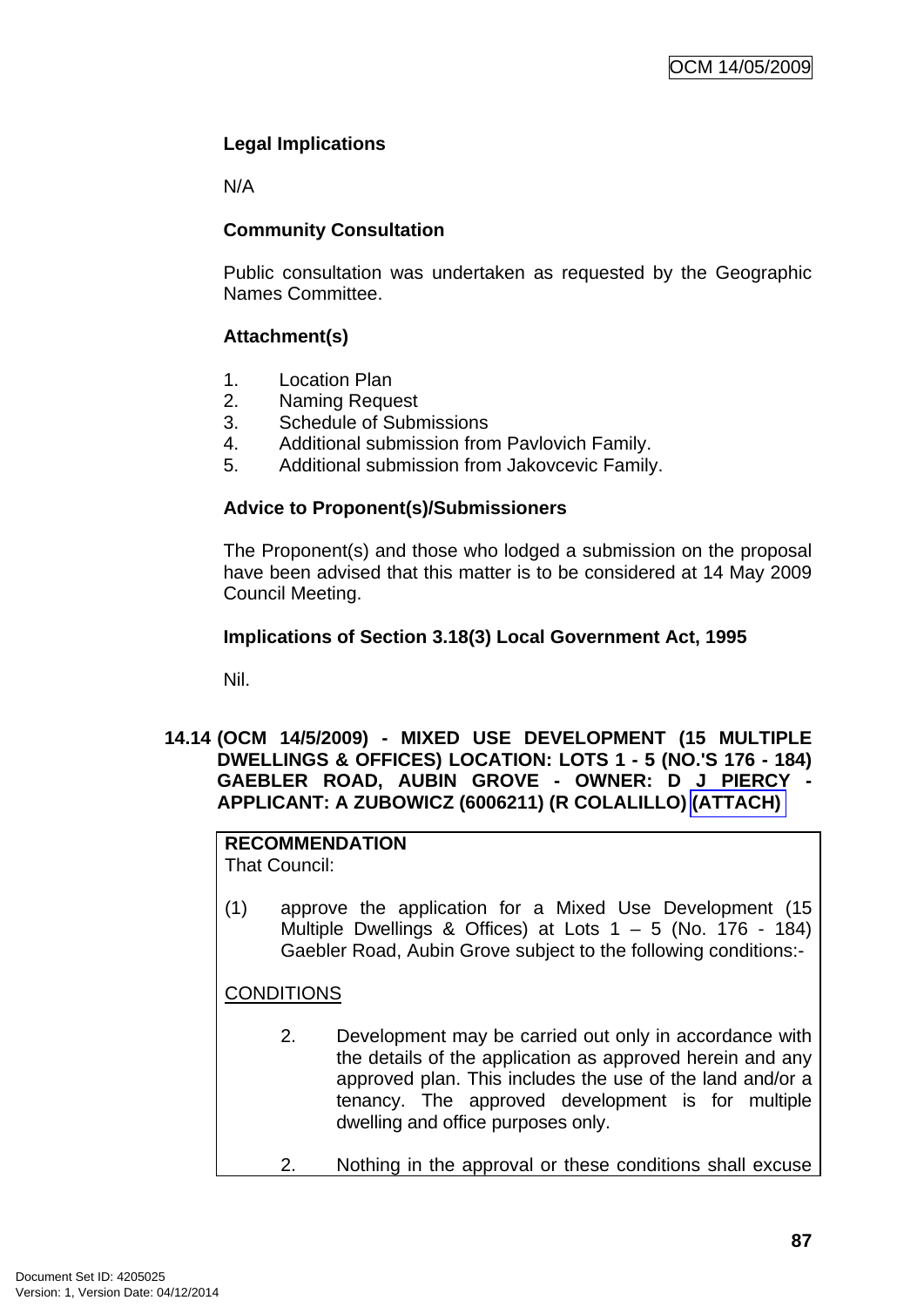compliance with all other relevant written laws in the commencement and carrying out of the development.

- 3. No retail or wholesale sales being permitted from the premises or site.
- 4. The premises shall be kept in a neat and tidy condition at all times by the owner/occupier to the satisfaction of the City.
- 5. Notwithstanding the detailed specifications required to be submitted for a Building Licence approval, a separate schedule of the colour and texture of the building materials shall be submitted to and approved by the City prior to applying for a Building Licence, and before the commencement or carrying out of any work or use authorised by this approval.
- 6. A landscaping and reticulation plan for the development site and associated verge areas shall be submitted and approved by the City prior to the issue of a building licence. The plan shall show by numerical code, the species and quantity of plant types to be planted.
- 7. The development site must be connected to the reticulated sewerage system of the Water Corporation before commencement of any use
- 8. All stormwater being contained and disposed of on-site to the satisfaction of the City.
- 9. Walls, fences and landscape areas are to be truncated within 1.5 metres of where they adjoin vehicle access points where a driveway and/or parking bay meets a public street or limited in height to 0.75 metres.
- 10. The parking area, driveways and points of ingress and egress to be designed, constructed, drained and marked in accordance with the plan certified by a suitably qualified practicing Engineer and thereafter maintained to the satisfaction of the City. These works are to be done as part of the building construction.
- 11. The four (4) visitor parking bays shown on the approved plans are to be permanently marked and maintained at all times in perpetuity for use exclusively by visitors to the property.
- 12. Clothes drying devices shall be erected or clothes dried outside any private courtyard, which is visible from a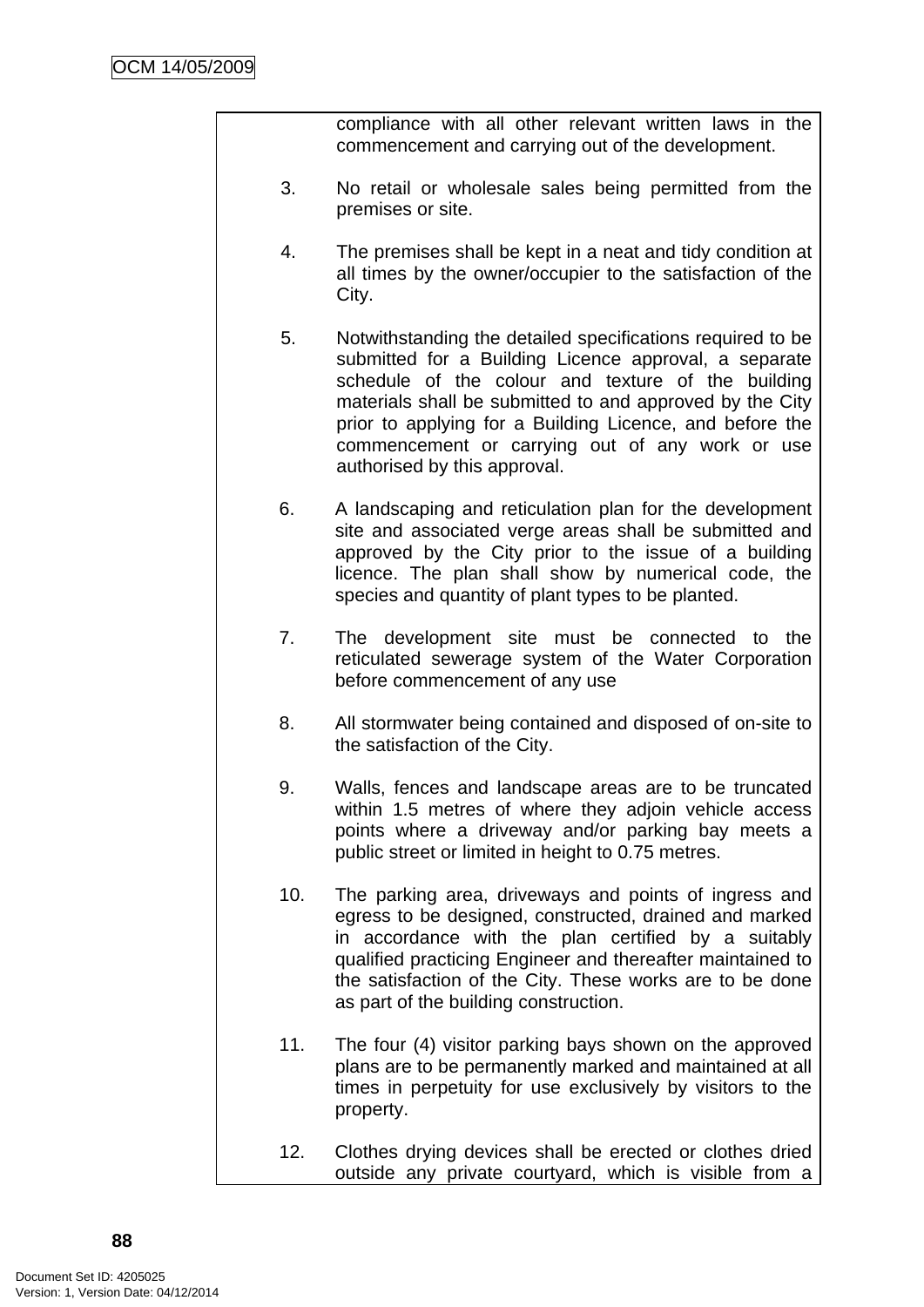street or public place.

13. No goods or materials are permitted to be stored either temporarily or permanently in the car parking, footpath, landscape areas or access driveways.

## SPECIAL CONDITIONS

- 14. The amalgamation of the lots into one (1) lot on one (1) Certificate of Title to the City's satisfaction.
- 15. The ground floor office area of each unit must only be used for office purposes as defined by the City's Town Planning Scheme No.3 and is only permitted to be utlised by the occupier/s of the upper floor residence.
- 16. A notification under Section 70A of the Transfer of Land Act is to be prepared in a form acceptable to the City and lodged with the Registrar of Titles for endorsement on the Certificate of Title for the subject lot, prior to the issue of a building licence. This notification is to be sufficient to alert prospective purchasers of the use and restrictions of the units as stipulated under Condition 15 of this approval. The notification should (at the full cost of the landowner) be prepared by the City's Solicitor and be executed by both the landowner and the City.
- 17. The use and occupancy of the fourteen (14) single bedroom dwellings must comply with the definition of a 'single bedroom dwelling' as defined by the Residential Design Codes of Western Australia at all times to the satisfaction of the City.
- 18. A waste management plan is to be developed and submitted to the City and approved, prior to the issue of a building licence.
- 19. Fixed obscure glass panels up to 1.6 metres above floor level being added to the rear balconies facing Queens Lane as shown on the approved plans to the satisfaction of the City.
- 20. A plan or description of all signs for the proposed development (including signs painted on a building) shall be submitted to and approved by the City as a separate application. The application (including detailed plans) and appropriate fee for a sign license must be submitted to the City prior to the erection of any signage on the site.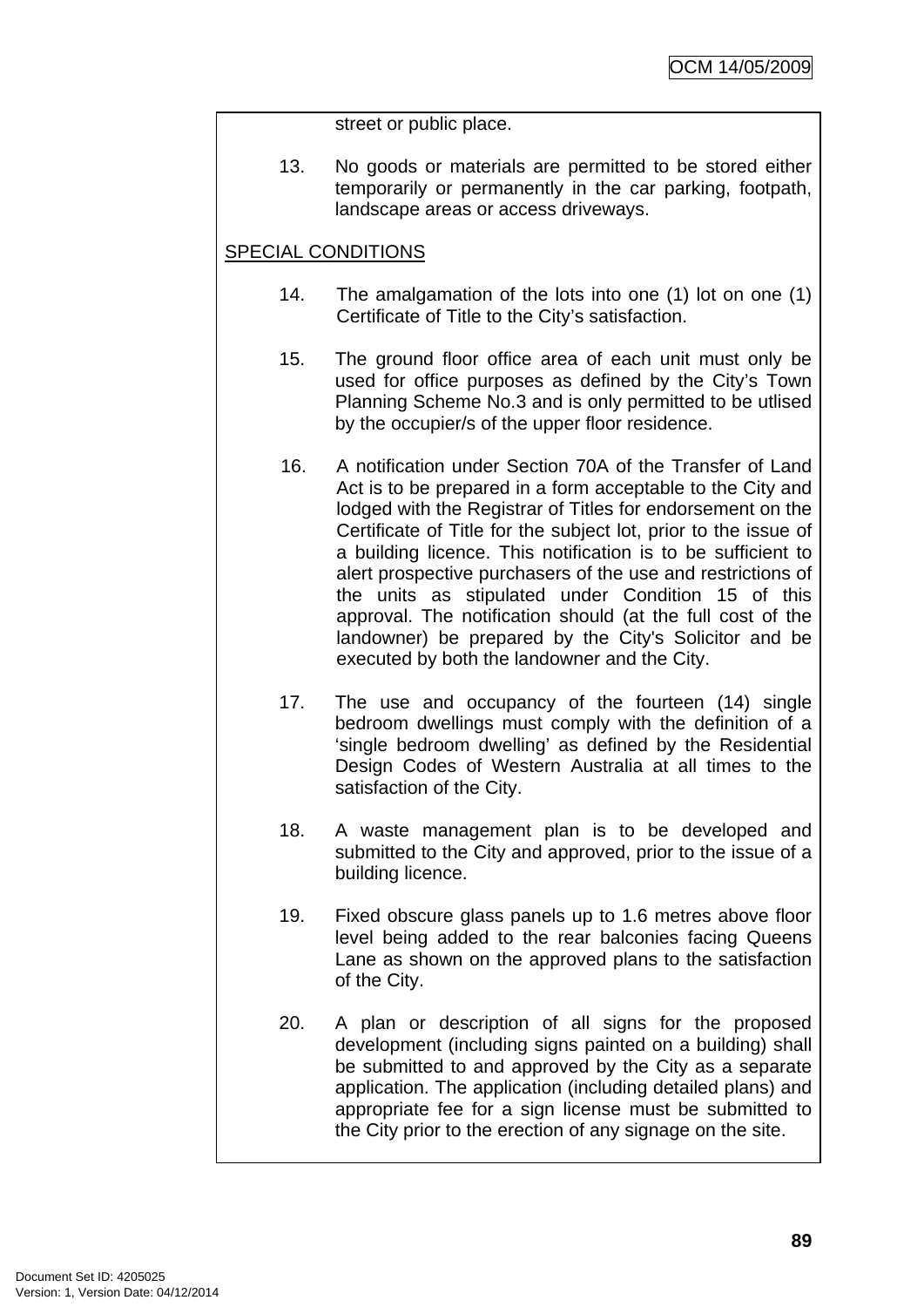- 21. All mechanical plant and related hardware must be screened from view of adjoining properties and the public realm. The details in respect of which are to be provided to the City's satisfaction prior to the release of the building licence. The location of plant equipment must also minimise the impact of noise on future occupants of the development and adjoining residents.
	- 22. All service areas (clothes drying and bin store areas) are to be positioned in locations where they are not visible from adjoining properties and the public realm, or effectively screened.
	- 23. All multiple dwelling units must include the installation of a clothes dryer within the laundry. No clothing can be dried on the balconies adjoining the living areas.
	- 24. Outdoor lighting is required, particularly for illuminating the pedestrian laneways and internal driveway and must be in accordance with the requirements of Australian Standard AS 4282-1997: 'Control of the Obtrusive of Outdoor Lighting'.
- (2) advise the applicant and submissioners of Council's decision accordingly.

# **COUNCIL DECISION**

## **Background**

| Zoning:    | MRS:                                                       | Urban       |  |  |
|------------|------------------------------------------------------------|-------------|--|--|
|            | TPS3                                                       | Development |  |  |
| Land use:  | Mixed Use Development (15 Multiple Dwellings &<br>Offices) |             |  |  |
| Lot size:  | 2069 sqm                                                   |             |  |  |
| Use class: | Multiple Dwellings 'P'<br>Office 'D'                       |             |  |  |

The subject land is comprised of five separate (adjoining) land parcels located on the south west corner of Gaebler Road and Lyon Road, Aubin Grove. The land is bordered by Gaebler Road to the north, a 10 metre wide pedestrian laneway to the east, Queens Lane to the south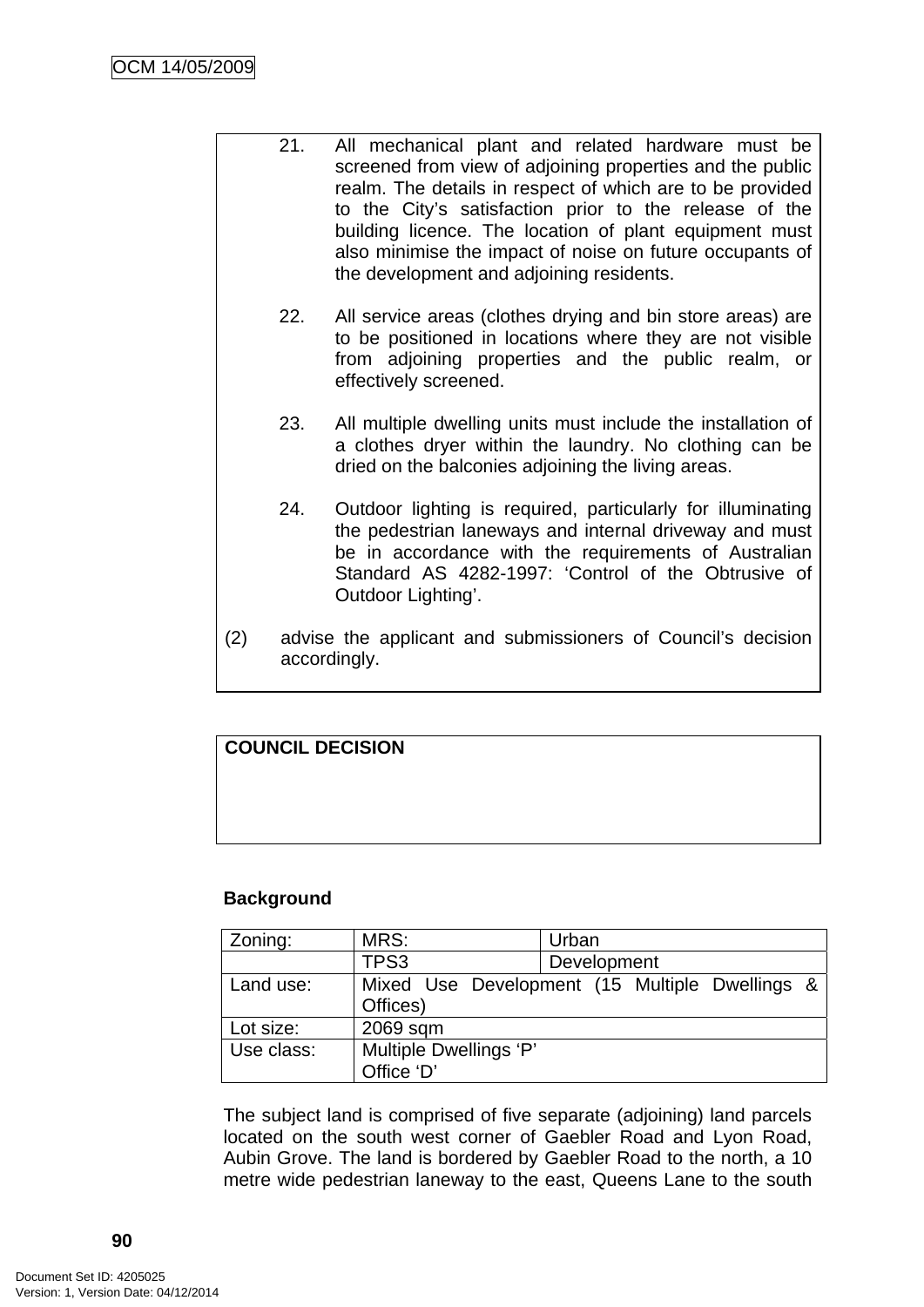and Lyon Road to the west. The land is flat and void of any structures or vegetation.

The application is referred to Council for determination as the proposal represents a variation to the approved Detailed Area Plan (DAP) for the site. An objection was also received from a surrounding landowner following advertising of the proposal.

## **Submission**

The applicant proposes to construct a mixed use development comprising fifteen (15) units with associated residential and office floor spaces (shown in the attachments to this report). Fourteen (14) of the units are two storey and are provided with 60 sqm of residential upper floor space and 30 sqm of office ground floor space. The remaining unit is two-storey with a loft area and contains 95 sqm of residential upper floor space and 61 sqm of office ground floor space. Balconies and storerooms have been provided for each unit. The development is proposed to be constructed using a select mix of external finishes (brickwork, render, travertine etc).

Each of the units have been provided with two (2) car parking spaces and four (4) additional carparking bays have been provided in a communal area to be used by visitors to the site. Five on-street car parking bays within the Gaebler Road reserve are also located adjacent to the subject site. Vehicular access for the units has been provided via an internal one directional laneway from Queens Lane.

The applicant has stated that the development is proposed to provide affordable living accommodation for one or two people with an existing or future professional occupation (or similar). Examples of potential occupants include: accountants, web designers, and architects etc which operate independently and/or involve minimal consultation with clients/customers. The applicant advised that the development site was selected on the basis of its location opposite the neighbourhood retail centre as it will aid in fostering a vibrant and ultimately viable 'hub' of commercial and residential activity for the locality.

#### **Report**

#### Gaebler Road Local Structure Plan

The subject site is within the approved Gaebler Road Local Structure Plan (GRLSP) area. The GRLSP identifies the site for 'Local Centre' purposes and allows for the development of: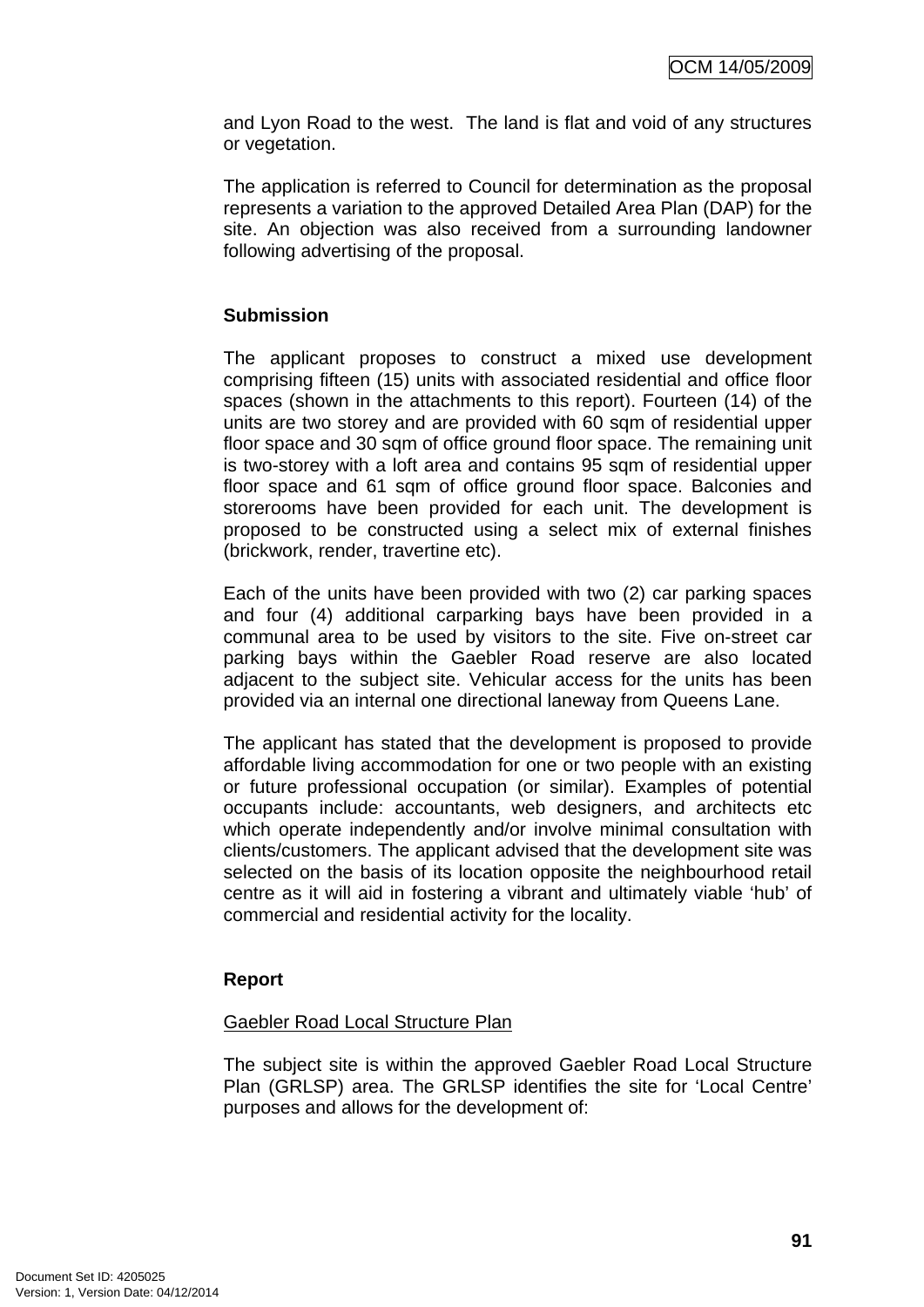*"Land uses permitted in accordance with the City of Cockburn Town Planning Scheme Land use Table, other than 'shop' or 'convenience store'".*

The GRLSP also requires:

*"Residential development to be in accordance with "R60" provisions of the Residential Design Codes."* 

The proposed development complies with the abovementioned objectives and requirements given that it involves a mixed use development comprising residential and office uses, both of which can be approved under the City's Town Planning Scheme No. 3 (Scheme).

#### Detailed Area Plan

The approved DAP for the subject site(s) stipulates the general and specific design requirements for future developments. It should be noted that the DAP was prepared and approved on the assumption that the existing five (5) lots would be developed in their current form and potentially by different owners/developers (refer to DAP attachment to this report).

While the DAP encourages the construction of grouped, multiple and mixed use developments, the subject proposal's design and configuration does not comply with the specific development requirements of the DAP such as setbacks, garage locations etc. In this regard the basis for assessment of the development is the relevant criteria of the Residential Design Codes of Western Australia (R Codes).

Despite the development's non-compliance with the technical requirements of the associated DAP, the proposal can still be considered by Council if it can be demonstrated that the variations do not undermine the DAP's intent and objectives.

#### Scheme Zoning and Development Requirements

The subject site is zoned 'Development' under the Scheme whereby land uses and associated development are controlled by its classification under an approved Structure Plan. As previously discussed, the site is classified with a 'Local Centre' zoning. The intent of a 'Local Centre' under the Scheme is to provide convenience retailing, local offices, health and community facilities which serve the local community. It is considered the proposal satisfies the aforementioned objectives.

In terms of land use permissibility, the proposal includes Multiple Dwelling and Office uses which is 'P' – permitted and 'D' – discretionary uses respectively within the Local Centre Zone under the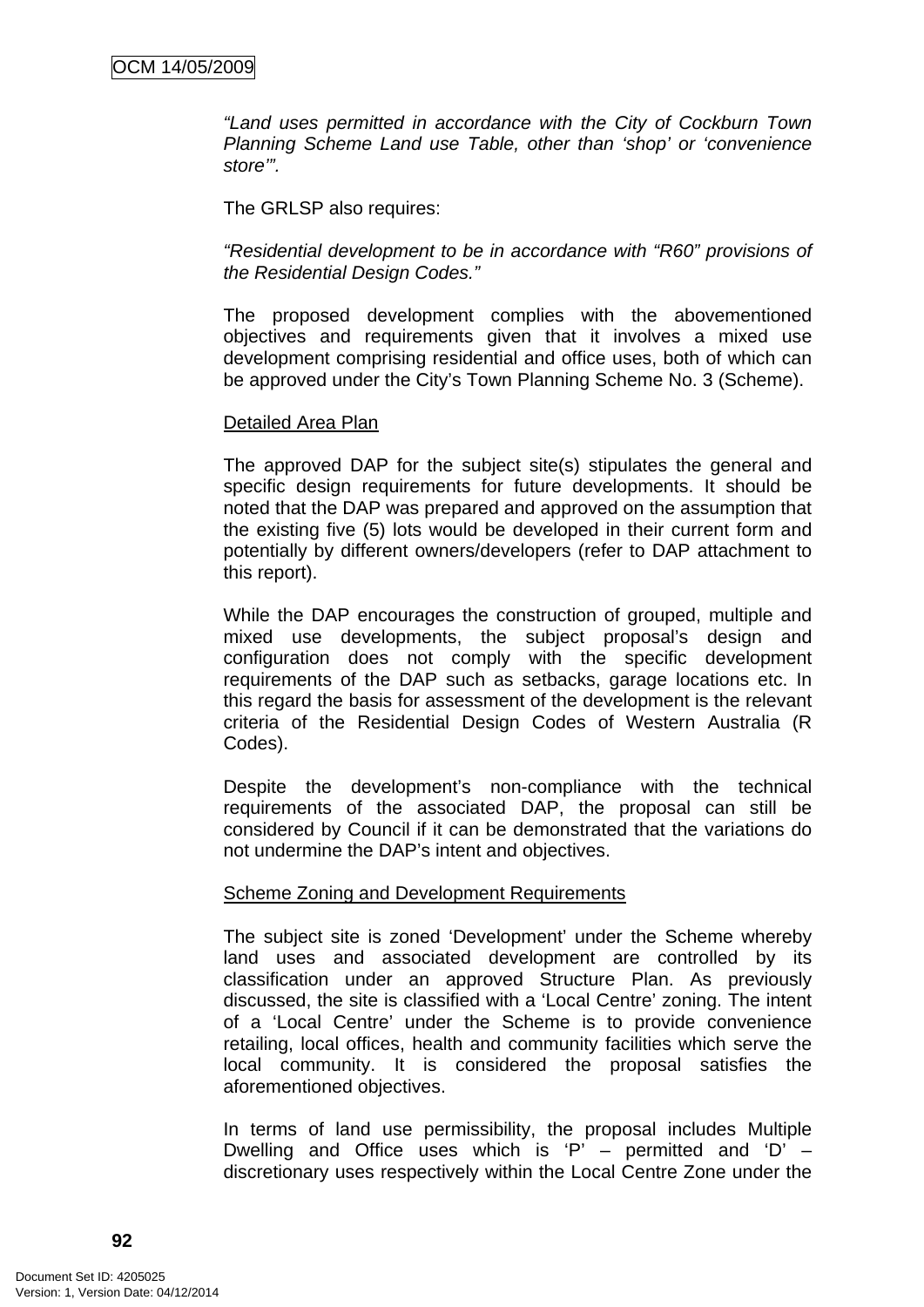Scheme. Given that the residential element of the development is the primary land use and the office fulfils an ancillary function, it is considered that the proposal complies with the zoning requirements of the Scheme.

Given the mixed use nature of the development, assessment of the proposal requires the application of the relevant residential and commercial development controls of the Scheme. Given the absence of a specific residential density coding for the site, the residential component is assessed with an R60 density code in accordance with the Structure Plan. A detailed assessment of the residential element of the development has been undertaken and is discussed in the following section. It is considered that the design and layout of the proposal complies with the convenience and functionality requirements for residential uses stipulated under clause 5.8.2 of the Scheme.

As the office use of the site is largely secondary to the residential component and has been incorporated within the design of the development, only commercial use Scheme provisions relating to advertising signs and carparking are applicable. In this regard, the development demonstrates compliance with the relevant advertising sign provisions as all advertising signs are attached to the walls of the buildings and are integrated within the façade's design. Vehicle parking is also compliant. Office uses require 1 car parking bay per 50 sqm GLA, and 1 car parking bay has been provided per unit whereby the office component has an average floor area of 32 sqm.

#### Residential Design Codes Requirements

The proposed development is categorised as a mixed use development which is defined by R Codes as being: *"buildings that contain commercial and other non-residential uses in conjunction with residential dwellings in a multiple dwelling configuration."* 

The size and configuration of the residential component of the units means that 14 of the 15 dwellings are classed as single bedroom dwellings which are defined by the R Codes as *"a dwelling that contains a living room and no more than one other habitable room that is capable of use as a bedroom".* 

The R Codes contains specific development requirements for mixed use developments and single bedroom dwellings. The following table summarises the relevant R Codes development criteria and outlines the proposal's compliance with the R Codes: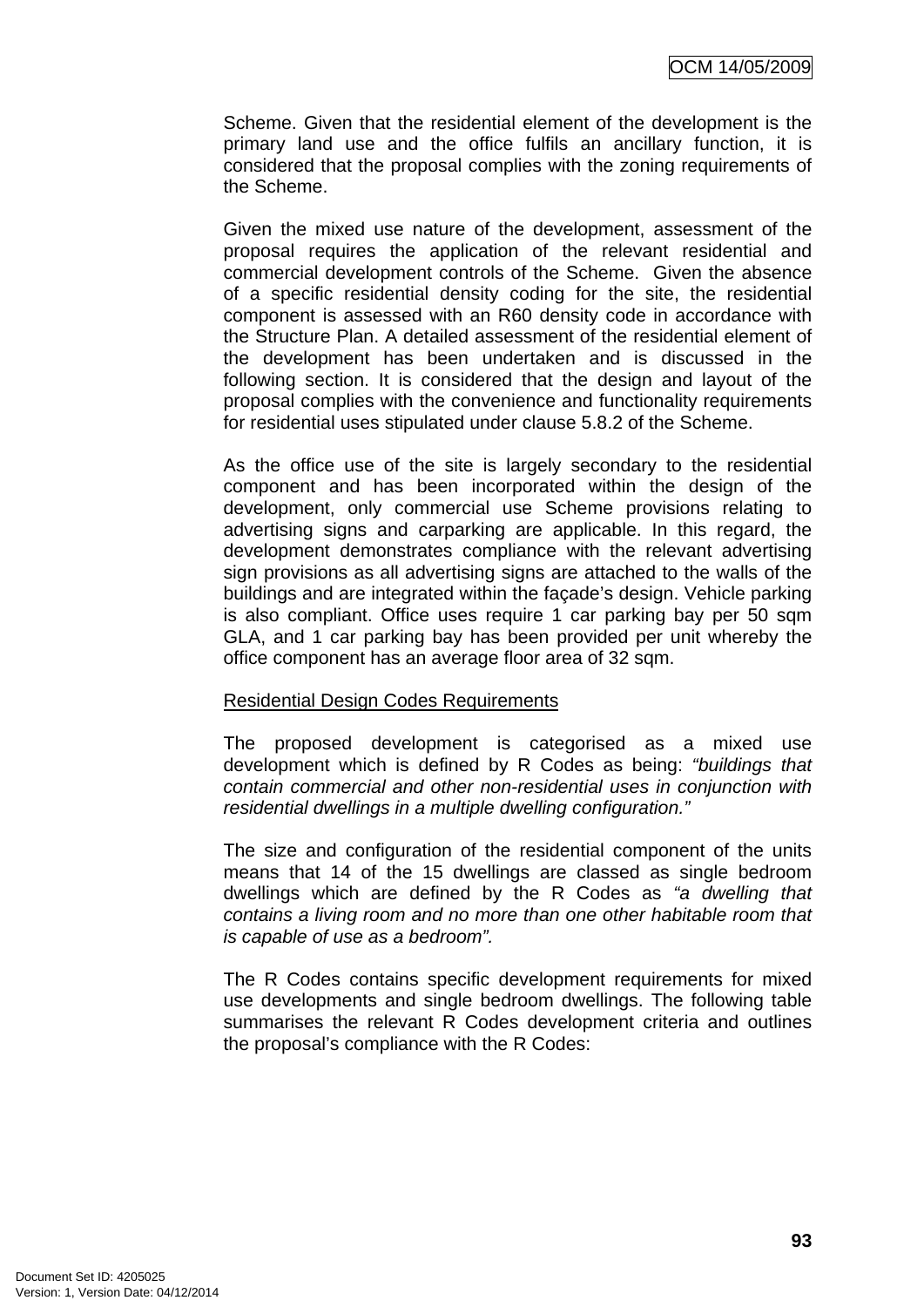| <b>R Codes Design</b><br><b>Element</b>            | <b>R</b> Codes<br><b>Development</b><br><b>Criteria</b>     | <b>Proposed</b>                                                                           | Compliance/<br><b>Comment</b> |
|----------------------------------------------------|-------------------------------------------------------------|-------------------------------------------------------------------------------------------|-------------------------------|
| Minimum<br>street<br>setbacks                      | Nil                                                         | 1 m setback to<br>floor<br>ground<br>and nil setback<br>floor<br>upper<br>to<br>balconies | Complies                      |
| Boundary<br>Other<br><b>Setbacks</b>               | Secondary street<br>$-1.5 m$<br>• Side (east) $-$<br>1.55 m | 0.2 <sub>m</sub><br>$0.63 \; m$                                                           | Variation<br>Variation        |
|                                                    | $Rear - 6.0 m$                                              | Nil                                                                                       | Variation                     |
| <b>Boundary Walls</b>                              | 2/3<br>length<br>of<br>boundary under<br>6 m in height      | N/A<br>as<br>rear<br>building<br>nil<br>setback<br>to<br>street boundary<br>only          | Complies                      |
| Car Parking                                        | 1 bay per dwelling<br>(15 total required)<br>2 visitor bays | $\overline{2}$<br>bays<br>per<br>dwelling<br>4 visitor bays                               | Complies                      |
| Open Space                                         | Nil                                                         | 30%<br>open<br>space                                                                      | Complies                      |
| Communal<br>Open<br>Space                          | Nil                                                         | <b>No</b><br>communal<br>open<br>space<br>area provided                                   | Complies                      |
| Outdoor<br>Living<br>Areas                         | 4 sqm (balcony or<br>ground floor area)                     | <b>Balconies</b><br>ranging in size<br>from $12 - 18$<br>sqm                              | Complies                      |
| <b>Site</b><br>Plot<br>Ratio<br>(Residential only) | 0.70                                                        | 0.67                                                                                      | Complies                      |
| <b>Dwelling</b><br>Plot<br>Ratio Area              | 60 sqm max                                                  | 60 sqm                                                                                    | Complies                      |

As shown in the above table the proposal satisfies all but one of the design requirements for mixed use development prescribed by the R Codes. On face value the side and rear setbacks are technically variations, however, as the site is only bounded by road reserves and a pedestrian laneway the setbacks are considered acceptable.

#### Single Bedroom Dwellings Policy APD 56

The City's "Single Bedroom Dwellings" Policy APD 56 was developed to provide scope for an increased mix of housing types available within the City, with the distinct objective of achieving a greater number of smaller dwellings that serve smaller households (one or two persons). Given that the R Codes provides minimal guidance with regards to the development of single bedroom dwellings, the policy provides specific criteria for these forms of development.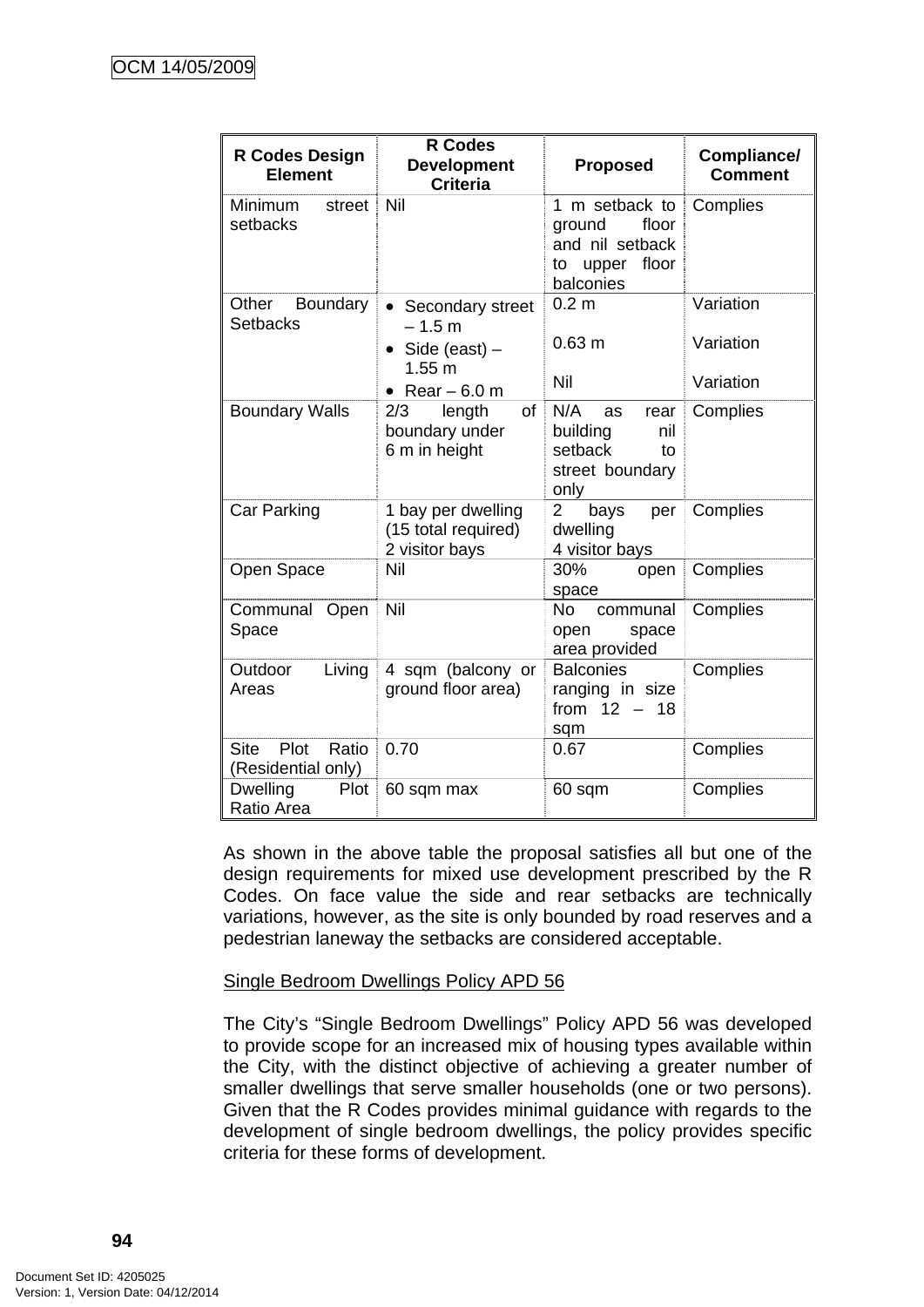The following table summarises the criteria outlined in the policy which specifically relates to the development of single bedroom dwellings in a 'multiple dwelling' configuration and outlines the proposal's compliance with the policy:

| <b>Policy Criteria</b>                                        | <b>Policy</b><br>Requirement                                            | <b>Proposed</b>                                                                | Compliance/<br><b>Comment</b>                 |
|---------------------------------------------------------------|-------------------------------------------------------------------------|--------------------------------------------------------------------------------|-----------------------------------------------|
| (for<br><b>Site</b><br>Area<br>non-residential<br>zoned land) | $\bullet$<br>$R60 -$<br>110.6<br>$\prime$<br>sqm<br>dwelling            | 140.3<br>sqm<br>$\sqrt{2}$<br>dwelling                                         | Complies                                      |
|                                                               | Range of<br>dwelling types                                              | <b>Three</b><br>types<br>of<br>dwelling layouts<br>Two<br>storey               | Complies                                      |
|                                                               | Development<br>design and                                               | development with<br>pitched<br>roofs;<br>varying<br>facades;                   | Complies.<br>Development<br>effectively       |
|                                                               | public interface                                                        | landmark<br>corner<br>feature<br><b>Discussed</b><br>in<br>previous section    | addresses<br>all<br>boundaries                |
|                                                               | R Codes<br>compliance                                                   |                                                                                | <b>Discussed</b><br>in<br>previous<br>section |
| Open Space                                                    | As prescribed by<br>٠<br>R Codes (N/A<br>for mixed use<br>developments) | 30% open space                                                                 | Complies                                      |
| Outdoor<br>Living<br>Area                                     | Balcony with min.<br>area of 6 sqm                                      | Balconies ranging<br>in size from $12 -$<br>18 sqm                             | Complies                                      |
| <b>Setbacks</b>                                               | As prescribed by R<br>Codes                                             | <b>Discussed</b><br>in<br>previous section                                     | <b>Discussed</b><br>in<br>previous<br>section |
| Car Parking                                                   | 1 bay per<br>$\bullet$<br>dwelling                                      | 1 bay per dwelling<br>provided<br><b>Discussed</b><br>in                       | Complies                                      |
|                                                               | Visitor bays in<br>accordance with<br>R Codes                           | previous section                                                               | <b>Discussed</b><br>in<br>previous<br>section |
| Environmental<br>Design<br>Considerations                     | North facing<br>major openings                                          | Main internal and<br>external<br>living<br>areas face north<br>minor<br>Mainly | Complies                                      |
|                                                               | Minimal<br>east/west<br>openings                                        | openings<br>to<br>east/west<br>provided                                        | Complies                                      |

As demonstrated in the above table, the proposed development complies with the relevant development criteria prescribed by the City's Single Bedroom Dwellings Policy APD 56.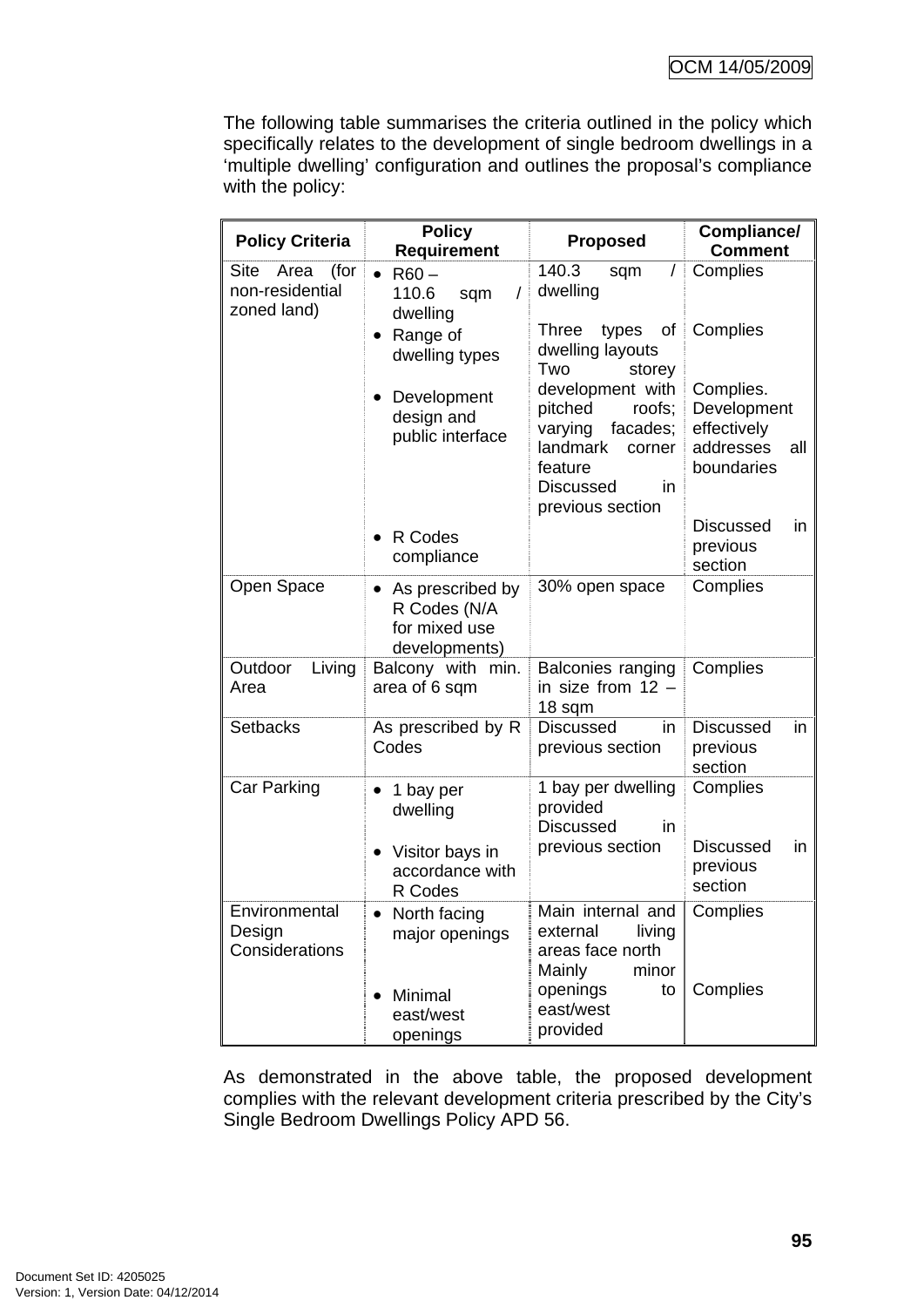## **Consultation**

In view of the proposal's variation to the Detailed Area Plan for the site and its scale, the application was referred to neighbouring properties for comment (as shown on the attachment to this report) One submission was received objecting to the proposal on the following grounds:

- Increased traffic along Queens Lane
- Lack of privacy from proposed rear balconies; and
- Inappropriate for commercial development to occur on subject site

While the above concerns are noted, it is considered that only the second point which relates to lack of privacy is relevant to the proposed development. Points 1 and 3 are dismissed noting the site is identified as a 'Local Centre' under the approved Structure Plan and the applicable Detailed Area Plan recognises the mixed use potential for the site. The issue of traffic has also been suitably addressed by the applicant as the use of a one-directional internal driveway means that impacts associated with vehicle movements have been largely internalised.

The issue relating to overlooking is considered valid and a condition should be imposed on any approval requiring fixed obscure glass screening (up to a 1.6 metres in height) to be added to the middle six balconies facing Queens Lane. The rear balconies on the units on the east and west of the rear building are not required to have screening in order to maintain sufficient activation and surveillance of the laneway. Although the DAP for the site permitted rear balconies to face Queens Lane, given the potential impact on the two properties to the south of the subject site, a screening condition is justified in this case.

#### **Conclusion**

As outlined in the report, the proposed development represents a variation to the development and design requirements of the City's DAP for the site. Despite this, the proposal is largely consistent with the structure plan, Scheme, policy and R Code requirements which apply to the subject land and proposed development.

In addition to complying with the technical requirements of the City, it is considered that the proposal represents a unique development and one which has the potential to add to the existing range of living accommodation and business opportunities within the Aubin Grove locality. It will also lead to increased activity within the Aubin Grove neighbourhood centre and provide additional surveillance and vibrancy within an environment which wouldn't normally benefit from such urban village elements.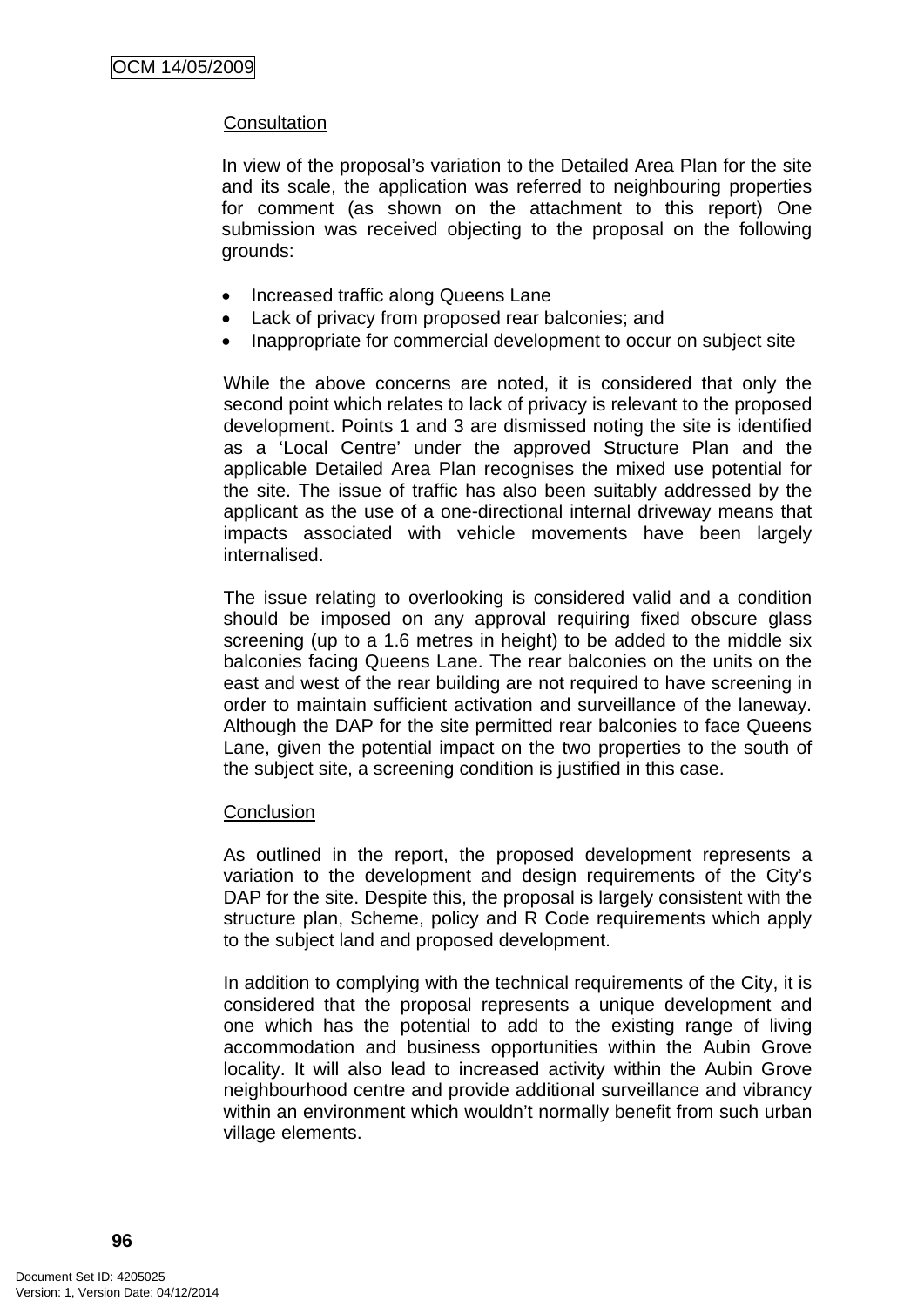As such, the proposal is supported subject to standard conditions and special conditions which are required to ensure the development is both constructed and managed to the City's satisfaction.

## **Strategic Plan/Policy Implications**

#### **Demographic Planning**

- To ensure the planning of the City is based on an approach that has the potential to achieve high levels of convenience and prosperity for its citizens.
- To ensure development will enhance the levels of amenity currently enjoyed by the community.

#### **Employment and Economic Development**

- To plan and promote economic development that encourages business opportunities within the City.
- To pursue high value employment opportunities for our residents.

#### **Budget/Financial Implications**

Nil

#### **Legal Implications**

Town Planning Scheme No. 3 Planning and Development Act 2005 State Administrative Tribunal Regulations

#### **Community Consultation**

Six (6) surrounding owners were consulted regarding the proposal. One (1) submission objecting to the proposal was received.

## **Attachment(s)**

- 1. Location Plan
- 2. Ground Floor Plan
- 3. Upper Floor Plan
- 4. Elevations x 2
- 5. Colour Perspective
- 6. Detailed Area Plan
- 7. Consultation Plan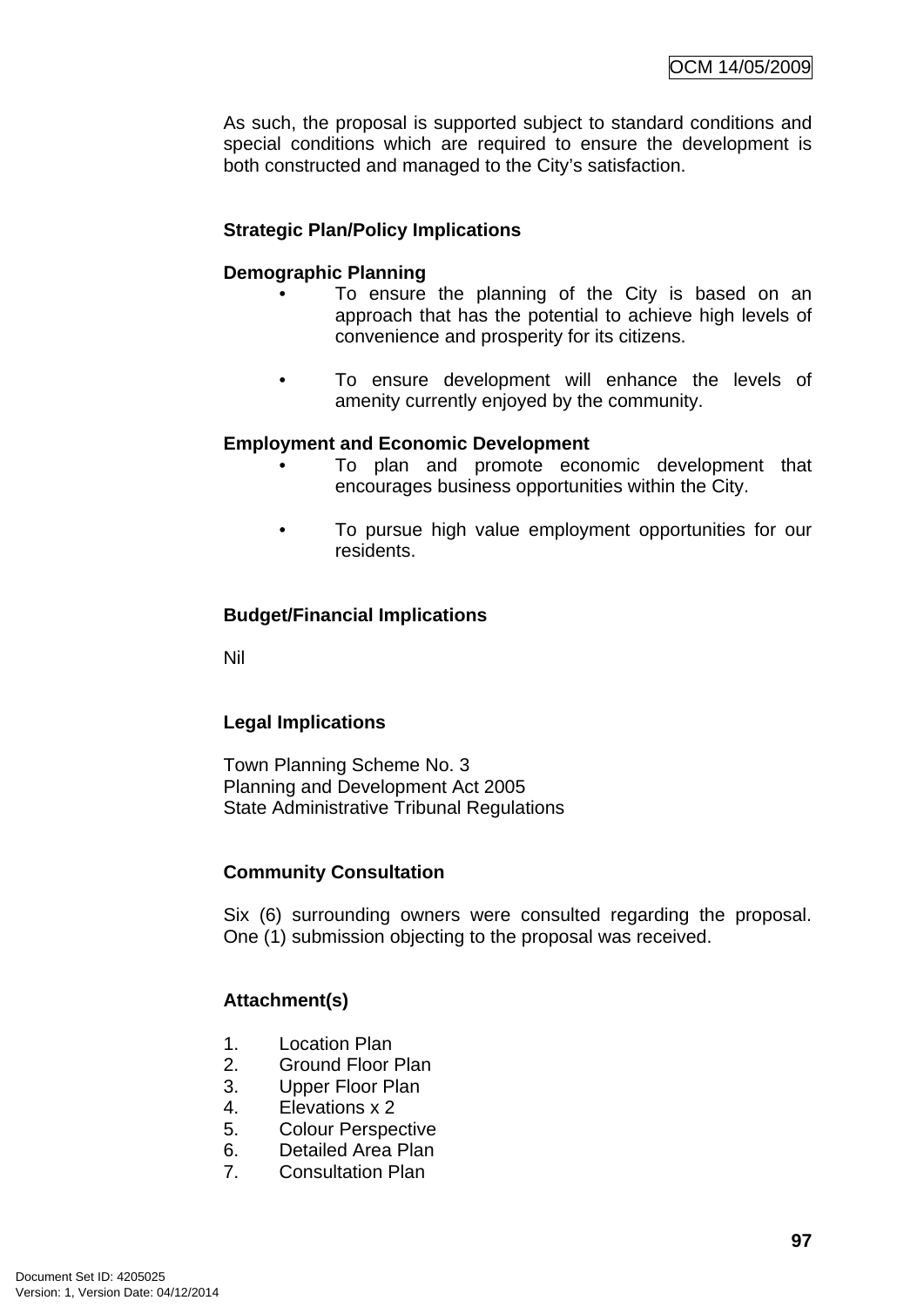## **Advice to Proponent(s)/Applicant**

The proponent and those who lodged a submission on the proposal have been advised that this matter is to be considered at the 14 May 2009 Council Meeting.

#### **Implications of Section 3.18(3) Local Government Act, 1995**

Nil

## **14.15 (OCM 14/5/2009) - LEAD SHIPMENTS BY RAIL THROUGH THE CITY - LOCATION: RAIL LINE FROM EAST TO FREMANTLE PORT (9105) (N JONES) (ATTACH)**

#### **RECOMMENDATION**

That Council receive the report and provide copies of the report and attachments to all residents' associations in the City of Cockburn, including the Spearwood, Beeliar, Bibra Lake and Yangebup residents' groups, and on the City's web site and in its libraries.

## **COUNCIL DECISION**

#### **Background**

At the Ordinary Meeting of Council on 12 March 2009 Mayor Howlett requested that a report be prepared on the matter of lead transportation through the City of Cockburn to Fremantle Port, with a view to Council initiating a community information and engagement process.

#### **Submission**

N/A

#### **Report**

In October, 2007 the EPA advertised a proposal by Magellan Metals Pty Ltd to transport lead carbonate from the mine site at Wiluna by truck to Leonora, and then by rail to Fremantle Port for export by ship. The trains will use the rail line passing through the City of Cockburn.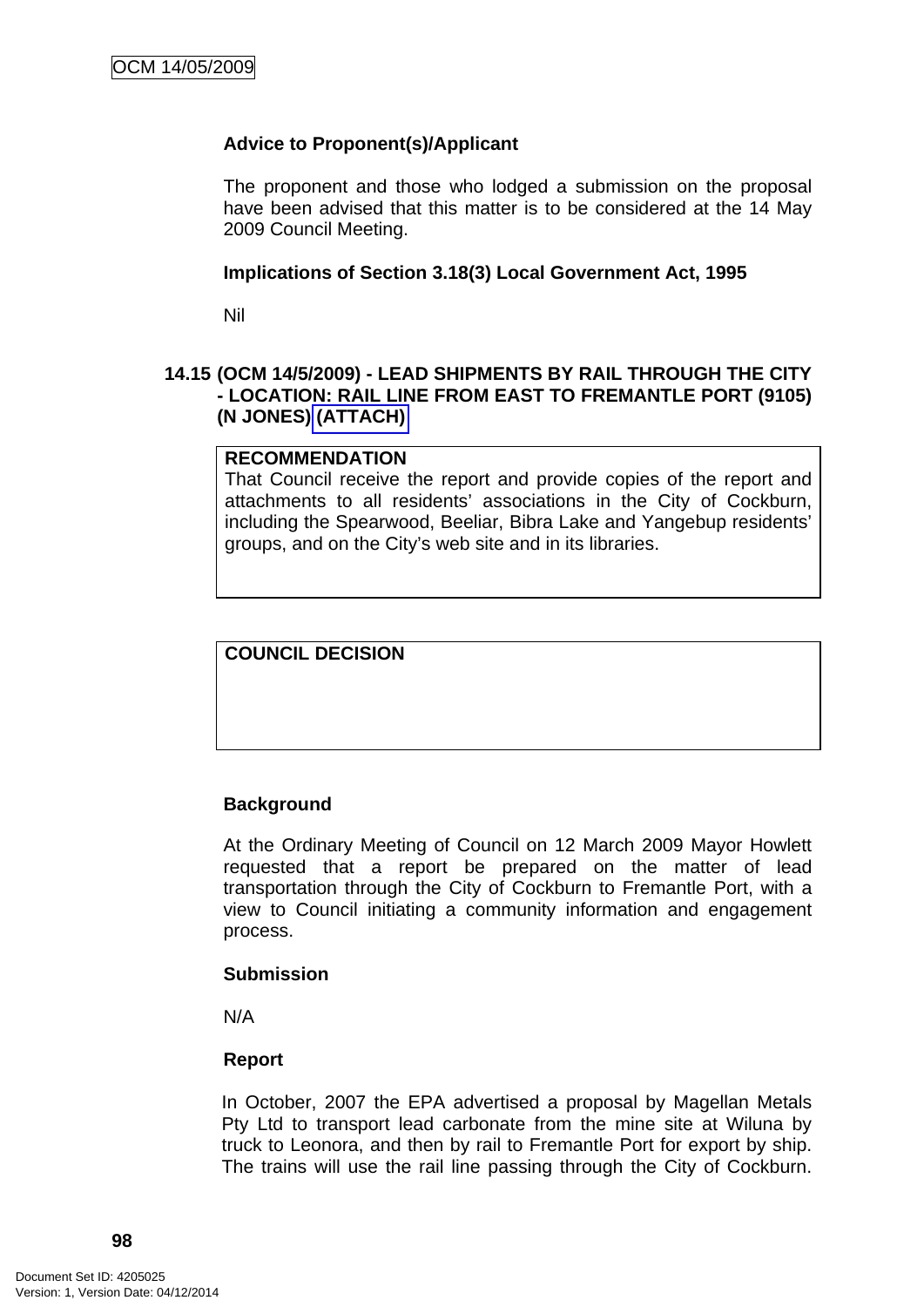Council officers reviewed the proposal and determined that the City did not need to lodge a submission because they were satisfied that the proposal did not pose a significant risk to human health or the natural environment. The attached information sheet was provided to Councillors on 11 December 2007 (attachment 1).

Following a request by former Mayor Stephen Lee and several Councilors, on 19 December 2007 the City lodged a submission to the EPA (attachment 2) with a copy to seven ministers including the Minister for the Environment. The City's position is that the proposal is acceptable with several additional safeguards including:-

- 1. That soil samples be taken adjacent to the railway line within the residential areas of South Lake, Spearwood, Yangebup and North Coogee in the months of September, January and May each year and if lead is detected at higher than ambient concentrations, that shipments cease immediately and permanently.
- 2. That the sampling sites be selected in consultation with the City.
- 3. That the sampling analysis results be provided to the City within 28 days of sampling. Results are to clearly indicate whether lead levels exceed ambient concentrations.
- 4. That the City be consulted on the detailed Emergency Response Plan, to be endorsed by FESA.

The Councilors' wished to highlight the need to rebuild the diminished community confidence in the regulatory system in these situations. All of the City's requests have been incorporated into Magellan's final proposal.

#### **Esperance**

It should be noted that in Esperance the lead carbonate was transported to the port over 21 months in open wagons covered by tarps. Sampling of soil next to the rail line only detected lead in the railway yard where the lead was transferred from truck to train, and within 100m of the port rail terminal where lead dust fell off the empty wagons. This means that the dust did not fall off the open wagons while it was in transit similar to the train line in Cockburn. The lead dust was released during the loading/unloading process and was wind blown across sections of Esperance town killing large numbers of birds and causing elevated levels of lead in the blood of several residents.

#### Dangerous Goods Issue

Lead carbonate is classified as dangerous goods of Class 6 (toxic substances) and is assigned a Packing Group III. Most dangerous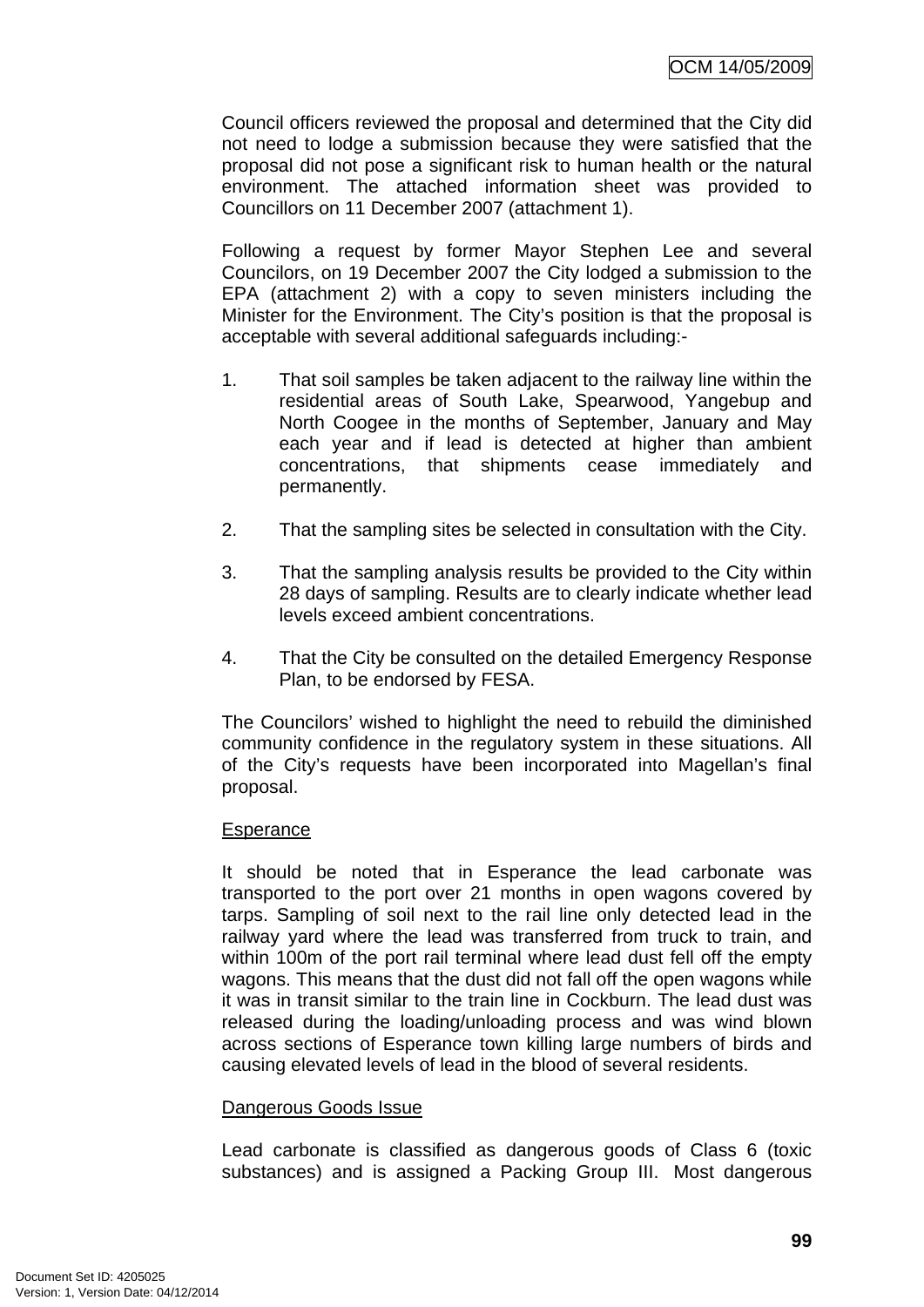goods are assigned a packing group commensurate with their level of hazard - Packing Group I (high hazard), Packing Group II (medium hazard), Packing Group III (low hazard). It is important to note that lead carbonate is assigned Packing Group III, it is not explosive or flammable nor does it form a vapour or toxic fume cloud. The impacts on the Esperance community was a result of chronic exposure to atmospheric dust arising from the handling of lead carbonate in loose bulk form in open conveyor systems at the port. The proposal approved for Fremantle involves the packing of the damp lead carbonate in double lined bags inside sealed freight containers which eliminates this as a credible risk.

#### Method of storage during transport is best practice

The current proposal represents best practice for the transport of this type of material. Attachment 3 is a report provided to the City of Canning by an independent Environmental Health expert that concludes that there is little justification on technical grounds for the City of Canning to object to the proposal. A copy of this report was provided to Cockburn Councillors in April 2008.

The lead dust is damp before it will be put into double laminated wall bulka bags (UN and State Govt approved) which are cleaned and vacuumed before they are placed within steel sea containers. This all takes place at the mine site where each bag and each container will be checked by an independent inspector to ensure that the outer surfaces are free of dust before they can leave the site. The sea containers are secured with a steel bolt which will remain in place until reaching the final destination overseas. Given that the bags and sea containers are designed to withstand being dropped and toppled, the dust is unlikely to escape in the event of a train crash incident. Nevertheless there is a comprehensive Emergency Response Plan, a draft copy of which is available on Magellan's web site and which will be activated in the event of an incident involving the lead trains.

In the unlikely event of a rail accident that causes a sea container to split open and a bulka bag to split open and the damp lead carbonate to be allowed to spill out onto the ground, the response involves covering and/or wetting the material to prevent it from drying out and blowing away until it can be collected in bags. A hazard zone would be created to exclude non emergency personnel, and post clean up monitoring would confirm that all of the material has been collected. The Response Plan is typical of any similar hazardous material transported by rail.

#### Health Hygiene and Environmental Monitoring Plan

One of the Minister's conditions (attachment 4) is the development of a Health Hygiene and Environmental Monitoring Plan which will be available on Magellan's web site once it is finalised in the near future.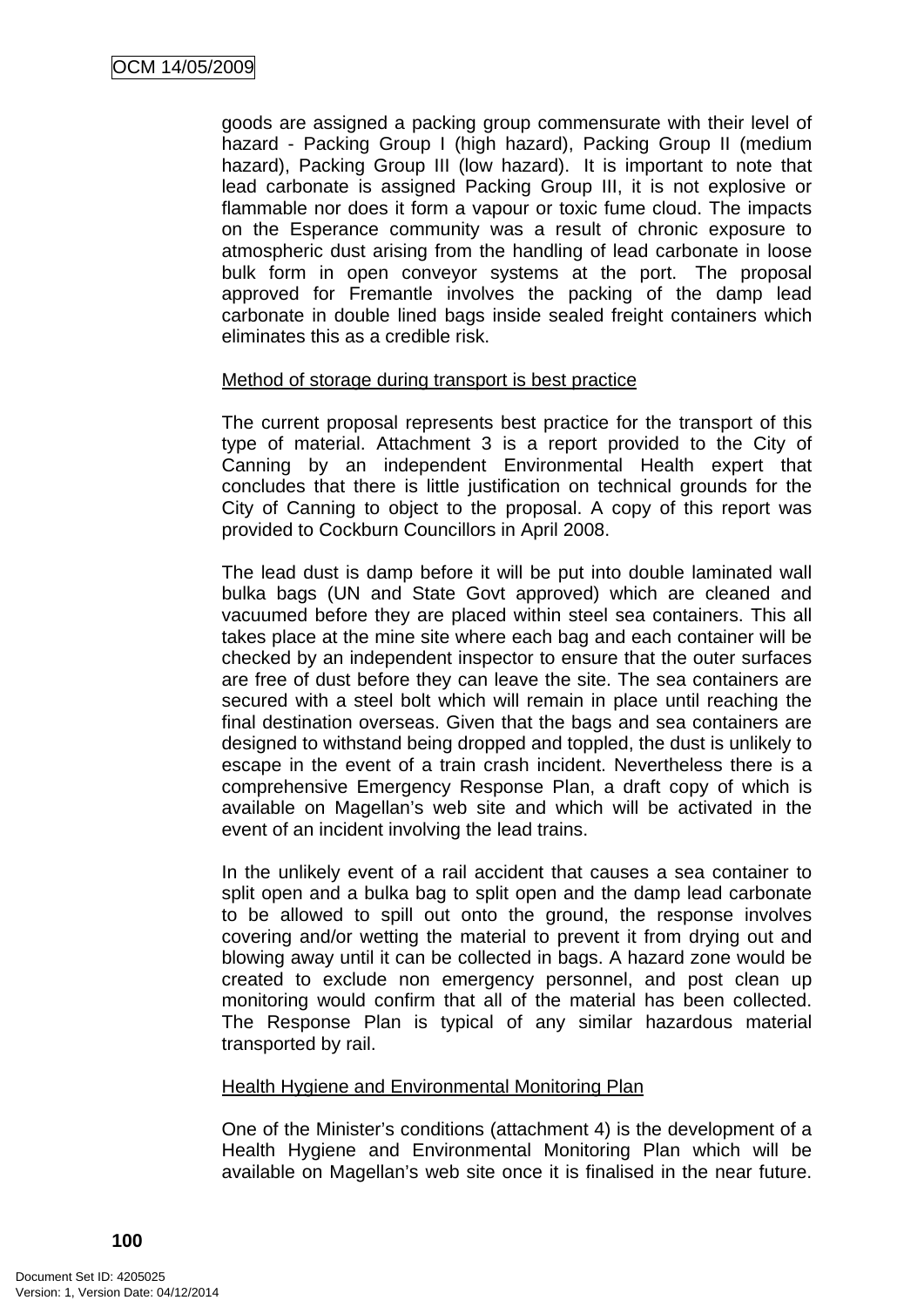Soil samples will be taken next to the rail line about every 500m and Magellan have agreed to the City's request to include an additional sampling point in Yangebup noting that they had experienced problems gaining access to this section of the track. There is a map showing 20 sampling points in the City (attachment 5) and this number is adequate. Samples are currently being taken along the entire route to establish background levels of lead before shipments commence. Some lead has been detected from past activities not associated with Magellan's shipments, and the results of the sampling will be made public via Magellan's web site in the coming weeks. Once shipments commence, sampling will take place at 3, 6, and 12 months and annually thereafter.

There is no credible likelihood that all of the cleaning and storage safety systems will fail and the lead will leak from the sea containers during transit by rail. Therefore annual testing along the train track is an adequate safeguard for the community to ensure that processes are not allowed to change over time and an Esperance type failure is not repeated.

If elevated lead levels are recorded along the transport route, the first step will be to determine, using isotope testing, whether the lead originates from Magellan. If the lead is shown to originate from Magellan, all transport of lead concentrate will cease. A detailed investigation of the extent of the contamination and a review of the packaging and transport process would be undertaken in consultation with Government.

#### Summary

The current proposal to transport lead carbonate in sealed containers is very different from the use of open topped rail wagons with loose fitting tarps in Esperance. The proposal has been exhaustively assessed and approved by all of the relevant State Government Experts and has been approved by the Minister for the Environment with stringent conditions. Each of the plans is in the process of being finally approved by the relevant State Government Experts. The current proposal represents best practice for the transport of this type of material.

#### **Strategic Plan/Policy Implications**

#### **Governance Excellence**

To provide effective monitoring and regulatory services that administers relevant legislation and local laws in a fair and impartial way.

#### **Budget/Financial Implications**

Nil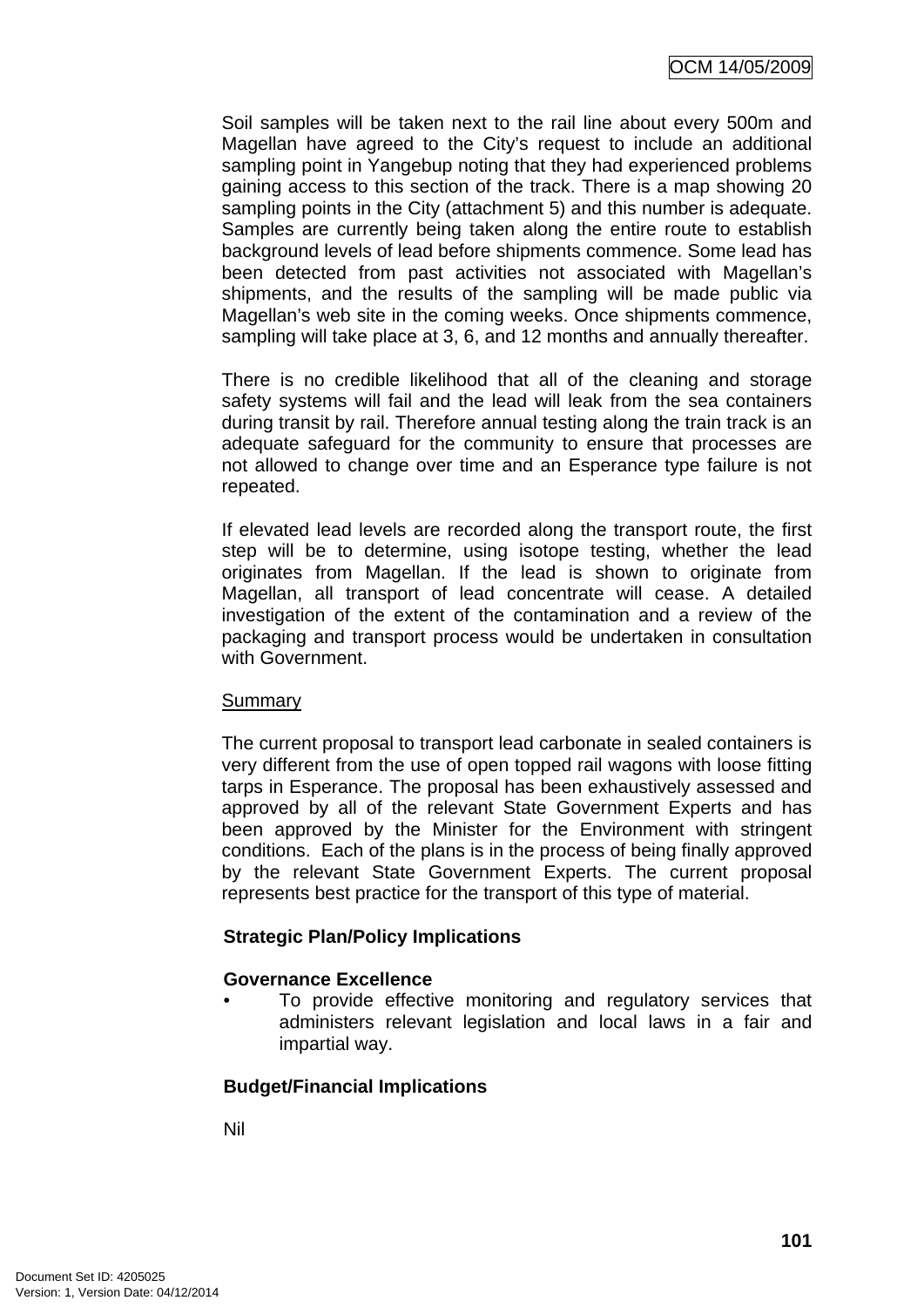## **Legal Implications**

Nil

## **Community Consultation**

Several stakeholders, concerned residents and representatives of local residents groups (Spearwood, Beeliar, and Yangebup) have raised concerns about potential exposure to lead dust as a result of an accident or train derailment. The City is not a decision making agency in relation to the proposal and all of the public consultation stages have been completed. Nevertheless the city has ensured that a copy of the draft Emergency Response Plan (ERP) is available via a link from the City's web site to Magellan's web site. Copies of the ERP will be provided to the Spearwood, Beeliar, and Yangebup Residents groups and on the City's web site and in its libraries. Other important planning documents and results of monitoring will be available on Magellan's web site.

#### **Attachment(s)**

- 1. Councillors information sheet
- 2. City's submission to EPA and State Govt Ministers
- 3. Report to City of Canning by independent Env. Health expert
- 4. Minister for the Env. conditional approval
- 5. Map showing soil sampling locations

## **Advice to Proponent(s)/Submissioners**

N/A

**Implications of Section 3.18(3) Local Government Act, 1995**

Nil

## **15. FINANCE AND CORPORATE SERVICES DIVISION ISSUES**

## **15.1 (OCM 14/5/2009) - LIST OF CREDITORS PAID - MARCH 2009 (5605) (K LAPHAM) (ATTACH)**

#### **RECOMMENDATION**

That Council receive the List of Creditors Paid for March 2009, as attached to the Agenda.

#### **COUNCIL DECISION**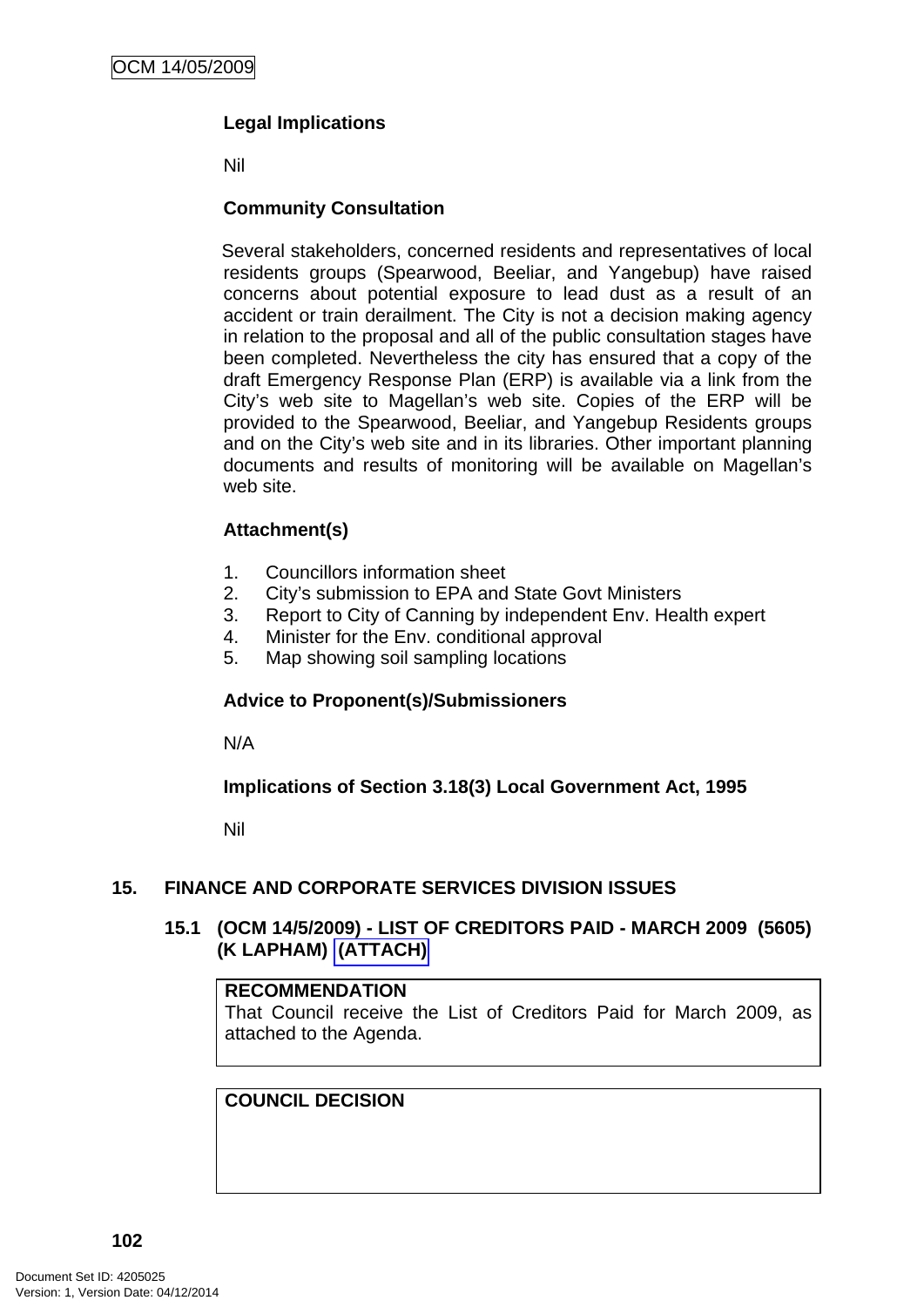# **Background**

It is a requirement of the Local Government (Financial Management) Regulations 1996, that a List of Creditors be compiled each month and provided to Council.

## **Submission**

N/A

# **Report**

The list of accounts for March 2009 is attached to the Agenda for consideration. The list contains details of payments made by the City in relation to goods and services received by the City.

## **Strategic Plan/Policy Implications**

## **Governance Excellence**

• To conduct Council business in open public forums and to manage Council affairs by employing publicly accountable practices.

## **Budget/Financial Implications**

N/A

**Legal Implications** 

N/A

# **Community Consultation**

N/A

# **Attachment(s)**

List of Creditors Paid – March 2009.

## **Advice to Proponent(s)/Submissioners**

N/A

# **Implications of Section 3.18(3) Local Government Act, 1995**

Nil.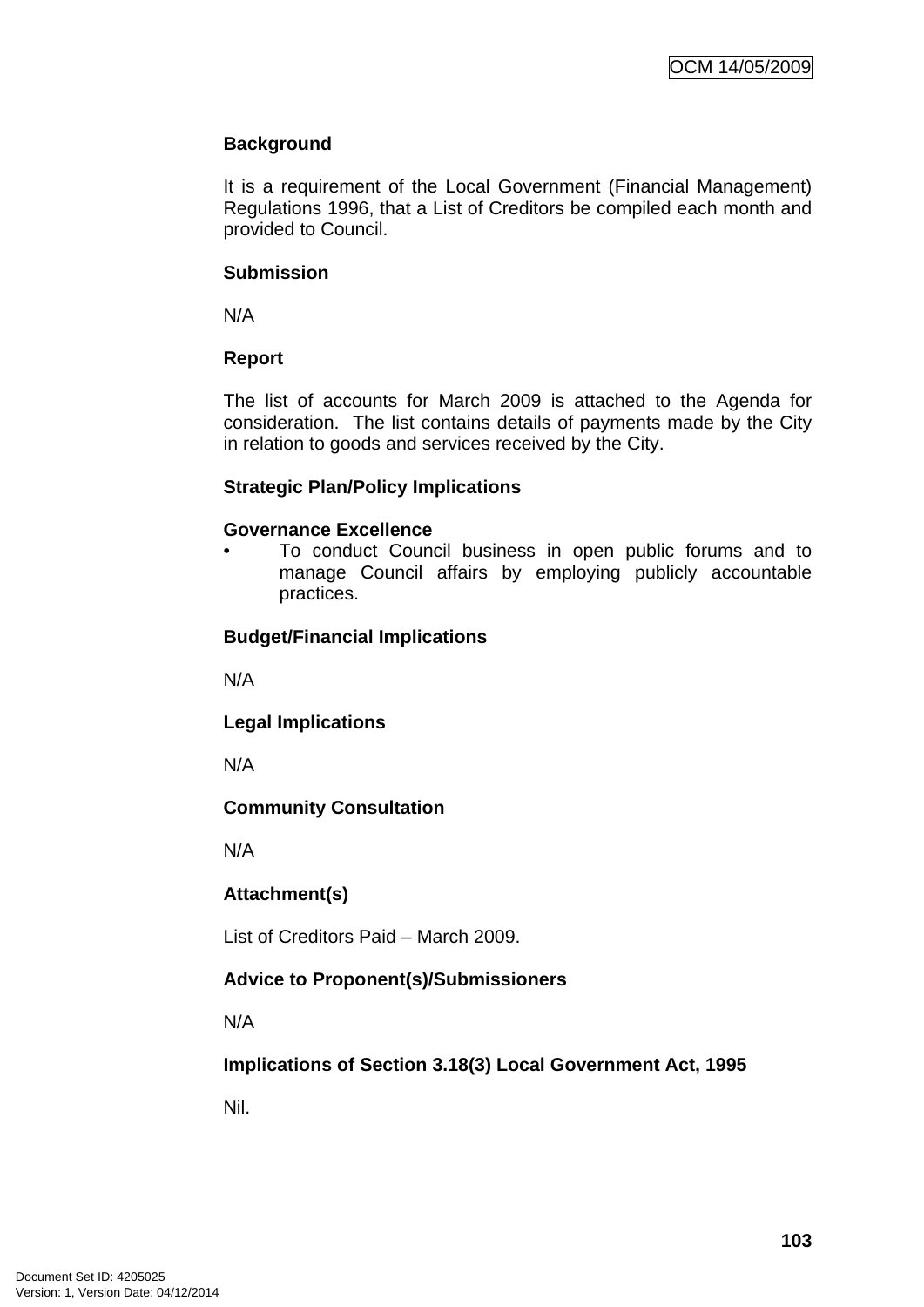## **15.2 (OCM 14/5/2009) - STATEMENT OF FINANCIAL ACTIVITY - MARCH 2009 (5505) (N MAURICIO) (ATTACH)**

## **RECOMMENDATION**

That Council receive the Statements of Financial Activity and associated reports for March 2009, as attached to the Agenda.

# **COUNCIL DECISION**

# **Background**

Regulation 34(1) of the Local Government (Financial Management) Regulations 1996 prescribes that a local government is to prepare each month a Statement of Financial Activity.

Regulation 34(2) requires the Statement of Financial Activity to be accompanied by documents containing:–

- (a) details of the composition of the closing net current assets (less restricted and committed assets),
- (b) explanations for each material variance identified between YTD budgets and actuals; and
- (c) any other supporting information considered relevant by the local government.

Regulation 34(4)(a) prescribes that the Statement of Financial Activity and accompanying documents are to be presented to the Council.

## **Submission**

N/A

## **Report**

Attached to the Agenda is the Statement of Financial Activity for March 2009. These include explanations for material variances within operating revenue and expenditure, as well as for capital works & project expenditure.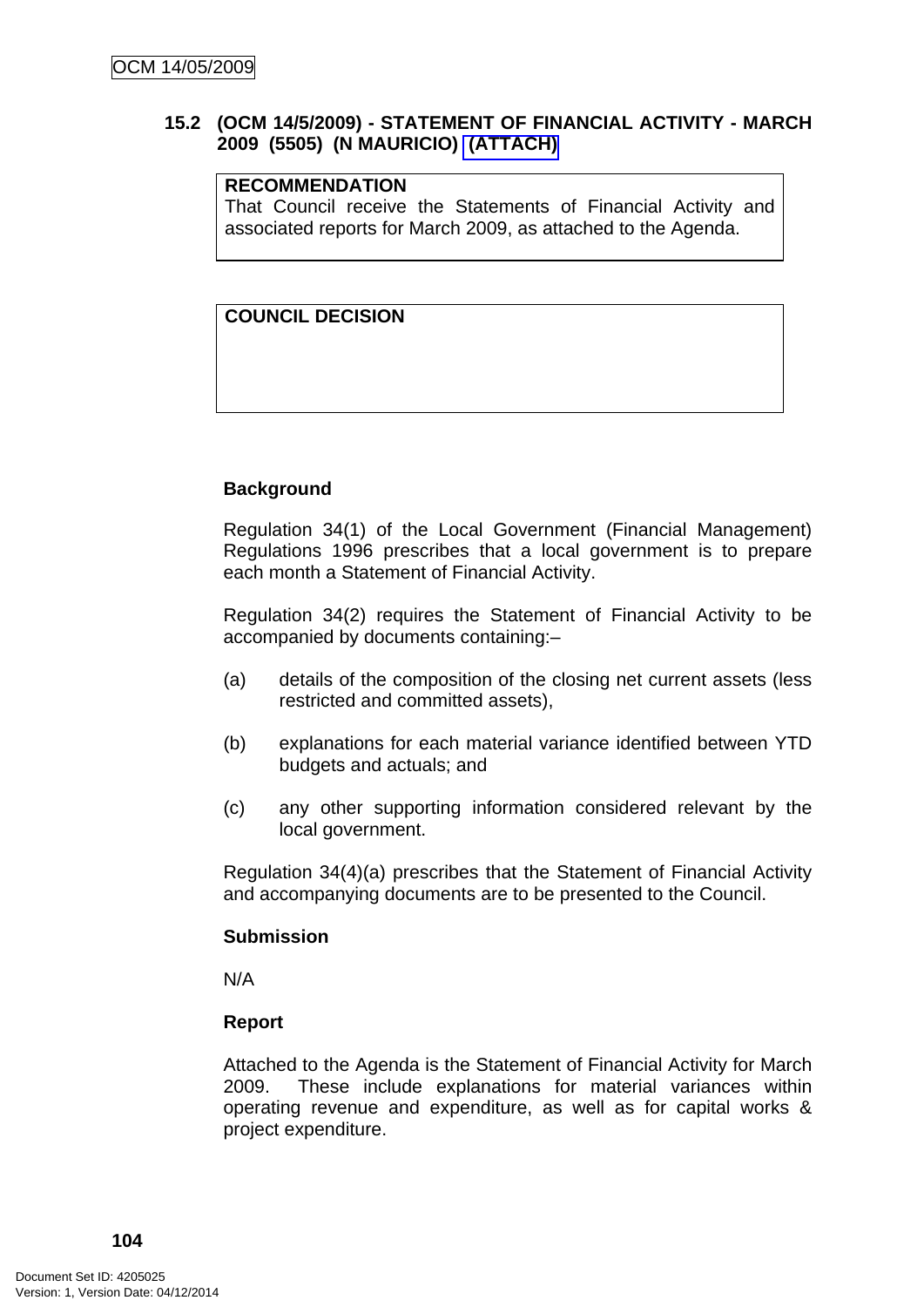Note 1 shows the program split for grants and contributions received towards asset purchase and development.

Note 2 provides a reconciliation of Council's net current assets (adjusted for restricted assets and cash backed reserves). This provides a financial measure of Council's working capital and an indication of its liquid financial health.

Also provided are Reserve Fund and Restricted Funds Analysis Statements. These assist to substantiate the calculation of Council's net current assets position.

The Reserve Fund Statement reports the budget and actual balances for Council's cash backed reserves, whilst the Restricted Funds Analysis summarises bonds, deposits and infrastructure contributions held by Council. The funds reported in these statements are deemed restricted in accordance with Australian Accounting Standards.

#### Material Variance Threshold

For the purpose of identifying material variances in Statements of Financial Activity, Financial Management Regulation 34(5) requires Council to adopt each financial year, a percentage or value calculated in accordance with Australian Accounting Standard AAS5 - Materiality. This standard defines materiality in financial reporting and states that materiality is a matter for professional judgement. Information is material where its exclusion may impair the usefulness of the information provided. AAS5 does offer some guidance in this regard by stating that an amount that is equal to or greater than 10% of the appropriate base amount may be presumed to be material.

The materiality threshold adopted by Council for the 2008/09 financial year is \$50,000 or 10% (whichever is the greater). In applying the threshold, officers give due regard to the nature of the data and how it is best consolidated (e.g. at an individual project level, specific works program, distinct activity, nature and type level etc).

## **Strategic Plan/Policy Implications**

#### **Governance Excellence**

• To conduct Council business in open public forums and to manage Council affairs by employing publicly accountable practices.

## **Budget/Financial Implications**

Where variances reported are of a permanent nature (i.e. not due to timing issues), they will impact Council's end of year surplus/deficit position.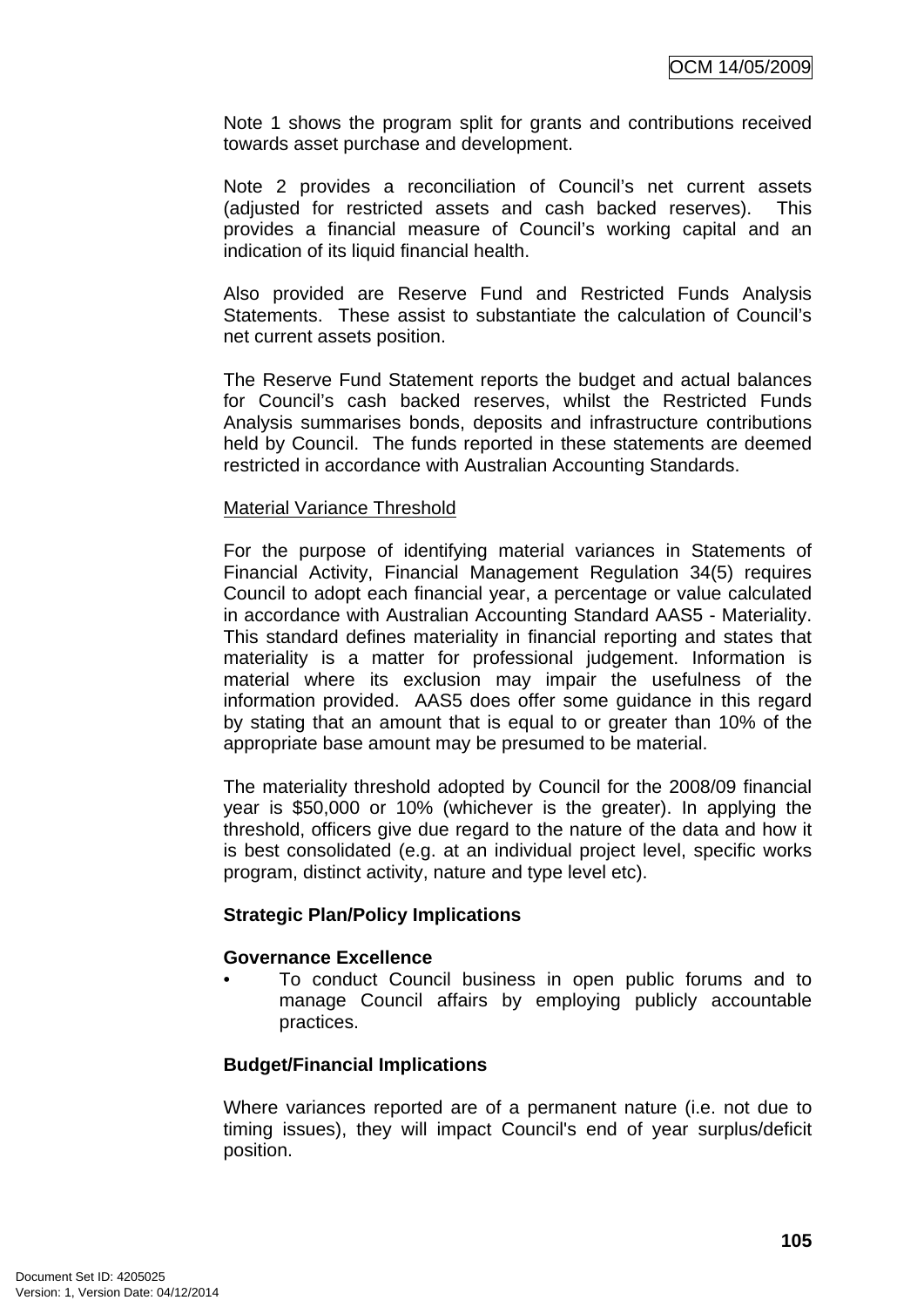# **Legal Implications**

Section 6.4 of the Local Government Act, 1995 and Regulation 34 of the Local Government (Financial management) Regulations 1996, refer.

#### **Community Consultation**

N/A

## **Attachment(s)**

Statement of Financial Activity and associated reports - March 2009.

#### **Advice to Proponent(s)/Submissioners**

N/A

**Implications of Section 3.18(3) Local Government Act, 1995**

Nil.

## **16. ENGINEERING AND WORKS DIVISION ISSUES**

**16.1 (OCM 14/5/2009) - DRAFT BIBRA LAKE LANDSCAPE, RECREATIONAL AND ENVIRONMENTAL MANAGEMENT PLAN - LOCATION: BIBRA LAKE - OWNER: CITY OF COCKBURN AND VARIOUS - APPLICANT: CITY OF COCKBURN (6143) (J SMITH) (ATTACH)** 

# **RECOMMENDATION**

That Council:

- (1) adopt the Bibra Lake Landscape, Recreational and Environmental Management Plan as previously considered by Council on the 13<sup>th</sup> of November 2008 subject to inclusion of the recommended amendments and updated information as per *Attachments 1 and 2*; and
- (2) list for consideration in future Council budgets, staged capital works and operational funding for the Bibra Lake Landscape, Recreational and Environmental Management Plan.

**COUNCIL DECISION**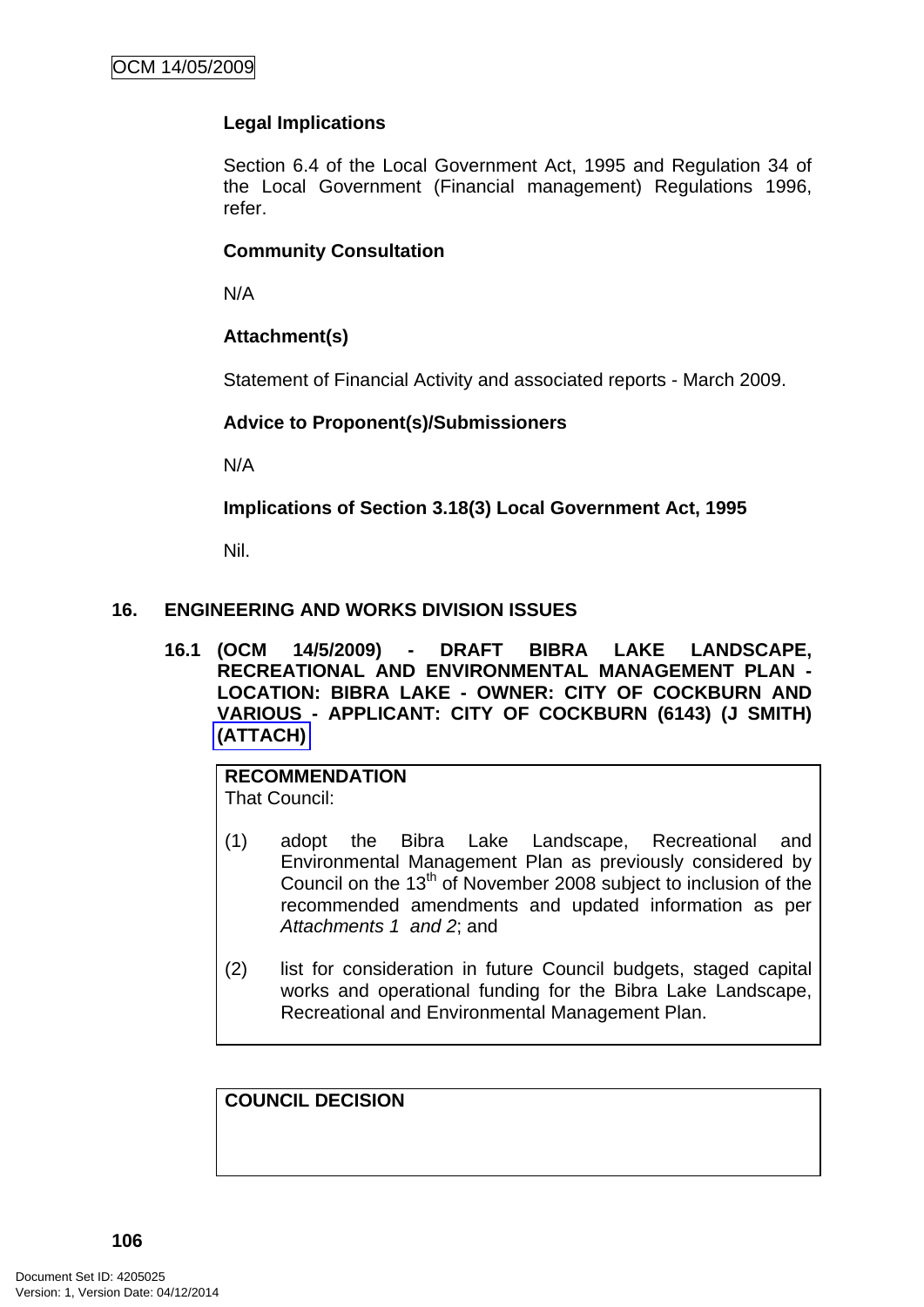## **Background**

This report pertains to various lots in public and private ownership, making up Bibra Lake and its immediate surrounds. The draft landscape, recreational and environmental management plan (MP) was previously considered by Council for release for public comment at the meeting of  $13<sup>th</sup>$  November 2008, when it was resolved to:

- *(1) Advertise the draft Bibra Lake Landscape, Recreational and Environmental Management Plan for public consultation for a period closing sixty (60) days from the date of advertisement [amended by Council to 90 days to allow additional time for public consultation over the Christmas/New year period],*
- *(2) Refer the draft Bibra Lake Landscape, Recreational and Environmental Management Plan to the relevant stakeholder agencies and groups for their review and comment; and*
- *(3) Receive a further report to consider amongst other things* 
	- *1. Community and Stakeholder Agency Feedback*
	- *2. Prioritisation of recommendations*
	- *3. Timeframes for implementation*
	- *4. Costs of recommendations, potential sources of funds and potential impact on Councils Municipal Budget prior to amendment and adoption of the Bibra Lake Landscape, Recreational and Environmental Management Plan.*

The draft MP report was issued to the City's public libraries, relevant stakeholders and public interest groups, and advertised for public comment for an extended period ending March 2009.

# **Submission**

This report considers comments received and makes recommendations for final amendment, endorsement and adoption of the MP as policy for ongoing coordinated treatment of the Bibra Lake reserve and environs. Consideration is given in particular to prioritising works and expenditure.

# **Report**

Appended to this report are three tables analysing public comment received:

1. A table of public comments received and recommended responses is appended as *Attachment 1*.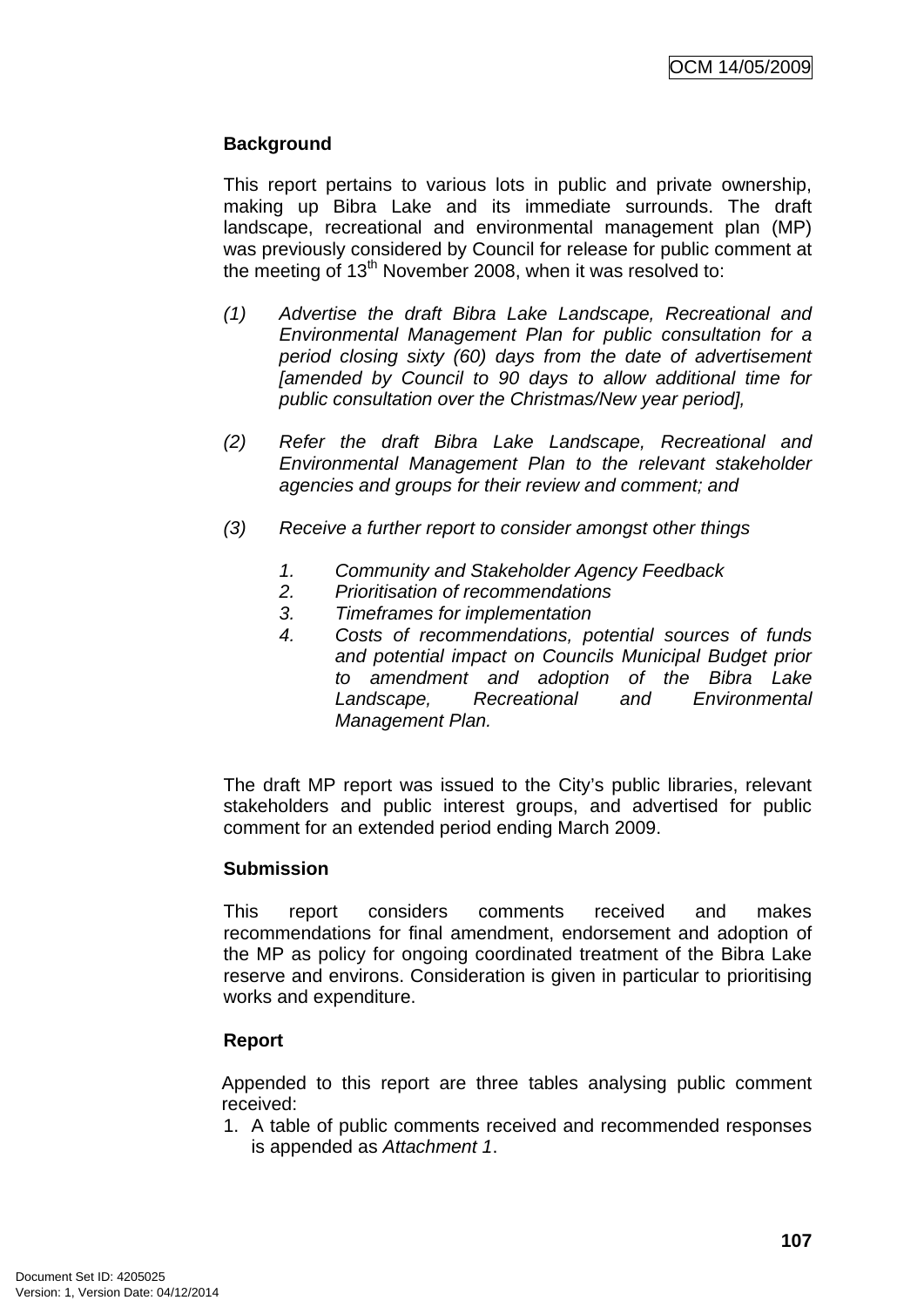- 2. Officers reviewed all comments against a table of recommendations and tallied support and objection for prioritising actions and amending the MP. The table in *Attachment 2* shows total numbers for and against and then prioritises draft report recommendations from 1 to 3.
- 3. The prioritised recommendations were then reflected in the capital works program for high, intermediate and low priority, as *Attachment 3.* Please note that this schedule of projects is indicative only and subject to ongoing review and amendment by the proposed Reference Group.

#### High priority

These fundamental matters relate to actions that need to be addressed in the short term to preserve the current status or redress a current issue, or that are required to inform future decisions of high cost or high impact:

#### *Natural Environment and Water Quality Management*

All respondents overwhelmingly support natural environment protection and enhancement recommendations. Many respondents commented on the need to prioritise natural area initiatives over recreational and especially over commercial initiatives.

The City allocates operational funds to weed control, water quality monitoring and bushland restoration. These current programs assist with maintaining the status quo. However, further targeted capital works are required to rehabilitate and enhance identified ecosystems.

#### *Bibra Lake Reference Group*

Given the quantity and quality of responses to the draft MP, it is essential that a representative reference group be supported by the City for the ongoing management of the park, implementation of and review of the MP.

An important role of the group is to monitor and review the efficient execution of MP recommendations; and to identify funding initiatives.

#### *Access Network*

There is strong community support for upgrading existing facilities and in particular a comprehensive pathway system. Upgrading the existing and installing a second boardwalk and bird hide to the eastern side of the lake will support community education and recreation activities.

#### *Sustainability Precinct*

Officers and community members are unanimous in their support for this important community managed resource. Every endeavour to promote, enhance and jointly implement initiatives in this precinct should be carefully considered with a view to facilitating an exponential beneficial effect in the community.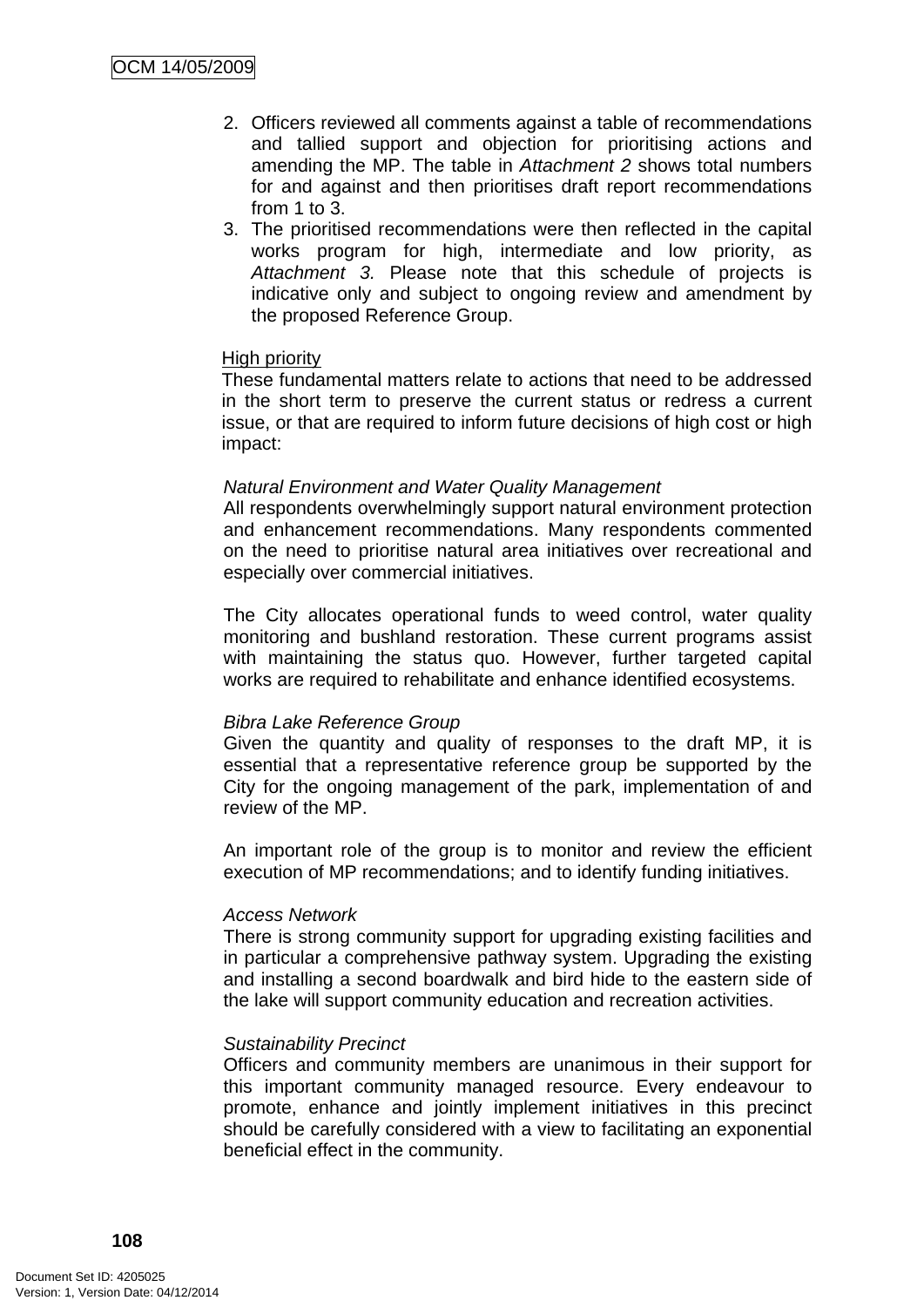There is an existing strategic management and development planning process administered at officer level with a defined group of precinct stakeholders. This project is reported separately to Council. It is recommended that the concept plan for the precinct be deleted from the MP as it does not represent a current known outcome and will only cause to confuse expectations.

#### *Lots 14 and 22 Progress Drive*

Strong community sentiment was received for retaining a biodiversity link, revegetating the site between South Lake and Bibra Lake and resisting commercial development. Development proposals for these two lots are currently undergoing a separate planning process for consideration by Council.

#### Intermediate and Low Priority

Intermediate priority recommendations represent needs that require further detailed consideration, planning and consultation. They are considered essential to bringing Bibra Lake to the status of a regionally significant destination point.

Low priority actions and recommendations are those that the City is currently undertaking, were not unanimously supported by members of the community, or are prioritised for a later action, or may not be required until such time that the demand is evident, eg. park user numbers, or traffic has increased. These were considered as wants, or 'nice to have'.

## *Cultural Heritage*

Quality submissions were received from representative groups and the *Heritage Council of Western Australia,* providing clarification and support for identifying and interpreting significant natural, European and Aboriginal heritage sites. Interpretive signage and entry statements are essential to humans relating to such a significant location.

Further concept development and Aboriginal consultation is required to finalise detailed planning for the western side recreational facilities. Officers anticipate that this planning and consultation will be undertaken ready for works to commence in the 2009/2010 financial year.

## *Recreational Facilities*

A mixed response to developing new facilities was received. The separate retirement village groups objected to recreational development at the southern end of Bibra Lake. They were largely concerned for access and circulation and for preservation of the natural passive recreation of the area.

Across all submissions received there was general support for initiatives such as an outdoor function centre for hire, a formalised dog exercise area, fitness exercise equipment and the visitor's centre/café.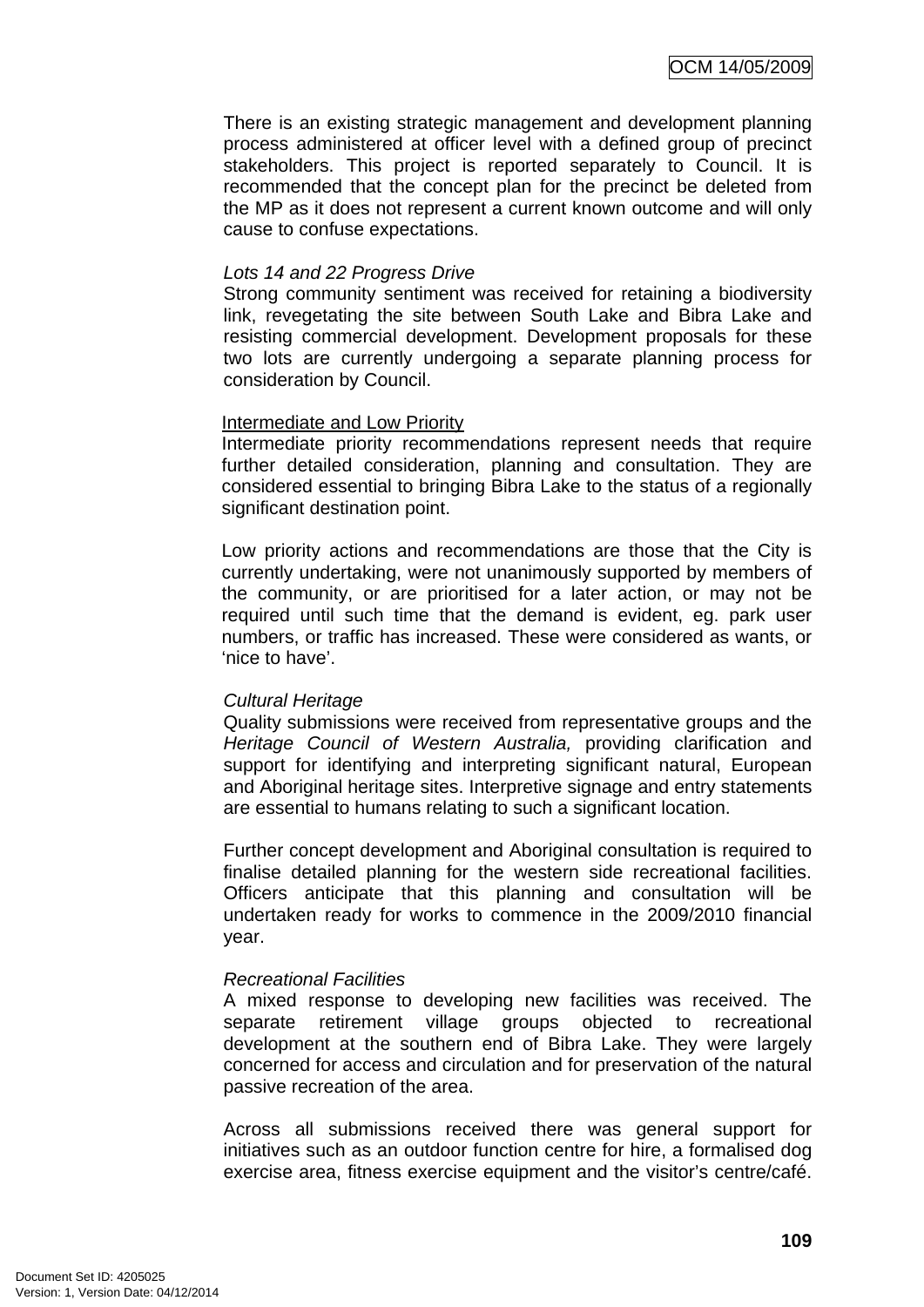Further community consultation and detailed planning is required to determine the appropriate locations and functions of such facilities.

#### *Vehicle Access Network*

Given the nature of issues raised regarding car parking and road traffic, Officers have identified the need to undertake a traffic and parking study for the location. This will inform how best to address access, parking facilities, road upgrades and pedestrian and cyclist integration.

#### *Roe Highway Extension*

Respondents other than one individual, were unanimous in their objections and concerns for the State Government proposed Roe Highway extension. An advice received from the MRWA confirmed that:

*The government is committed to extending the Roe Highway to Stock Road and construction will start within this term of Government.* 

*Please be aware that the highest levels of community engagement will be adopted on this sensitive and very important project to ensure that sustainable outcomes will be achieved through strong collaborative relationships.* 

#### *Commercial Revenue*

There was a little confusion about the role of the City in facilitating commercial activities that may be in competition with local businesses. The MP objectives were aimed at leasing opportunities for businesses that would contribute revenue for management of the parklands whilst enhancing recreational experiences.

Given concerns for the total implementation costs of the MP proposals, it is necessary for any opportunity for gaining capital and/or recurrent revenue to manage Bibra Lake to have a well thought out business case presented for Council consideration.

#### Timing and Implementation

Appended as *Attachment 3* is a draft program of works arranged into high, intermediate and low priority actions, reflecting public comments and Officer response. It is presented as an indication of the order of costs and priorities only and is subject to further refinement over time and in keeping with the objectives of the MP.

## **Strategic Plan/Policy Implications**

#### **Infrastructure Development**

• To construct and maintain parks and bushland reserves that are convenient and safe for public use, and do not compromise environmental management.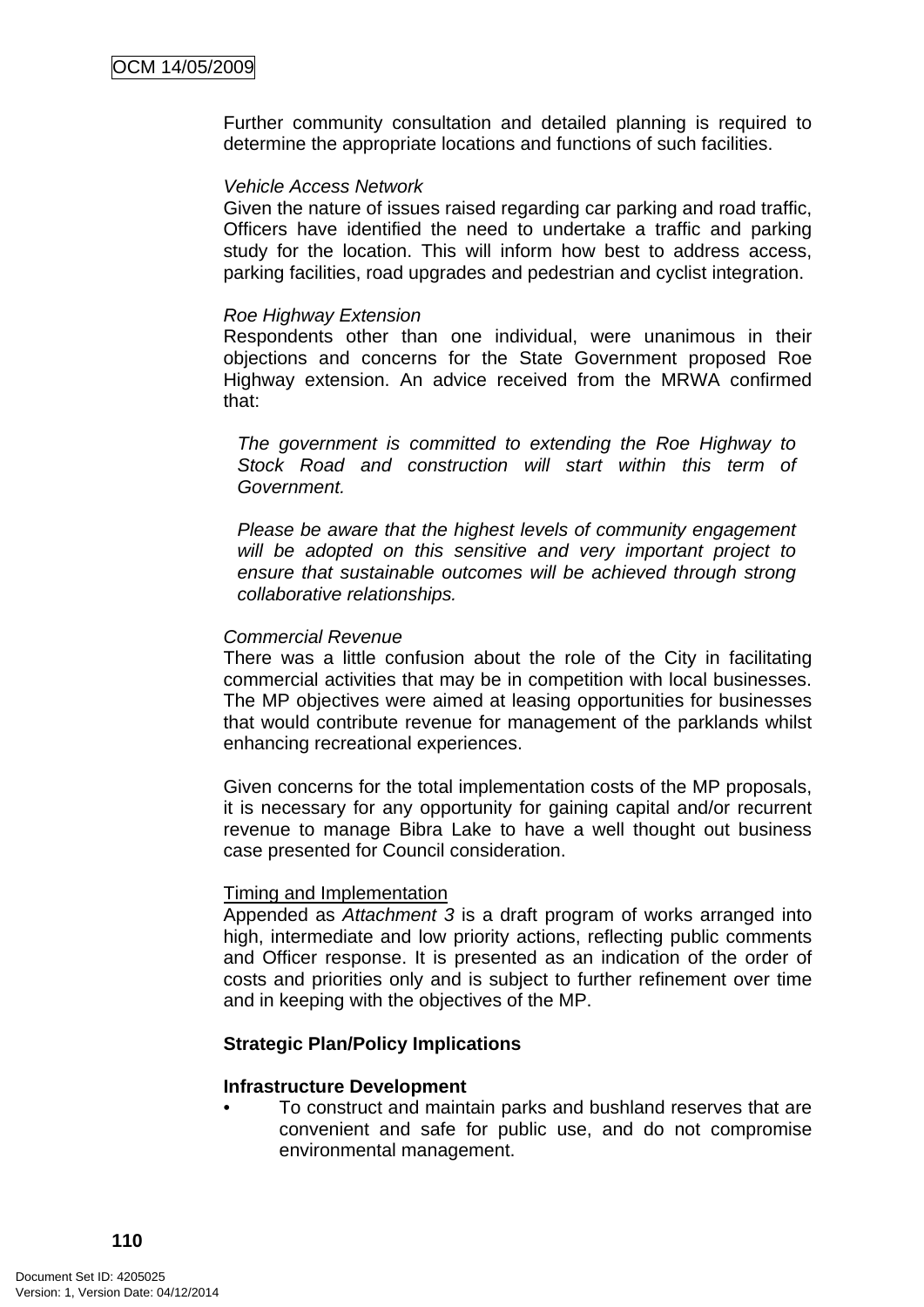• To provide an appropriate range of recreation areas that meets the needs of all age groups within the community.

## **Natural Environmental Management**

• To conserve, preserve and where required remediate the quality, extent and uniqueness of the natural environment that exists within the district.

## **Budget/Financial Implications**

In the current capital works program the following projects have funds allocated to this project area:

• CW 5565 Bibra Lake re-contour south bank \$20,000 • CW 5182 Bibra Lake Master Plan Stage 1 \$400,000

|  | • GW 5162 BIDIA LAKE MASIEI PIAN STAGE T | DUU,UUU   |
|--|------------------------------------------|-----------|
|  | • CW 5549 Bibra Lake Picnic Area         | \$25,000  |
|  | • CW 5200 Bibra Lake Management Plan     | \$623,000 |

The \$623,000 shown in CW 5200 was allocated from the Federal *Regional and Local Community Infrastructure Program* and is to be expended prior to October 2009.

Prioritising and refining future budget allocations from Municipal and other sources, will be the subject of the Reference Group and Officer recommendations for Council consideration.

## **Legal Implications**

N/A

# **Community Consultation**

The draft *Bibra Lake Landscape, Recreational and Environmental Management Plan* was issued for public comment from November 2008 to March 2009. Letters of invitation to comment including 43 printed copies of the draft document were issued to 6 authorities and 9 community representative groups. Printed copies of the draft MP document are currently available in the City Libraries and an electronic version is posted on the City's website.

Twenty (20) submissions were received from various community groups and individuals. *Attachment 1* sets out in table format all comments received during public consultation, provides responses for changes to the draft MP document. *Attachment 2* provides a summary table of *Attachment 1,* related to the draft MP recommendations. Officers in conjunction with the project consultants *Strategen,* have reviewed and amended responses to these comments in keeping with Council policy and current initiatives.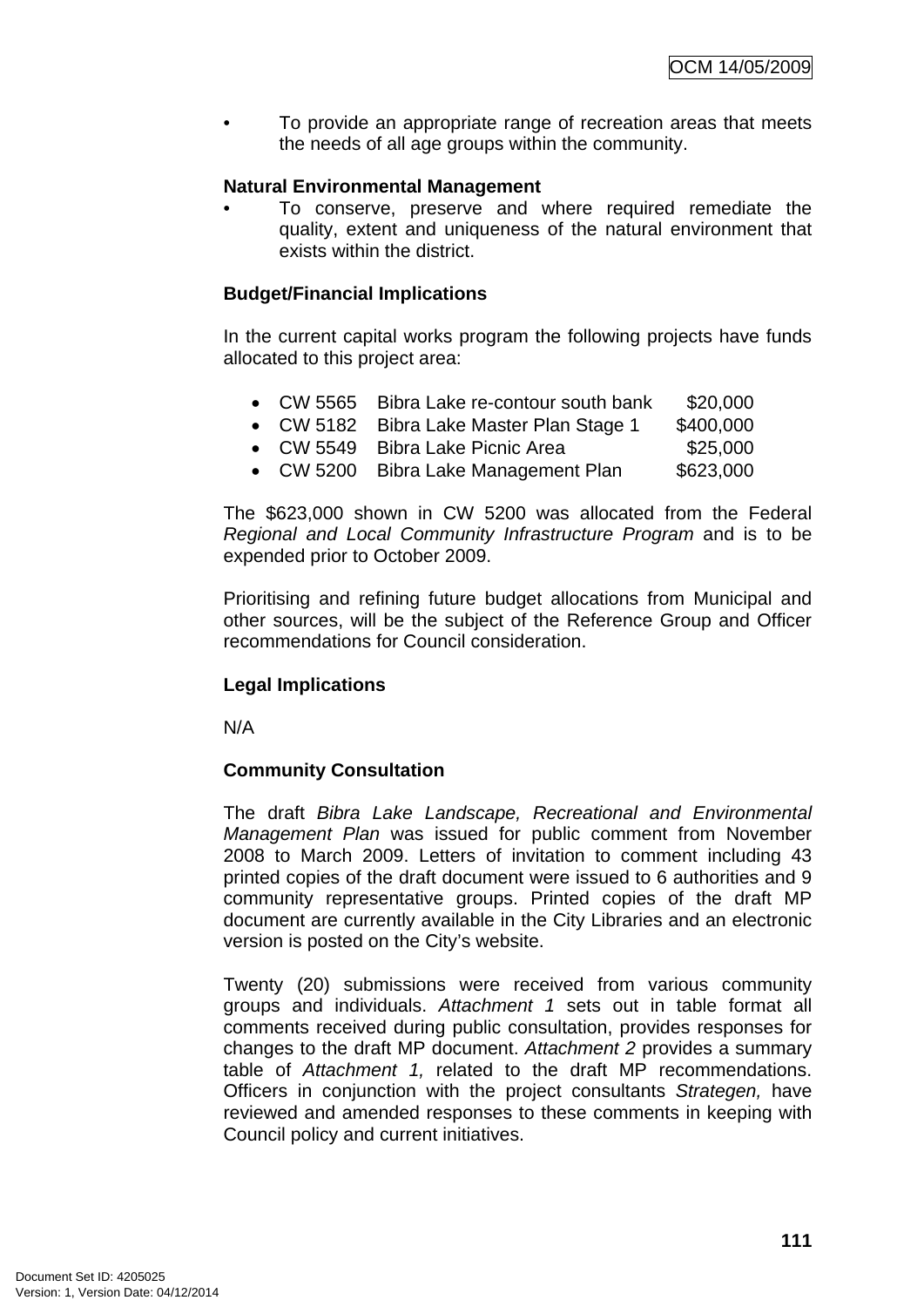Respondents largely supported the objectives of the plan, with comments primarily in order of priority:

- High priority to the protection and enhancement of bushland and heritage features,
- Restoring and enhancing recreation facilities,
- Managing and improving water quality,
- Supporting the Sustainability Precinct and its activities,
- Upgrading the pathway network.

Comments of objection or amendment were directed to:

- The total cost of \$22million being too high,
- Roe Highway extension on the northern edge of the study area,
- Refining the location and form of some proposals.

# **Attachment(s)**

- 1. Public Comments and Responses
- 2. Summary of Public Consultation Comments and Responses
- 3. Bibra lake Development Priorities

# **Advice to Proponent(s)/Submissioners**

The Applicants and those who have lodged a submission regarding the proposal were advised that this matter was to be considered by Council after the public comment period closed in March 2009.

## **Implications of Section 3.18(3) Local Government Act, 1995**

Nil.

## **17. COMMUNITY SERVICES DIVISION ISSUES**

#### **17.1 (OCM 14/5/2009) - TENDER NO.RFT03/2009 - BUILDING CONSTRUCTION SERVICES - AUBIN GROVE SPORTING AND COMMUNITY FACILITY, AUBIN GROVE (RFT03/2009) (S HARRIS) (ATTACH)**

#### **RECOMMENDATION**

That Council accept the tender submitted by Duwal Constructions, for Tender No.RFT03/2009 - Building Construction Services - Aubin Grove Sporting and Community Facility, Aubin Grove, for the lump-sum price of \$2,001,082.55 (GST exclusive) and \$2,201,190.81 (GST inclusive).

**COUNCIL DECISION**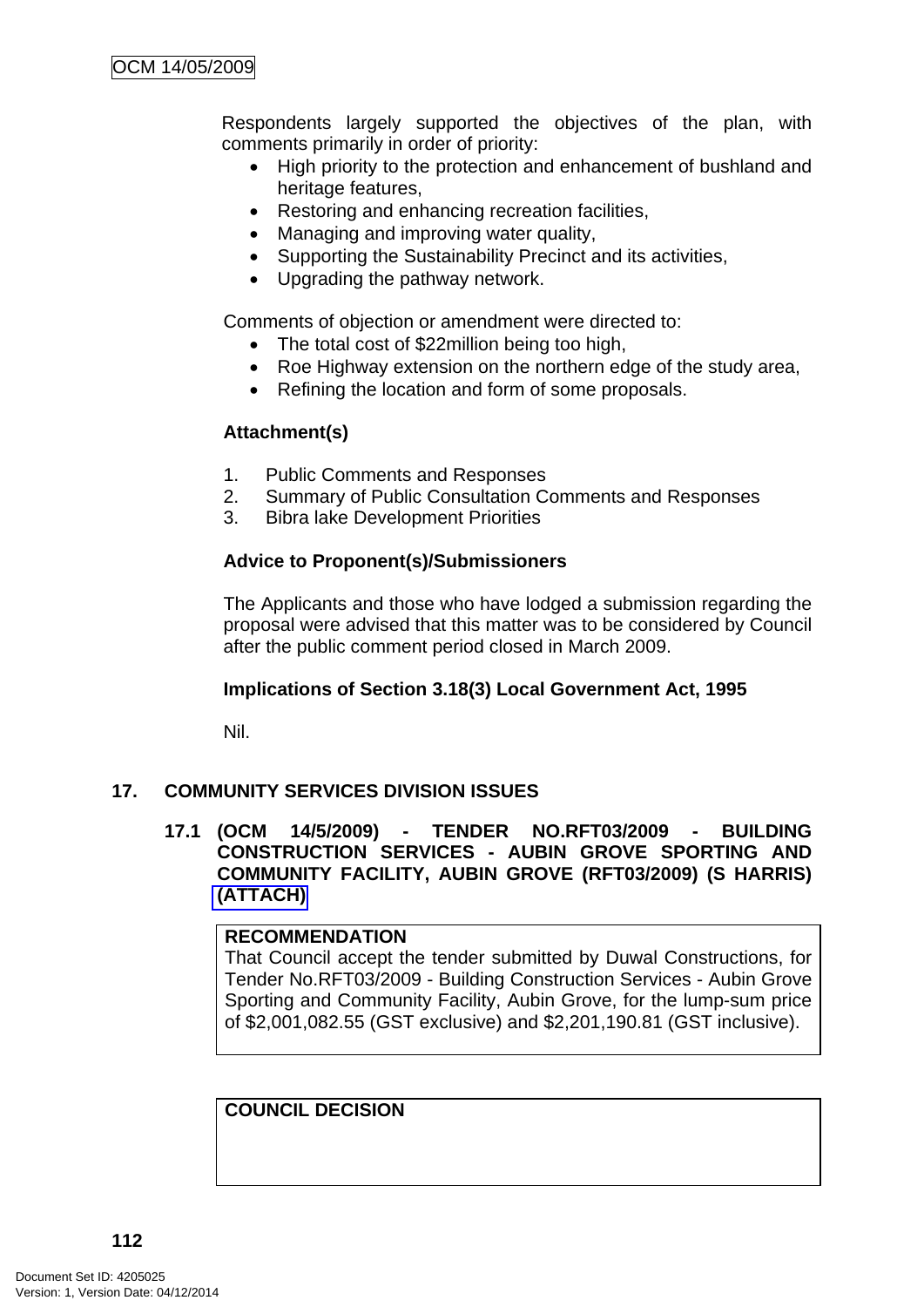# **Background**

Holton Connor Architects were appointed in January 2008 to design a suitable sporting and community facility for the Aubin Grove Reserve. The facility will play a key role in sporting provision on the eastern side of the City as well as provide local community facilities to the suburb of Aubin Grove.

The Aubin Grove Community AND Sporting facilities are on the City of Cockburn's forward plan, with Council allocating \$1,552,800 in the 2008/09 financial year for the project.

The City has received a grant of up to \$807,000 from the Community Sport and Recreation Facility Fund (CSRFF) for the building construction works. Additional funds for the development of the reserve and car parking have been received via approval for the expenditure of cash-in-lieu by the Western Australian Planning Commission.

## **Submission**

Tenders closed at 2.00 p.m. (AWDT) on Thursday 26 March 2009 and tender submissions were received from:

- 1. Firm Construction Ltd
- 2. Eclipse Developments
- 3. Unifine Pty Ltd T/A Merit Projects
- 4. Duwal Constructions
- 5. Niche Construction WA Pty Ltd
- 6. Niche Construction WA Pty Ltd (Alternative Tender)
- 7. Thomas & Coffey Ltd
- 8. D.B.M. Contractors Pty Ltd
- 9. Esslemont Building and Civil
- 10. Badge Construction WA Pty Ltd
- 11. Tooltime Construction Pty Ltd
- 12. WA Commercial Constructions T/A KMC Group
- 13. Laneway Construction
- 14. Classic Contractors
- 15. Robinson Buildtech
- 16. Palace Holmes and Construction Pty Ltd
- 17. Myers Constructions (1995) Pty Ltd
- 18. Gavin Construction
- 19. Dalcon Construction Pty Ltd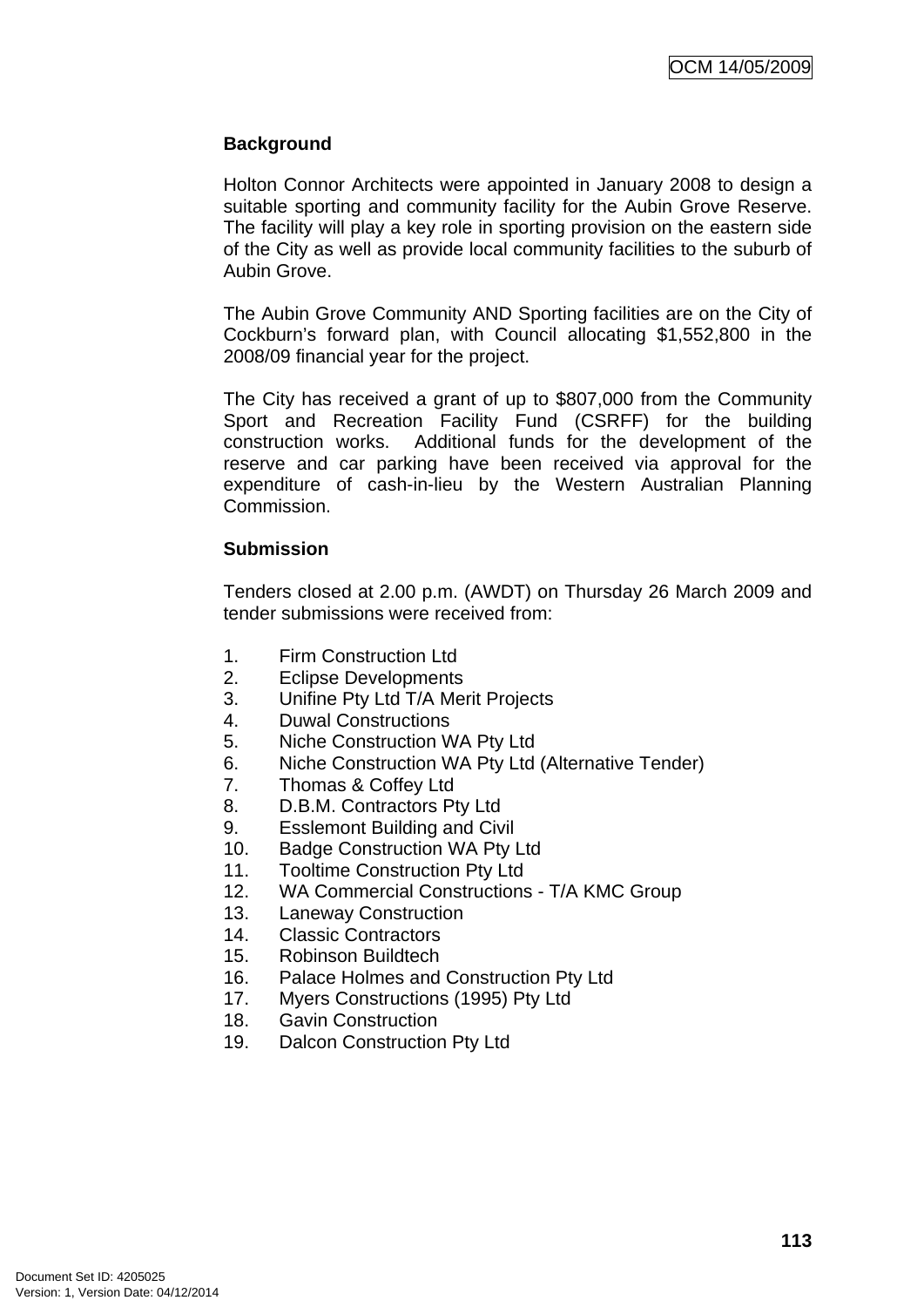# **Report**

#### Compliant Tenderers

There were twenty-one(21) tender submissions received, two(2) of which from

- 1. Orixon; and
- 2. Arccron (WA) Pty Ltd

were received late and were not evaluated. Also included was an alternative tender from Niche Construction WA Pty Ltd.

Unifine Pty Ltd T/A Merit Projects failed to comply with the insurance requirements of the tender.

Consequently, Firm Construction Ltd. Eclipse Developments, Duwal Constructions, Niche Construction WA Pty Ltd, Niche Construction WA Pty Ltd (Alternative Tender)*,* Thomas & Coffey Ltd, D.B.M. Contractors Pty Ltd, Esslemont Building and Civil, Badge Construction WA Pty Ltd, Tooltime Construction Pty Ltd, WA Commercial Constructions - T/A KMC Group, Laneway Construction, Classic Contractors, Robinson Buildtech, Palace Holmes and Construction Pty Ltd, Myers Constructions (1995) Pty Ltd, Gavin Construction, Dalcon Construction Pty Ltd were further assessed.

| <b>Evaluation Criteria</b>        | Weighted<br>Percentage |
|-----------------------------------|------------------------|
| <b>Relevant Experience</b>        | 15%                    |
| <b>Financial Position</b>         | 10%                    |
| Key Personnel Skills & Experience | 10%                    |
| <b>Tenderer's Resources</b>       | 5%                     |
| <b>Tendered Price</b>             | ደሀል                    |
|                                   |                        |

#### Elevation Criteria

## Tender Intent/Requirements

The City of Cockburn is seeking the services of a suitably qualified and experienced Building Construction Contractor for the construction of Sporting and Community Facility at lot 473 Camden Boulevard, Aubin Grove.

The scope of works include the construction of a sporting and recreation complex comprising of a multi-purpose hall, kitchen, community program room, changerooms, toilets, car parking and lighting.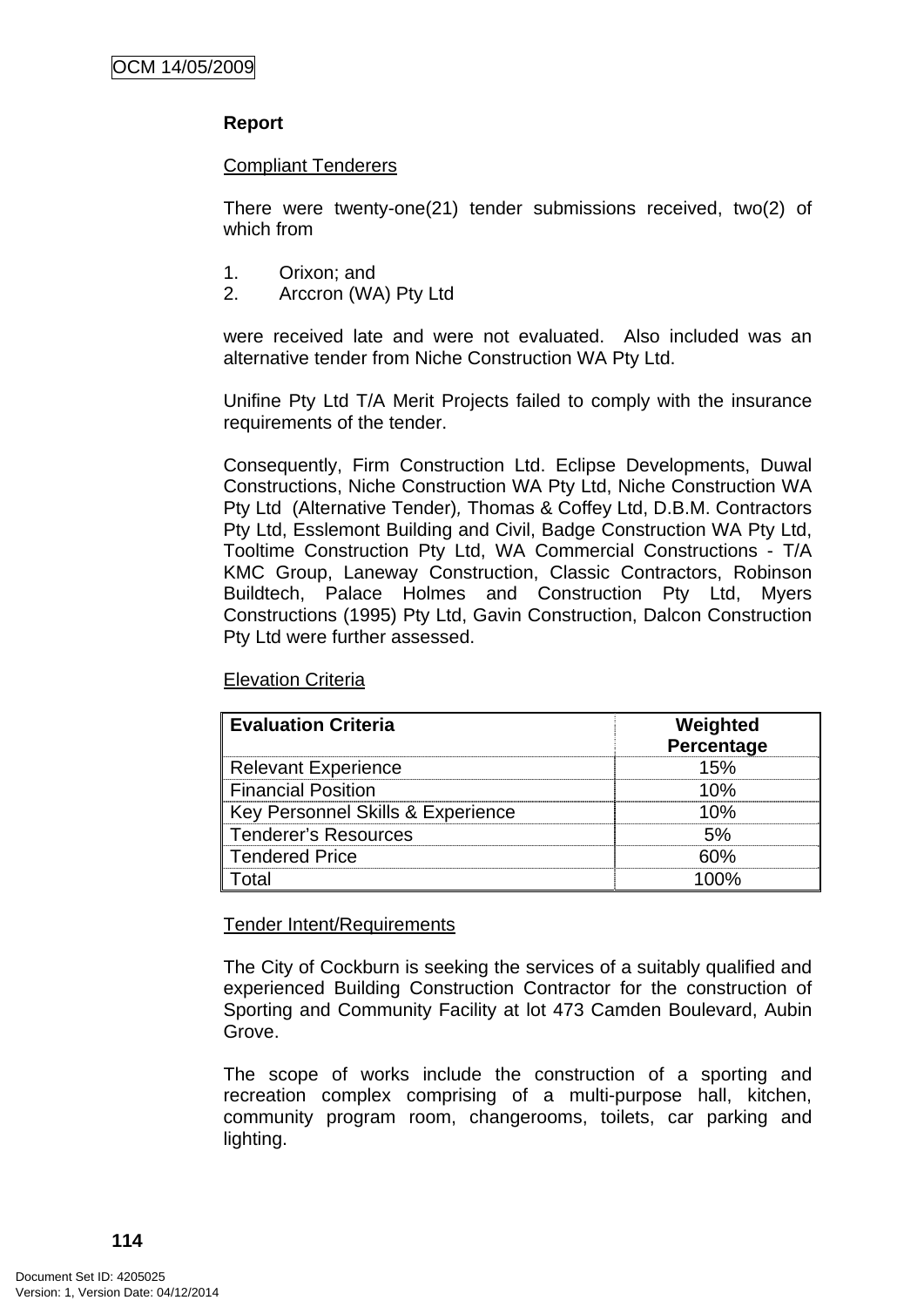The tender submissions were evaluated by:

Shane Harris – Recreation and Cultural Services Manager Doug Vickery – Manager Infrastructure Services Adrian Lacquiere – Recreation Services Coordinator Terry Holton – Holton Connor Architects & Planners

#### **Scoring Table**

| <b>Tenderer's Name</b>                                | <b>Non-Cost</b><br><b>Evaluation</b><br>Score 40% | Cost<br><b>Criteria</b><br><b>Evaluation</b><br>Score 60% | Total<br><b>Score</b><br>100% |
|-------------------------------------------------------|---------------------------------------------------|-----------------------------------------------------------|-------------------------------|
| <b>Duwal Constructions</b>                            | 34.41%                                            | 58.03%                                                    | 92.44%                        |
| <b>Gavin Construction</b>                             | 30.71%                                            | 57.50%                                                    | 88.21%                        |
| <b>Badge Construction WA Pty Ltd</b>                  | 30.61%                                            | 59.72%                                                    | 90.33%                        |
| <b>Esslemont Building and Civil</b>                   | 29.76%                                            | 54.55%                                                    | 84.31%                        |
| Niche Construction WA Pty Ltd                         | 25.63%                                            | 55.04%                                                    | 80.66%                        |
| Niche Construction WA Pty Ltd<br>(Alternative Tender) | 25.62%                                            | 55.79%                                                    | 81.41%                        |
| D.B.M. Contractors Pty Ltd                            | 23.19%                                            | 56.17%                                                    | 79.36%                        |
| Eclipse developments                                  | 21.99%                                            | 60.00%                                                    | 81.99%                        |
| Thomas & Coffey Ltd                                   | 20.15%                                            | 47.13%                                                    | 67.28%                        |
| <b>Laneway Construction</b>                           | 16.86%                                            | 49.49%                                                    | 66.35%                        |
| <b>WA Commercial Constructions -</b><br>T/A KMC Group | 16.76%                                            | 56.01%                                                    | 72.77%                        |
| <b>Tooltime Construction Pty Ltd</b>                  | 16.68%                                            | 49.02%                                                    | 65.69%                        |
| <b>Robinson Buildtech</b>                             | 13.93%                                            | 54.42%                                                    | 68.35%                        |
| Dalcon Construction Pty Ltd                           | 13.83%                                            | 46.13%                                                    | 59.95%                        |
| Myers Constructions (1995) Pty<br>Ltd                 | 13.30%                                            | 58.88%                                                    | 72.18%                        |
| Palace Holmes and Construction<br>Pty Ltd             | 13.03%                                            | 56.00%                                                    | 69.03%                        |
| <b>Classic Contractors</b>                            | 11.48%                                            | 55.79%                                                    | 67.26%                        |
| <b>Firm Construction Ltd</b>                          | 9.97%                                             | 43.46%                                                    | 53.43%                        |

## Evaluation Criteria Assessment

Tenders were required to provide adequate information in their tender submissions to allow for the scoring of each evaluation criteria.

#### **Summary**

Independent evaluation was undertaken by three internal staff members, and the City's architectural consultant, Holton Connor Architects & Planners. The combined officer's assessment supports awarding the tender to Duwal Constructions and consequently officers recommend that Council accept their tender submission for the lumpsum price of \$2,0001,082.55(GST exclusive) and \$2,201,190.81 (GST inclusive).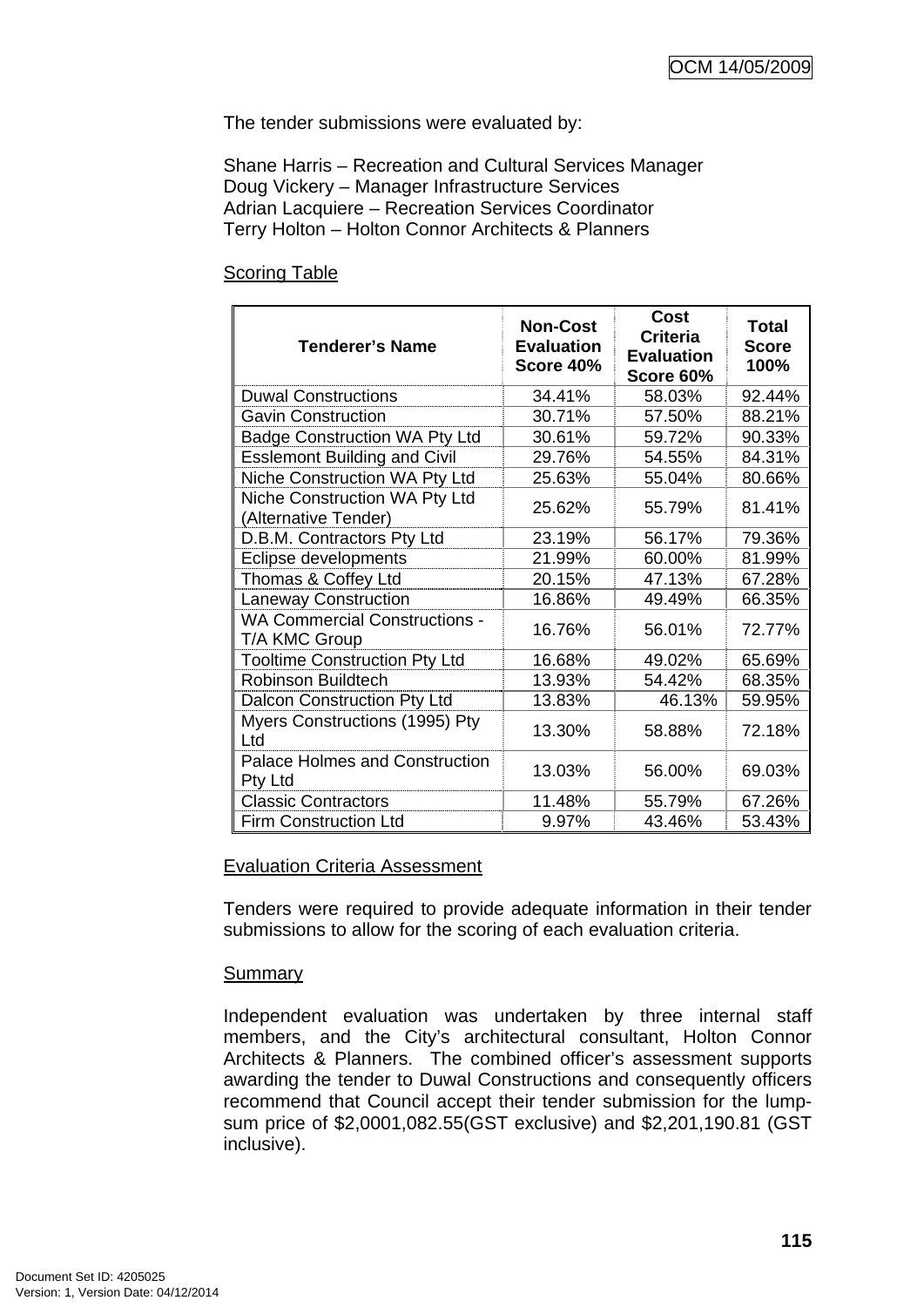# **Strategic Plan/Policy Implications**

## **Infrastructure Development**

- To construct and maintain community facilities that meet community needs.
- To provide an appropriate range of recreation areas that meets the needs of all age groups within the community.

# **Budget/Financial Implications**

A pre-tender construction estimate by the Quantity Surveyor estimated that the building construction would be \$2,514,000 (GST exclusive). The recommended tender is within the Quantity Surveyor's estimate for the building works portion of the project.

The City received a CSRFF grant of up to \$807,000 (GST exclusive) for construction of a Sporting and Community Facility. The City also received approval for the expenditure of cash-in-lieu for the Aubin Grove Reserve, of which \$119,500 (GST exclusive) has been approved for the construction of the car parks which is included in this contract.

| <b>Funds</b> |                                                            | <b>Excludes GST</b> |
|--------------|------------------------------------------------------------|---------------------|
|              | Municipal budget                                           | \$1,710,175         |
|              | Community Sporting<br>Recreation<br><b>Facilities Fund</b> | \$650,000           |
|              | Cash in Lieu                                               | \$466,000           |
|              | Total                                                      | \$2,826,175         |
| <b>Costs</b> |                                                            |                     |
|              | Active reserve                                             | \$354,000           |
|              | Fees                                                       | \$220,000           |
|              | <b>External Building works</b>                             | \$30,000            |
|              | <b>Construction contract</b>                               | \$2,001,083         |
|              | Contingency                                                | \$200,000           |
|              | Fit out                                                    | \$50,000            |
|              | Total                                                      | \$2,855,083         |

# **Legal Implications**

Section 3.57 of the Local Government Act 1995 and part 4 of the Local Government (Functions and General) Regulations 1996 refers.

# **Community Consultation**

Tender No.RFT03/2009 Building Construction Services – Building Construction Services - Aubin Grove Sporting and Community Facility, Aubin Grove was advertised on Saturday, 7 March 2009 in the Local Government Tenders section of the "The West Australian" newspaper.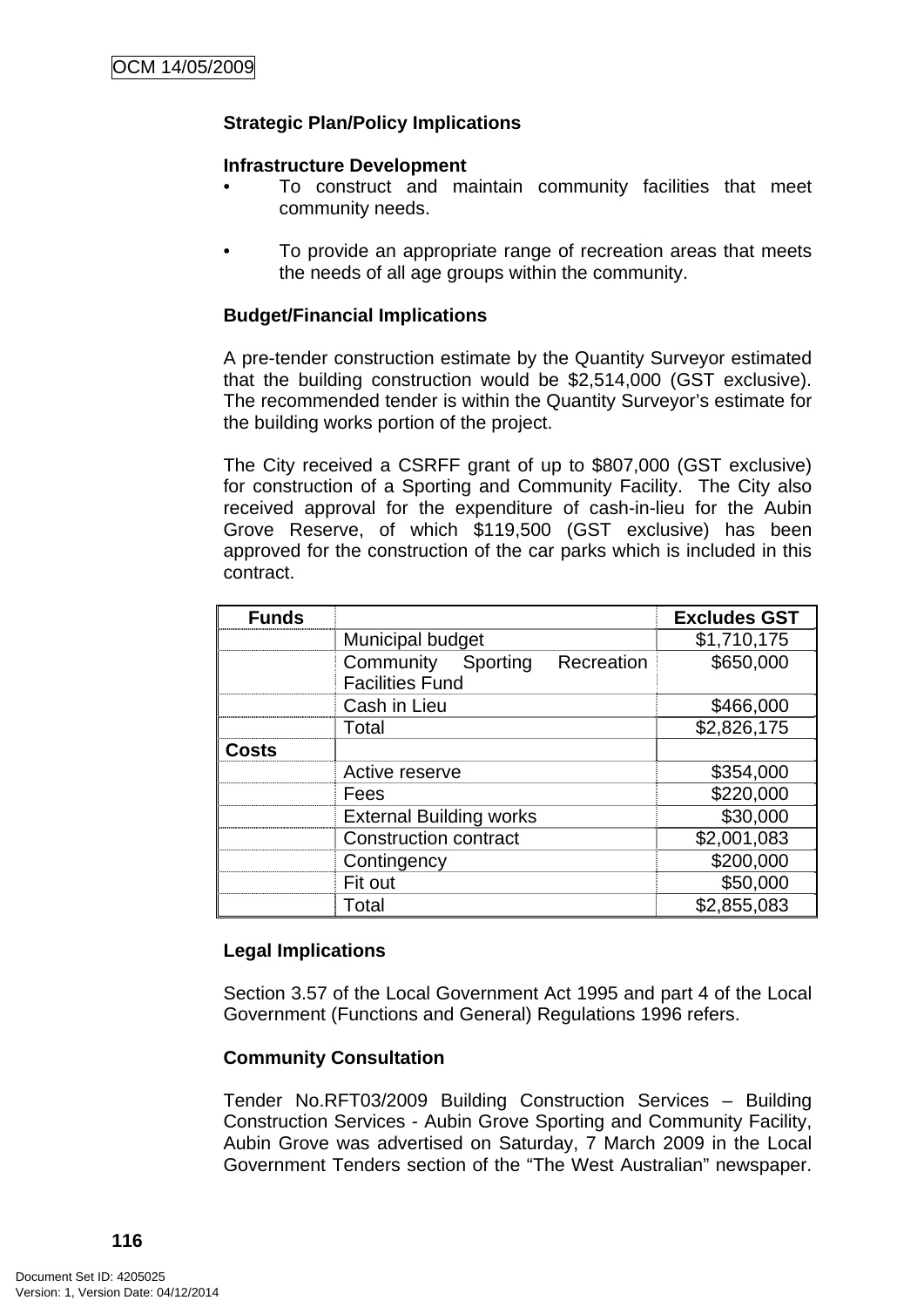It was also listed on the City's website between 6 March and 26 March 2009.

# **Attachment(s)**

- 1. Compliance Criteria Checklist
- 2. Tendered Prices –'Confidential'
- 3. Tender Evaluation Sheet 'Confidential'

## **Advice to Proponent(s)/Submissioners**

Those companies which submitted a tender have been advised that this matter is to be considered at the 14 May 2009 Council Meeting.

#### **Implications of Section 3.18(3) Local Government Act, 1995**

Nil.

# **18. EXECUTIVE DIVISION ISSUES**

Nil

# **19. MOTIONS OF WHICH PREVIOUS NOTICE HAS BEEN GIVEN**

Nil

# **20. NOTICES OF MOTION GIVEN AT THE MEETING FOR CONSIDERATION AT NEXT MEETING**

Nil

# **21. NEW BUSINESS OF AN URGENT NATURE INTRODUCED BY COUNCILLORS OR OFFICERS**

Nil

# **22. MATTERS TO BE NOTED FOR INVESTIGATION, WITHOUT DEBATE**

Nil

## **23. CONFIDENTIAL BUSINESS**

Nil